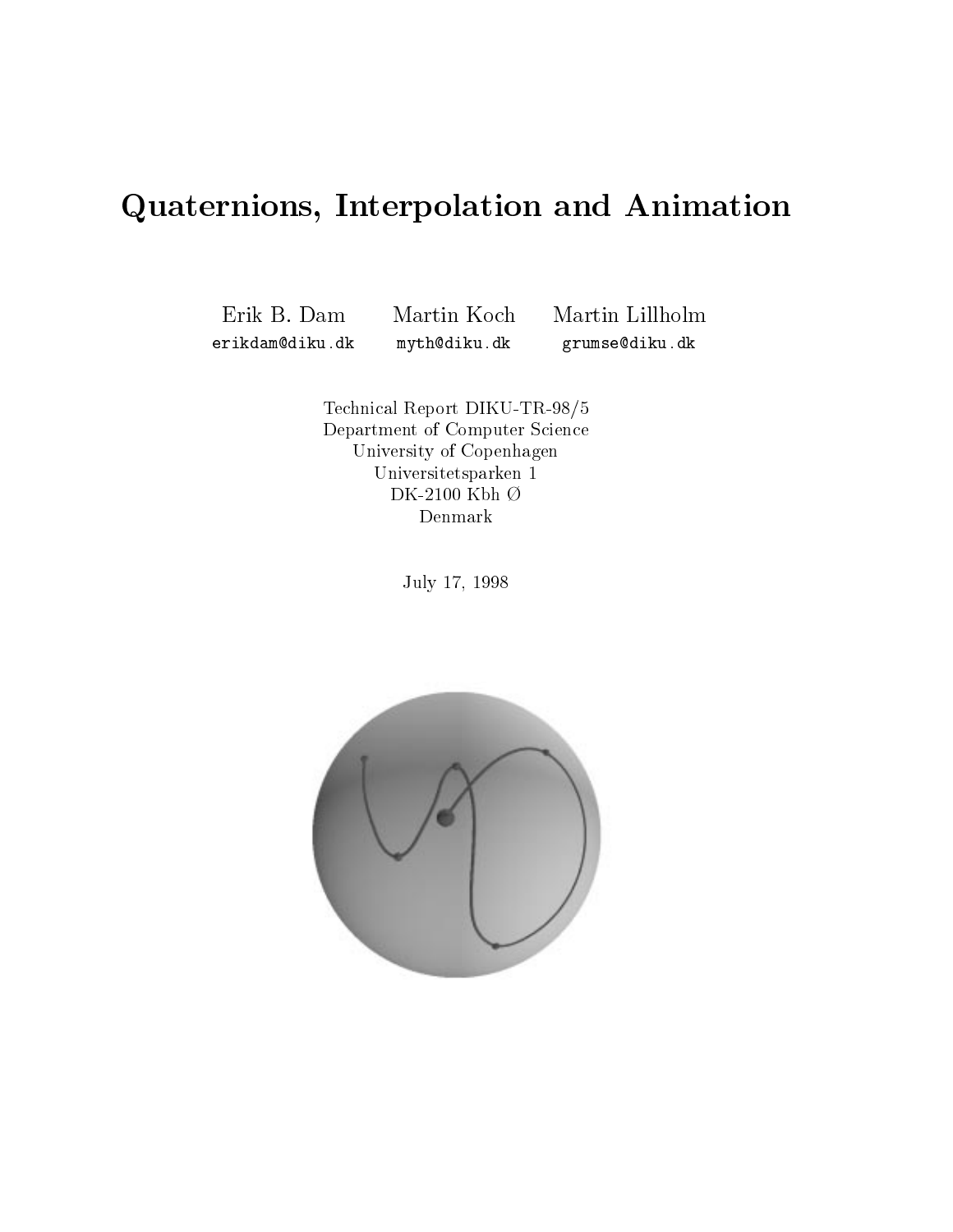# Abstract

The main topics of this technical report are quaternions, their mathematical properties, and how they can be used to rotate objects. We introduce quaternion mathematics and discuss why quaternions are a better choice for implementing rotation than the well-known matrix implementations. We then treat different methods for interpolation between series of rotations. During this treatment we give complete proofs for the correctness of the important interpolation methods *Slerp* and *Squad*. Inspired by our treatment of the different interpolation methods we develop our own interpolation method called *Spring* based on a set of objective constraints for an optimal interpolation curve. This results in a set of differential equations, whose analytical solution meets these constraints. Unfortunately, the set of differential equations cannot be solved analytically. As an alternative we propose a numerical solution for the differential equations. The different interpolation methods are visualized and commented. Finally we provide a thorough comparison of the two most convincing methods ( $Spring$  and  $Squad$ ). Thereby, this report provides a comprehensive treatment of quaternions, rotation with quaternions, and interpolation curves for series of rotations.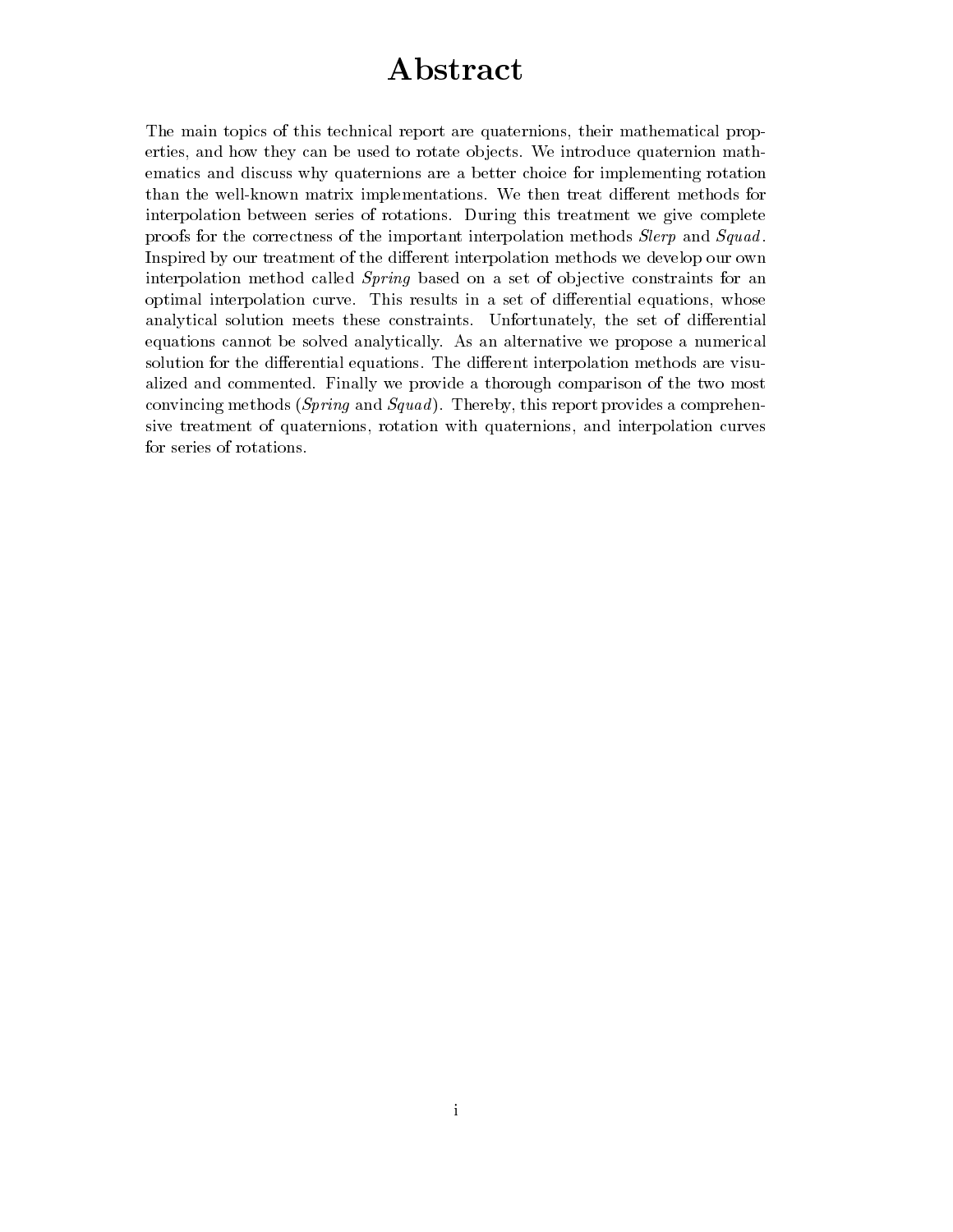# **Contents**

| 1        |                                  | Introduction              |   | 1            |
|----------|----------------------------------|---------------------------|---|--------------|
| $\bf{2}$ | <b>Geometric transformations</b> |                           |   | $\bf{3}$     |
|          | 2.1                              |                           |   | 3            |
|          | 2.2                              |                           |   | 3            |
| 3        |                                  | Two rotational modalities |   | $\mathbf{5}$ |
|          | 3.1                              |                           |   | 5            |
|          | 3.2                              |                           |   | 6            |
|          | 3.3                              |                           | 7 |              |
|          |                                  | 3.3.1                     |   | -7           |
|          |                                  | 3.3.2                     |   | 8            |
|          |                                  | 3.3.3                     |   | 12           |
|          |                                  | 3.3.4                     |   | 14           |
|          |                                  | 3.3.5                     |   | 15           |
|          |                                  | 3.3.6                     |   | 17           |
|          |                                  | 3.3.7                     |   | 22           |
|          |                                  | 3.3.8                     |   | 23           |
|          | 3.4                              |                           |   | 26           |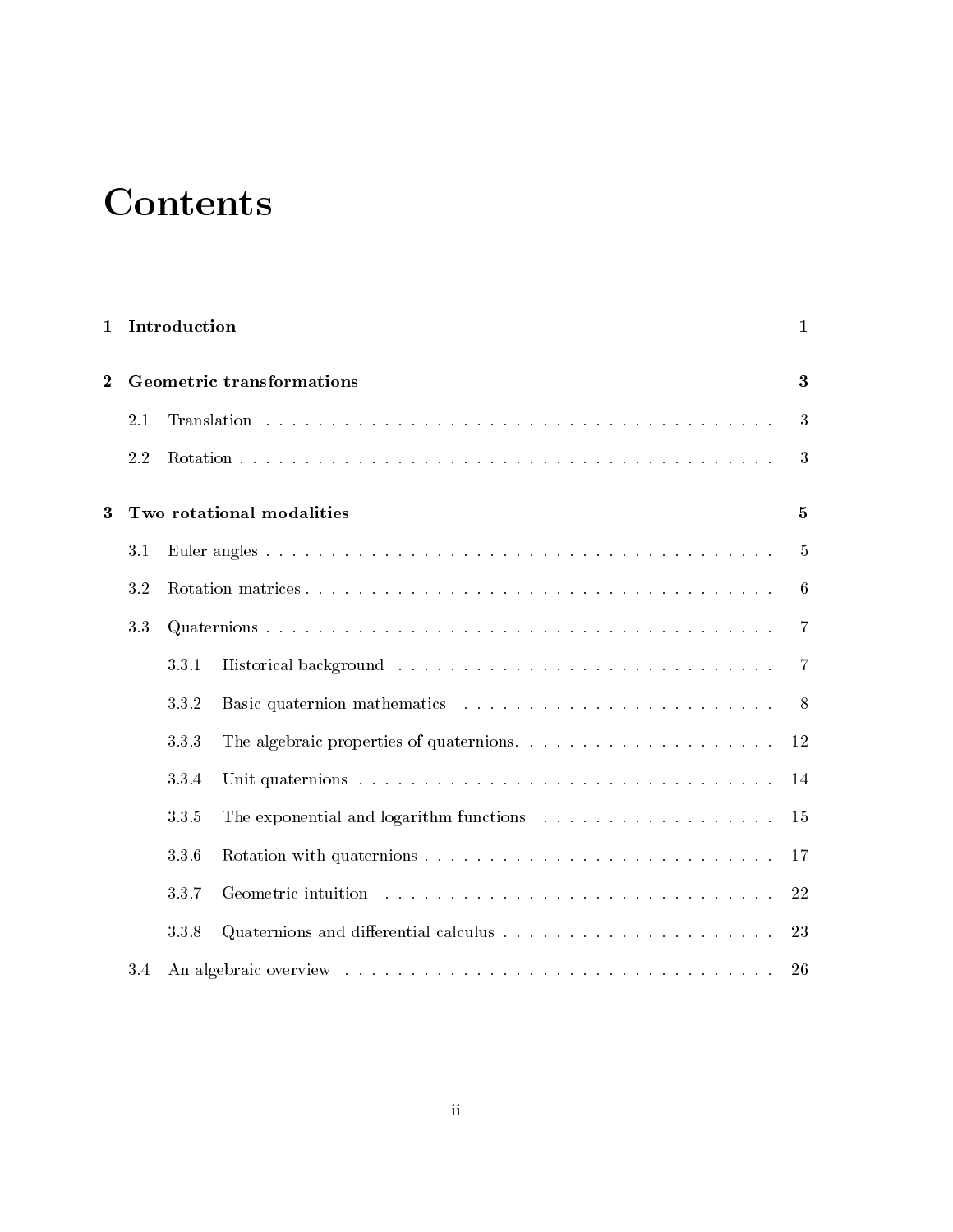| 4 |                                  |                                                                                                                                                                                                                                                                               | A comparison of quaternions, Euler angles and matrices                                             | 27 |  |  |
|---|----------------------------------|-------------------------------------------------------------------------------------------------------------------------------------------------------------------------------------------------------------------------------------------------------------------------------|----------------------------------------------------------------------------------------------------|----|--|--|
|   | 4.1                              |                                                                                                                                                                                                                                                                               |                                                                                                    | 27 |  |  |
|   | 4.2                              |                                                                                                                                                                                                                                                                               | 31                                                                                                 |    |  |  |
|   | 4.3                              |                                                                                                                                                                                                                                                                               | 31                                                                                                 |    |  |  |
|   | 4.4                              |                                                                                                                                                                                                                                                                               | $Quaternions - Advantages \dots \dots \dots \dots \dots \dots \dots \dots \dots \dots \dots \dots$ | 31 |  |  |
|   | 4.5                              |                                                                                                                                                                                                                                                                               |                                                                                                    | 32 |  |  |
|   | 4.6                              |                                                                                                                                                                                                                                                                               |                                                                                                    | 33 |  |  |
| 5 | Visualizing interpolation curves |                                                                                                                                                                                                                                                                               |                                                                                                    |    |  |  |
|   | 5.1                              |                                                                                                                                                                                                                                                                               |                                                                                                    | 34 |  |  |
|   | 5.2                              | Visualizing an approximation of angular velocity $\dots \dots \dots \dots \dots \dots$                                                                                                                                                                                        |                                                                                                    | 34 |  |  |
|   | 5.3                              |                                                                                                                                                                                                                                                                               | Visualizing the smoothness of interpolation curves                                                 | 35 |  |  |
|   | 5.4                              |                                                                                                                                                                                                                                                                               |                                                                                                    | 36 |  |  |
| 6 |                                  | Interpolation of rotation<br>38                                                                                                                                                                                                                                               |                                                                                                    |    |  |  |
|   | 6.1                              |                                                                                                                                                                                                                                                                               |                                                                                                    | 38 |  |  |
|   |                                  | 6.1.1                                                                                                                                                                                                                                                                         |                                                                                                    | 38 |  |  |
|   |                                  | 6.1.2                                                                                                                                                                                                                                                                         |                                                                                                    | 39 |  |  |
|   |                                  | 6.1.3                                                                                                                                                                                                                                                                         |                                                                                                    | 40 |  |  |
|   |                                  | 6.1.4                                                                                                                                                                                                                                                                         |                                                                                                    | 41 |  |  |
|   |                                  | 6.1.5                                                                                                                                                                                                                                                                         | Spherical Linear Quaternion interpolation: $Slerp$                                                 | 42 |  |  |
|   | 6.2                              | Interpolation over a series of rotations:                                                                                                                                                                                                                                     |                                                                                                    | 49 |  |  |
|   |                                  | 6.2.1                                                                                                                                                                                                                                                                         | Spherical Spline Quaternion interpolation: $Squad \ldots \ldots \ldots \ldots$                     | 51 |  |  |
|   | 6.3                              | Interpolation between a series of rotations:<br>Mathematical approach resources in the set of the set of the set of the set of the set of the set of the set of the set of the set of the set of the set of the set of the set of the set of the set of the set of the set of |                                                                                                    | 56 |  |  |
|   |                                  | 6.3.1                                                                                                                                                                                                                                                                         |                                                                                                    | 56 |  |  |
|   |                                  | 6.3.2                                                                                                                                                                                                                                                                         |                                                                                                    | 56 |  |  |
|   |                                  | 6.3.3                                                                                                                                                                                                                                                                         |                                                                                                    | 57 |  |  |
|   |                                  | 6.3.4                                                                                                                                                                                                                                                                         |                                                                                                    | 58 |  |  |
|   |                                  | 6.3.5                                                                                                                                                                                                                                                                         | Minimizing curvature in $H_1$ : Continuous, analytical solution                                    | 60 |  |  |
|   |                                  | 6.3.6                                                                                                                                                                                                                                                                         | Minimizing curvature in $H_1$ : Continuous, semi-analytical solution                               | 63 |  |  |
|   |                                  | 6.3.7                                                                                                                                                                                                                                                                         | Minimizing curvature in $H_1$ : Discretized, numerical solution                                    | 64 |  |  |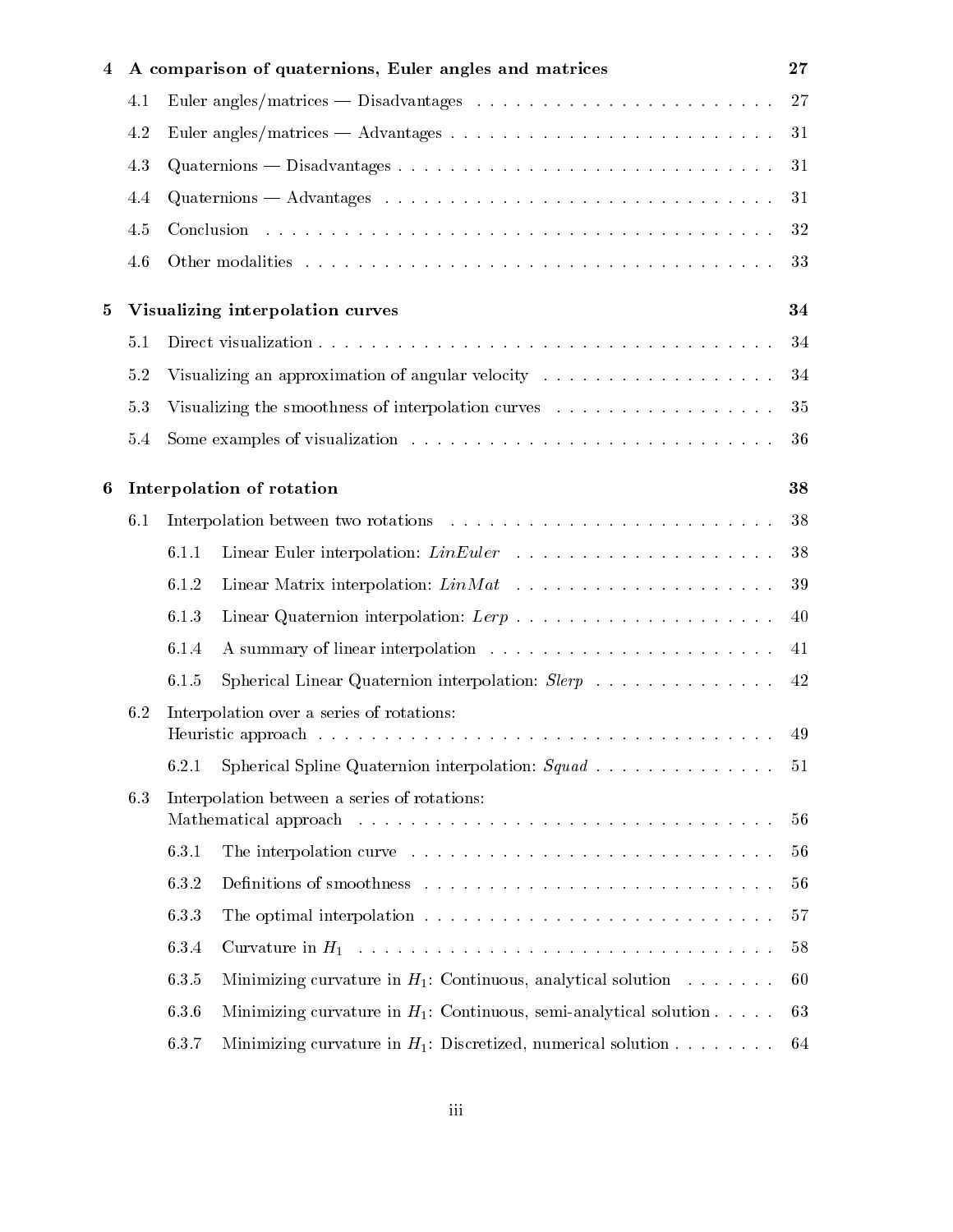| 7 | Squad and Spring     |    |  |
|---|----------------------|----|--|
|   | 7.1                  | 77 |  |
|   | 7.2                  | 78 |  |
|   | 7.3                  | 79 |  |
|   | 7.4                  | 80 |  |
|   | 7.5                  | 81 |  |
|   | 7.6                  | 81 |  |
|   | 7.7                  | 84 |  |
| 8 | The Big Picture      | 85 |  |
|   | 8.1                  | 85 |  |
|   | 8.2                  | 87 |  |
|   | A Conventions        |    |  |
|   | <b>B</b> Conversions |    |  |
|   | B.1                  | 90 |  |
|   | B.2                  | 90 |  |
|   | B.3                  | 91 |  |
|   | B.4                  | 93 |  |
|   | <b>B.5</b>           | 93 |  |
|   | C Implementation     |    |  |
|   |                      | 95 |  |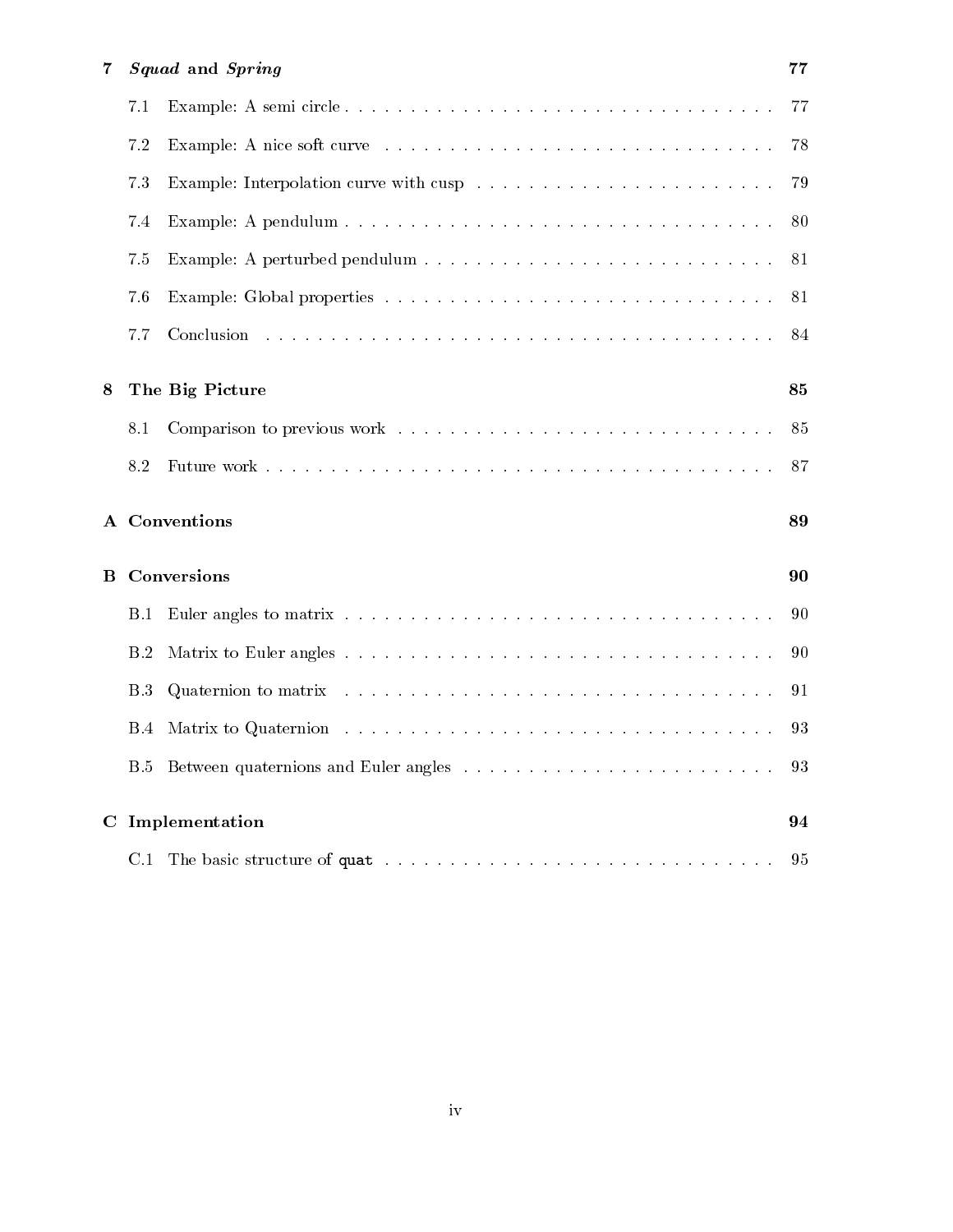# Chapter 1

# Introduction

To animate means to "bring to life." Animation is a visual presentation of change. Traditionally this has been used in the entertainment business, for example Donald Duck moving in a cartoon. More serious applications have later been developed for physics (visualization of particle systems) and chemistry (displaying molecules).

This paper treats a small part of the world of animation — animation of rotation. As a background for the following chapters, we will in this section give an overview of how animation was done traditionally (i. e. before the computer), and how it is done now. The presentation is based on [Foley et al., 1990] and [Lasseter, 1987].

An animation is based on a story  $-$  a manuscript. The manuscript is used to make a *storyboard*, in which it is decided how to split the story into individual *scenes*. For each scene a sketch is made with some text describing the scene. Based on the storyboard, a series of key frames is produced showing the characters of the cartoon in key positions. The frames between the key frames can then be made from these key positions. Traditionally, the most experienced artists produced the key frames (and were therefore named key framers ), leaving the frames in-between to the less experienced artists (who became known as in-betweeners ). The animators produce a rough draft of the animation, which is presented at a *pencil test*. Once the draft is satisfactory, the final version is produced and transferred to celluloid.

This method of animation is called key framing and has since been used in computer animation systems. Already in 1968 animation of 3D models was known, and the idea of using computers for key frame animation was used in 1971 [Burtnyk & Wein, 1971].

Computers are natural replacements for the in-betweeners. Given two key frames, the frames in-between can be generated by interpolation. Admittedly there are several problems with this approach: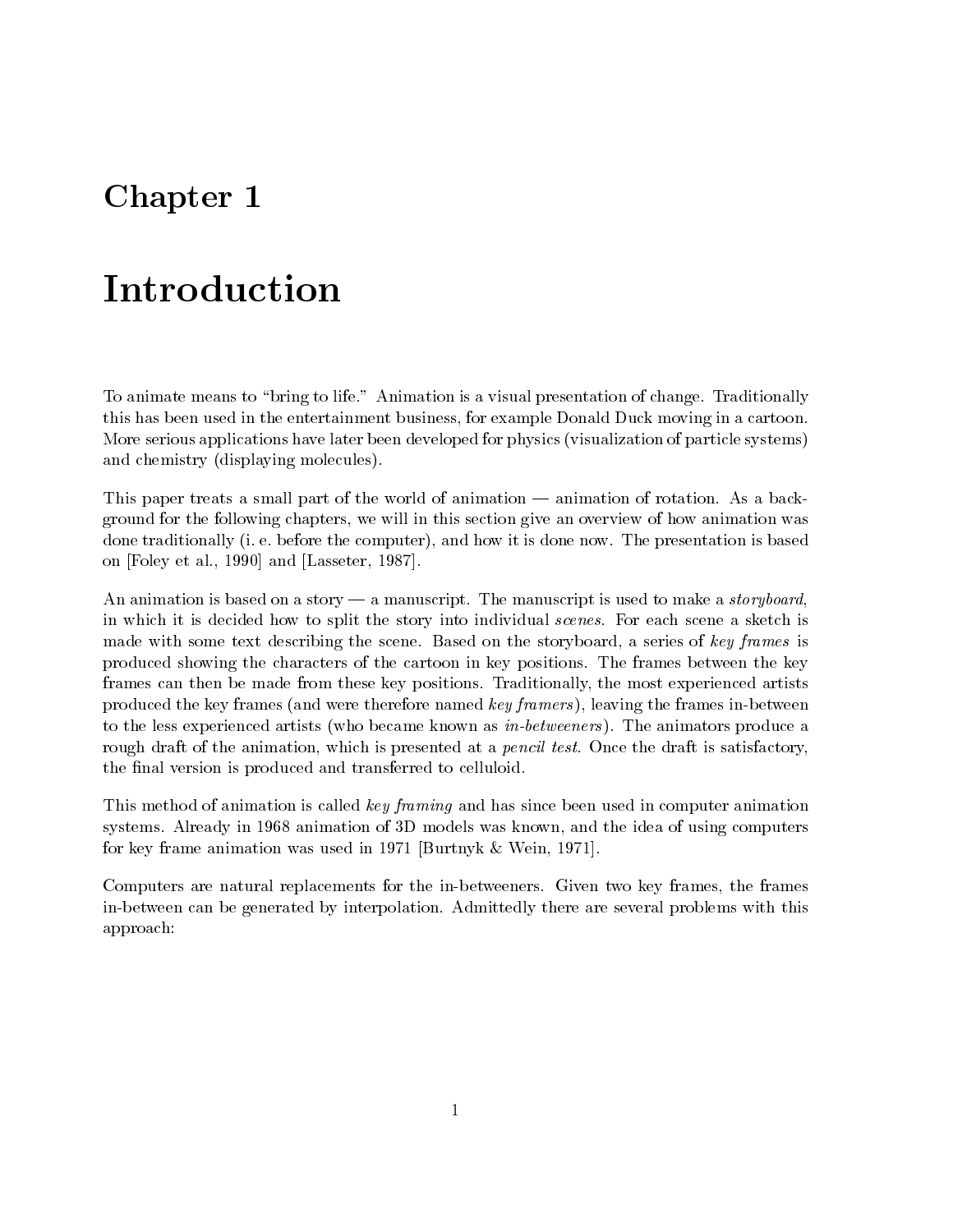- A translation between two key frames can easily be obtained by simple linear interpolation. When the movement consists of more key frames it is necessary to use more advanced curves (for example *splines*) to produce a smooth movement across key frames.
- $\bullet$  Ordinary physics cannot be used to describe how the eye perceives moving objects in a cartoon. Objects will change shape as they move: A ball will morph into an oval when bouncing fast (see figure 1.1). This will not happen automatically if a computer is used to animate the motion of the ball.
- Animation of rotational movement has also been attempted using key frames and interpolation. Rotation is more complex than translation, however. The problems involved in interpolating rotations will be treated in this paper.



Figure 1.1: The cartoon version of a bouncing ball.

Computer animation consists of much more than pure motion. Apart from the problems of interpolation of the movement there are complicated issues concerning light, sound, colors, camera angles, camera motion, shadows, physical properties of the objects being modelled etc.

We limit this paper to treat methods for representation and implementation of rotation. The methods are mostly based on quaternions, a kind of four-dimensional complex numbers. Through a series of attempts to define "nice" rotation, we derive a mathematical description of rotation through a series of key frames.

We will not discuss the matters mentioned in the first two bullets above or the other aspects mentioned (light, sound etc.)

The main foundation for this paper is the articles [Shoemake, 1985], [Barr et al., 1992], and [Watt & Watt, 1992]. We do not require any knowledge of these articles. It will, however, be an advantage for the reader to be familiar with the common transformation methods using matrices and to have basic knowledge of interpolation curves in the plane (in particular splines ). Some basic mathematics knowledge will also be advantageous (group theory, differentional calculus, calculus of variations and differential geometry).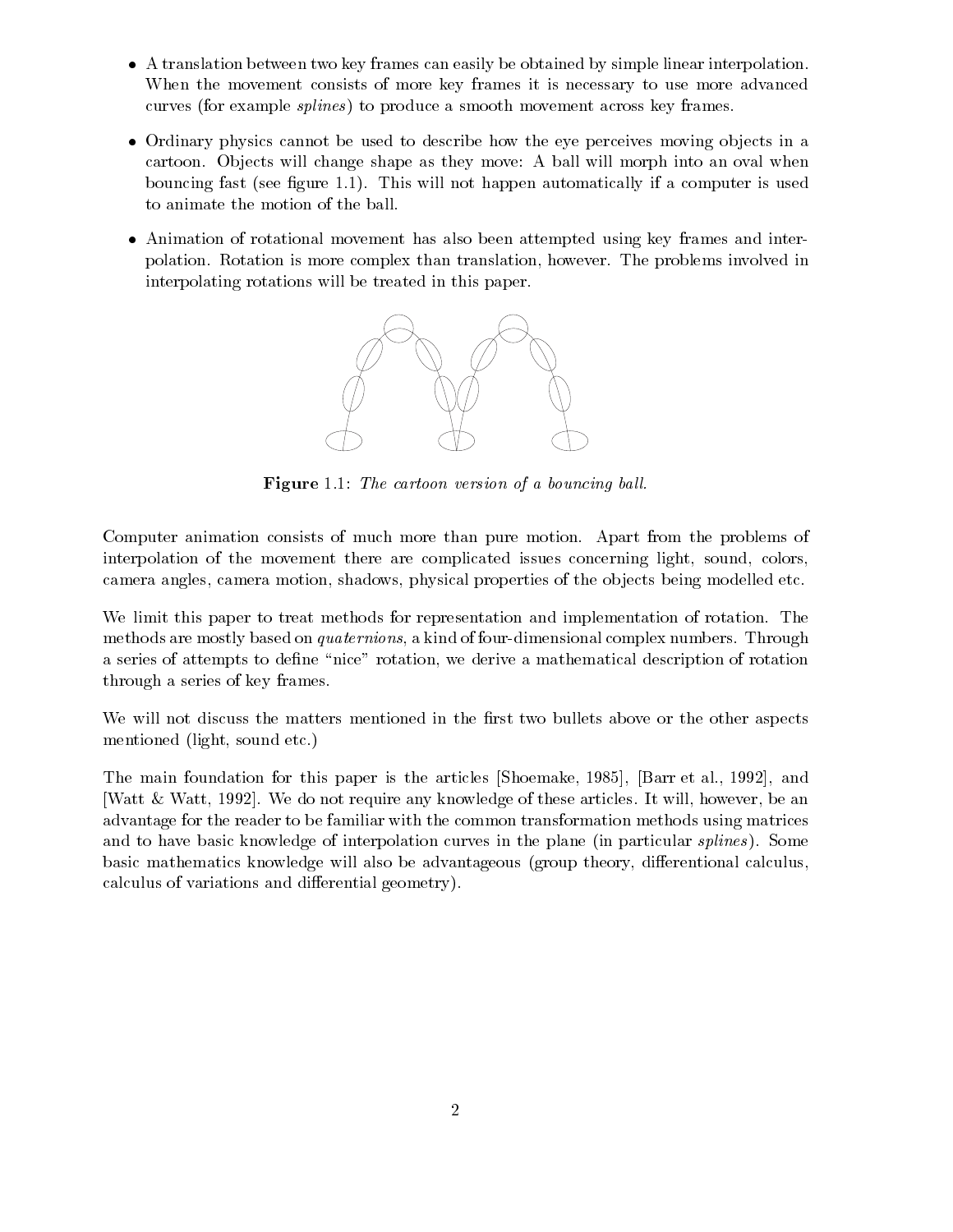# Chapter 2

# Geometric transformations

In this chapter we will briefly discuss selected transformations of objects in 3D. The key topic will be rotation but since interpolation between positions offers useful parallels to interpolation of rotation, we include translation. Note that these parallels serve only as inspiration for the rotational case  $-$  mainly because the space of translations is Euclidean while the space of rotations is not. This difference will be discussed in depth in the following chapters.

### 2.1 Translation

Translation is the most obvious kind of transformation: A point in space is moved from one position to another. Let a point  $P \in \mathbb{R}^3$  be denoted by a 3-tuple  $(x, y, z), x, y, z \in \mathbb{R}$  and the translation by a vector  $(\Delta x, \Delta y, \Delta z)$ . Then the new position P' is calculated by simple addition:  $P' = (x + \Delta x, y + \Delta y, z + \Delta z)$ . The definition is non-ambiguous i. e. there exists only one translation vector that takes  $P$  to  $P'$ .

### 2.2 Rotation

Rotation in 3D is not as simple as translation and it can be defined in many ways. We have chosen the following definition:

We will use the definition given by Euler's (\*1707 – † 1783) theorem [Euler, 1752] — written in modern notation (compare with figure 2.1):

#### Proposition 1.

Let  $O$ ,  $O \in \mathbb{R}^3$  be two orientations. Then there exists an axis l  $\in \mathbb{R}^3$  and an angle of rotation  $\theta \in [-\pi, \pi]$  such that O yields O' when rotated  $\theta$  about l.

Note that the proposition states existence and does not state uniqueness.

We will distinguish between *orientations* and *rotations*. An orientation of an object in K<sup>3</sup> is given by a normal vector. A rotation is dened by an axis and an angle of rotation.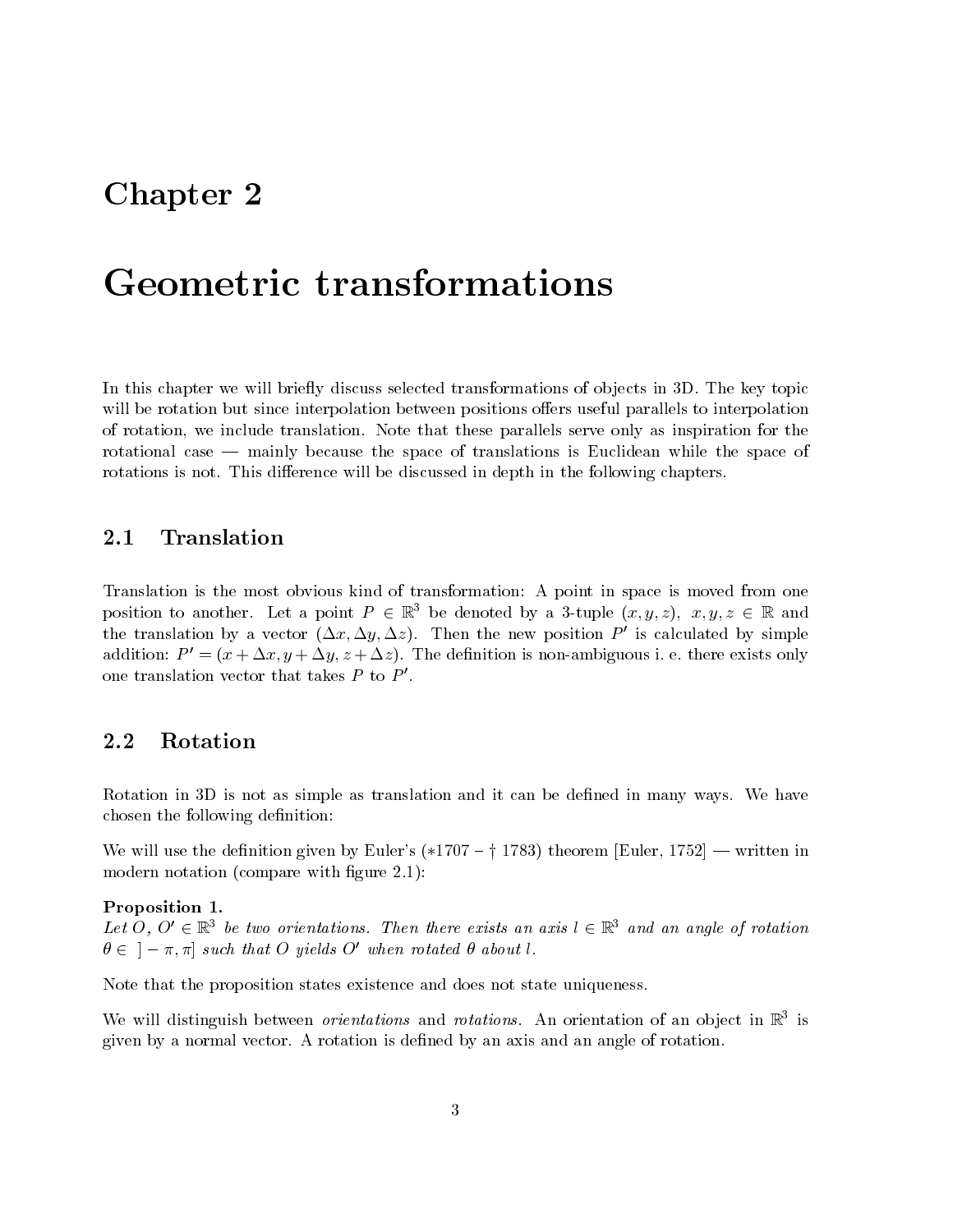

**Figure** 2.1: Let  $O, O \in \mathbb{R}^3$  be two orientations. Then there exists an axis  $l \in \mathbb{R}^3$  and an angle of rotation  $v \in \{-\pi, \pi\}$  such that  $O$  yields  $O$  when rotated  $v$  about i.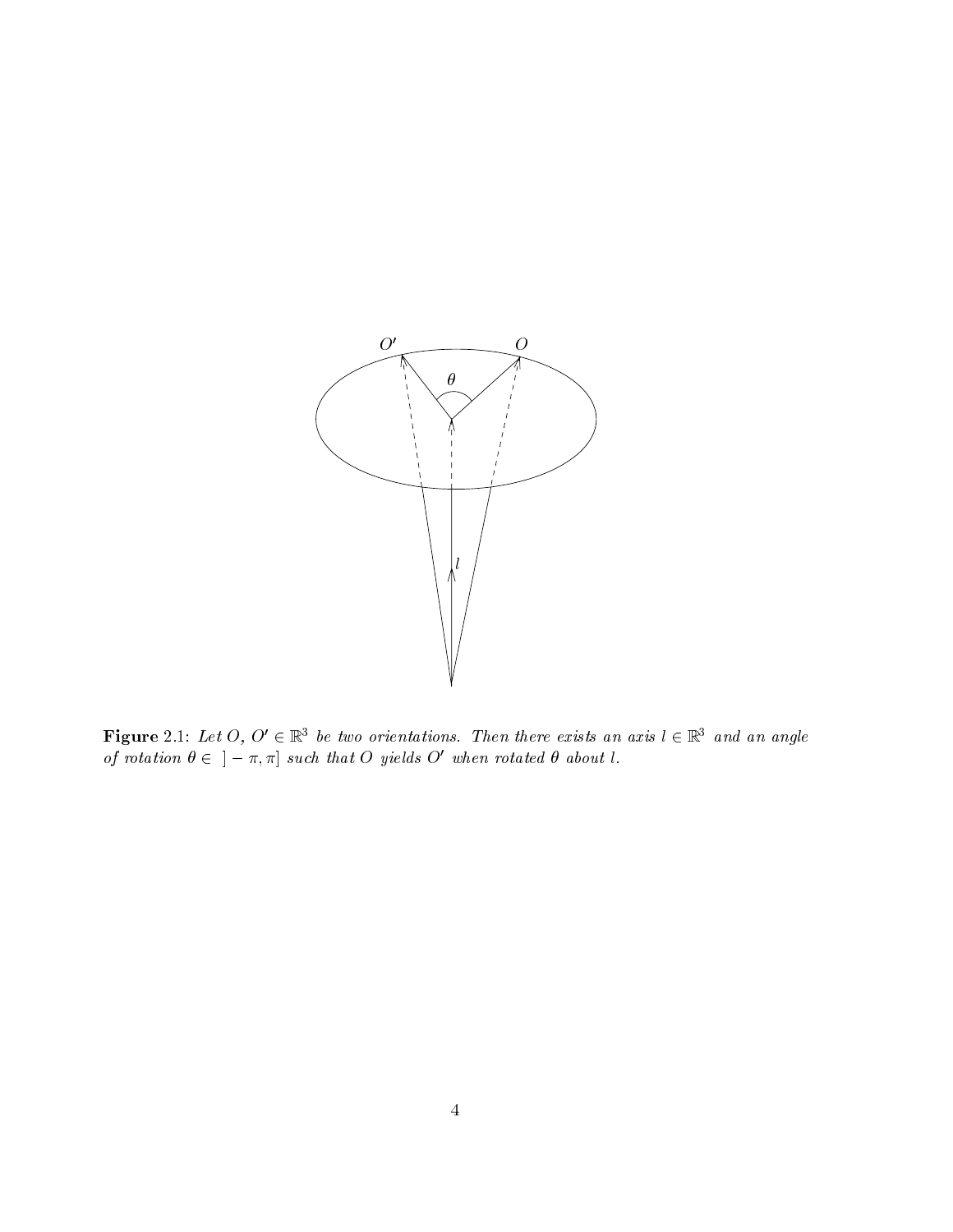# Chapter 3

# Two rotational modalities

Euler's theorem (proposition 1) gives a simple definition of rotations. In most of the literature, Euler angles are used to define rotation. From these two fundamental definitions, rotation can be discussed mathematically in numerous ways. We will term the combination of a definition and a corresponding mathematical representation a *rotational modality*. In this report we will discuss the following two modalities:

- $\bullet$  -Kotation defined by Euler angles represented by general transformation matrices.
- Rotation defined by Euler's theorem represented by quaternions.

The aim is of this chapter is to reach an implementation of a general rotation with each modality. A comparison of how the modalities implement a general rotation is given in chapter 4. Conversion between representations of rotation is discussed in appendix B. Finally, general conventions for rotation used in this report can be found in appendix A.

In sections 3.1 and 3.2, Euler angles and their matrix representation are described. The description is brief — the reader is assumed familiar with these topics.

Section 3.3 gives an in-depth treatment of quaternions starting of with the basics of quaternion mathematics. After the introduction, it is established how quaternions can be used to represent rotation as defined by Euler's theorem.

#### 3.1 Euler angles

The space of orientations can be parameterized by Euler angles. When Euler angles are used, a general orientation is written as a series of rotations about three mutually orthogonal axes in space. Usually the x, y, and z axes in a Cartesian coordinate system are used. The rotations are often called x-roll, y-roll and  $z$ -roll.

Euler originally developed Euler angles as a tool for solving differential equations. Later Euler angles have become the most widely used method of parametererizing the space of orientations.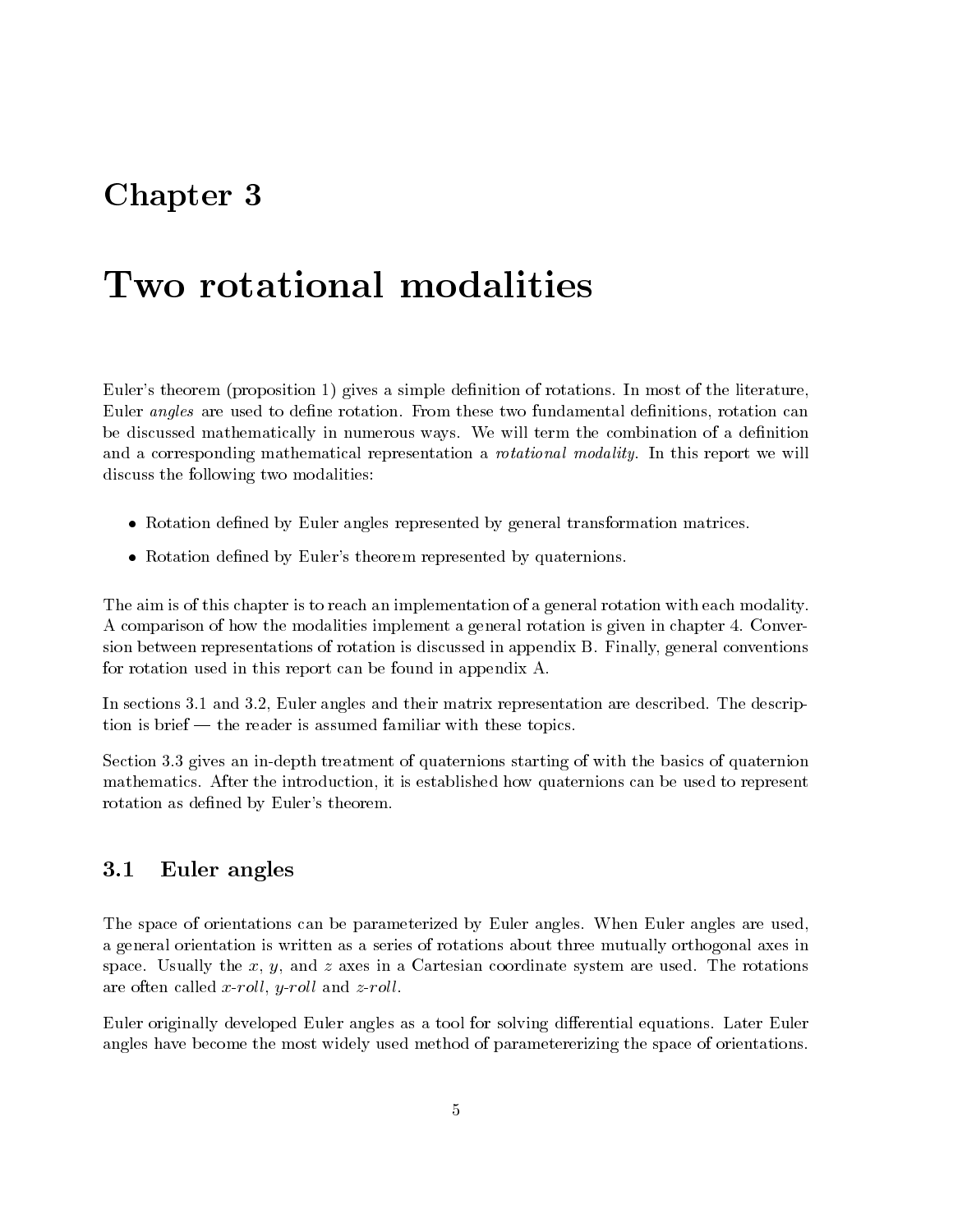As we shall see below, this choice gives rise to a number of problems. If we choose to consider a rotation as the action performed to obtain a given orientation, Euler angles can be used to parameterize the space of rotations. To describe a general rotation as described in section 2.2, three Euler angles  $(\theta_1, \theta_2, \theta_3)$  are required, where  $\theta_1$ ,  $\theta_2$ , and  $\theta_3$  are the rotation angles about the  $x, y$ , and  $z$  axes, respectively.

The conversion from a general rotation to Euler angles is ambiguous since the same rotation can be obtained with different sets of Euler angles (see [Foley et al., 1990]). Furthermore, the resulting rotation depends on the order in which the three rolls are performed. This gives rise to further ambiguity but fits well with the fact that rotations in space do not generally commute (see appendix B). Some of the ambiguity in the conversion to Euler angles can be eliminated by adopting a convention of which order the rolls should be performed. In this paper, we use the convention described in appendix A. Introducing a convention does not, however, eliminate the ambiguity altogether (see chapter 4).

### 3.2 Rotation matrices

Rotation matrices are the typical choice for implementing Euler angles. For each type of roll, there is a corresponding rotation matrix, i. e. an  $x$  rotation matrix, a  $y$  rotation matrix, and a z rotation matrix. The matrices rotate by multiplying them to the position vector for a point in space, and the result is the position vector for the rotated point. A rotation matrix is a  $3 \times 3$  matrix, but usually nomogeneous 4  $\times$  4 matrices are used instead (see [Foley et al., 1990]  $$ for further detail). A general rotation is obtained by multiplying the three roll-matrices corresponding to the three Euler angles. The resulting matrix embodies the general rotation and can be applied to the points that are to be rotated.

The three standard rotation matrices are given in homogeneous coordinates in appendix B.

Matrix multiplication is not generally commutative. This fits well with the fact that rotations in space do not commute.

Finally it should be noted that using homogeneous transformation matrices gives the only implementation that effectively embodies all standard transformations: Translation, scaling, shearing, and various projection transformations.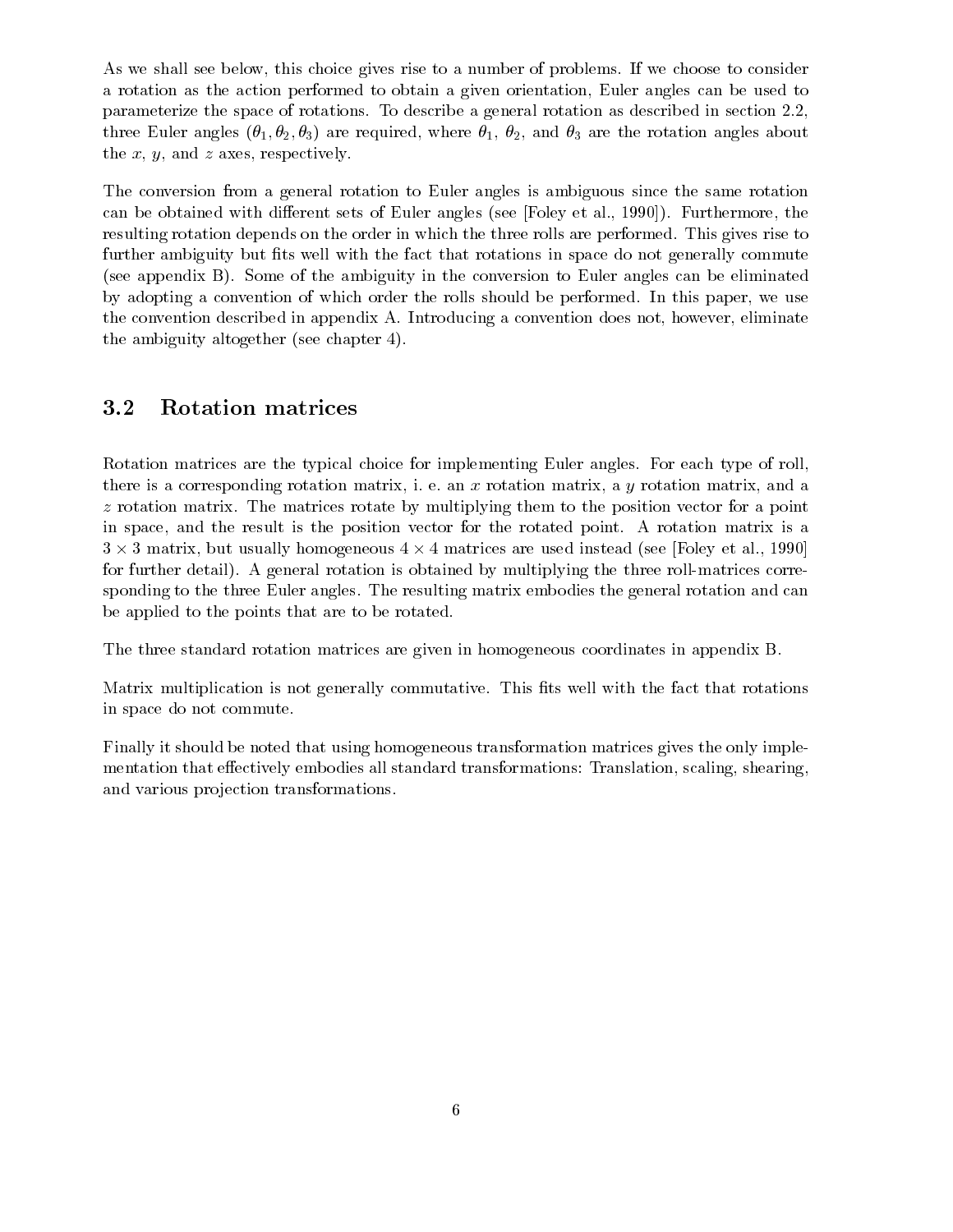## 3.3 Quaternions

The second rotational modality is rotation defined by Euler's theorem and implemented with quaternions. Since quaternions are not nearly as well-known as transformation matrices, and since no good overview of the field exists, we will give a historical overview and then provide a thorough treatment of quaternion mathematics.

#### 3.3.1 Historical background

Quaternions were invented by Sir William Rowan Hamilton  $(*1809 - 1865)$  in 1843. Hamilton's aim was to generalize complex numbers to three dimensions, i. e. numbers of the form  $a+ib+jc$ , where  $a, b, c \in \mathbb{R}$  and  $\mathbf{i}^2 = \mathbf{j}^2 = -1$ . Hamilton never succeeded in making this generalization, and it has later been proven that the set of three-dimensional numbers is not closed under multiplication. In 1966 Kenneth O. May gave the following elegant proof of this:

#### Proposition 2.

The set of three-dimensional complex numbers is not closed under multiplication.

#### Proof (freely adopted from Kenneth O. May 1966):

Assume that the usual rules of arithmetic for complex numbers hold, and that  $i^2 = j^2 = -1$ .

The proof is by contradiction, so we assume that a closed multiplication exists. Since multiplication is closed, there exist  $a, b, c \in R$  that satisfy  $\mathbf{i} \mathbf{j} = a + i b + j c$ . Multiplying this with i yields  $-j = -b + ia + ijc$ . Substituting the first equation in the second equation yields  $j = -b + 1a + (a + b) + jc/c$ , i. e.  $0 = (ac - b) + 1(a + bc) + j(c^{2} + 1)$ . Thus  $ac - b = 0$ ,  $a + bc = 0$ and  $c^+ + 1 = 0$ . The equation  $c^- + 1 = 0$  gives the contradiction, since c is real by assumption.  $\Box$ 

One of Hamilton's motivations for seeking three-dimensional complex numbers was to find a description of rotation in space corresponding to the complex numbers, where a multiplication corresponds to a rotation and a scaling in the plane.

While walking by the Royal Canal in Dublin on a Monday in October 1843, Hamilton realized that four numbers are needed to describe a rotation followed by a scaling. One number describes the size of the scaling, one the number of degrees to be rotated, and the last two numbers give the plane<sup>-</sup> in which the vector should be rotated. After this insight, Hamilton found a closed multiplication for four-dimensional complex numbers of the form  $ix + jy + kz$ , where  $i^2 = j^2 = k^2 = ijk = -1$ . Hamilton dubbed his four-dimensional complex numbers quaternions. The parallel to ordinary complex numbers stems from the imaginary parts.

A quaternion is usually written  $[s, \mathbf{v}], s \in \mathbb{R}, \mathbf{v} \in \mathbb{R}^+$ . Here s is called the scalar part, and  $\mathbf{v} = (x, y, z)$  is the vector part.

<sup>&</sup>lt;sup>1</sup>The xy plane can be rotated to any plane in xyz space through the origin by giving the rotation angles about the  $x$  and  $y$  axes.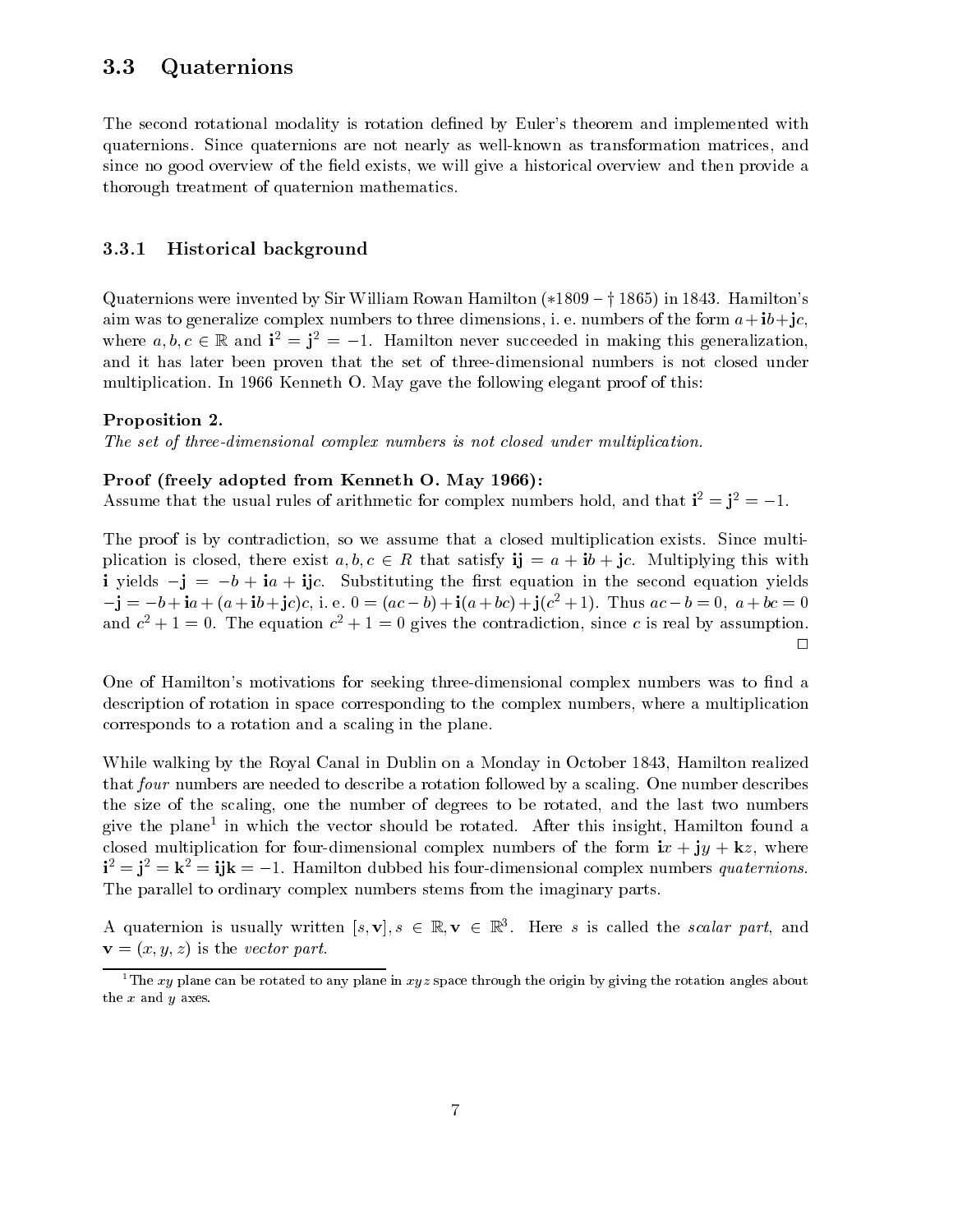Hamilton presented quaternion mathematics at a series of lectures at the Royal Irish Academy. The lectures gave rise to a book [Hamilton, 1853], the full title of which (with typography as in the book) is:

Lectures on Quaternions: Containing <sup>a</sup> systematic statement of

#### A New Mathematical Method

of which the principles were communicated in 1843 to the principles were the principles were the royal Irish to the royal Irish to the royal Irish to the royal Irish to the royal Irish to the royal Irish to the royal Irish academy; and which has since formed the subject of successive coursesof lectures, delivered in 1848 and subsequent in 1848 and 1848 and subsequent years in the halls of the halls o trinity college, Dublin: with numerous illustrative diagrams, and with

In the book (page 271) Hamilton writes (again imitating the book's typography):

285. We know then how to interpret in two apparently different ways, which are, however, easily perceived to have an essential connection with each other, the following SYMBOL OF operation,

 $q \cup q$  :

where q may be called (as before) the *operator quaternion* while the symbol (suppose r) of the *operand quaternion* is conceived to occupy the place marked by the parentheses. For we may either consider the effect of the operation, thus symbolized, to be (as in 282, 283) a conical rotation of the axis of the operand round the axis of the operator, through double the angle thereof, in such a manner as to transport the vertex of the representative angle of the operand to a new position on the unit sphere, without changing the magnitude of that angle, nor the  $tensor^2$  of the quaternion thus operated on: or else, at pleasure, may regard (by 285) the operation as causing one extremity of the representative arc of the same operand  $(r)$  to slide along the doubled arc of the same operator  $(q)$ , without any change in the *length* of the arc so sliding, nor of its *inclination* to the great circle along which its extremity thus slides.

The historically interested reader is referred to [Hamilton, 1899] and [Hallenberg et al., 1993] (only available in Danish).

### 3.3.2 Basic quaternion mathematics

In this section we will state the notation used for quaternions and establish quaternion mathematics including addition, multiplication, subtraction, and multiplication with a scalar. Finally we define the conjugate and the inverse of a quaternion.

<sup>2</sup> In modern usage = norm.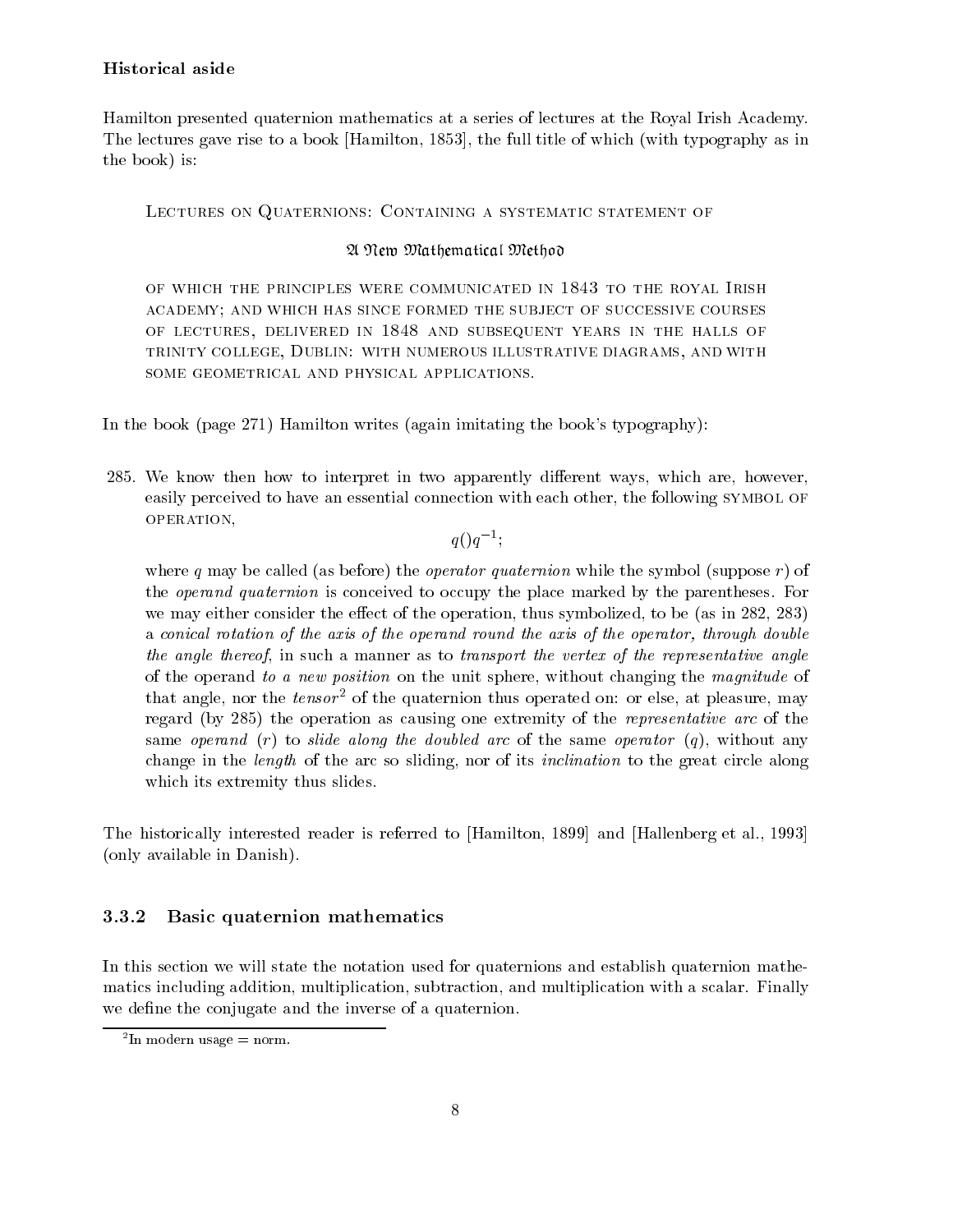### Notation

We use  $\equiv$  to mean equal by definition. Closed intervals on the real line are denoted by  $[a, b] =$  $\{x \mid a \le x \le b, a, b, x \in \mathbb{R}\}.$  A semi-open interval is, for example, denoted by  $[a, b] \equiv \{x \mid a \le b\}$ We use  $\equiv$  to mean equal by definition. Closed intervals on the real line are denoted by  $[a, b] \equiv x \mid a \le x \le b, a, b, x \in \mathbb{R}$ . A semi-open interval is, for example, denoted by  $[a, b] \equiv \{x \mid a \le b\}$  $x \leq b, a, b, x \in \mathbb{R}$ . The set of n times differentiable functions from A to B with continuous derivatives we denote  $C^{\sim}(A, B)$ .

#### Definition 1.

The set of quaternions is denoted H.

Quaternions consist of a scalar part  $s \in \mathbb{R}$  and a vector part  $\mathbf{v} = (x, y, z) \in \mathbb{R}^+$ . We will use the following forms:

Let  $i^2 = j^2 = k^2 = i$   $k = -1$ ,  $i = k$  and  $j = -k$ . Then  $q \in H$  can be written:  $q = |s, \mathbf{V}|$  ,  $s \in \mathbb{R}, \mathbf{V} \in \mathbb{R}^{\mathsf{T}}$  $\mathcal{S} = \{ [s, (x, y, z)] \quad , \quad s, x, y, z \in \mathbb{R} \}$  $s = s + 1x + 1y + kz$ ,  $s, x, y, z \in \mathbb{R}$ 

We will identify the set of quaternions  $\{[s, 0] \mid s \in \mathbb{R}\}$  with R and the set  $\{[0, v] \mid v \in \mathbb{R}^3\}$  with  $\mathbb{R}^3$ .

#### Definition 3.

Let  $q, q \in H$  where  $q = |s, (x, y, z)|$  and  $q = |s|, (x, y, z)|$ . The addition operator,  $+$ , is defined  $q + q \equiv [s, \mathbf{V}] + [s', \mathbf{V}] \equiv [s, (x, y, z)] + [s', (x, y, z)] \equiv (s + 1x + 1y + \mathbf{K}z) + (s' + 1x' + 1y' + \mathbf{K}z')$ 

Proposition 3. (Quaternion addition) Let  $q, q \in H$ , where  $q = |s, v|$  and  $q = |s, v|$ . Then  $q + q = |s + s, v + v|$ 

Proof of proposition 3

$$
q + q' \equiv [s, \mathbf{v}] + [s', \mathbf{v}']
$$
  
\n
$$
\equiv (s + ix + jy + kz) + (s' + ix' + jy' + kz')
$$
  
\n
$$
= (s + s') + i(x + x') + j(y + y') + k(z + z')
$$
  
\n
$$
\equiv [s + s', \mathbf{v} + \mathbf{v}']
$$

 $\Box$ 

Definition 4. Let  $q, q \in H$  where  $q = s + \mathbf{i}x + \mathbf{j}y + \mathbf{k}z$  and  $q = s + \mathbf{i}x + \mathbf{j}y + \mathbf{k}z$ . Multiplication is defined

$$
qq'\equiv[s,\mathbf{v}][s',\mathbf{v}']\equiv[s,(x,y,z)][s',(x',y',z')] \equiv (s+\mathbf{i} x+\mathbf{j} y+\mathbf{k} z)(s'+\mathbf{i} x'+\mathbf{j} y'+\mathbf{k} z')
$$

#### Proposition 4. (Multiplication of quaternions)

Let  $q, q \in H$ , where  $q = |s, v|$  and  $q = |s, v|$ . Then  $qq = |ss - v \cdot v, v \times v + sv + s v|$ , where  $\cdot$  and  $\times$  aenote the scalar and vector product in  $\mathbb{R}^{\times}$ , respectively.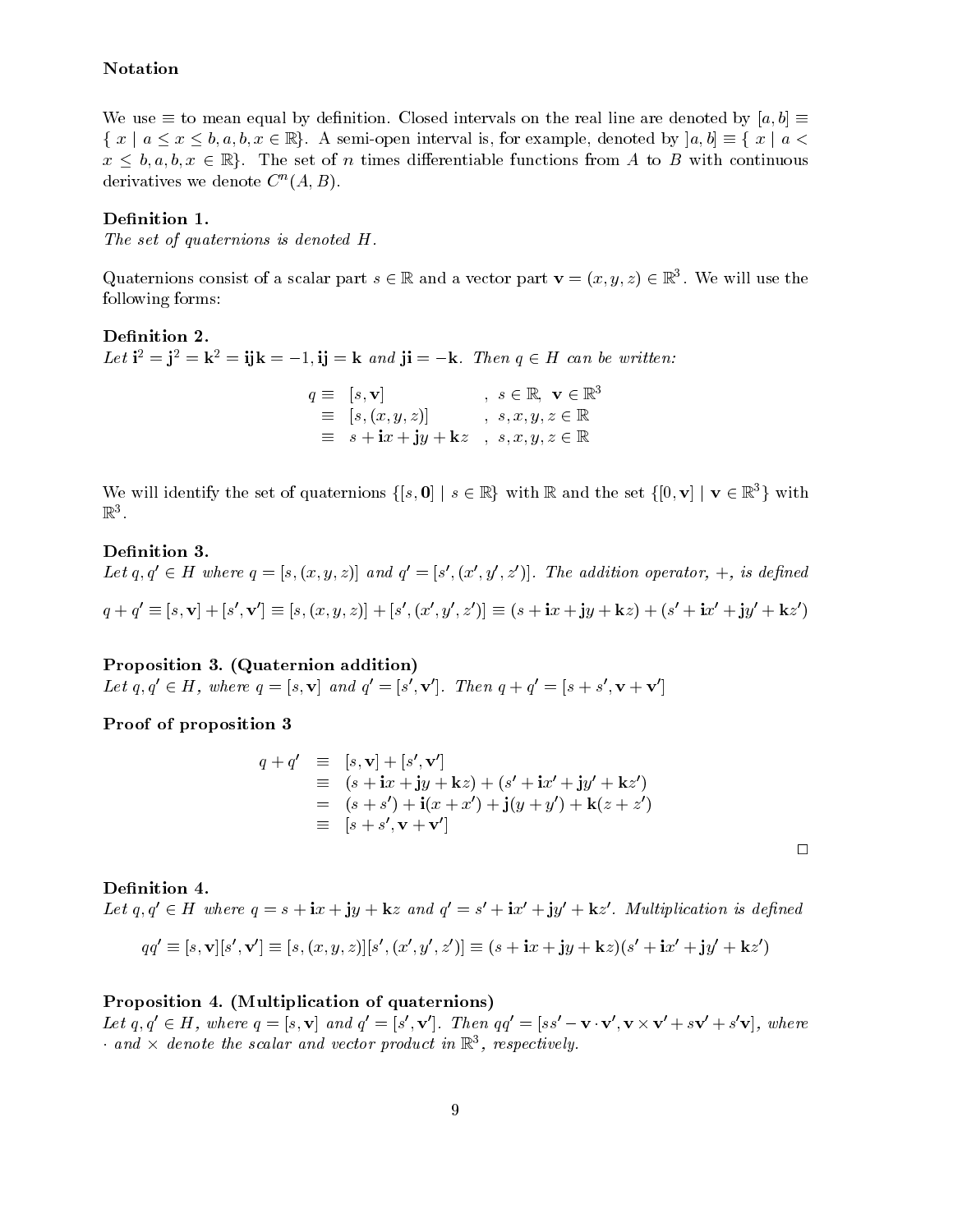#### Proof of proposition 4

From definition 2 the following identities can be obtained from simple algebra:  $jk = i, kj = j$  $-i$ , ik =  $-j$  and ki = j. These identities are used in:

$$
qq' \equiv [s, \mathbf{v}][s', \mathbf{v}']
$$
  
\n
$$
\equiv (s + \mathbf{i}x + \mathbf{j}y + \mathbf{k}z)(s' + \mathbf{i}x' + \mathbf{j}y' + \mathbf{k}z')
$$
  
\n
$$
= ss' - (xx' + yy' + zz') + \mathbf{i}(sx' + s'x + yz' - zy') + \mathbf{j}(sy' + s'y + zx' - xz') + \mathbf{k}(sz' + s'z + xy' - yx')
$$
  
\n
$$
\equiv [ss' - \mathbf{v} \cdot \mathbf{v}', \mathbf{v} \times \mathbf{v}' + s\mathbf{v}' + s'\mathbf{v}]
$$

Corollary 1. (to proposition 4)

Quaternion multiplication isnot general ly commutative.

#### Proof of proposition 1

We give a counter-example:  $i j = k$ , but  $j i = -k$ .

 $\Box$ 

 $\Box$ 

Below we will give a number of propositions without proof. The proofs are all based on the principle used above: The constituent quaternions are written  $s + ix + jy + kz$ . Then, using simple algebra and collection of terms, the result can be written as a quaternion using definition 2.

We state the following properties of quaternion multiplication:

Proposition 5. Let  $p, q, q' \in H$  and  $r \in \mathbb{R}$ . Then:  $(pq)q = p(qq)$  (Quaternion multiplication is associative.)  $p(q + q) = pq + pq$  (Quaternion multiplication distributes  $(q + q)p = qp + qp$  across addition.)

Multiplying quaternions by a scalar is most easily introduced by identifying  $r \in \mathbb{R}$  with the quaternion  $[r, 0]$ :

#### Definition 5.

Let  $q \in H$  and  $r \in \mathbb{R}$ . Multiplication by a scalar is defined

$$
rq \equiv [r, \mathbf{0}]q
$$

#### Proposition 6. (Multiplication with a scalar)

Let  $q \in H$ , where  $q = [s, v]$  and let  $r \in \mathbb{R}$ . Then  $rq = qr = [r, 0][s, v] = [rs, rv]$ .

Note that the proposition gives that multiplication with a scalar is commutative.

We will use the notation  $\frac{3}{2}$  to mean  $-q$ , where  $q \in H$  and  $r \in \mathbb{R}$ .

We can now introduce subtraction in the usual manner: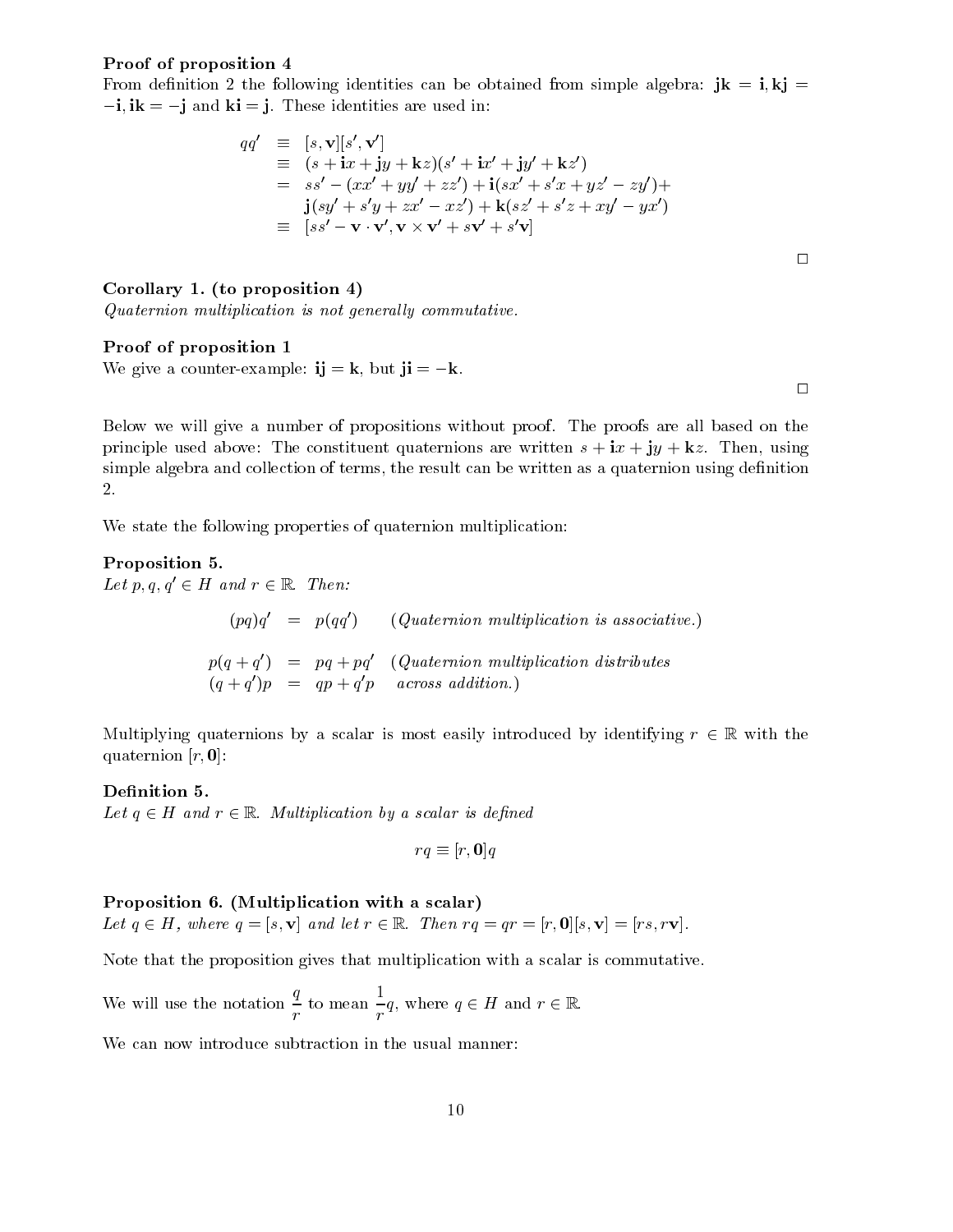#### Definition 6.

Given  $q, q \in H$ , subtraction is defined  $q - q = q + (-1)q$ 

The definition gives the expected:

#### Proposition 7. (Quaternion subtraction)

Let  $q, q \in \mathbb{R}$ , where  $q = |s, v|$  and  $q = |s, v|$ . Then  $q - q = q + (-1)q = |s - s|$ ,  $v - v|$ .

Corresponding to the definition of the conjugate of a complex number, we define the conjugate of a quaternion:

Definition 7. Let  $q \in H$ . Then  $q^{\dagger}$  is called the conjugate of q and is defined by  $q^{\dagger} = [s, \mathbf{v}]^{\dagger} = [s, -\mathbf{v}]$ .<br>The definition gives rise to the following properties:

#### Proposition 8.

Let  $p, q \in H$ . Then:

i) 
$$
(q^*)^* = q
$$
 ii)  $(pq)^* = q^*p^*$  iii)  $(p+q)^* = p^* + q^*$  iv)  $qq^* = q^*q$ .

The norm of a quaternion is obtained using conjugation:

#### Definition 8.

**Definition 8.**<br>Let  $p \in H$  and let the mapping  $\Vert \cdot \Vert : H \curvearrowright \mathbb{R}$  be defined by  $\Vert q \Vert \equiv \sqrt{qq^*}$ . This mapping is called the norm and  $||q||$  is the norm of q.

That this mapping is a norm in the usual sense is shown in the corollary to proposition 9. The norm mapping has a number of interesting properties that are summarized in:

#### Proposition 9.

Let  $q, q' \in H$  and let  $\|\cdot\| : H \cap \mathbb{R}$  be given as is definition 8. The following equations hold:

$$
||q|| = \sqrt{s^2 + \mathbf{v} \cdot \mathbf{v}} = \sqrt{s^2 + x^2 + y^2 + z^2}
$$
 (3.1)

$$
\|q^*\| = \|q\| \tag{3.2}
$$

$$
\|qq'\| = \|q\| \|q'\| \tag{3.3}
$$

#### Proof of proposition 9

The equations 3.1 and 3.2 can be seen directly. Equation 3.3 follows from:

$$
||qq'|| = \sqrt{qq'(qq')^*} = \sqrt{qq'q'^*q^*} = \sqrt{q||q'||^2q^*} = \sqrt{qq^*||q'||^2} = \sqrt{||q||^2||q'||^2} = ||q|| ||q'||
$$

We will later need the inner product of two quaternions. We also want to show that the norm mapping is indeed a norm in the usual mathematical sense. From equation 3.1 in proposition 9 it follows that the norm of a quaternion  $q$  can be written as it is usually obtained from the inner product (if  $q \in H$  is identified with the corresponding vector in  $\mathbb{R}^+$ ). This property is formalized by: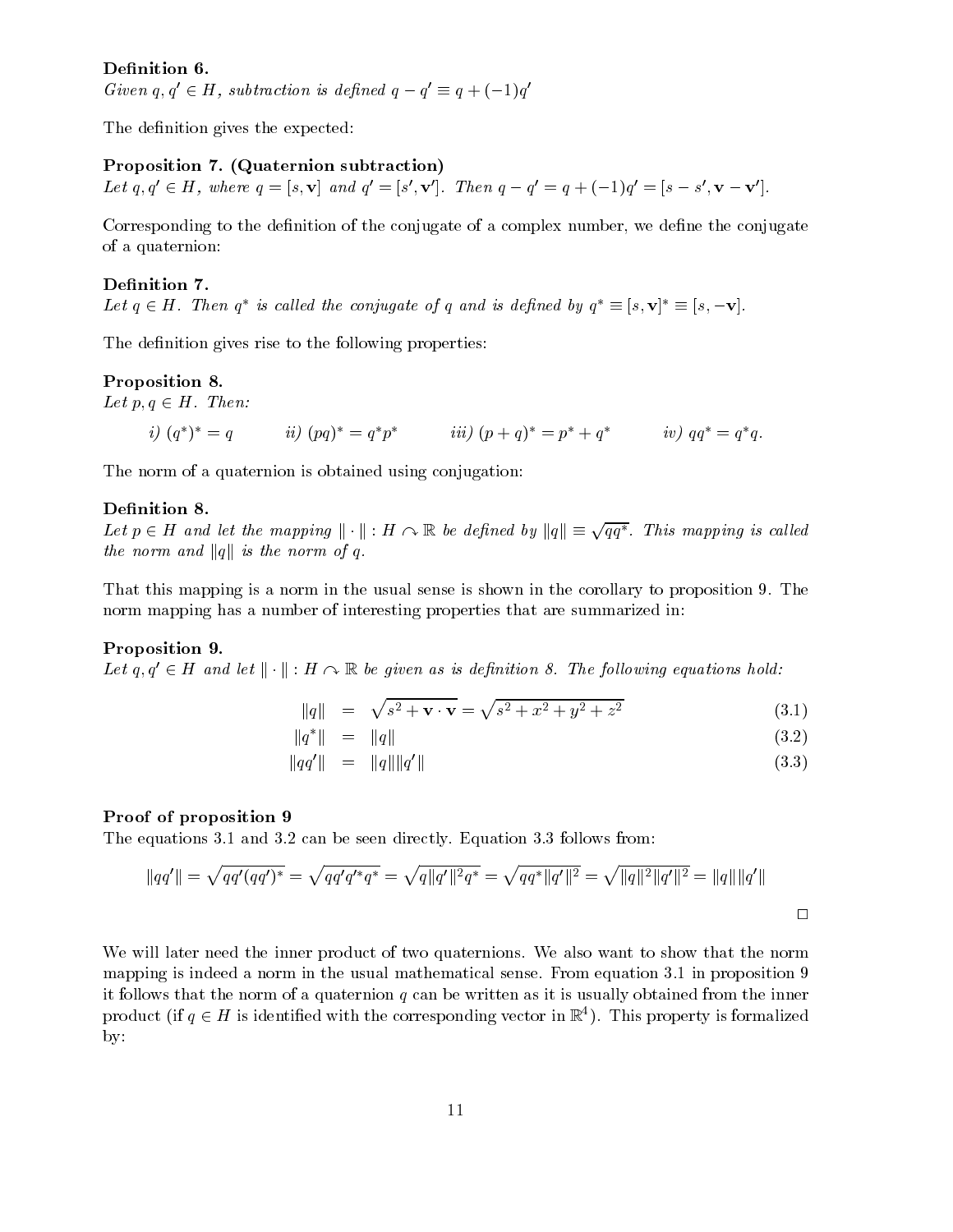#### Definition 9.

Let  $q, q \in H$ ,  $q = |s, \mathbf{v}| = |s, (x, y, z)|$ ,  $q = |s, \mathbf{v}| = |s|$ ,  $(x, y, z)|$ . The inner product is defined  $as \bullet : H \times H \curvearrowright \mathbb{R}$  where  $q \bullet q = ss + \mathbf{v} \cdot \mathbf{v} = ss + xx + yy + zz$ .

Note that the definition yields  $q \bullet q = s^2 + x^2 + y^2 + z^2$ , which gives rise to:

#### Corollary 2. (to proposition 9)

The norm of a quaternion q can be obtained by  $||q|| = \sqrt{q \cdot q}$ . Furthermore,  $|| \cdot ||$  is a norm in the usual mathematical sense.

#### Proof of corollary 2

That • computes the norm squared follows directly from proposition 9 and definition 9. Now  $c$  and  $c$  is the norm squared follows directly from proposition  $\mathbf{r}$  and  $\mathbf{r}$  and denote  $\mathbf{r}$ let  $q = [s, (x, y, z)] \in H$ . If we identify q with  $(s, x, y, z) \in \mathbb{R}^+$ , the above method of computing the norm is identical to the usual Euclidean norm on  $\mathbb{R}^+$ . Thus the quaternion norm is a norm in the usual sense.

 $\Box$ 

We will later need the following generalization of the two- and three-dimensional cases:

#### Proposition 10.

Let  $q, q' \in H$ . Define q, q' as the corresponding four-dimensional vectors and let  $\alpha$  be the angle between them. Then  $q \bullet q = ||q|| ||q|| \cos \alpha$ .

#### The algebraic properties of quaternions.

**3.3.3** The algebraic properties of quaternions.<br>In this section we prove that the set of quaternions  $H \setminus \{[0, (0, 0, 0)]\}$  is a non-Abelian group under quaternion multiplication. At the end of the section we give a summary of some other algebraic properties of quaternions.

#### Definition 10.

**Definition 10.**<br>The set of quaternions  $H \setminus \{[0, (0, 0, 0)]\}$  is written  $\mathring{H}$ 

We will base the discussion on the definition of a group:

#### Definition 11.

Let G be a set with an operator  $\cdot: G \times G \curvearrowright G$  defined by  $(a, b) \rightarrow a \cdot b = a b$ . G is a group if

- i)  $a(bc)=(ab)c$  for all  $a, b, c \in G$  (The operator is associative) ii) Exactly one  $I \in G$  exists such that  $Ia = aI = \{I \text{ is the neutral element}\}$
- a for all  $a \in G$ .  $iii$ , for every  $a \in G$  there exists an element and a is the inverse element of  $a$ )  $a^{-1} \in G$ , such that  $aa^{-1} = a^{-1}a = I$ .

If  $ab = ba$  for all  $a, b \in G$ , G is called an Abelian or commutative group.

That there exists a neutral element and inverse elements in H under quattribus multiplication multiplication music is shown in the following two lemmas: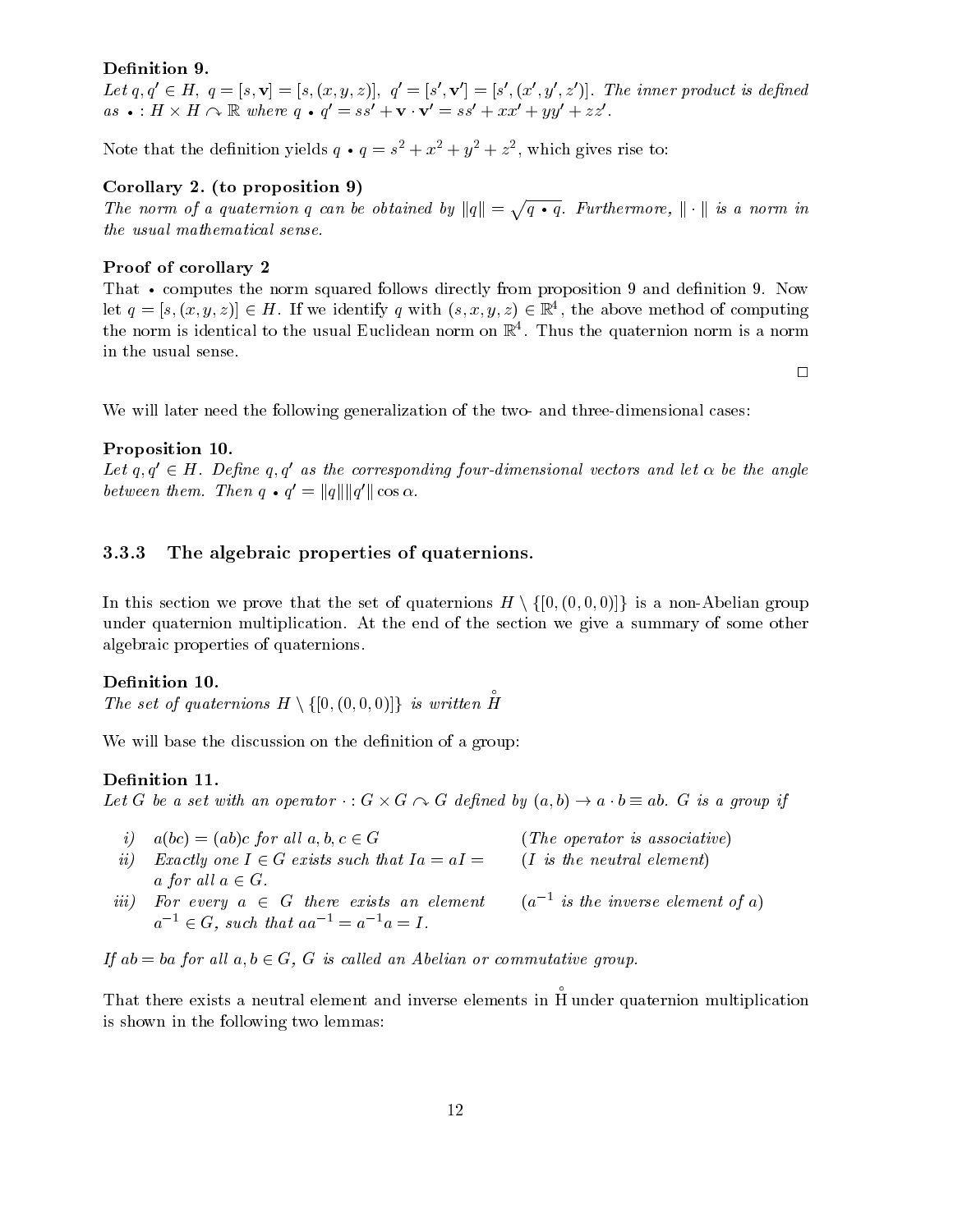#### Lemma 1.

The element  $I = [1, 0] \in \overline{H}$  is the uniqu is the unique neutral element under quaternion multiplication.

#### Proof of lemma 1

Let  $q \in H$  be given. Proposition 6 gives  $qI = Iq = [1s, 1v] = [s, v] = q$ .

Thus I is a neutral element. I is also the only element that meets the requirements. To see this, assume that J also meets the requirements. Then  $IJ = I$ , because J is a neutral element. Furthermore,  $IJ = J$ , since I is a neutral element. This gives us that  $I = IJ = J$ , so  $I = J$  is the only neutral elements in Higgs and  $\mathcal{L}_{\text{max}}$ 

#### Lemma 2.

Let  $q \in \tilde{H}$ . Then there exists  $q^{-1} \in H$  such that  $qq^{-1} = q^{-1}q = I$ . Furthermore  $q^{-1}$  is unique and given by:

$$
q^{-1} = \frac{q^*}{\|q\|^2}
$$

#### Proof of lemma 2

Let  $a \in \tilde{H}$  be given. be given.

Uniqueness

Let both  $p_1, p_2 \in H$  be inverse to q. That  $p_1$  and  $p_2$  are equal follows from

$$
p_1=p_1I=p_1(qp_2)=(p_1q)p_2=Ip_2=p_2\\
$$

Let  $p = \frac{q}{(q-1)(p)}$ . Then  $\|g\|^2$ 

$$
qp = q \frac{q^*}{\|q\|^2} = \frac{qq^*}{\|q\|^2} = \frac{\|q\|^2}{\|q\|^2} = 1 \equiv I
$$
  

$$
pq = \frac{q^*}{\|q\|^2}q = \frac{q^*q}{\|q\|^2} = \frac{qq^*}{\|q\|^2} = \frac{\|q\|^2}{\|q\|^2} = 1 \equiv I
$$

Thus every quaternion in Hermann in Hermann in Hermann in Hermann in Hermann in Hermann in Hermann in Hermann

 $\Box$ 

We will write  $\frac{p}{q}$  for pq<sup>-1</sup>. Note that this is generally different from q<sup>-1</sup>p since quaternion multiplication is not commutative.

We can now state the following:

#### Proposition 11.

is a non-Abelian group under quaternion multiplication.

#### Proof of proposition 11

Note that the set of quaternions is closed under multiplication. This follows directly from Hamilton's definition. The first requirement from the definition of a group follows from proposition 5. The second and third requirements follow from lemmas 1 and 2. The group is not Abelian, since quaternion multiplication is not commutative.

 $\Box$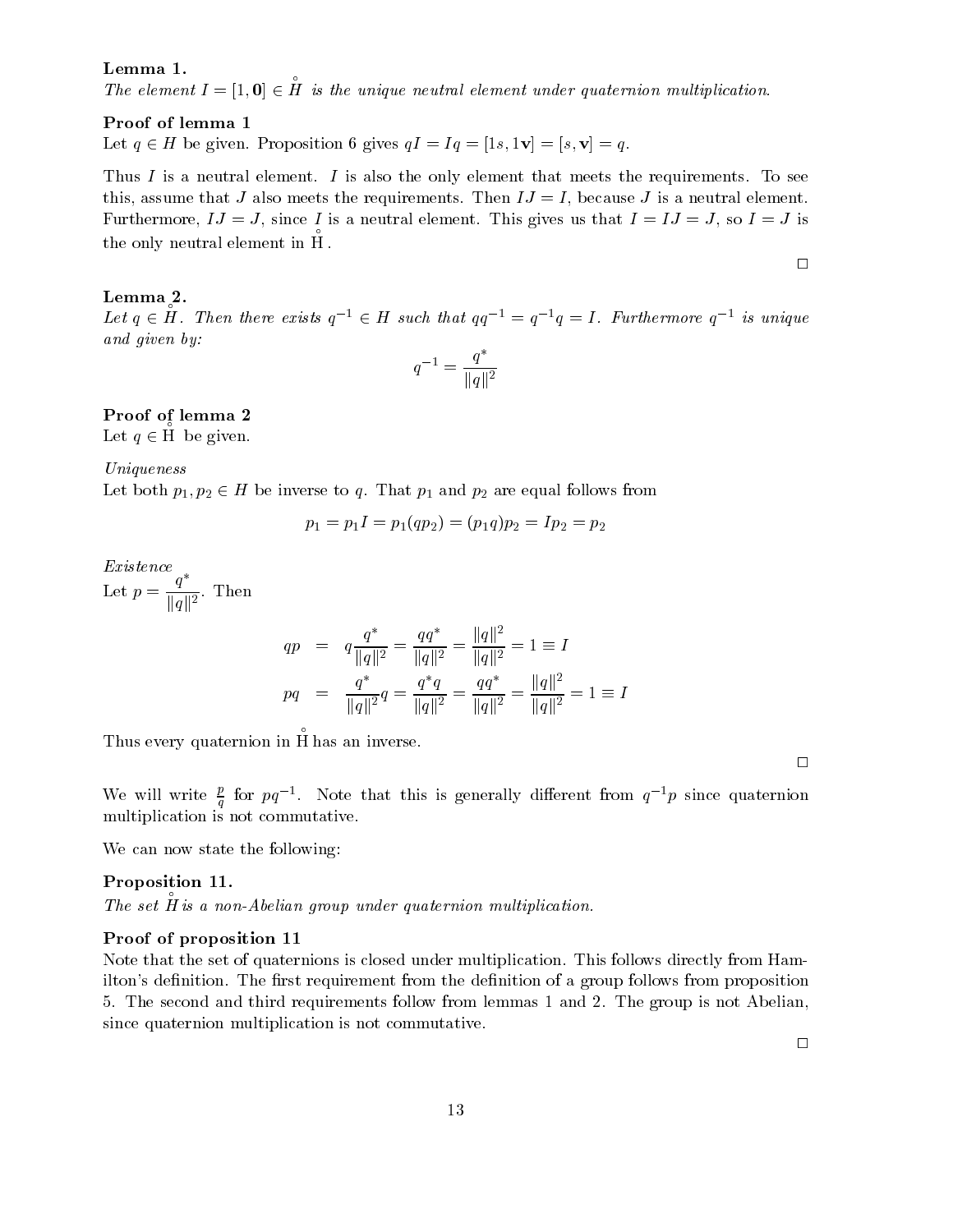#### Other algebraic properties

The set of quaternions satisfy some other algebraic properties that are worth mentioning. These are given without further ado:

- $\bullet$  The set of quaternions is an Abelian group ( $H, +$ ) under quaternion addition.
- $\bullet$  The set of quaternions is a non-Abelian ring ( $H, +, \cdot$ ), where  $+$  and  $\cdot$  are quaternion addition and multiplication.

#### 3.3.4 Unit quaternions

This section discusses a subset of the quaternion group  $-$  the set of unit quaternions.

#### Definition 12.

Let  $q \in H$ . If  $||q|| = 1$ , then q is called a unit quaternion. We will use  $H_1$  to denote the set of unit quaternions.

The set of unit quaternions constitutes a unit sphere in four-dimensional space. We shall later see that the set of unit quaternions play an important part in relation to general rotations. The following propositions lead to the important proposition 21. the following:

### Proposition 12. Let  $q = [s, \mathbf{v}] \in H_1$ . Then there exists  $\mathbf{v}' \in \mathbb{R}^3$  and  $\theta \in [-\pi, \pi]$  such that  $q = [\cos \theta, \mathbf{v}' \sin \theta]$ .

#### Proof of proposition 12

If  $q = |1, 0|$  we let  $q = 0$  and  $\bf{v}$  can be freely chosen amongst unit vectors in  $\bf{r}$ ,

If  $q \neq [1, 0]$  we let  $\kappa = |{\bf v}|$  and  ${\bf v} = \frac{1}{k} {\bf v}$ . Then  ${\bf v} = \kappa {\bf v}$  where v is a unit vector in  $\mathbb{R}^3$ . Since q is a unit quaternion, we get

$$
1 = ||q||^2 = s^2 + \mathbf{v} \cdot \mathbf{v} = s^2 + k^2 \mathbf{v}' \cdot \mathbf{v}' = s^2 + k^2
$$

The equation  $s^+ + \kappa^- = 1$  describes a circle in the plane. Since a circle is also described by  $\cos^2 \theta + \sin^2 \theta = 1$ , there exists  $\theta \in [-\pi, \pi]$  such that  $s = \cos \theta$  and  $k = \sin \theta$ . All in all we get the desired:

$$
q=[s,\mathbf{v}]=[s,\mathbf{v}'k]=[\cos\theta,\mathbf{v}'\sin\theta]
$$

 $\Box$ 

Two important results for unit quaternions are given in:

#### Proposition 13.

Let  $q, q' \in H_1$ . The following two equations hold:

$$
i) \|qq'\| = 1 \qquad \qquad ii) \ q^{-1} = q^*
$$

#### Proof of proposition 13

 $i$ )  $\|q\|$   $\|q\|$   $\|q\|$   $\|q\|$   $\|q\|$   $\|q\|$   $\|q\|$   $\|q\|$   $\|q\|$   $\|q\|$   $\|q\|$   $\|q\|$   $\|q\|$   $\|q\|$   $\|p\|$  $ii) \, q^{-1} \equiv q / ||q||^{-} \equiv q$ , since  $||q|| \equiv 1$ .

 $\Box$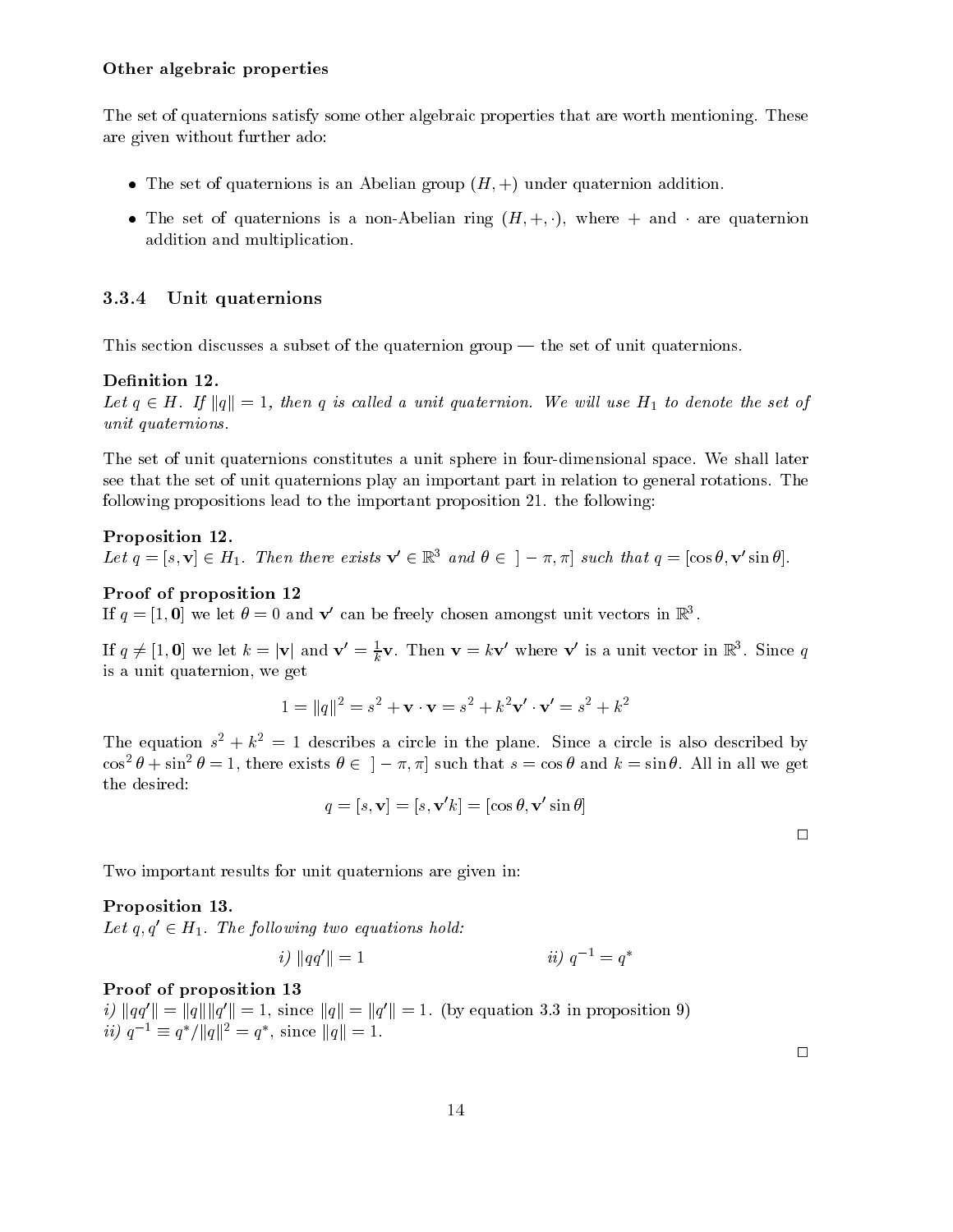The set of the set of unit set of the set  $\mathbf{1}$  is obviously and H1 is obviously at the H1 is obviously , but denotes the state proposition is and proposition  $\mathcal{L}$  $\mathbf{H}$  constitute a subset of H1 constitute a subset of H1 constitute a subset of H1 constitute a subset of H1 constitute a subset of H1 constitute a subset of H1 constitution of H1 constitution of H1 constitution of H1

#### Definition 13.

Let G be a group and  $F \neq \emptyset$  be a subset of G. F is a subgroup of G if

- i) For all  $a, b \in F$ :  $ab \in F$  (F is closed)
- ii) For all  $a \in F$ :  $a^{-1} \in F$

#### Proposition 14.

The set H1 of unit quaternions is a subgroup of the group of the substitution of the substitution of the group

#### Proof of proposition 14

Let  $q, q' \in H_1$ . Proposition 13 gives that  $||qq'|| = 1$ , i. e. that  $qq' \in H_1$ , and thus the first subgroup requirement is satisfied. Equation 3.2 in proposition 9 and proposition 13 give that

$$
\|q^{-1}\|=\|q^*\|=\|q\|=1
$$

and thereby the second subgroup requirement  $q^{-1} \in H_1$ .

#### 3.3.5 The exponential and logarithm functions

We will later need quaternion versions of the real exponential and logarithm functions. The definitions and a few consequences of them are given here (see [Pervin & Webb, 1992] for further detail).

#### Definition 14.

Let  $q \in H_1$ , where  $q = [\cos \theta, \sin \theta \mathbf{v}]$  as in proposition 12. The logarithm function  $\log i s$  defined

$$
\log q \equiv [0, \theta \mathbf{v}]
$$

Note that  $log[1, (0, 0, 0)] = [0, (0, 0, 0)]$  as in the real case. Note also that  $log q$  is not in general a unit quaternion.

The exponential function is introduced by

#### Definition 15.

For a quaternion of the form  $q = [0, \theta V], \theta \in \mathbb{R}, V \in \mathbb{R}^+$ ,  $|V| = 1$ , the exponential function exp is defined by

$$
\exp q \equiv [\cos \theta, \sin \theta \mathbf{v}]
$$

Note that the exponential and logarithm functions are mutually inverse, and that exp maps into  $H_1$ .

From the above definitions we can define exponentiation for  $q \in H_1, t \in \mathbb{R}$ :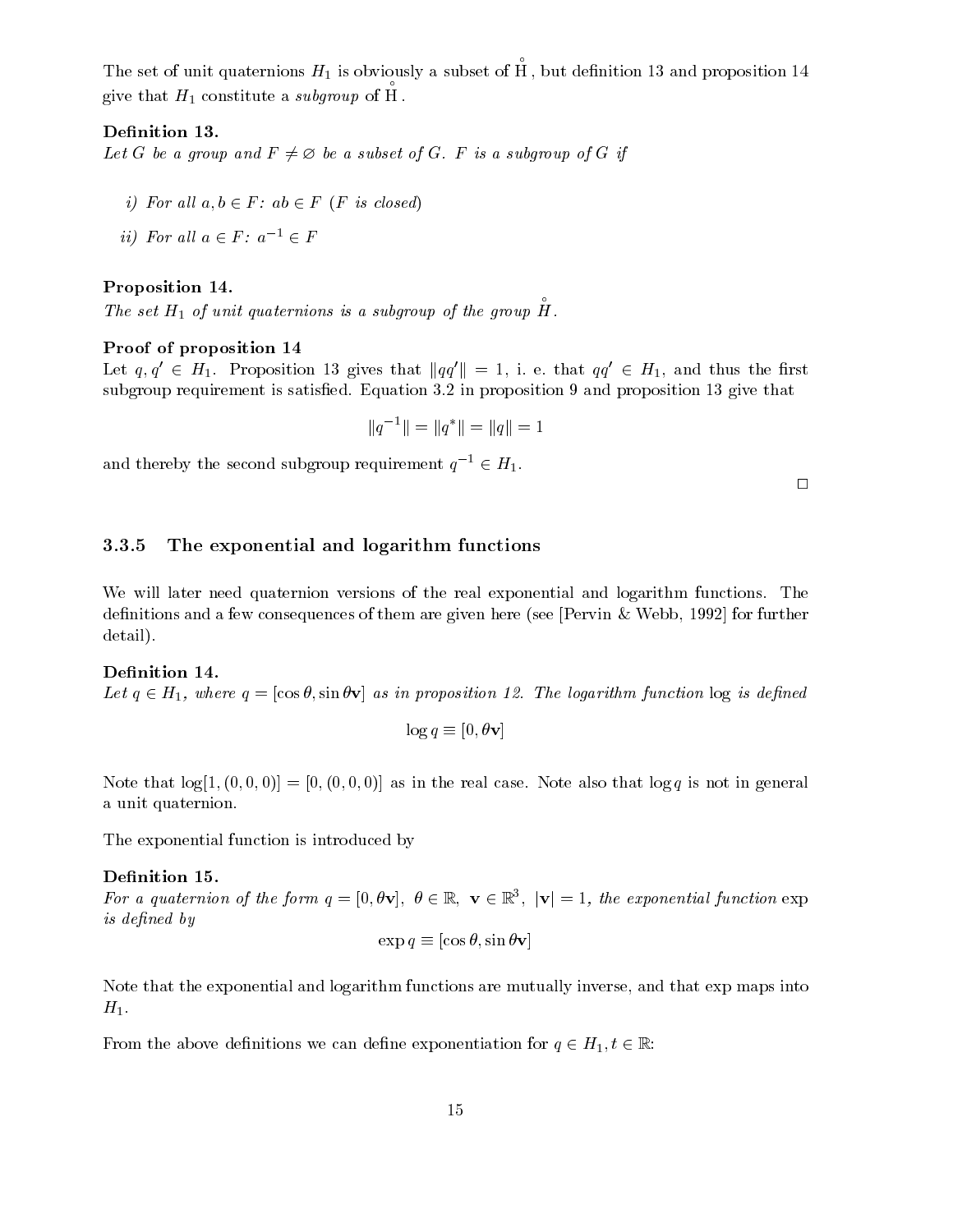#### Definition 16.

Let  $q \in H_1, t \in \mathbb{R}$ . Exponentiation q is defined by

$$
q^t \equiv \exp(t \log q)
$$

This gives rise to the following:

Proposition 15. Let  $q \in H_1$ ,  $t \in \mathbb{R}$ . Then  $log(q^2) = t log q$ .

#### Proof of proposition 15

$$
\log(q^t) = \log(\exp(t \log q)) = t \log q
$$

 $\Box$ 

The following rule from  $\mathbb R$  also holds for unit quaternions:

Proposition 16. Let  $q \in H_1, q = [\cos \theta, \sin \theta \mathbf{v}]$  and  $a, b \in \mathbb{R}$ . Then

$$
q^a q^b = q^{a+b}
$$

### Proof of proposition 16

 $q^q = \exp(a \log q) \exp(b \log q)$  $=$  exp(a[0,  $\theta$ **v**]) exp(b[0,  $\theta$ **v**])  $= [\cos a\theta, \mathbf{v} \sin a\theta] [\cos b\theta, \mathbf{v} \sin b\theta]$  $=$   $|\cos a\theta \cos b\theta - \sin a\theta \sin b\theta (V \cdot V), V \cos a\theta \sin b\theta + V \cos b\theta \sin a\theta + (V \times V) \sin a\theta \sin b\theta|$  $= [\cos a\theta \cos b\theta - \sin a\theta \sin b\theta, \mathbf{v}(\cos a\theta \sin b\theta + \cos b\theta \sin a\theta)]$  $=$   $[\cos((a+b)\theta), \sin((a+b)\theta)\mathbf{v}]$  $=$  exp([0,  $(a + b)\theta \mathbf{v}$ ])  $=$  exp( $(a + b) \log(q)$ )  $= q^{\dots}$ 

Another rule from the real numbers is  $(p^*)^* \equiv p^*$ . This rule also holds for unit quaternions:

Proposition 17. Let  $p \in H_1$  and  $a, b \in \mathbb{R}$ . Then  $(p^{\circ})^{\circ} = p^{\circ \circ}$ 

#### Proof of proposition 17

$$
(p^a)^b = (\exp(a \log p))^b = \exp(b \log(\exp(a \log p))) = \exp(ba \log p) = p^{ab}
$$

 $\Box$ 

 $\Box$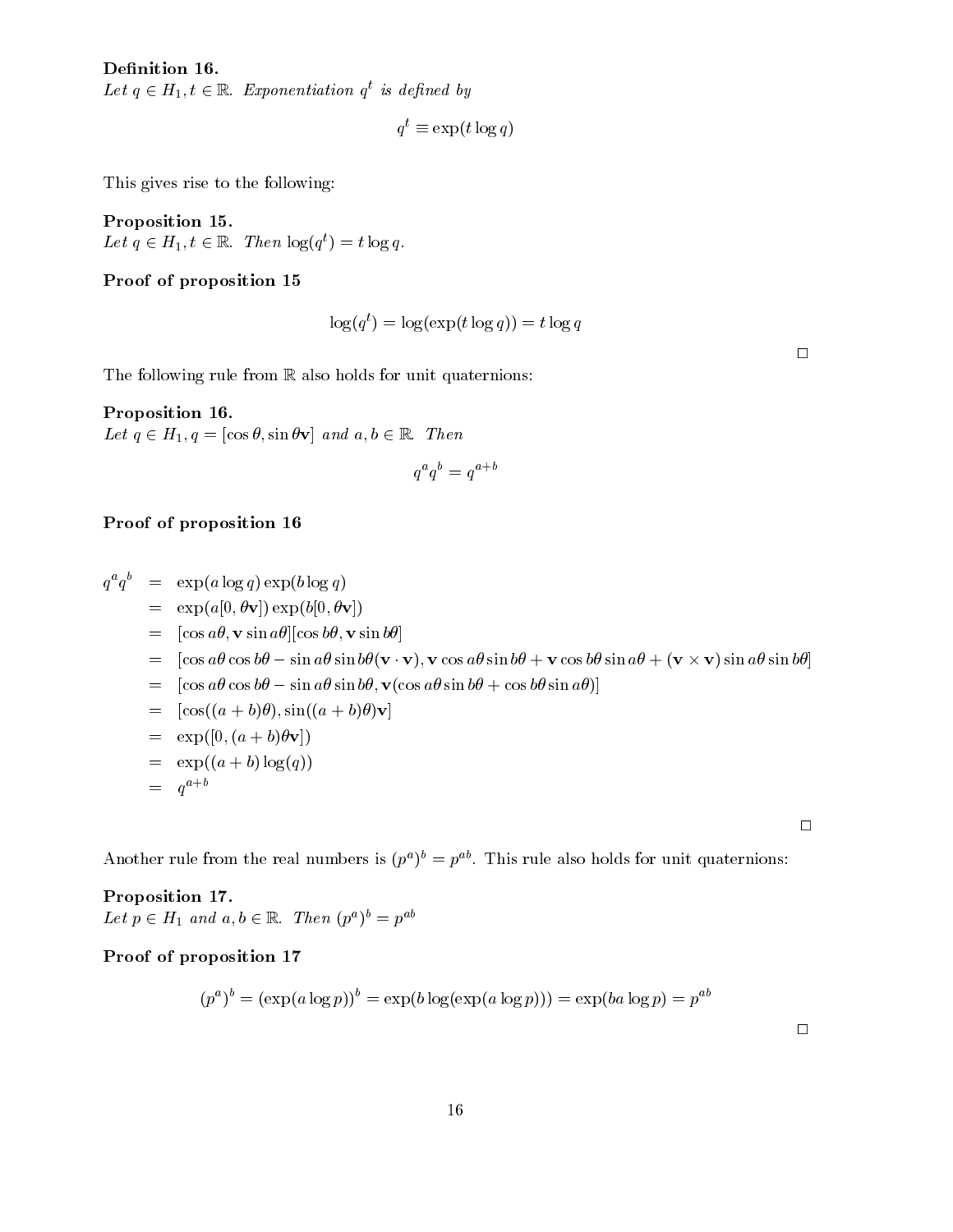One must be very careful when using exp and log as the corresponding real versions. For example, consider the following incorrect derivation, where  $p$  and  $q$  are unit quaternions.

$$
pq = \exp(\log(pq)) = \exp(\log(p) + \log(q)) = \exp(\log(q) + \log(p)) = \exp(\log(q))\exp(\log(p)) = qp
$$

This is inconsistent with the fact that quaternion multiplication is not commutative. The error lies in the second step where the rule  $(\log pq = \log p + \log q)$  is used — this rule does not hold for quaternions.

#### 3.3.6 Rotation with quaternions

Hamilton sought to describe rotations in space, just as complex numbers describe rotations in the plane. That quaternions do, in fact, perform rotation, is shown in the following propositions (proposition 21 in particular).

#### Proposition 18.

Let  $p \in H$ ,  $p = [s, (x, y, z)] = [s, \mathbf{v}]$  and let  $q \in H$ . If  $r \in \mathbb{R} \setminus$ . If  $r \in \mathbb{R} \setminus \{0\}$  then  $(rq)p(rq)^{-1} = qpq^{-1}$ .

#### Proof of proposition 18

**Proof of proposition 18**<br>Let  $r \in \mathbb{R} \setminus \{0\}$ . The inverse of  $rq$  is  $q^{-1}r^{-1}$ . Since scalar multiplication is commutative we can write:  $\langle r q \rangle p \langle r q \rangle^{-1} = r q p q^{-1} r^{-1} = q p q^{-1} r^{-1} = q p q^{-1}$ . Thus  $q p q^{-1}$  is unchanged if q is multiplied by any non-zero scalar. <sup>2</sup>  $\Box$ 

In the propositions below, we will only consider unit quaternions, since results shown for  $H_1$ generalize to all other to all other to all other to all other to all other to all other to all other to all o by proposition 18.

#### Proposition 19.

Let  $q \in H_1$ ,  $p = [s, v] \in H$ . Then  $qpq^{-1} = p'$ , where  $p' = [s, v']$  with  $|v| = |v'|$ .

#### Proof of proposition 19

Below we write  $S(q)$  for the scalar part of q.

Below we write  $S(q)$  for the scalar part of q.<br>The proof consists of three steps. We first show  $S(p') = S(p)$  for  $p \in \{ [s, \mathbf{0}] \mid s \in \mathbb{R} \}$  and then The proof consists of three steps. We first show  $S(p') = S(p)$  for  $p \in \{ [s, \mathbf{0}] \mid s \in \mathbb{R} \}$  and then<br>for  $p \in \{ [0, \mathbf{v}] \mid \mathbf{v} \in \mathbb{R}^3 \}$ . Finally these results are used to show the proposition for  $p \in H$ .

If p is a scalar represented as a quaternion,  $S(p') = S(p)$  follows from simple algebra. Let  $p = [s, 0]$ , then:

$$
qpq^{-1} = q[s, \mathbf{0}]q^{-1} = [s, \mathbf{0}]qq^{-1} = [s, \mathbf{0}]
$$

We have used that multiplication with a scalar commutes (proposition 6).

Correspondingly, we will now show that the same result holds for a vector v represented as a quaternion  $[0, v]$ .

The scalar part  $S(q)$  of a quaternion q can be computed by  $2S(q) = q + q$ . We show the proposition for a quaternion with 0 in the scalar part  $p = [0, v]$ :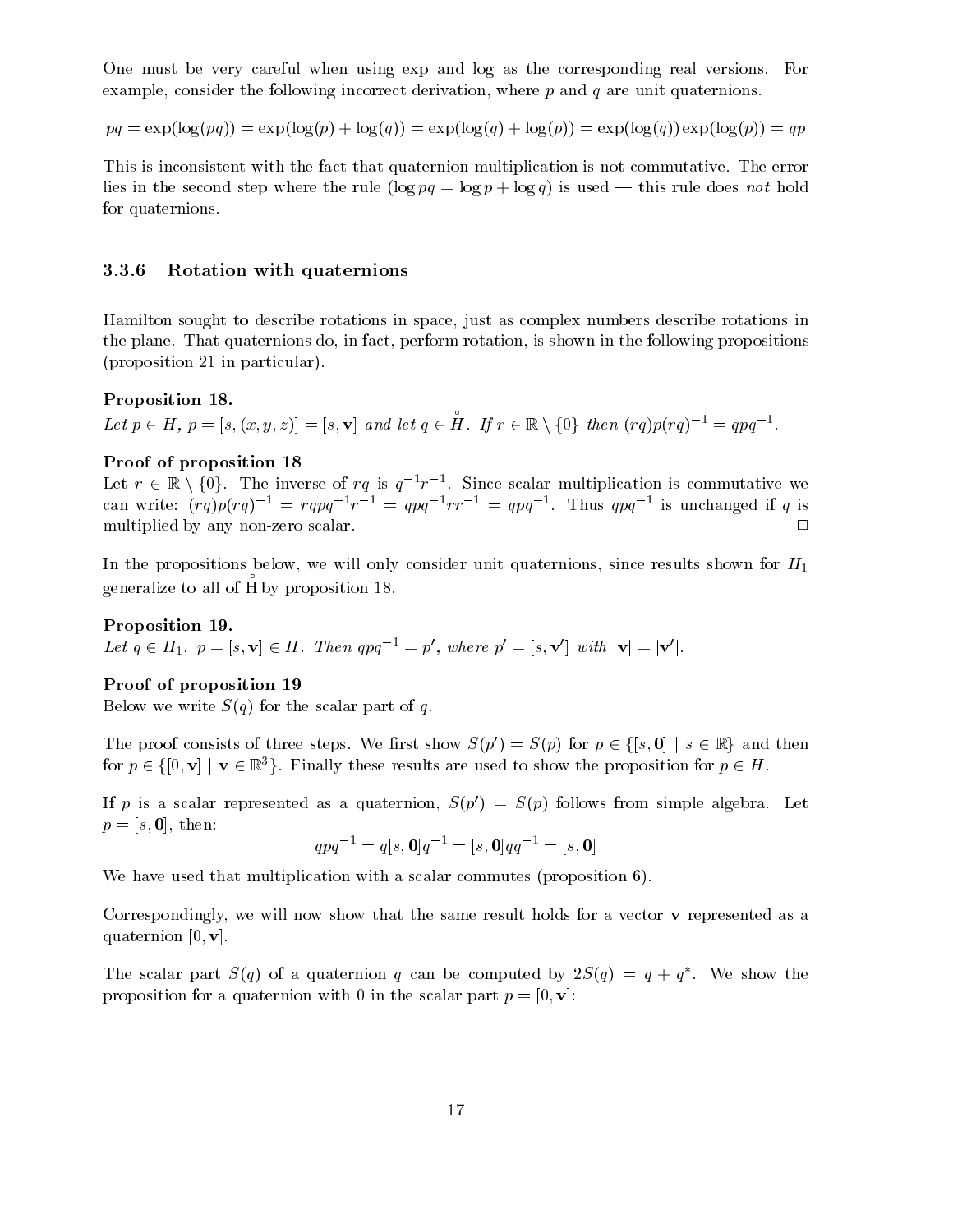$$
2S(qpq^{-1}) = (qpq^{-1}) + (qpq^{-1})^*
$$
  
\n
$$
= (qpq^*) + (qpq^*)^*
$$
  
\n
$$
= qpq^* + qp^*q^*
$$
 (Proposition 5 and 8)  
\n
$$
= q(p + p^*)q^*
$$
 (Proposition 5)  
\n
$$
= q(2S(p))q^*
$$
  
\n
$$
= 2S(p)
$$
 (The above result)  
\n
$$
= 0
$$
 (Since  $p = [0, \mathbf{v}]$ )

Now let  $p \in H$ ,  $p = [s, v] = [s, 0] + [0, v]$ .

$$
qpq^{-1} = q([s, 0] + [0, v])q^{-1}
$$
  
= q[s, 0]q^{-1} + q[0, v]q^{-1} (Proposition 5 )  
= [s, 0] + [0, v'] (The two above results)  
= [s, v']

All in all  $S(p') = S(p)$ . Since  $q \in H_1$ , proposition 9, equation 3.3 gives  $||p'|| = ||qp'q^{-1}|| =$  $||q|| ||p|| ||q^{-1}|| = ||p||$ . Since s is unchanged, it must be the case that  $|\mathbf{v}| = |\mathbf{v}'|$ .  $\Box$ 

#### Corollary 3. (to proposition 19)

Let  $q \in H_1$ ,  $p = [a, b\mathbf{v}] \in H$  where  $a, b \in \mathbb{R}$  and  $\mathbf{v} \in \mathbb{R}^3$ . If  $q[a, \mathbf{v}]q = [a, \mathbf{v}]$ , then  $q[a, b\mathbf{v}]q =$  $[a, b\mathbf{v}']$ .

#### Proof of proposition 3

$$
qpq^* = q[a, b\mathbf{v}]q^*
$$
  
=  $qb[\frac{a}{b}, \mathbf{v}]q^*$   
=  $b[\frac{a}{b}, \mathbf{v}']$  (Proposition 19)  
=  $[a, b\mathbf{v}']$ 

We will later need the following useful rule:

#### Proposition 20.

Let  $q, p \in H_1, p = |\cos \theta, \sin \theta \mathbf{v}|, t \in \mathbb{R}$ . Then  $qp \cdot q = (qpq) \cdot$ .

#### Proof of proposition 20

By corollary 3 there exists  $\mathbf{v} \in \mathbb{R}^3$  such that  $q(\cos \theta, \sin \theta \mathbf{v})q^* = (\cos \theta, \sin \theta \mathbf{v})$ . We get

$$
qp^{t}q^{*} = q(\exp(t \log p))q^{*}
$$
  
\n
$$
= q(\exp(t[0, \theta \mathbf{v}]))q^{*}
$$
 (Definition 14)  
\n
$$
= q(\exp[0, t\theta \mathbf{v}])q^{*}
$$
 (Definition 15)  
\n
$$
= q([\cos t\theta, \sin t\theta \mathbf{v}']
$$
 (Definition 15)  
\n
$$
= [\cos t\theta, \sin t\theta \mathbf{v}']
$$
 (Corollary 3)  
\n
$$
= \exp(t[0, \theta \mathbf{v}'])
$$
  
\n
$$
= \exp(t \log(\cos \theta, \sin \theta \mathbf{v}'])
$$
  
\n
$$
= \exp(t \log(qpq^{*}))
$$
  
\n
$$
= (qpq^{*})^{t}
$$

 $\Box$ 

 $\Box$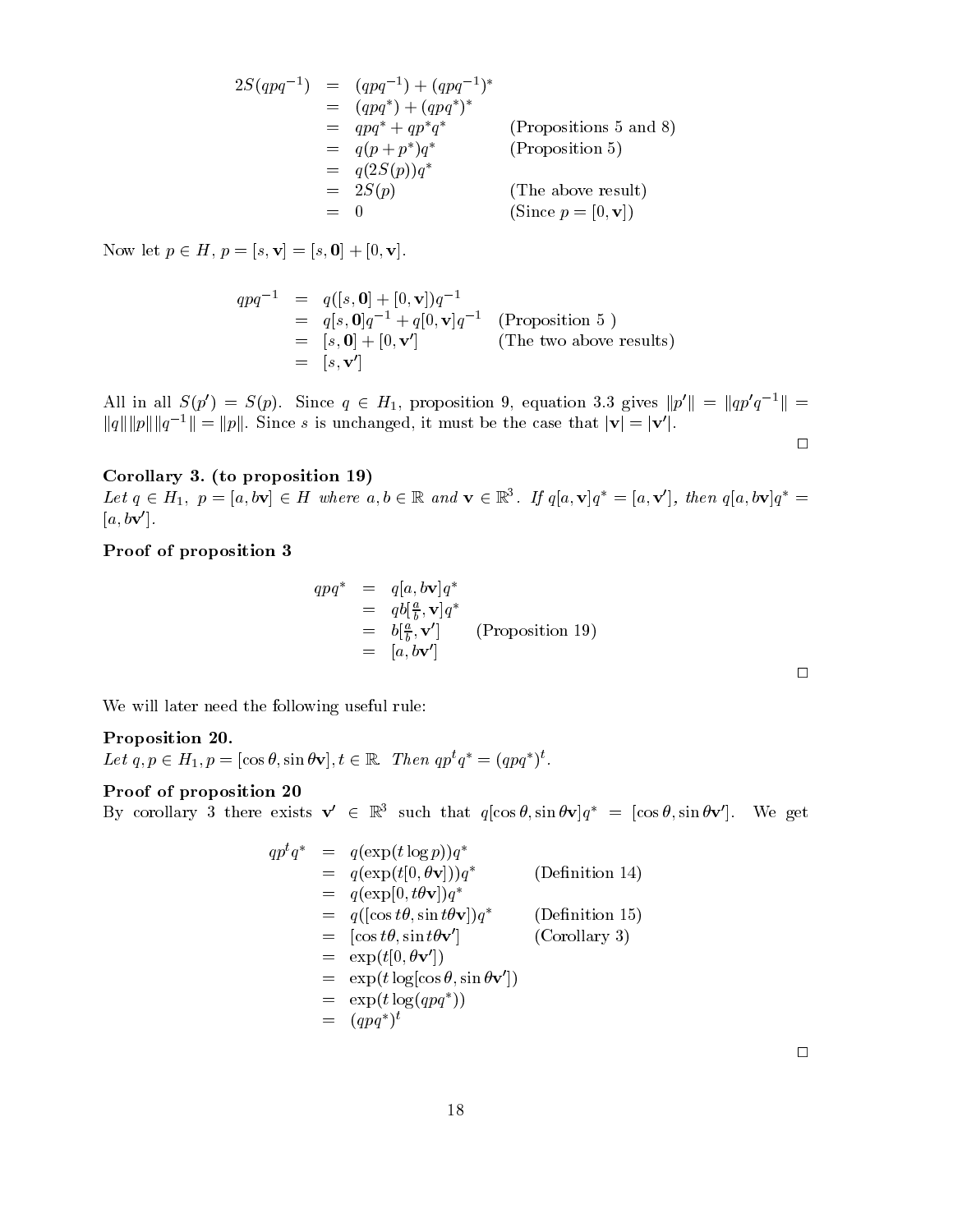We are now ready to show the main theorem of this section (inspired by [Watt & Watt, 1992]).

#### Proposition 21.

Let  $q \in H_1$ ,  $q = |\cos \theta, \sin \theta \mathbf{n}|$ . Let  $\mathbf{r} = (x, y, z) \in \mathbb{R}^2$  and  $p = |0, \mathbf{r}| \in H$ . Then  $p = qpq^{-1}$  is p rotated  $2\theta$  about the axis **n**.

#### Proof of proposition 21

We first show how a vector **r** is rotated  $\theta$  degrees about **n**, using sine, cosine, and the scalar and vector products. We then show that the same result is obtained through rotation with quaternions.

Assume therefore that r is to be rotated  $\theta$  to Rr about an axis given by the unit vector n (see figure  $3.1$ ).



Figure 3.1: The vector r is rotated  $\theta$  to Rr about an axis given by the unit vector n.

The vector r can be written as a sum of two components, r <sup>k</sup> and r?, where <sup>r</sup> is the pro jection ka kalendari kacamatan ing Kabupatèn Kabupatèn Kabupatèn Kabupatèn Kabupatèn Kabupatèn Kabupatèn Kabupatèn Kab of r on n, and  $r_{\perp}$  is orthogonal to n (see figure 3.2). We get

$$
\begin{array}{rcl}\n\mathbf{r}_{\parallel} & = & (\mathbf{r} \cdot \mathbf{n})\mathbf{n}, \quad \text{and} \\
\mathbf{r}_{\perp} & = & \mathbf{r} - \mathbf{r}_{\parallel} = \mathbf{r} - (\mathbf{r} \cdot \mathbf{n})\mathbf{n}\n\end{array}
$$

To see how the rotation affects  $r$ , we place a two-dimensional coordinate system in the plane that is orthogonal to **n** and contains the points designated by **r** and  $R$ **r**. To do this, we need a vector **v** that is orthogonal to  $\mathbf{r}_\perp$  and **n**:

$$
\mathbf{v} = \mathbf{n} \times \mathbf{r}_{\perp} = \mathbf{n} \times (\mathbf{r} - (\mathbf{r} \cdot \mathbf{n})\mathbf{n}) = \mathbf{n} \times \mathbf{r} - \mathbf{n} \times (\mathbf{r} \cdot \mathbf{n})\mathbf{n} = \mathbf{n} \times \mathbf{r} - \mathbf{0} = \mathbf{n} \times \mathbf{r}
$$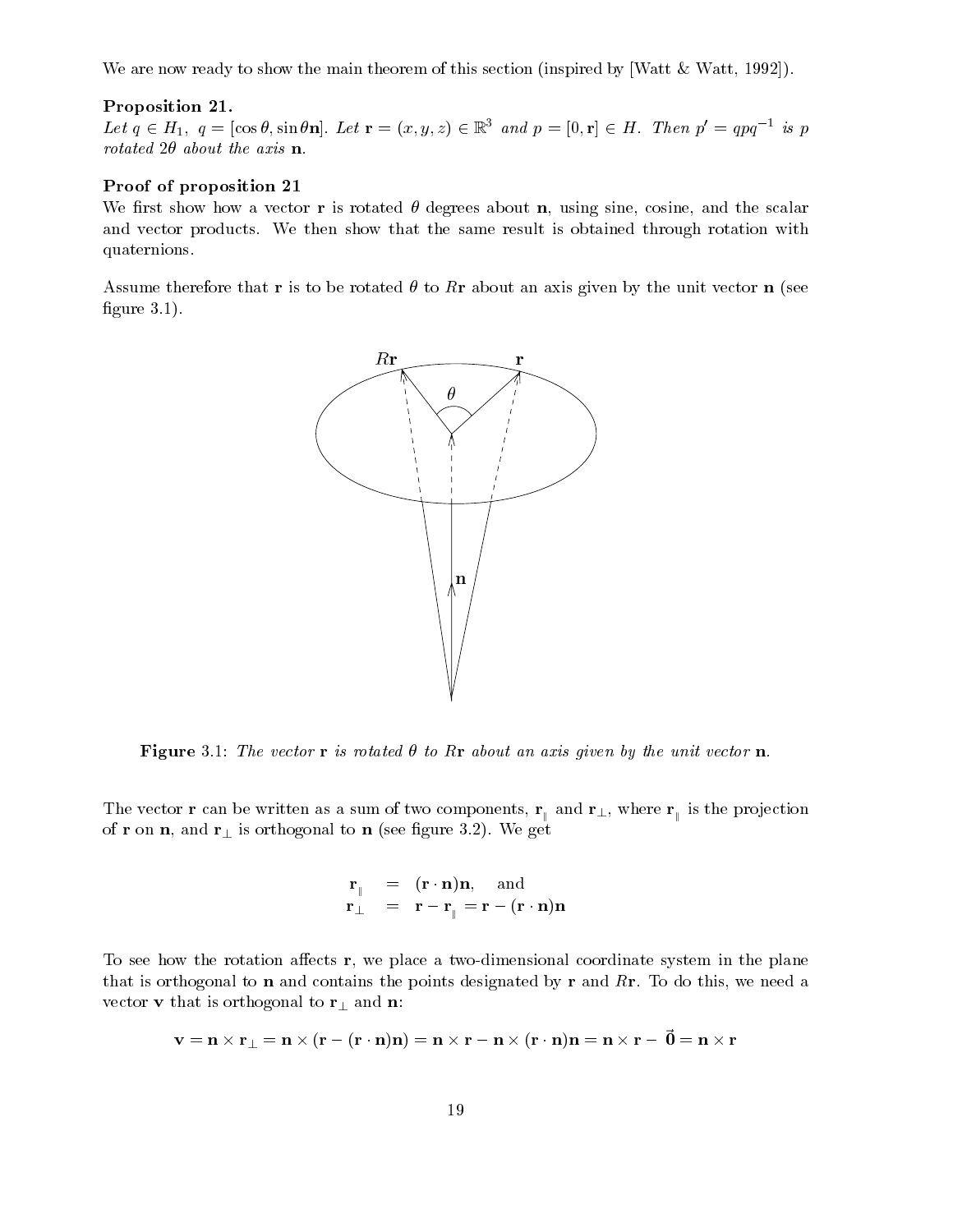

Figure 3.2: In the two-dimensional coordinate system orthogonal to  $\mathbf{n}$ ,  $(R\mathbf{r})$  can be written  $(Rr)_{\perp} = r_{\perp} \cos \theta + v \sin \theta$ .

From figure 3.2 we see that Rr's component orthogonal to  $\mathbf{n}$ ,  $(R\mathbf{r})_{\perp}$ , is given by

$$
(R\mathbf{r})_{\perp} = \mathbf{r}_{\perp}\cos\theta + \mathbf{v}\sin\theta.
$$

We now get:

$$
R\mathbf{r} = (R\mathbf{r})_{\parallel} + (R\mathbf{r})_{\perp}
$$
  
=  $\mathbf{r}_{\parallel} + \mathbf{r}_{\perp} \cos \theta + \mathbf{v} \sin \theta$   
=  $(\mathbf{r} \cdot \mathbf{n})\mathbf{n} + (\mathbf{r} - (\mathbf{r} \cdot \mathbf{n})\mathbf{n}) \cos \theta + \mathbf{v} \sin \theta$   
=  $(\mathbf{r} \cdot \mathbf{n})\mathbf{n} - (\mathbf{r} \cdot \mathbf{n})\mathbf{n} \cos \theta + \mathbf{r} \cos \theta + \mathbf{v} \sin \theta$   
=  $(1 - \cos \theta)(\mathbf{r} \cdot \mathbf{n})\mathbf{n} + \mathbf{r} \cos \theta + (\mathbf{n} \times \mathbf{r}) \sin \theta$  (3.4)

We will now examine the effect of applying a quaternion to a vector, and see that we get the same result as in equation 3.4.

We now look at  $R_q(p) = qpq^{-1}$  and remind the reader that  $p = [0, r]$  and that q is a unit quaternion  $[s, v]$ :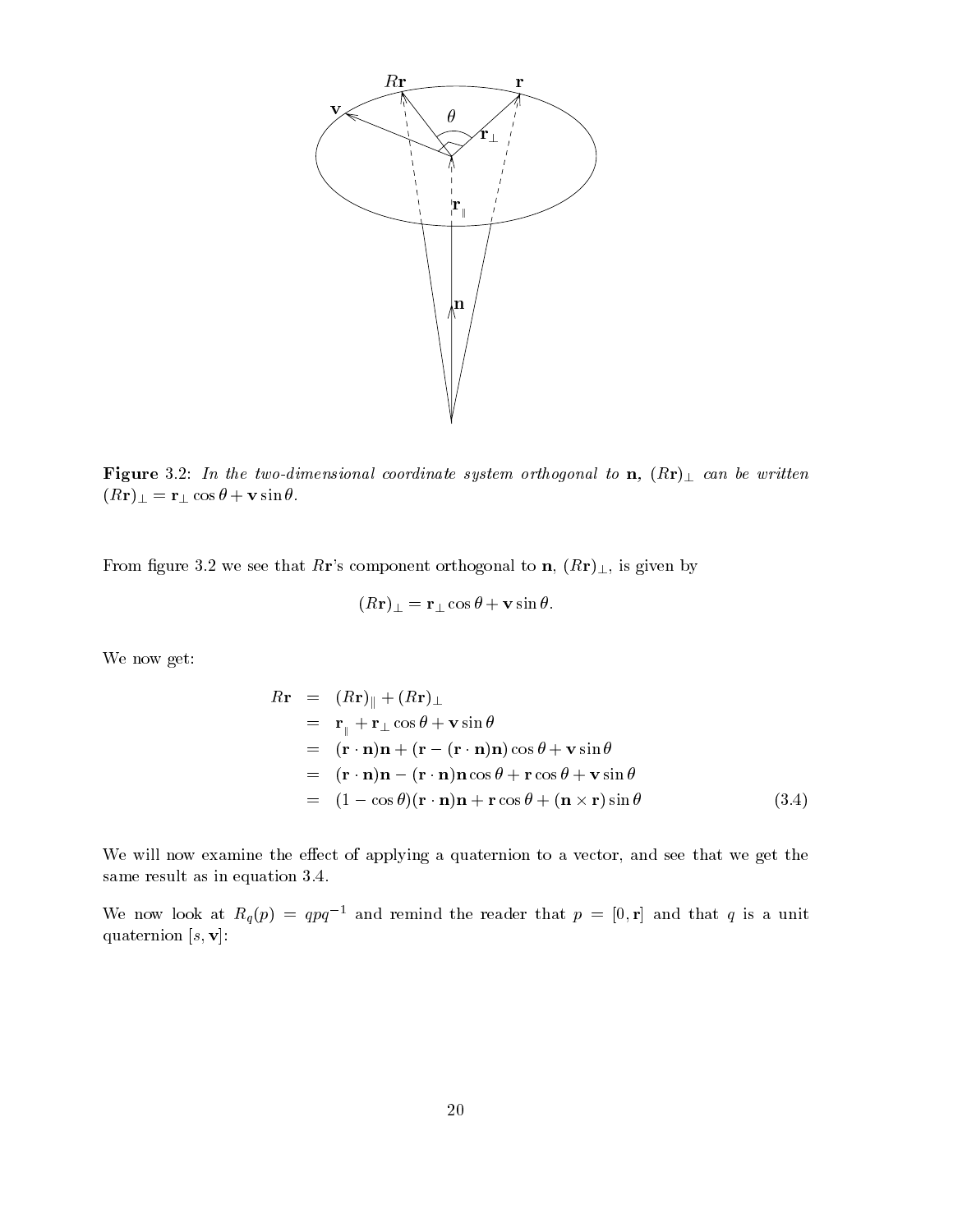$$
R_q(p) = [s, \mathbf{v}][0, \mathbf{r}][s, \mathbf{v}]^{-1}
$$
  
\n
$$
= [s, \mathbf{v}][0, \mathbf{r}][s, -\mathbf{v}]
$$
  
\n
$$
= [s, \mathbf{v}][\mathbf{v} \cdot \mathbf{r}, s\mathbf{r} - \mathbf{r} \times \mathbf{v}]
$$
  
\n
$$
= [s(\mathbf{v} \cdot \mathbf{r}) - \mathbf{v} \cdot (s\mathbf{r} - \mathbf{r} \times \mathbf{v}), s(s\mathbf{r} - \mathbf{r} \times \mathbf{v}) + (\mathbf{v} \cdot \mathbf{r})\mathbf{v} + \mathbf{v} \times (s\mathbf{r} - \mathbf{r} \times \mathbf{v})]
$$
  
\n
$$
= [0, s^2\mathbf{r} - s(\mathbf{r} \times \mathbf{v}) + (\mathbf{v} \cdot \mathbf{r})\mathbf{v} + \mathbf{v} \times (s\mathbf{r}) - \mathbf{v} \times (\mathbf{r} \times \mathbf{v})]
$$
  
\n
$$
= [0, s^2\mathbf{r} + (\mathbf{v} \cdot \mathbf{r})\mathbf{v} - \mathbf{v} \times (\mathbf{r} \times \mathbf{v}) - 2s(\mathbf{r} \times \mathbf{v})]
$$
  
\n
$$
= [0, s^2\mathbf{r} + (\mathbf{v} \cdot \mathbf{r})\mathbf{v} - (\mathbf{v} \cdot \mathbf{v})\mathbf{r} + (\mathbf{v} \cdot \mathbf{r})\mathbf{v} + 2s(\mathbf{v} \times \mathbf{r})]
$$
  
\n
$$
= [0, (s^2 - \mathbf{v} \cdot \mathbf{v})\mathbf{r} + 2(\mathbf{v} \cdot \mathbf{r})\mathbf{v} + 2s(\mathbf{v} \times \mathbf{r})]
$$
  
\n
$$
(*)
$$

(\*) Here we use the identity 
$$
\mathbf{v}_1 \times (\mathbf{v}_2 \times \mathbf{v}_3) = (\mathbf{v}_1 \cdot \mathbf{v}_3) \mathbf{v}_2 - (\mathbf{v}_1 \cdot \mathbf{v}_2) \mathbf{v}_3
$$

Since q is a unit quaternion, we can write  $q = [\cos \theta, (\sin \theta) \mathbf{n}]$ , where  $|\mathbf{n}| = 1$  (by proposition 12) on page 14).

 $S$ ubstituting this into  $R$  into  $R$ , we get:

$$
R_q(p) = [0, (\cos^2 \theta - \sin^2 \theta (\mathbf{n} \cdot \mathbf{n})) \mathbf{r} + 2((\sin \theta) \mathbf{n} \cdot \mathbf{r})(\sin \theta) \mathbf{n}
$$
  
+2 \cos \theta ((\sin \theta) \mathbf{n} \times \mathbf{r})]  
= [0, (\cos^2 \theta - \sin^2 \theta) \mathbf{r} + (2 \mathbf{n} \sin^2 \theta) (\mathbf{n} \cdot \mathbf{r})  
+2 \cos \theta \sin \theta (\mathbf{n} \times \mathbf{r})]  
= [0, \mathbf{r} \cos 2\theta + (1 - \cos 2\theta) (\mathbf{n} \cdot \mathbf{r}) \mathbf{n} + (\mathbf{n} \times \mathbf{r}) \sin 2\theta]

From the above derivation, we see that the result is the same vector as in equation 3.4 except that the above equation has 2 $\theta$  instead of  $\theta$ . Thus, given a unit vector **n** and a rotation angle  $\theta$ , the unit quaternion  $[\cos \theta, \sin \theta \mathbf{n}]$  rotates r through the angle 2 $\theta$  about n.

As a consequence of this proposition, we get the following important corollary:

#### Corollary 4. (to proposition 21)

Any general three-dimensional rotation  $\theta$  about  $n$ ,  $|n|=1$  can be obtained by a unit quaternion.

#### Proof of corollary 4

In the above proposition choose q such that  $q = [\cos \frac{1}{2}, \sin \frac{1}{2}n]$ . Thus the desired rotation is obtained.

 $\Box$ 

Composition of rotation is achieved by multiplying the corresponding quaternions. This is formalized in:

#### Proposition 22.

Let  $q_1, q_2 \in H_1$ . Rotation by  $q_1$  followed by rotation by  $q_2$  is equivalent to rotation by  $q_2q_1$ .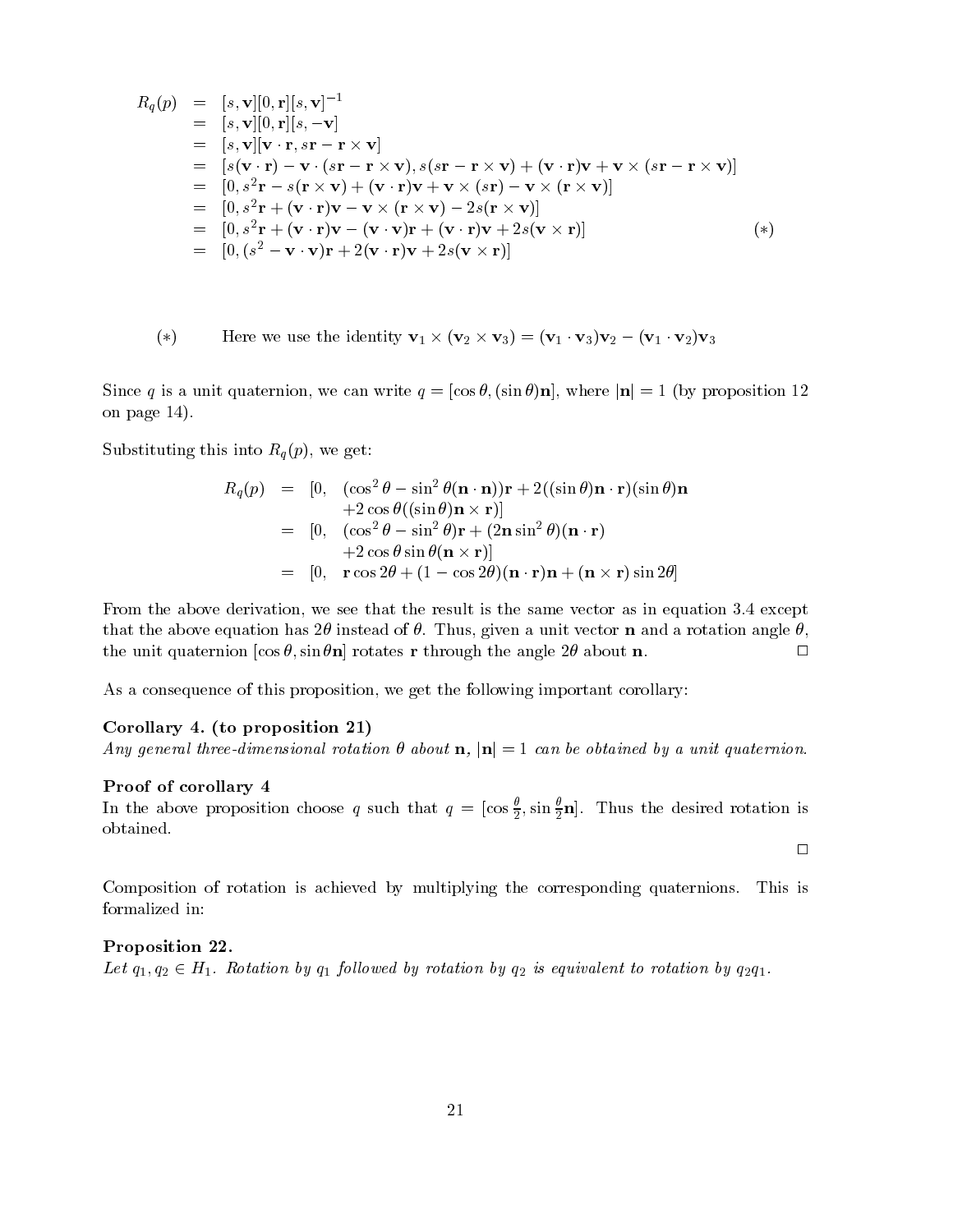#### Proof of proposition 22

Given  $p \in H$ , the result follows directly from

$$
q_2(q_1pq_1^{-1})q_2^{-1} = (q_2q_1)p(q_1^{-1}q_2^{-1})
$$
  
=  $(q_2q_1)p(q_1^*q_2^*)$  (proposition 13)  
=  $(q_2q_1)p(q_2q_1)^*$  (proposition 8)  
=  $(q_2q_1)p(q_2q_1)^{-1}$  (proposition 13)

 $\Box$ 

#### 3.3.7 Geometric intuition

We will make some observations that can aid the intuitive understanding of rotation with quaternions.

### The quaternions q and  $q^{-1}$

Let  $q = [s, v] \in H_1$ . Then

$$
[s, v]^{-1} = q^{-1} = q^* = [s, -v]
$$

It can be useful to consider the geometric interpretation of this: The inverse of  $q, q$  , rotates the same number of degrees as  $q$ , but the axis points in the opposite direction:



By inverting the axis, the direction of rotation is reversed; a subsequent rotation by  $q^{-1}$  cancels out the effect of the rotation  $q$ .

#### The quaternions  $q$  and  $-q$

The quaternion  $-q$  represents exactly the same rotation as q (this follows from proposition 6). This may seem surprising, but should be expected: A rotation through the angle  $\theta$  about the axis **n** can also be expressed as a rotation through the angle  $-\theta$  about the axis -**n**. It is therefore aesthetically pleasing that we find both rotations on the unit quaternion sphere. The same duality is also found in Euler's theorem.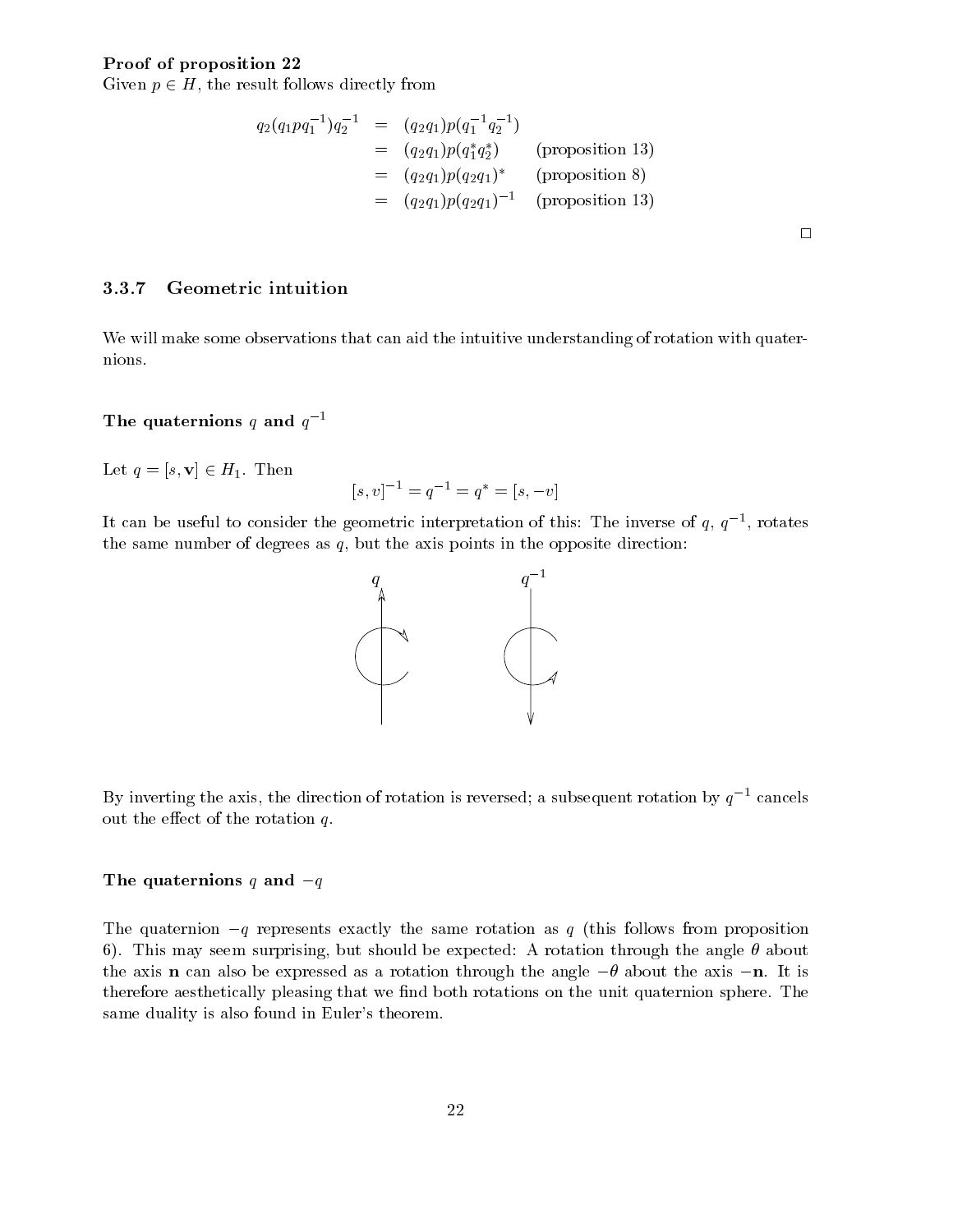

#### Non-unit quaternions

It follows from proposition 18 that all quaternions on the line  $rq, r \in \mathbb{R}, r \neq 0$  represent the same rotation.

#### 3.3.8 Quaternions and differential calculus

In this section we show a number of common results from differential calculus for functions that map into  $H$ . The results will later be used to show that certain interpolation curves are differentiable.

#### Proposition 23.

Let  $q = [\cos \theta, \sin \theta \mathbf{v}] \in H_1, t \in \mathbb{R}$ . Then

$$
\frac{d}{dt}q^t = q^t \log(q)
$$

#### Proof of proposition 23

The equation is shown through simple calculation of the two sides of the equation.

The left-hand side:

$$
\frac{d}{dt}q^t = \frac{d}{dt}\exp(t\log(q)) = \frac{d}{dt}\exp(t[0,\theta\mathbf{v}]) = \frac{d}{dt}[\cos(t\theta),\sin(t\theta)\mathbf{v}] = \underline{\theta[-\sin(t\theta),\cos(t\theta)\mathbf{v}]}
$$

The right-hand side:

$$
q^{t} \log(q) = \exp(t \log(q)) \log(q) = [\cos(t\theta), \sin(t\theta) \mathbf{v}][0, \theta \mathbf{v}]
$$
  
= 
$$
[-\theta \sin(t\theta)(\mathbf{v} \cdot \mathbf{v}), \theta \cos(t\theta) \mathbf{v} + \theta \sin(t\theta)(\mathbf{v} \times \mathbf{v})]
$$
  
= 
$$
[-\theta \sin(t\theta), \theta \cos(t\theta) \mathbf{v}] = \underline{\theta}[-\sin(t\theta), \cos(t\theta) \mathbf{v}]
$$

 $\Box$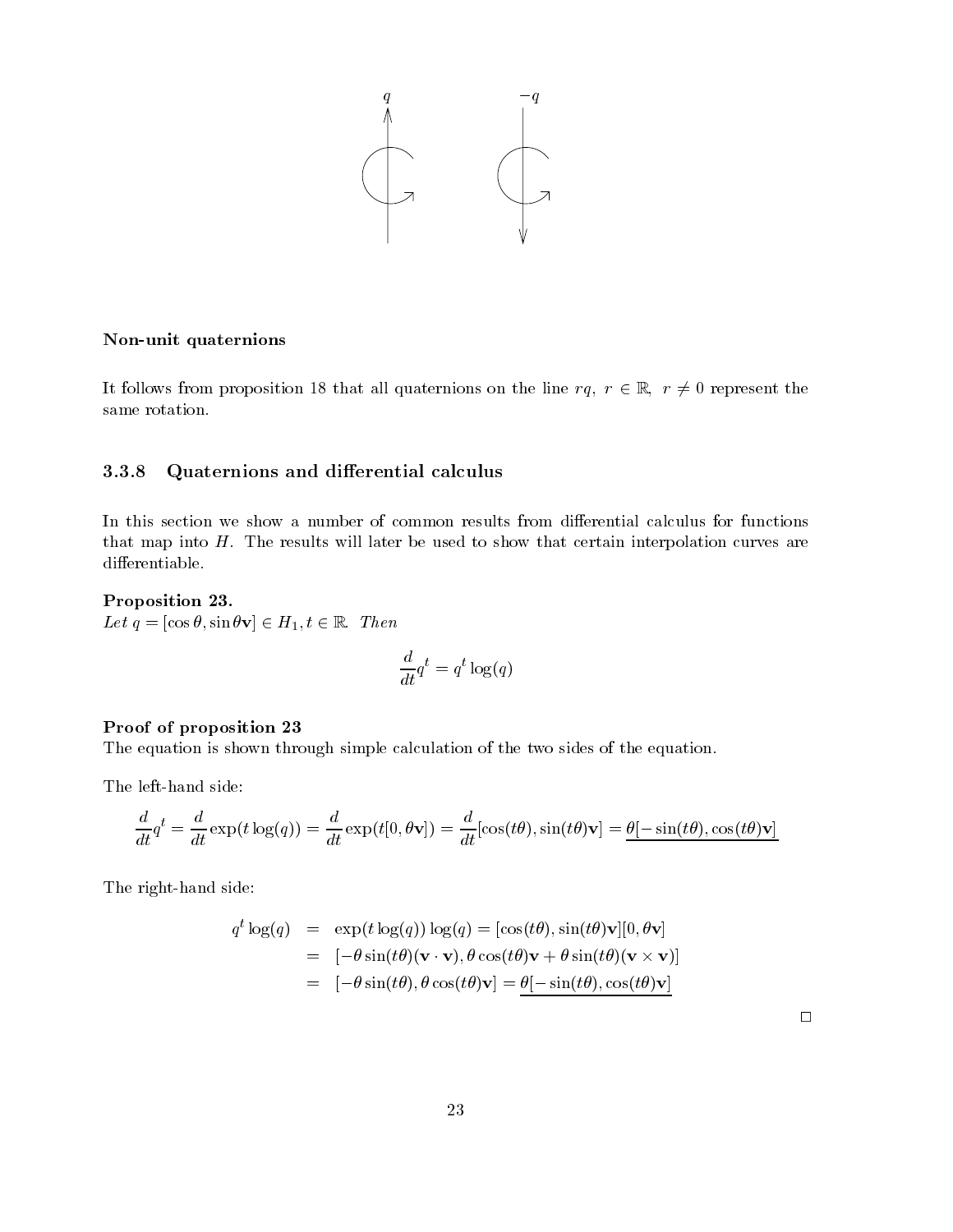We also want to show the chain rule and the product rule for quaternions. We will first show the product rule. The purpose of this derivation is to ensure that the order of the quaternions in the differentiated expression is correct; it is important to make sure that this is the case since quaternion multiplication is not commutative.

### Proposition 24. (The product rule)

Let  $f, g \in C^1(\mathbb{R}, H)$ . Then

$$
\frac{d}{dt}(f(t)g(t)) = (\frac{d}{dt}f(t))g(t) + f(t)(\frac{d}{dt}g(t))
$$

Proof of proposition 24

$$
\frac{d}{dt}(f(t)g(t)) = \lim_{\delta \to 0} \frac{f(x+\delta)g(x+\delta) - f(x)g(x)}{\delta}
$$
\n
$$
= \lim_{\delta \to 0} \frac{f(x+\delta)g(x+\delta) - f(x+\delta)g(x) + f(x+\delta)g(x) - f(x)g(x)}{\delta}
$$
\n
$$
= \lim_{\delta \to 0} \left( f(x+\delta)\frac{g(x+\delta) - g(x)}{\delta} + \frac{f(x+\delta) - f(x)}{\delta}g(x) \right)
$$
\n
$$
= f(x)g'(x) + f'(x)g(x)
$$

| ٦ |  |
|---|--|
|   |  |
|   |  |
|   |  |

### Proposition 25. (The chain rule) Let  $f \in C^1(H, H)$ ,  $g \in C^1(\mathbb{R}, H)$ . Then  $\frac{1}{dt} f(g(x)) = f'(g(x))g'(x)$

#### Proof of proposition 25

We compute the derivative at an arbitrary point  $c \in \mathbb{R}$ :

$$
\frac{d}{dt}f(g(c)) = \lim_{x \to c} \frac{f(g(x)) - f(g(c))}{x - c}
$$
\n
$$
= \lim_{x \to c} \frac{(f(g(x)) - f(g(c)))(g(x) - g(c))^{-1}(g(x) - g(c))}{x - c}
$$
\n
$$
= \lim_{x \to c} \left(\frac{f(g(x)) - f(g(c))}{g(x) - g(c)} \frac{g(x) - g(c)}{x - c}\right)
$$
\n
$$
= f'(g(c))g'(c)
$$

Finally we state the following result, that has no obvious counterpart in the real numbers:

#### Proposition 26.

Let  $q \in C^1(\mathbb{R}, H_1), r \in C^1(\mathbb{R}, \mathbb{R})$ . Since q maps into  $H_1, q(t)$  can be written  $|\cos \theta(t), \mathbf{V}(t) \sin \theta(t)|$ , and we have

$$
\frac{d}{dt}q(t)^{r(t)} = \begin{bmatrix} -\sin(r(t)\theta(t)) \left( r'(t)\theta(t) + r(t)\theta'(t) \right), \\ \cos(r(t)\theta(t)) \left( r'(t)\theta(t) + r(t)\theta'(t) \right) \mathbf{v}(t) + \sin(r(t)\theta(t)) \mathbf{v}'(t) \end{bmatrix}
$$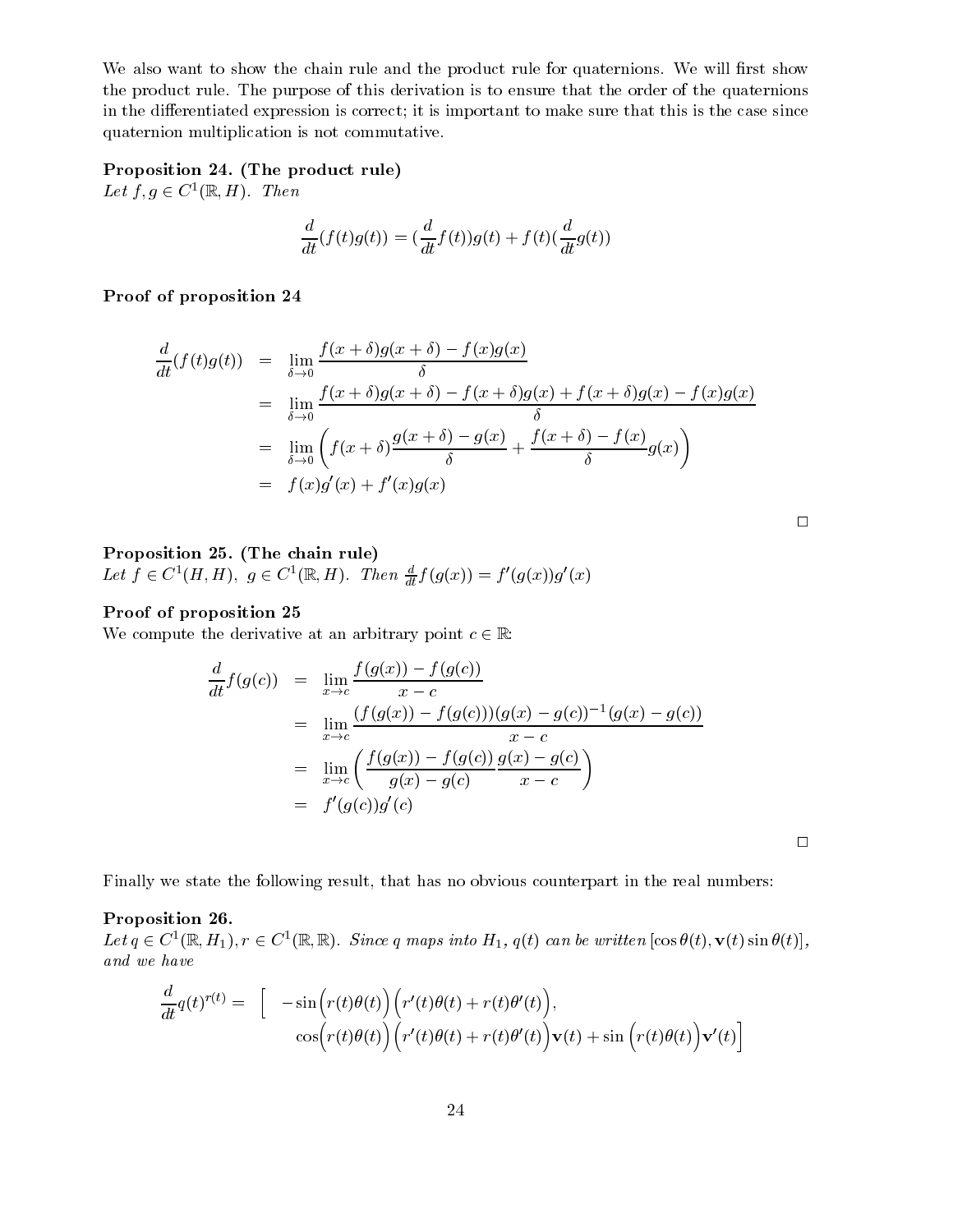Proof of proposition 26

$$
\frac{d}{dt}q(t)^{r(t)} = \frac{d}{dt} \exp(r(t) \log(q(t)))
$$
\n
$$
= \frac{d}{dt} \exp(r(t)[0, \mathbf{v}(t)\theta(t)])
$$
\n
$$
= \frac{d}{dt} \exp[0, r(t)\mathbf{v}(t)\theta(t)]
$$
\n
$$
= \frac{d}{dt} [\cos(r(t)\theta(t)), \sin(r(t)\theta(t))\mathbf{v}(t)]
$$
\n
$$
= [-\sin(r(t)\theta(t)) (r'(t)\theta(t) + r(t)\theta'(t)),
$$
\n
$$
\cos(r(t)\theta(t)) (r'(t)\theta(t) + r(t)\theta'(t))\mathbf{v}(t) + \sin(r(t)\theta(t))\mathbf{v}'(t)]
$$

 $\Box$ 

Compare this equation to the derivative of two real-valued functions  $u, v \in C^{\infty}(\mathbb{R}, \mathbb{R})$ :

$$
\frac{d}{dt}u^v = vu^{v-1}\frac{d}{dt}u + u^v\log(u)\frac{d}{dt}v.
$$

This equation is different from the equation in proposition 26, and it is unlikely that it holds in general for quaternions.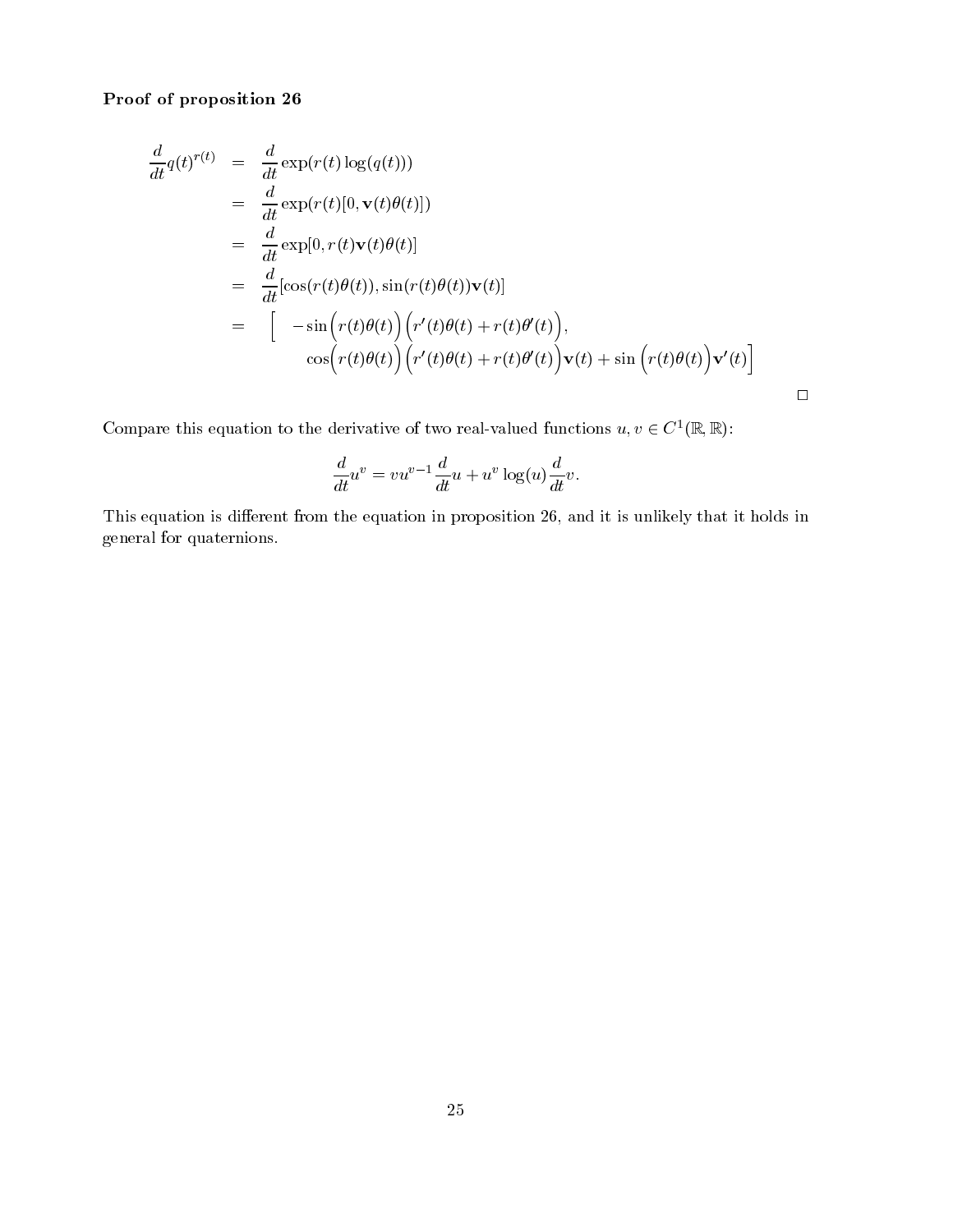# 3.4 An algebraic overview

This section contains a short resume of the algebraic properties of the rotational modalities. The mathematical concepts are assumed to be known by the reader, and they are therefore not described in detail. This section elaborates on the algebra previously discussed and is only intended for the interested reader.

The space of three-dimensional rotations is not a simple vector-space but a closed three-dimensional manifold and also a non-Abelian group (see section 3.3.3) known in the literature as  $SO(3)$ [Shoemake, 1994b]. Here S is for "special" and the  $O(3)$  stems from the definition:  $O(n)$  =  $\{n \times n \text{ matrices} \mid \text{O}_i\cup\text{I}\}$  — the set of orthonormal  $n \times n$  matrices.

The set of unit quaternions constitutes a subgroup of the quaternion group (see section 3.3.4). In the interature,  $H_1$  is also called  $S_3$  [Shoemake, 1985]. This subgroup constitutes a hypersphere in quaternion space. The spherical metric for  $S^1$  is equivalent to the angular metric for  $SO(3)$ [Shoemake, 1985].

Furthermore the rotation group can be projected onto the four-dimensional unit sphere of unit quaternions. This projection is two-to-one (see section  $3.3.7$ ): For each rotation there are two corresponding unit quaternions  $-q$  that is obtained directly and  $-q$ , the antipodal unit quaternion (see [Shoemake, 1994b], [Foley et al., 1990] and appendix B). This is because  $SO(3)$ has the same topology as the three-dimensional projection space called  $(\mathbf{R}P^*)$ , while the set of unit quaternions constitutes a hypersphere ( $S^+$ ) that is topologically different from  $\mathbf{R}P^+$ [Shoemake, 1994b].

Bearing these similarities and the small discrepancy in mind, we can see that by developing a smooth interpolation between unit quaternions, we get a smooth interpolation between general rotations. The problem is not trivial, in particular because  $H_1$  constitutes a non-Euclidean space, which excludes the usual interpolation methods such as splines. Our task is to find an equivalent interpolation curve on the surface of the four-dimensional unit sphere.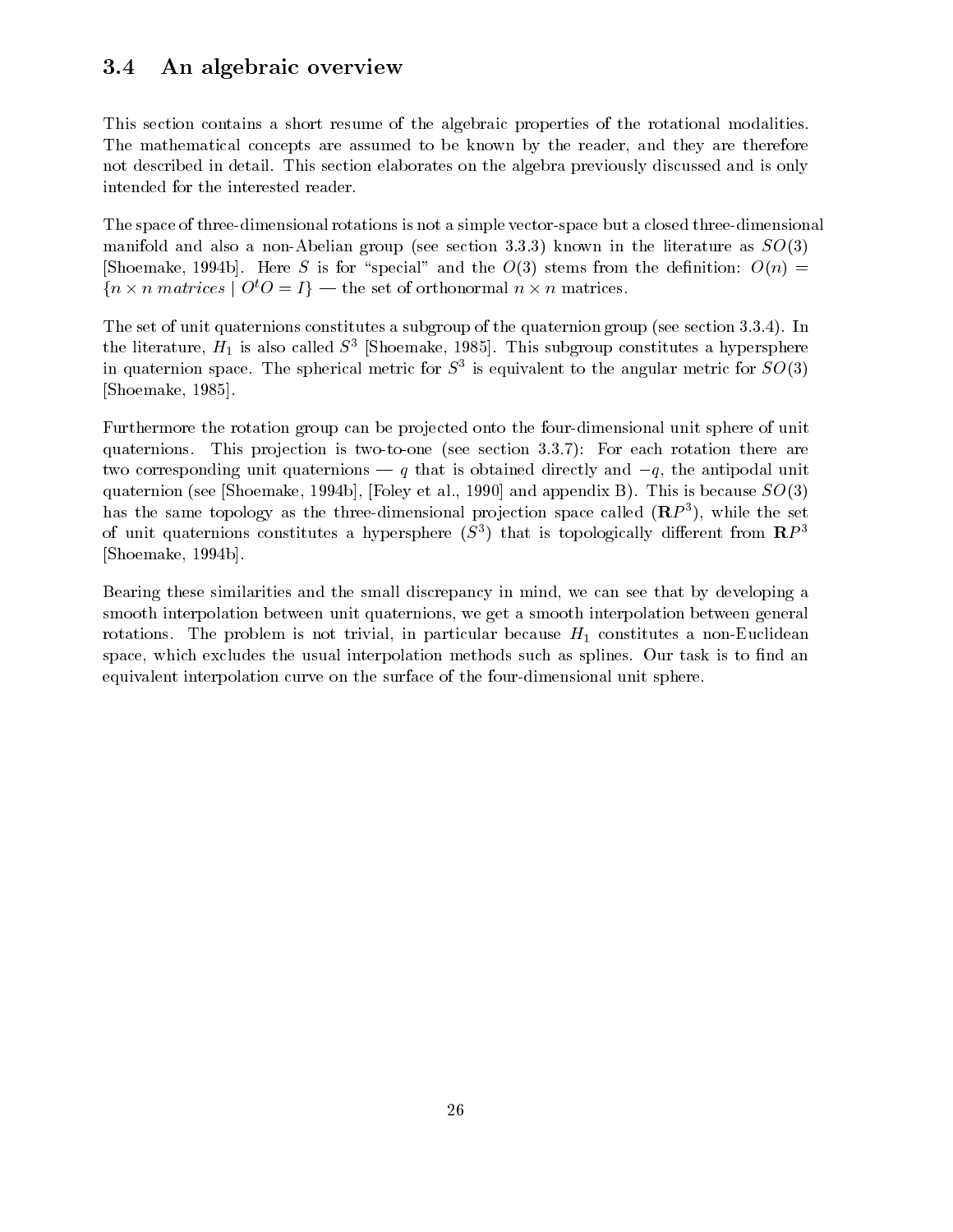# Chapter 4

# A comparison of quaternions, Euler angles and matrices

In the previous chapter we introduced two rotational modalities:

- $\bullet$  -Kotation defined by Euler angles represented by general transformation matrices.
- Rotation defined by Euler's theorem represented by quaternions.

In this chapter we will describe advantages and disadvantages of the different modalities.

#### $Euler$  angles/matrices  $-$  Disadvantages 4.1

Traditionally homogeneous matrices have been used to represent Euler angles because the basic rotation matrices for rotation about the x-, y-, and z-axes are simple and well-known. This historically based choice has some disadvantages, though. We will discuss the disadvantages below.

Describing a general rotation as rotations about the three basis axes is not natural for an animator. If, for instance, the animator wants to rotate an ob ject 30 degrees about a rotation axis given by the vector  $(1, 1, 1)$ , it is quite tedious to derive the corresponding Euler angles about the three basis axes.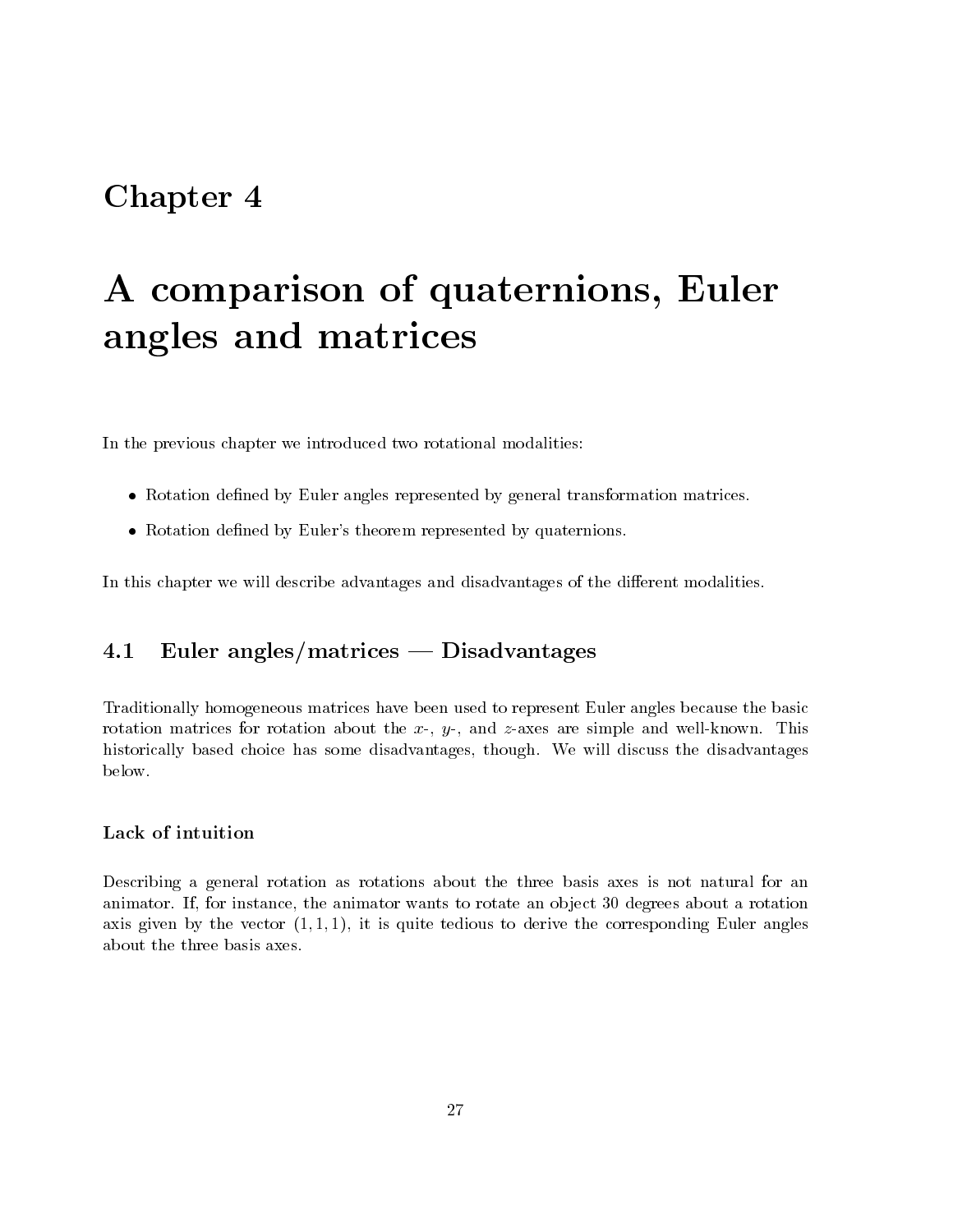#### The order of rotation axes is important

The user of a graphical system must express rotations in respect to a certain convention that defines in which order the three basis rotations are applied. Different conventions yield different resuits. For example, a rotation of  $(\frac{1}{6}, \frac{1}{4}, 0)$  yields different orientations depending on which <sup>2</sup> <sup>4</sup> convention of x; y; z and y; x; z is being used.

As an example, we examine an object in a coordinate system (see figure 4.1). By rotating the object in figure 4.1. $i$  the angle  $\frac{1}{2}$  about  $x$  and then  $\frac{1}{4}$  about  $y$  the result is 4.1. $ii$ . If the convention  $y, x, z$  is used instead, the rotation is done by  $\frac{1}{4}$  about y and then  $\frac{1}{2}$  about x yielding 4.1.*m.* 



**Figure** 4.1: In the coordinate system the x-axis points to the right, the y-axis points up and the z-axis point to the left. Figures ii) and iii) show the result of applying different rotation  $conventions to the object in figure i).$ 

#### Gimbal lock

Getting an intuitive understanding of how rotation matrices work is quite difficult. In particular, it is difficult to predict how successive rotations about the basis axes affect each other. Considering that the matrix representation of Euler angles has an innate singularity in the parameterization makes this even more difficult. It is possible to create series of rotations, where one degree of freedom in the rotation is lost. This situation is called gimbal lock.

Gimbal lock is a concept originating from the air and space industry, where gyroscopes are used [Shoemake, 1985] [Watt & Watt, 1992] [Verplaetse, 1995]. A gyroscope basically consists of three concentric rings. See gure 4.2 for an illustration of this (the example is inspired by [McCool, 1995]).

In 4.2.*i* the inner ring represents the x-axis, the center ring the y-axis and the outer ring represents the z-axis. A rotation about the x-axis can for example result in  $4.2.ii$ , where the object is rotated approximately  $45$  degrees about the x-axis. If we then rotate  $90$  degrees about the *y*-axis, we get the situation shown in figure 4.3.

In this situation, the x and the z-rotation acts about the same axis. This is an example of gimbal lock.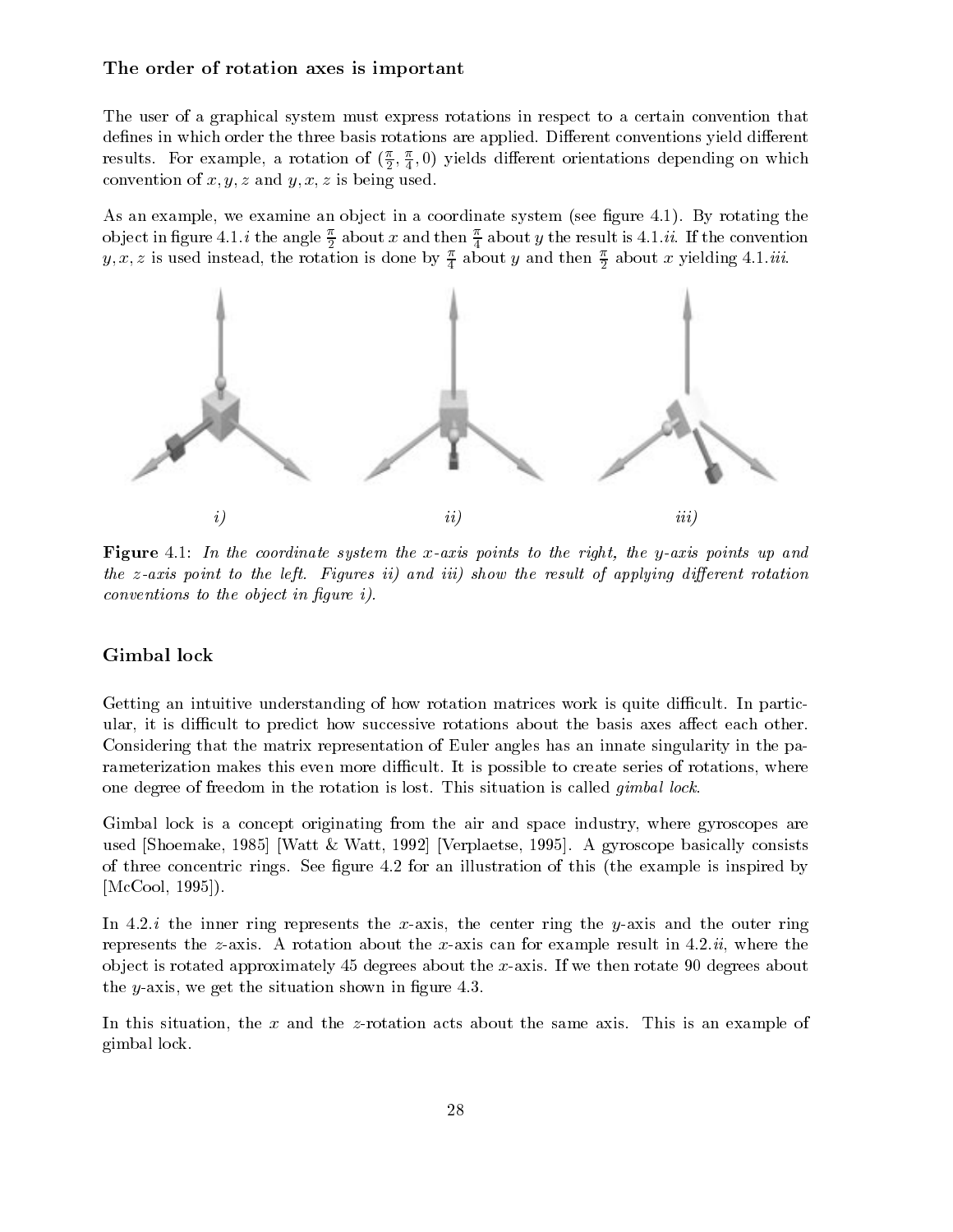

Figure 4.2: In the coordinate system the x-axis points up, the y-axis points to the left and the  $z$ -axis points to the right. The inner ring represents the  $x$ -axis, the center ring the  $y$ -axis and the outer ring represents the z-axis. From the starting point i) the x-axis is rotated approximately 45 degrees in ii).



Figure 4.3: In the coordinate system the x-axis points up, the y-axis points to the left and the  $z$ -axis points to the right. In this situation the x and the z-rotation act about the same axis. This phenomenon is called gimbal lock.

Mathematically gimbal lock corresponds to loosing a degree of freedom in the general rotation matrix (see appendix B):

$$
R(\alpha, \beta, \gamma) = \begin{pmatrix} \cos \beta \cos \gamma & \cos \gamma \sin \alpha \sin \beta - \cos \alpha \sin \gamma & \cos \alpha \cos \gamma \sin \beta + \sin \alpha \sin \gamma & 0 \\ \cos \beta \sin \gamma & \cos \alpha \cos \gamma + \sin \alpha \sin \beta \sin \gamma & \cos \alpha \sin \beta \sin \gamma - \cos \gamma \sin \alpha & 0 \\ -\sin \beta & \cos \beta \sin \alpha & \cos \alpha \cos \beta & 0 \\ 0 & 0 & 1 \end{pmatrix}
$$

If we let  $\beta = \frac{1}{2}$ , then a rotation with  $\alpha$  will have the same effect as applying the same rotation with  $-\gamma$ . This can be seen from the following derivation (using the addition formulas for cos and sin):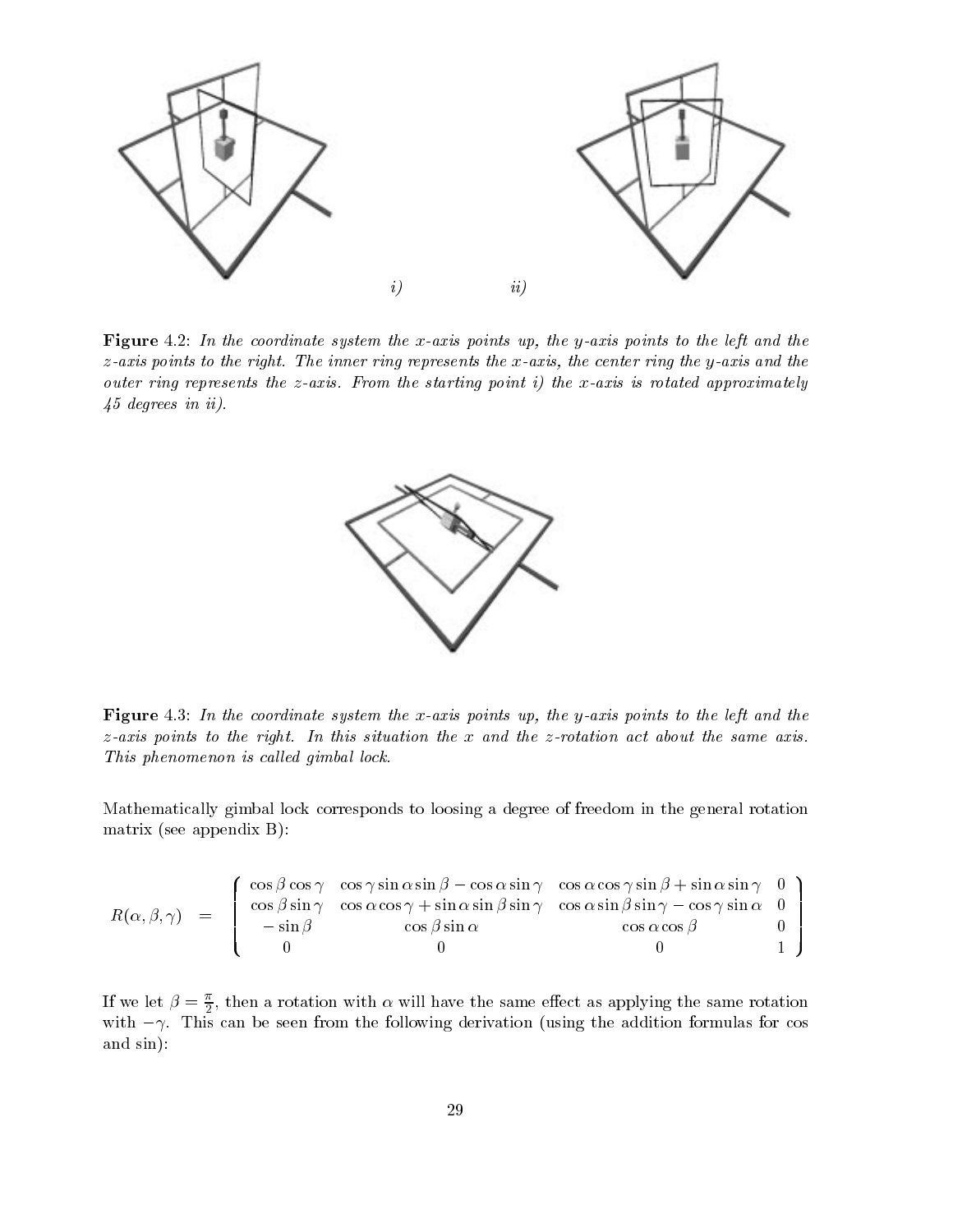$$
R(\alpha, \frac{\pi}{2}, \gamma) = \begin{pmatrix} 0 & \cos \gamma \sin \alpha - \cos \alpha \sin \gamma & \cos \alpha \cos \gamma + \sin \alpha \sin \gamma & 0 \\ 0 & \cos \alpha \cos \gamma + \sin \alpha \sin \gamma & \cos \alpha \sin \gamma - \cos \gamma \sin \alpha & 0 \\ -1 & 0 & 0 & 0 & 0 \\ 0 & 0 & 0 & 0 & 1 \end{pmatrix}
$$

$$
= \begin{pmatrix} 0 & \sin(\alpha - \gamma) & \cos(\alpha - \gamma) & 0 \\ 0 & \cos(\alpha - \gamma) & \sin(\alpha - \gamma) & 0 \\ -1 & 0 & 0 & 0 \\ 0 & 0 & 0 & 1 \end{pmatrix}
$$

This expression shows that the rotation only depends on the difference  $\alpha - \gamma$  and therefore it has only one degree of freedom instead of two. For  $\beta=\frac{\pi}{2}$  changes of  $\alpha$  and  $\gamma$  result in rotations about the same axis.

0 0 0 1

#### Implementing interpolation is difficult

Normally the coordinates of each basis axis are interpolated independently. Thereby the interdependencies between the axes are ignored. As an example, this results in unexpected effects when applying simple linear interpolation. See section 6.1.1 for a treatment of this.

#### Ambiguous correspondence to rotations

Given a rotation matrix it is difficult to solve the inverse problem: What are the original rotations about the basis axes? In general, there is no unambiguous solution to this problem. See appendix A or [Shoemake  $&$  Duff, 1994] for more detail.

In addition to this, a rotation can be represented by many different rotation matrices. All in all the mapping between rotations and rotation matrices is neither injective nor surjective.

#### The result of composition is not apparent

According to Euler's theorem two successive rotations can be expressed as one. The two rotation matrices must be composed and multiplied followed by extraction of the resulting rotation. To determine this rotation is tedious and in general not possible as mentioned above (see page 90 or [Shoemake  $&$  Duff, 1994] for further detail).

#### The representation is redundant

 $\mathbf{H}$ Homogeneous matrices contain expendable information. If the matrices are to be used exclusively<br>for rotation, the matrices will have zeroes for indices  $(4, i)$  and  $(i, 4), i \in \{1, 2, 3\}.$  In addition to this, the matrix uses 9 places for the 4 degrees of freedom that are necessary to describe a rotation according to Euler's theorem.

On top of this numerical inaccuracies will be problematic. Since rotation matrices must be orthonormal there are 6 constraints (each row must be a unit vector and the columns must be mutually orthogonal) that must be maintained during the computations.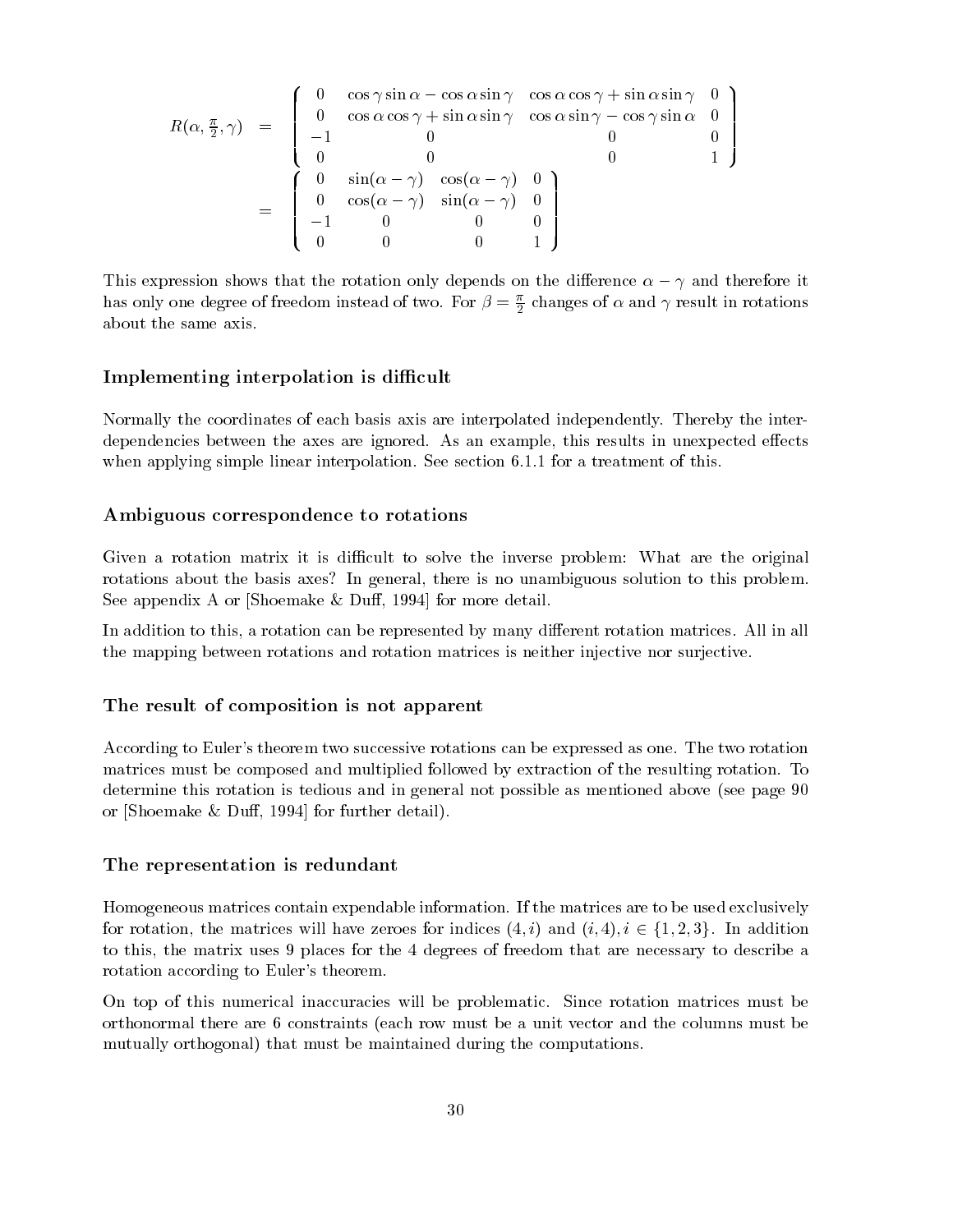# 4.2 Euler angles/matrices  $-$  Advantages

An advantage of matrix implementations is that the mathematics is well-known and that matrix applications are relatively easy to implement using standard packages. These advantages are more historically than rationally determined though.

The main advantage of the matrix representation is the ability of the homogeneous matrix to represent all the other basic transformations, for example translation, scaling, projection, and shearing.

#### Quaternions — Disadvantages 4.3

### Quaternions only represent rotation

It is possible to implement translation using quaternions (quaternion addition can be used as a translation transformation interpreting the vector part of the quaternion as the translation vector). In [Maillot, 1990] a kind of homogeneous quaternions are dened with a multiplication making both translation and rotation multiplicative.

Even though it is possible to define a homogeneous quaternion and thereby including the translation composition, this extension is not as elegant as the homogeneous matrices. The homogeneous extension appears to be ignored in the literature. Quaternions are used for rotation exclusively, matrices are used for all other transformations.

### Quaternion mathematics appears complicated

Quaternions are not included in standard curriculum of modern mathematics. Some might study the quaternion group in algebra, but knowledge of quaternions is, in general, not widespread. Therefore quaternions require a bit of work in the beginning. However, quaternions should pose no problem for someone able to understand matrix algebra.

# 4.4 Quaternions – Advantages

### Obvious geometrical interpretation

Quaternions express rotation as a rotation angle about a rotation axis. This is a more natural way to perceive rotation than Euler angles.

The obvious correspondence between Euler's theorem and rotations represented by quaternions gives a nice intuitive understanding of quaternions. The mapping between rotations and quaternions is therefore unambiguous with the exception that every rotation can be represented by two quaternions. This appears to be a weakness in the quaternion representation. That q and  $-q$ correspond to the same rotation is on the other hand mathematically pleasing. This is because rotations themselves come in pairs. Given a rotation, the same rotation is obtained by rotating in the opposite direction about the opposite axis. (see 3.3.7 on page 22).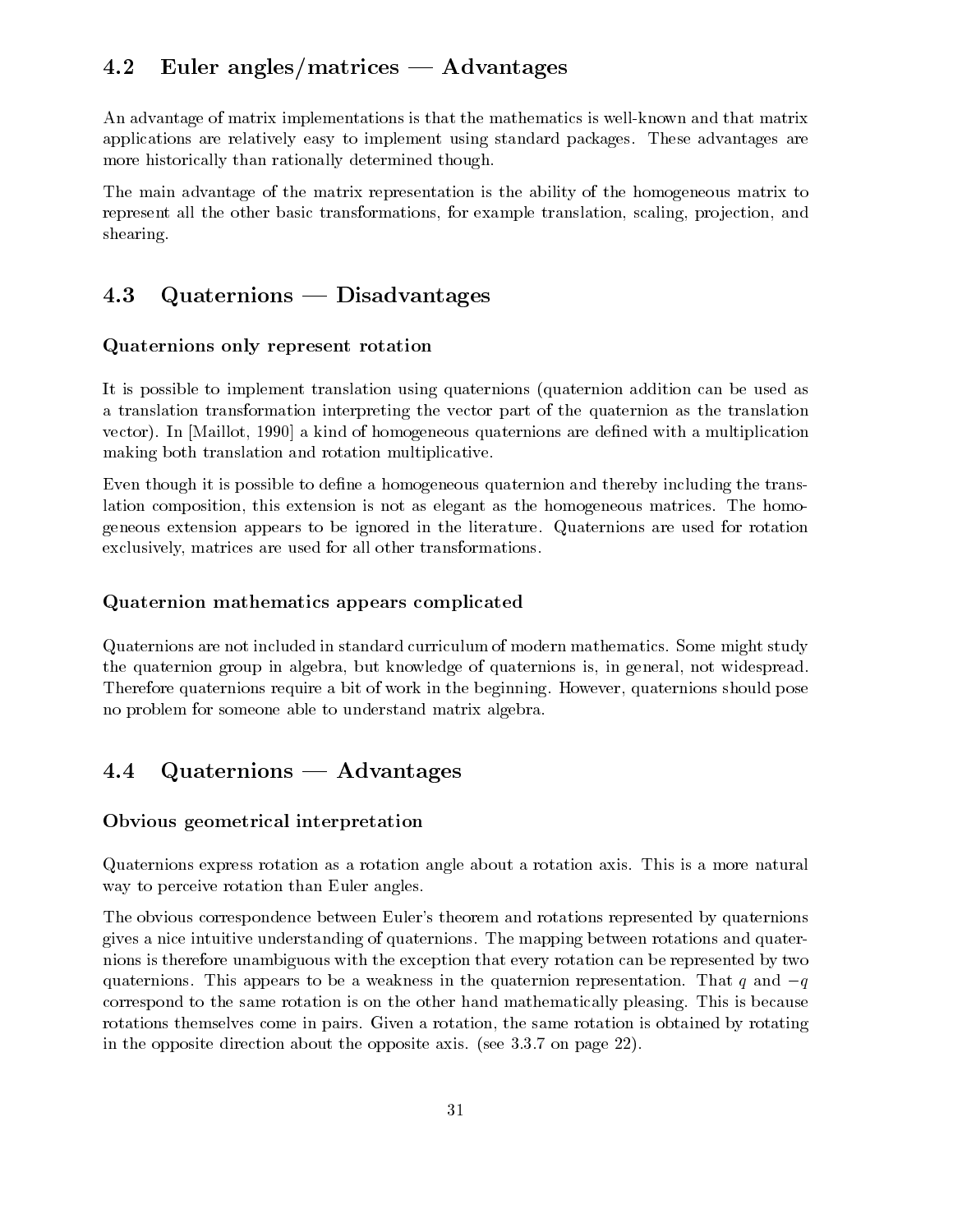### Coordinate system independency

Quaternion rotation in not influenced by the choice of coordinate system. The user of an animation system does not need to worry about a certain convention of the order of rotation about explicit axes.

#### Simple interpolation methods

Quaternions allow elegant formulations of a range of interpolation methods. Achieving a smooth interpolation is therefore simpler using quaternions than Euler angles. We will give a comprehensive treatment of this in chapter 6.

#### Compact representation

The representation of rotation using quaternions is compact in the sense that it is four dimensional and thereby only contains the four degrees of freedom required according to Euler's theorem.

In theory all non-zero quaternions can be used for rotation (by proposition 18). In practical applications only unit quaternions will be used. Thus, only one constraint on the representation must be upheld during computation compared to the six constraints on rotation matrices.

#### No gimbal lock

Since gimbal lock is innate to the matrix representation of Euler angles, this problem does not appear in the quaternion representation.

#### Simple composition

Rotations are easily composed when using quaternions. The composition corresponds to multiplication of the involved quaternions. Rotation with  $q_1$  followed by rotation with  $q_2$  is achieved by rotating with the quaternion  $q_2q_1$ .

## 4.5 Conclusion

We have stated a series of advantages and disadvantages for the two rotation modalities. Using Euler angles represented by matrices leads to several problems. Rotation must be expressed as the angles about three explicit axes, with the order being important. It is possible to encounter gimbal lock and finally it is troublesome to uphold the mathematical constraints on the representation during calculations.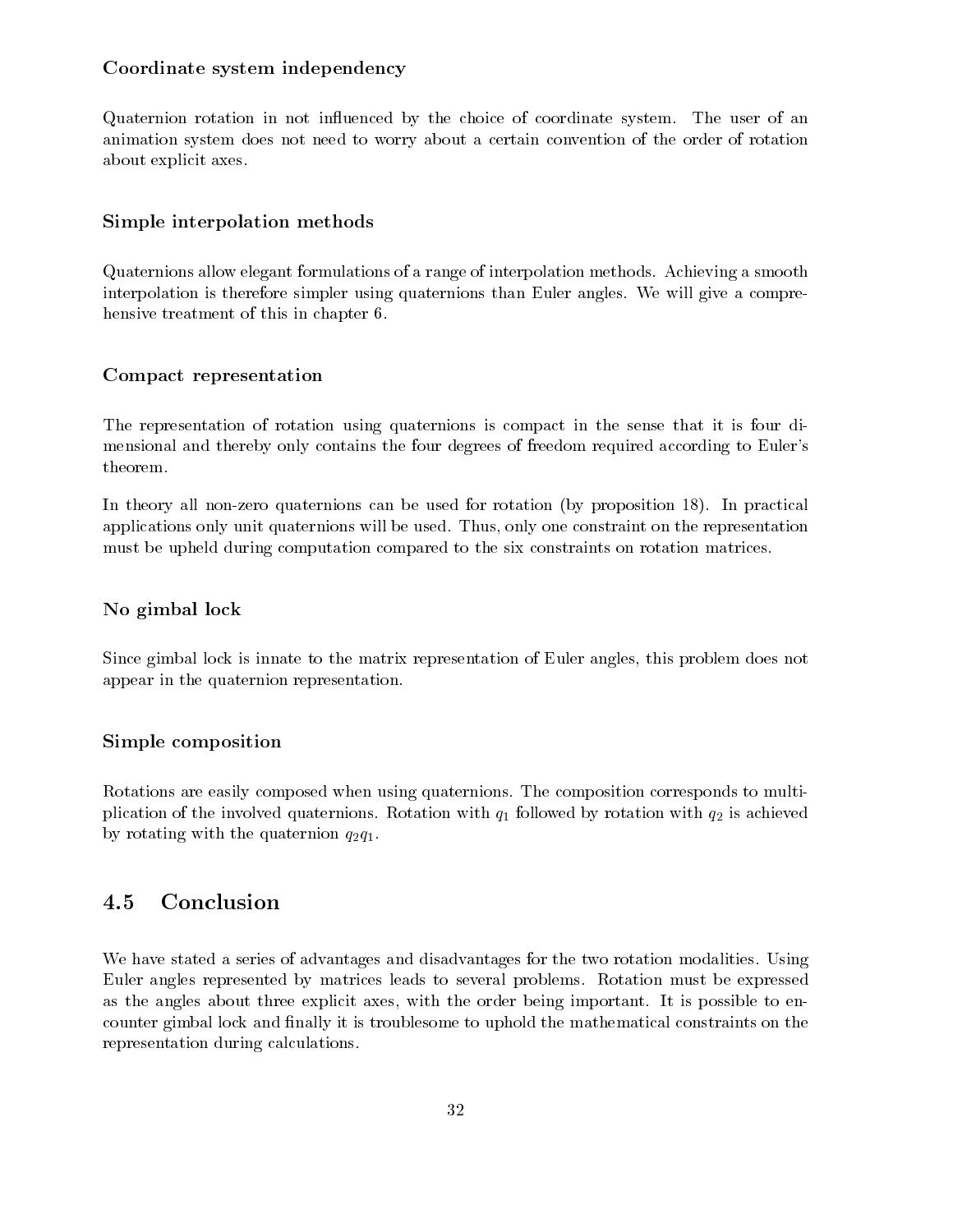The quaternion representation is compact with a more natural geometrical interpretation and a parameterization of rotation that is not dependent on the coordinate system.

The only real advantage of matrices is the possibility of representing all the other transformations.

All in all, quaternions offer the best choice for representation of rotations.

## 4.6 Other modalities

In the previous sections we have argued that rotations should be represented by quaternions based on Euler's theorem. However, we have only compared to one other modality — rotation matrices based on Euler angles.

Obviously, other modalities are possible. For example the two modalities can be combined. It is possible to dene rotation matrices based on Euler's theorem (an example can be found in [Foley et al., 1990] exercise 5.15). Thereby the problems connected to Euler angles are avoided yielding a better correspondence between rotation matrices and the set of rotations. There are still problems with this modality though. For instance, the inverse mapping from rotation matrices to rotations is still ambiguous. Further, the matrix representation is not well-suited for interpolation algorithms. For example the matrices still need to fulfill the constraints imposed by being orthonormal matrices.

We will limit ourselves from discussing other modalities. This is simply because the two we have mentioned are by far the most important. Euler angles and matrices are the most common modality in both the literature and in applications. We claim that quaternions are more appropriate.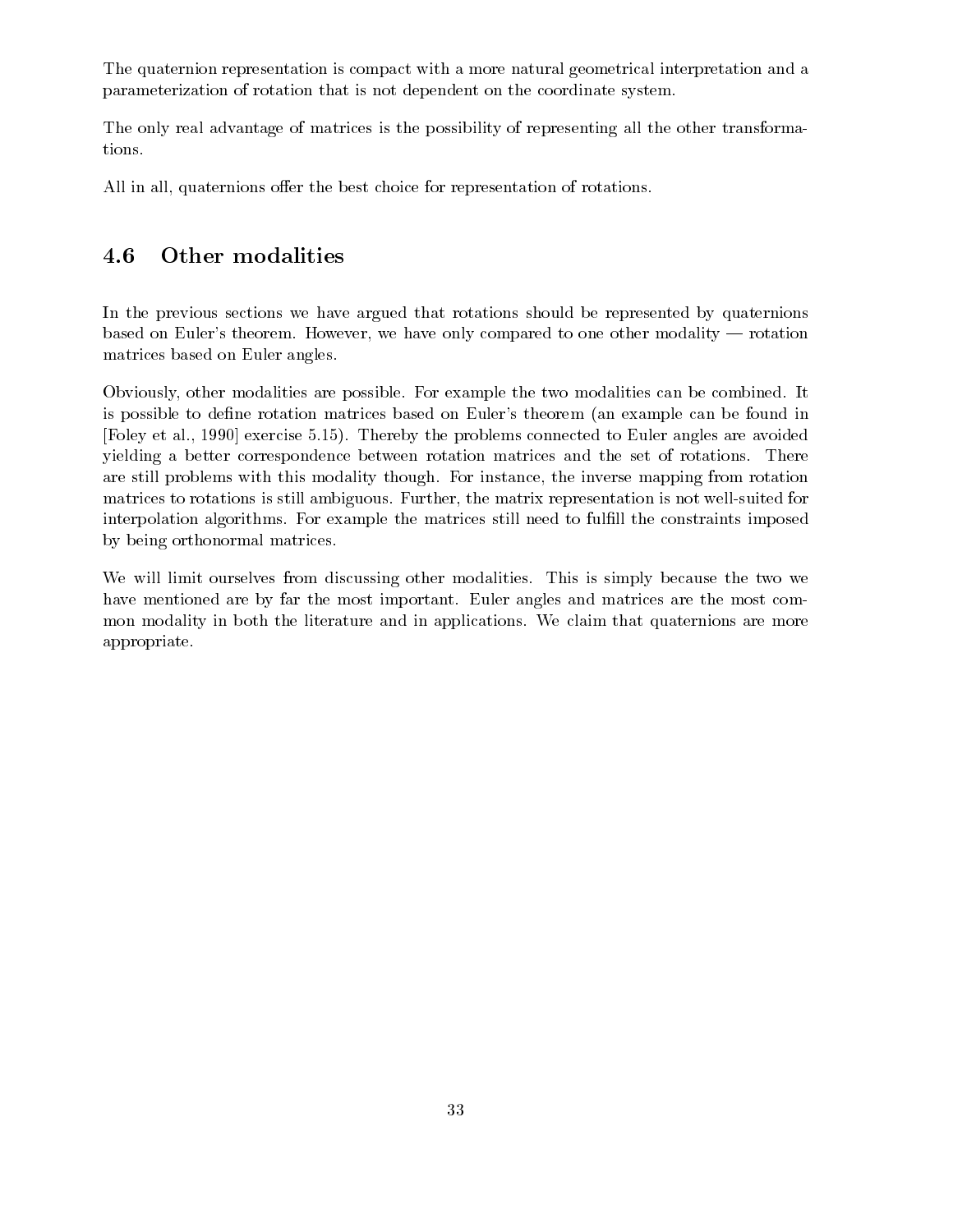# Chapter 5

# Visualizing interpolation curves

In chapter 6 we discuss a series of interpolation methods that can interpolate between two or more quaternions. We would like to compare these methods from a theoretical perspective. At the same time it is natural to compare the results of the methods in practice, to see if practice

This section contains a short description of the visualization methods used and the motivation for each type of visualization.

## 5.1 Direct visualization

The most obvious visualization method is to apply the interpolated rotations to the object. This is most easily achieved by defining an object using a three-dimensional visualization tool, and then rotating it with the interpolated rotations. We let this visualization method produce an animated sequence that shows how the object is rotated. The method gives an intuitive feel for how the interpolation curve behaves, but it is difficult to say anything concrete about the smoothness of the interpolation curves or the variation in angular velocity. We therefore need other methods of visualization that can provide us with this information.

#### Visualizing an approximation of angular velocity  $5.2$

We want to visualize the angular velocity of the interpolation curve. For example it will be interesting to see if some of the interpolation curves have constant angular velocity.

In the following,  $q_i$  denotes the *i*'th frame, i. e. the *i*'th quaternion in a discrete quaternion interpolation curve.

To produce a graph of the angular velocity, we must define a function that gives an approximation of the angular velocity. Then all that remains is to plot this function against the interpolation parameter. A number of different approximations to the angular velocity can be defined based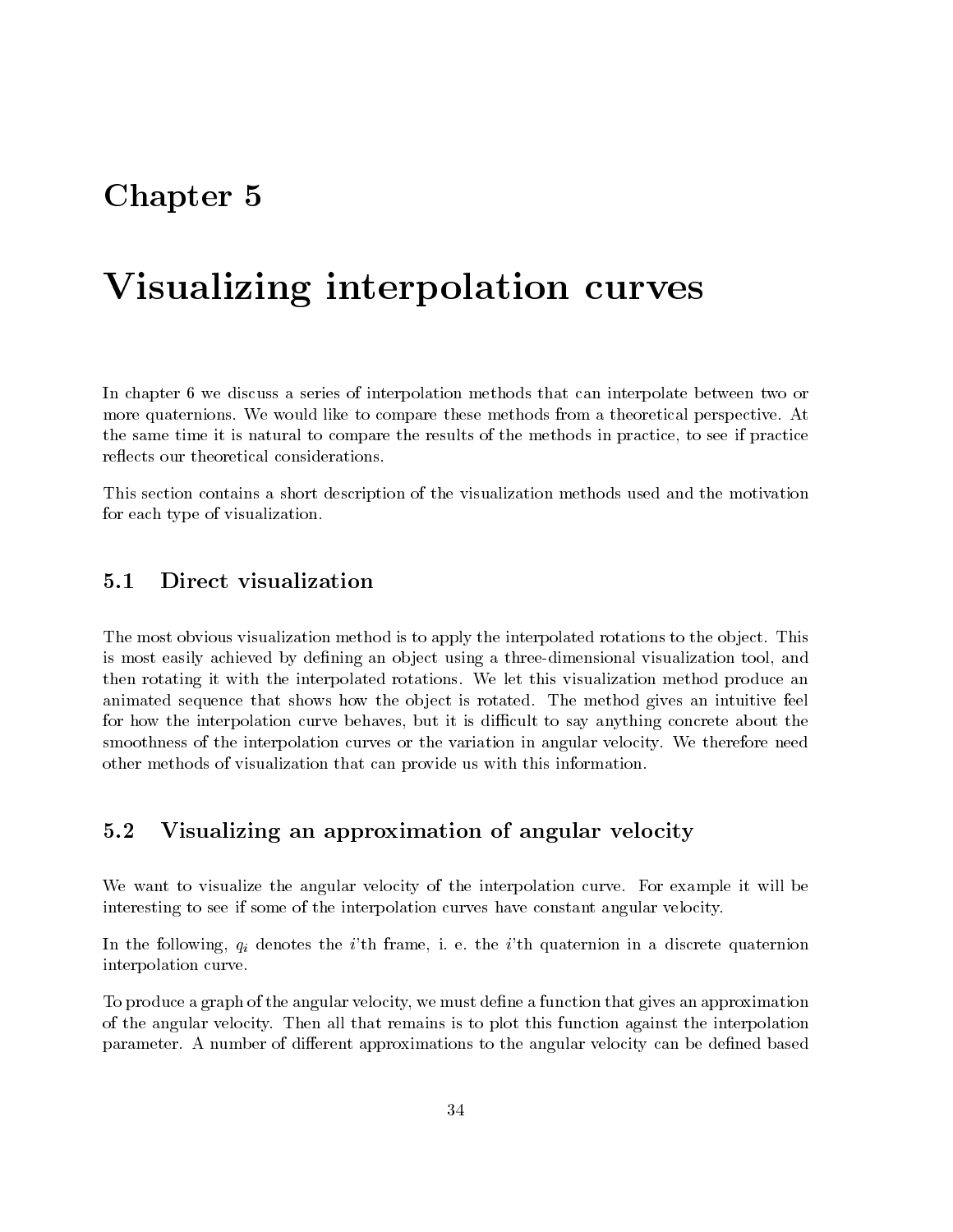in either physics or mathematics. We will base our definition in mathematics, and use that we have defined a norm on quaternions. We can define the distance between two quaternions  $q_1, q_2$  to be  $a(q_1, q_2) = ||q_1 - q_2||$ . Then the angular velocity V in the  $i$  th quaternion  $q_i$  can be approximated by the centered average:

$$
V(q_i) = \frac{d(q_i, q_{i-1}) + d(q_i, q_{i+1})}{2} = \frac{\|q_i - q_{i-1}\| + \|q_i - q_{i+1}\|}{2}
$$
(5.1)

Plotting V as a function of the interpolation parameter yields a graph of an approximation to the angular velocity.

We will omit the first and last key frames from the angular velocity graph, since no obvious angular velocity can be assigned to them. Thereby the leftmost point on the angular velocity graph is the angular velocity in the first interpolated frame. The remaining key frames we will mark with an asterisk in the velocity graph.

## 5.3 Visualizing the smoothness of interpolation curves

We would also like to visualize the interpolation curves to see, for example, how smooth they appear.

Since quaternion space is four-dimensional, we cannot visualise the interpolated curves directly. We will always interpolate between unit quaternions, and the interpolated quaternions will always (with a few exceptions in chapter 6 on page 38 and 69) be unit quaternions. This means that we only need three dimensions to visualize the interpolation curves, because they lie on the surface of the unit sphere. In practice it can be difficult to visualise this space effectively since it must be presented via a two-dimensional media (paper or monitor). We can remove another dimension by interpolating between quaternions in the same three-dimensional hyperplane. This can be achieved by fixing one of the quaternion coordinates in all key frames. Thus the interpolated curves should stay inside a two-dimensional space that can be shown in the plane. To keep the association to the four-dimensional unit sphere, we elect to show the curves on the surface of the three-dimensional unit sphere (a two-dimensional sub manifold of  $\mathbb R$  ). In chapter 6 we will argue that the ideal interpolation curve will lie on the surface of the  $\blacksquare$ quaternion unit sphere. Our choice of visualization ensures that we can visually determine if the visualization curve stays on the surface of the unit sphere. See figure 5.3 for an example of this.

The actual visualizations are produced using a ray tracer [POV, 1997]. Here we generate a large sphere that represents the three-dimensional unit sphere. The first key frame is shown as a medium-sized sphere, other key frames are shown using a bit smaller spheres, and interpolated points are shown using small spheres. See figures 5.1 through 5.3 below.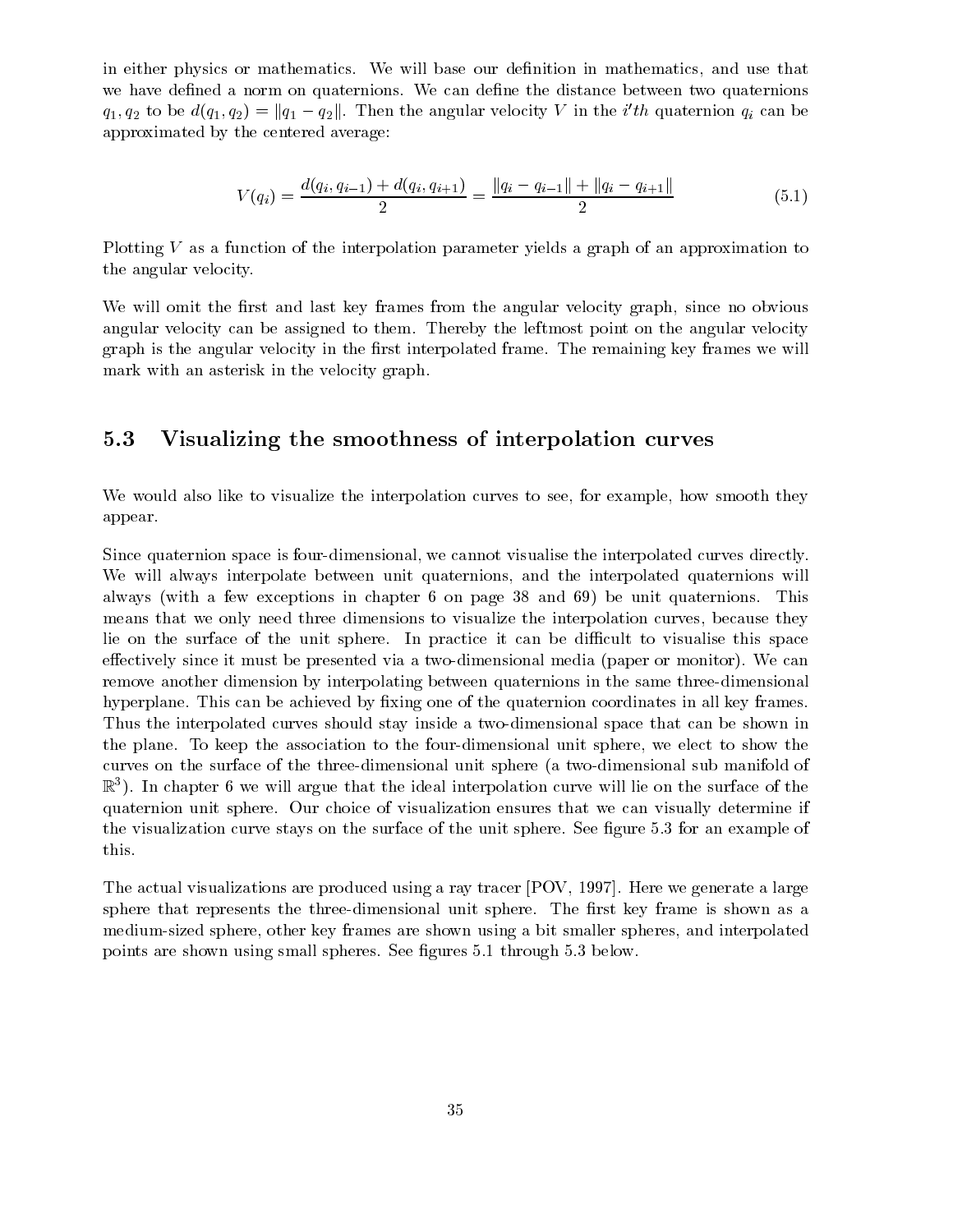## 5.4 Some examples of visualization

In this section we show some examples of the visualization of the angular velocity graphs and the interpolation curves. The interpolation methods are described in section 6; we only describe properties of the resulting visualizations here.

The interpolation is performed on the frames given in table 5.1. The key frames are given by a general rotation. As noted above, we choose the rotation angle and axis such that all the rotations lie in the same three-dimensional hyperplane.

In figures 5.1 through 5.3 we discuss different properties of the visualizations. Note that there is no obvious connection between the rotations in gure 5.1 and the points on the surface of the sphere. This is because the table contains general rotations, while the visualizations show the corresponding quaternions. Since we are only interested in the geometric shape of the curves, the absolute positioning of the key frames on the sphere is irrelevant.

| Rotation angle $\theta \in \left[-\pi, \pi\right]$ | Rotation axis $v \in \mathbb{R}^3$ |  |
|----------------------------------------------------|------------------------------------|--|
|                                                    | (1,3,0)                            |  |
| 1.9                                                | $(-1,0,0)$                         |  |
|                                                    | $(-2,1,0)$                         |  |
|                                                    | $\scriptstyle{(3,4,0)}$            |  |
|                                                    | $(-1, 4, 0)$                       |  |
|                                                    | (1.3,0                             |  |

Table 5.1: Key frames



Figure 5.1: The interpolation curve stays on the surface of the sphere, but it is not differentiable in any key frames; the curve "breaks" when it passes through the key frames. The angular velocity graph is piecewise continuous and shows that the angular velocity is constant between keys. This method of interpolation is called Slerp and is described in section  $6.1.5$ .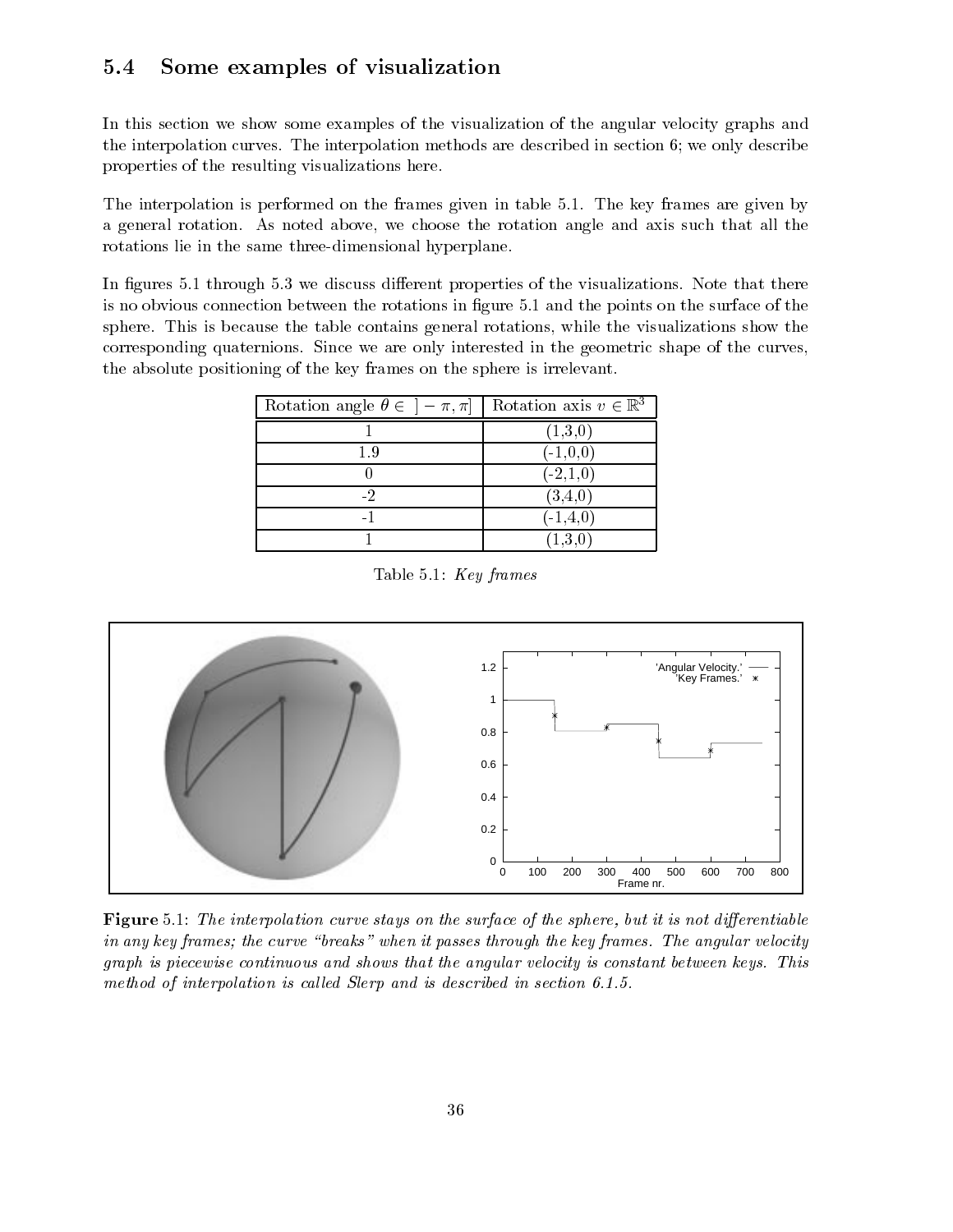

Figure 5.2: The interpolation curve is now differentiable through all key frames. Compare, for example, the key frame in the middle of the figure with the corresponding key frame in figure 5.1. The angular velocity graph is continuous and assumes local minima at the key frames. This interpolation curve is called Squad, and it is described in section  $6.2.1$ .



Figure 5.3: This interpolation curve dips below the surface of the three-dimensional unit sphere. This means that the interpolated points are not unit quaternions, and thus the points do not lie on the surface of the sphere. The angular velocity graph is piecewise linear. This interpolation curve is called  $LinEuler$ , and is described in section 6.1.1

In general we will illustrate the interpolation methods with the last two visualization methods: Sphere and graph. We have included the animated sequences for the sake of completeness, since it is in this context that the interpolation serves its practical purpose.

A few examples of these animated sequences can be seen at http://kantine.diku.dk/~myth/gif/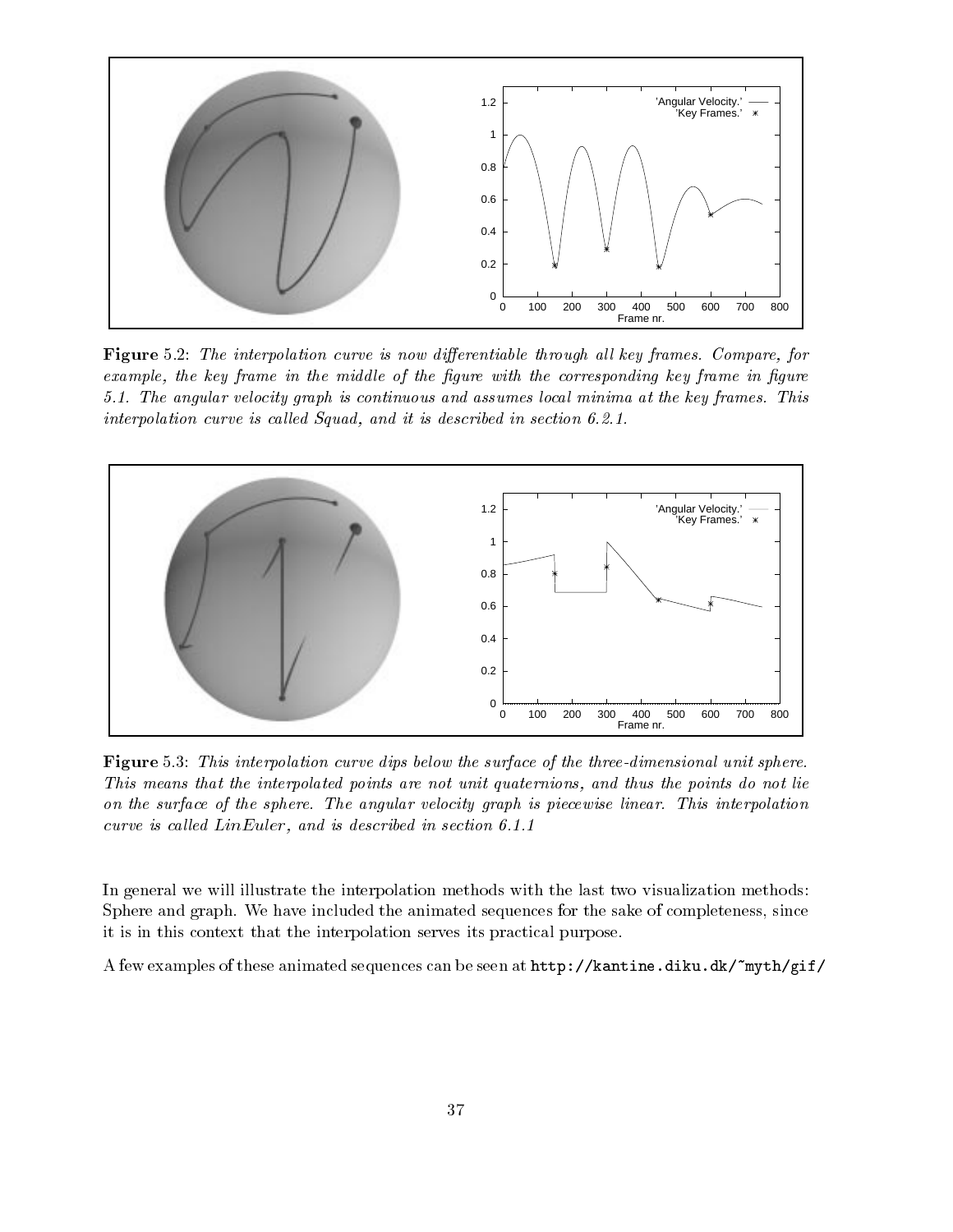# Chapter 6

# Interpolation of rotation

In the previous chapters we presented and discussed two rotational modalities. In this chapter we will investigate how well-suited the modalities are for interpolation methods.

Gradually we will move from simple, intuitive methods to more advanced, theoretically wellfounded interpolation methods. Parallel to the derivation of methods we will discuss what we perceive as criteria defining the optimal interpolation method. Our modest aim is to define and implement this optimal method.

#### $6.1$ Interpolation between two rotations

Initially we will limit ourselves to looking at interpolation between two rotations. We will use the rotation representations as inspiration for treating a series of simple methods.

Each of the methods results in an interpolation curve defined as follows. Given an arbitrary set M we interpolate between  $x_0 \in M$  and  $x_1 \in M$  parameterised by  $h \in [0, 1]$ . The resulting interpolation curve  $\gamma : M \times M \times [0,1] \curvearrowright M$  must satisfy the constraints:

$$
\begin{array}{lcl} \gamma(x_0,x_1,0) & = & x_0 \\ \gamma(x_0,x_1,1) & = & x_1 \end{array}
$$

#### 6.1.1 Linear Euler interpolation: LinEuler

The most obvious method is simply linear interpolation between two tuples of Euler angles. Calling this interpolation curve LinEuler, interpolation between  $v_0 = (x_0, y_0, z_0) \in \mathbb{R}^3$  and  $v_1 =$  $(x_1, y_1, z_1) \in \mathbb{R}^3$  can be stated algorithmically using  $h \in [0, 1]$  as the interpolation parameter:

$$
LinEuler(v_0, v_1, h) = v_0(1-h) + v_1h \tag{6.1}
$$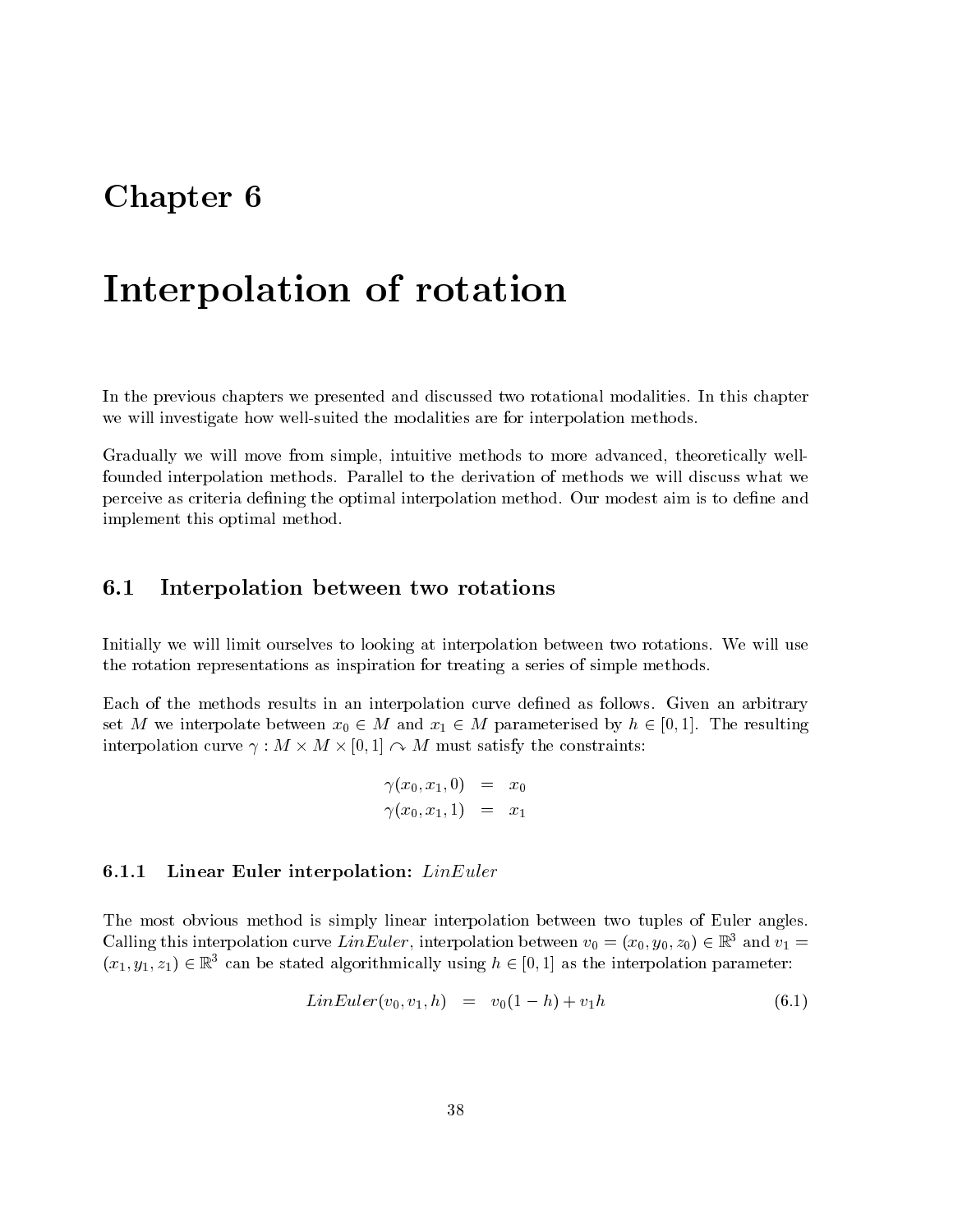

**Figure** 6.1: Interpolation curve and velocity graph for Linear Euler interpolation  $\frac{1}{L}$  LinEuler. Between the two key frames are 300 interpolated frames.

Figure 6.1 is not a very good illustration of the interpolation curve. The curve "lives" in the set of Euler angles while the illustration shows the corresponding quaternions. As described in chapter 5, the illustration is designed to show unit quaternions with the z coordinate equal to zero. The quaternions corresponding to the key frames meet these criteria but the rest of the interpolation curve does not. The curve consists of unit quaternions but their  $z$  coordinate is not generally equal to zero. Therefore the curve disappears from the surface of the sphere in the illustration.

This behaviour is neither optimal<sup>1</sup> nor intuitively correct.

The velocity graph shows that the animation corresponding to the interpolation will gradually slow down. Again, this behaviour is neither optimal nor intuitively correct.

#### 6.1.2 Linear Matrix interpolation:  $Lin Mat$

An alternative simple attempt is linear interpolation between rotation matrices  $-$  meaning linear interpolation of every single matrix element independently of the others.

This can be stated simply algorithmically. With parameter  $h \in [0, 1]$ , the interpolation curve between the rotation matrices  $M_0 \in \mathbb{R}^+ \times \mathbb{R}^+$  and  $M_1 \in \mathbb{R}^+ \times \mathbb{R}^+$  the curve is defined by

$$
LinMat(M_0, M_1, h) = M_0(1 - h) + M_1h \qquad (6.2)
$$

As with linear Euler interpolation, the curve for linear matrix interpolation does not in general lie on the unit sphere, since linear interpolation between orthonormal matrices will not in general produce orthonormal matrices. Thus, the interpolated matrices are general homogeneous

 $1$ <sup>1</sup>We perceive "optimal" informally so far. Later we will state a strict definition of the optimal interpolation curve.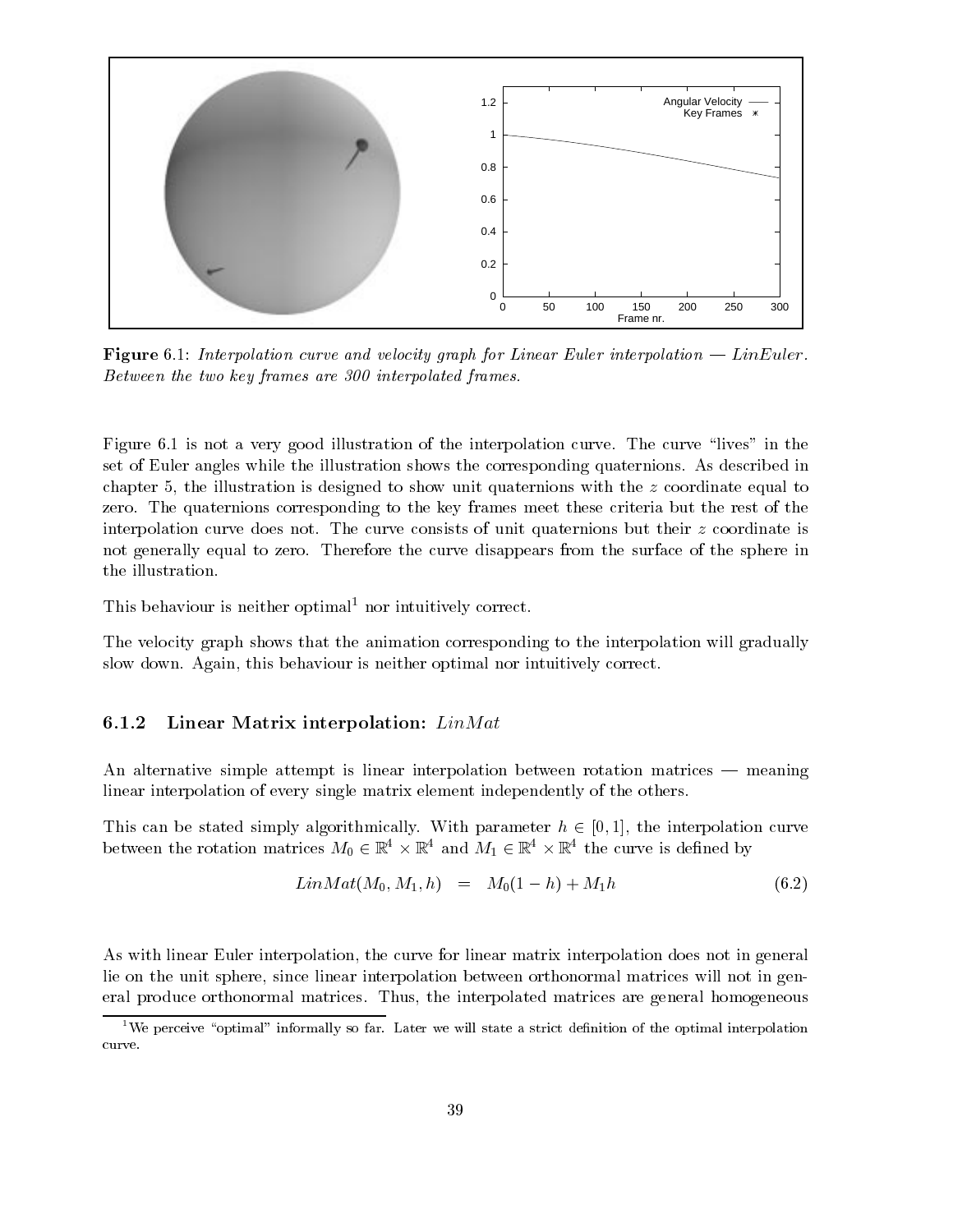

Figure 6.2: Interpolation curve and velocity graph for linear matrix interpolation  $\sim$  LinMat. Between the two key frames are 300 interpolated frames.

transformation matrices containing translation, scaling, projection and other transformation elements. Thereby the interpolation can become arbitrarily wrong. For example, it is possible to collapse the entire object into a single point [Shoemake  $&$  Duff, 1994].

Our visualization methods cannot show other transformations than rotation. Therefore we are not able to illustrate that the interpolated matrices are not pure rotation matrices. By converting matrices to quaternions we preserve only the rotational part.

In figure  $6.2$  we have projected the interpolation curve on to the unit quaternion sphere to show the pure rotational part of the interpolation curve. Finally, after these detours, we arrive at a quite nice interpolation curve.

As explained, the nice illustration does not imply that the interpolation method is usable  $$ only a component of the full interpolation curve is shown. The method is only discussed for completeness.

## 6.1.3 Linear Quaternion interpolation:  $Lerp$

Finally, another obvious attempt is linear interpolation between rotation quaternions (called Lerp for linear interpolation). For  $q_0, q_1 \in H$  and  $h \in [0, 1]$  this interpolation curve can be stated:

$$
Lerp(q_0, q_1, h) = q_0(1 - h) + q_1 h \tag{6.3}
$$

The interpolation curve for linear interpolation between quaternions gives a straight line in quaternion space. The curve therefore dips below the surface of the unit sphere. Since all quaternions on a line through the origin give the same rotation<sup>2</sup> , the curve can be pro jected on

 ${}^{2}$ Except the origin itself. This follows from proposition 18.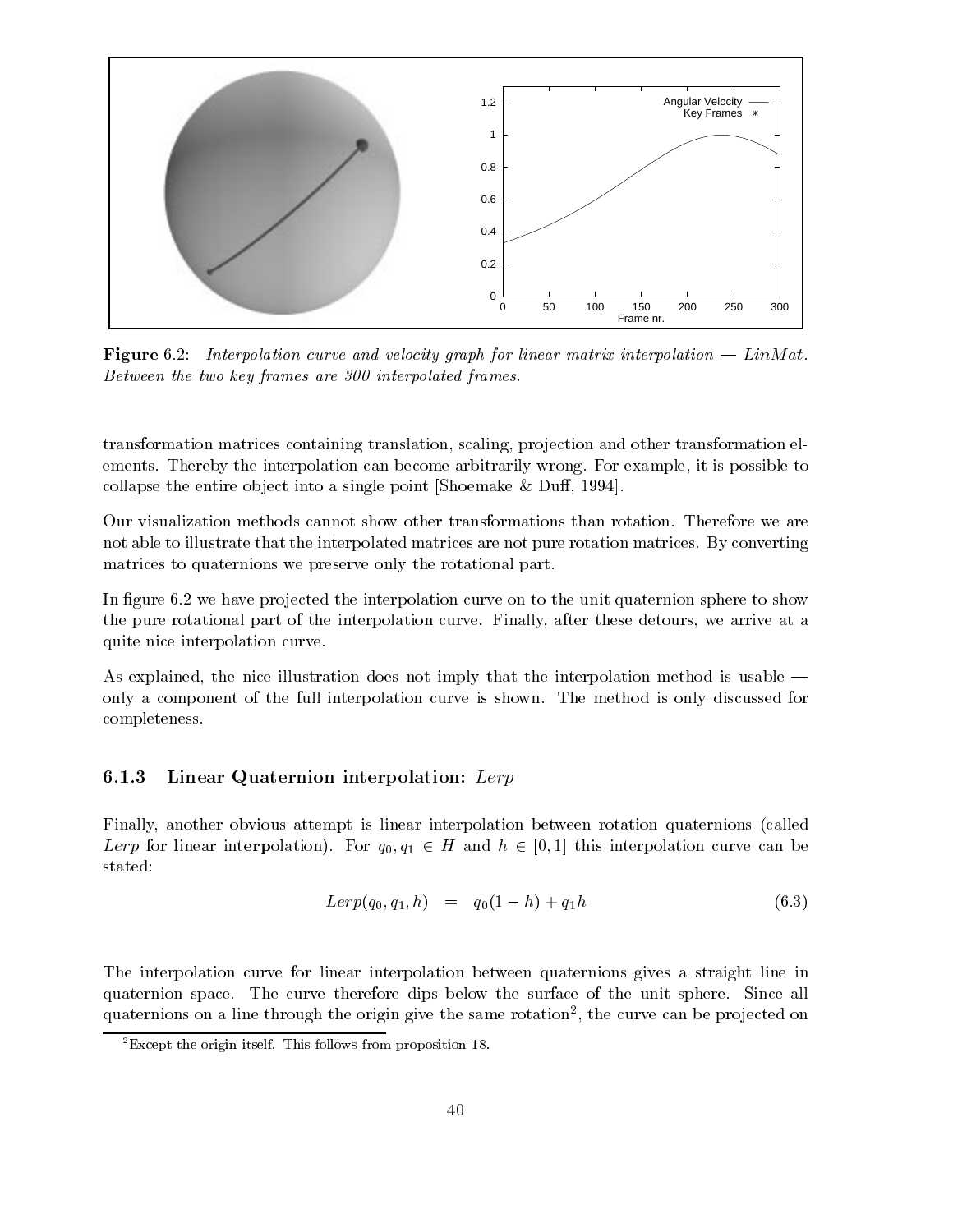

**Figure** 6.3: Interpolation curve and velocity graph for linear quaternion interpolation  $\equiv$  Lerp. Between the two key frames are 300 interpolated frames.

to the unit sphere without changing the corresponding rotations. Therefore the interpolation curve is normalized (figure  $6.3$ ).

The illustration shows that  $Lerp$  is the first of the interpolation methods discussed so far to yield a satisfying result. Even though the interpolation curve for  $Lerp$  resembles the curve for  $LinMat$ (see figures  $6.2$  and  $6.3$ ) we must emphasize that this does not mean that the interpolations are alike. The illustration for  $Lin Mat$  is the result of a series of transformations and not a true image of the interpolation curve.

Even though the interpolation curve for  $Lerp$  is nice, the velocity graph is not intuitively satisfying. The speedup in the middle is due to the fact that the interpolation curve takes a "short cut" below the surface of the unit sphere. This is not a desired property. The intuitively correct velocity graph for linear interpolation is a constant function.

#### 6.1.4 6.1.4 A summary of linear interpolation

We have attempted simple linear interpolation with the purpose of revealing which rotation representation is most suitable for defining interpolation curves.

The disadvantages of  $LinEuler$  and  $LinMat$  are evident. As previously described, Euler angles are not the best definition for rotation and matrices are not an obvious representation. Therefore it is not to be expected that simple linear interpolation between pairs of Euler angles or rotation matrices will result in nice interpolation curves.

In contrast the interpolation curve for Lerp is quite nice. The only problem is the varying velocity graph. A constant velocity is not necessarily a requirement for a curve. However, in this case the varying velocity is a problem since it is the result of a flaw in the method. The problem is that the interpolated quaternions are not unit quaternions in general.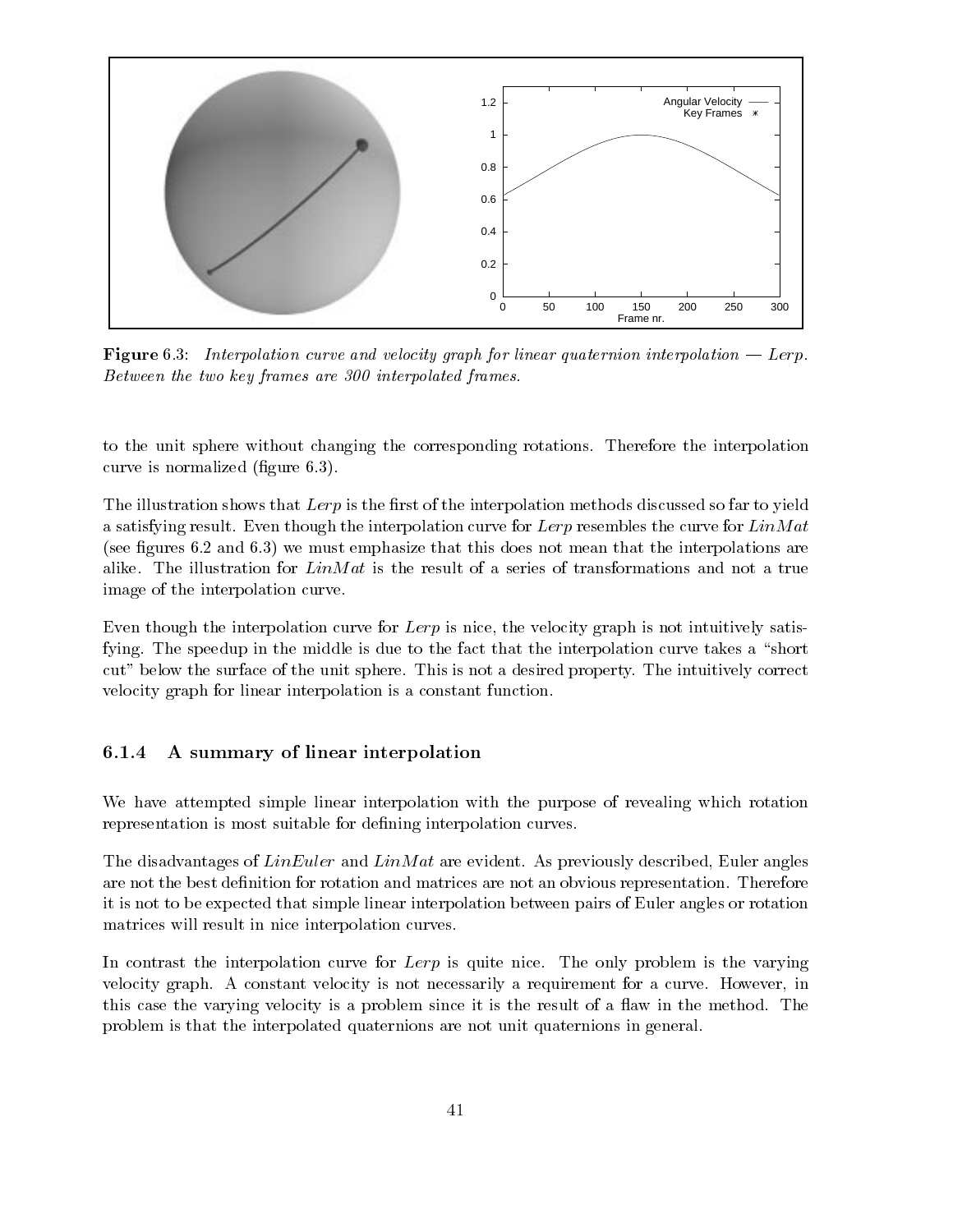For Euler angles and rotation matrices the linear interpolation can result in unacceptable interpolation curves. It does not necessarily follow from this that it is impossible to dene a satisfying interpolation curve using these representations. It does, however, imply that it is not possible to define simple algorithms yielding satisfying curves. This is a direct consequence of the disadvantages in the Euler angle and rotation matrix representation as discussed in chapter 4.

On the other hand, the very simple  $Lerp$  is close to being optimal. At this stage we perceive the optimal interpolation curve between two key frames to be the great arc on the quaternion unit sphere between the two corresponding quaternions.

Due to the previous considerations we will refrain from further attempts at deriving interpolation curves based on Euler angles and rotation matrices.

### 6.1.5 Spherical Linear Quaternion interpolation: Slerp

As proven in proposition 18, all quaternions on a line through the origin<sup>3</sup> perform the same rotation. However, we only want to use unit quaternions for rotation since they possess a range of desirable properties<sup>4</sup>.

Simple linear quaternion interpolation yields a secant between the two quaternions. Therefore the interpolation function has larger velocity in the middle of the curve (see figure 6.3 and figure 6.4). Apart from this  $Lerp$  is optimal. An obvious idea is to define an interpolation method yielding the same interpolation curve but where the interpolated quaternions are unit quaternions. Instead of doing simple linear interpolation the curve should follow a great arc on the quaternion unit sphere from one key frame to the other. This is called great arc interpolation or spherical linear interpolation - Slerp.



**Figure** 6.4: An illustration in the plane of the difference between Lerp and Slerp. a) The interpolation covers the angle v in three steps. b) Lerp  $-$  The secant across is split in four equal pieces. The corresponding angles are shown. c) Slerp  $-$  The angle is split in four equal angles.

This interpolation can be stated algorithmically as follows ([Shoemake, 1985], [Shoemake, 1987] and [Shoemake, 1997]). Given  $q_0, q_1 \in H_1$  and  $h \in [0, 1]$  the following four functions are equivalent expressions for spherical linear interpolation:

<sup>3</sup>Except the origin itself.

<sup>&</sup>lt;sup>4</sup>The unit quaternion sphere is, as mentioned in chapter 3.4, equivalent to the space of general rotations.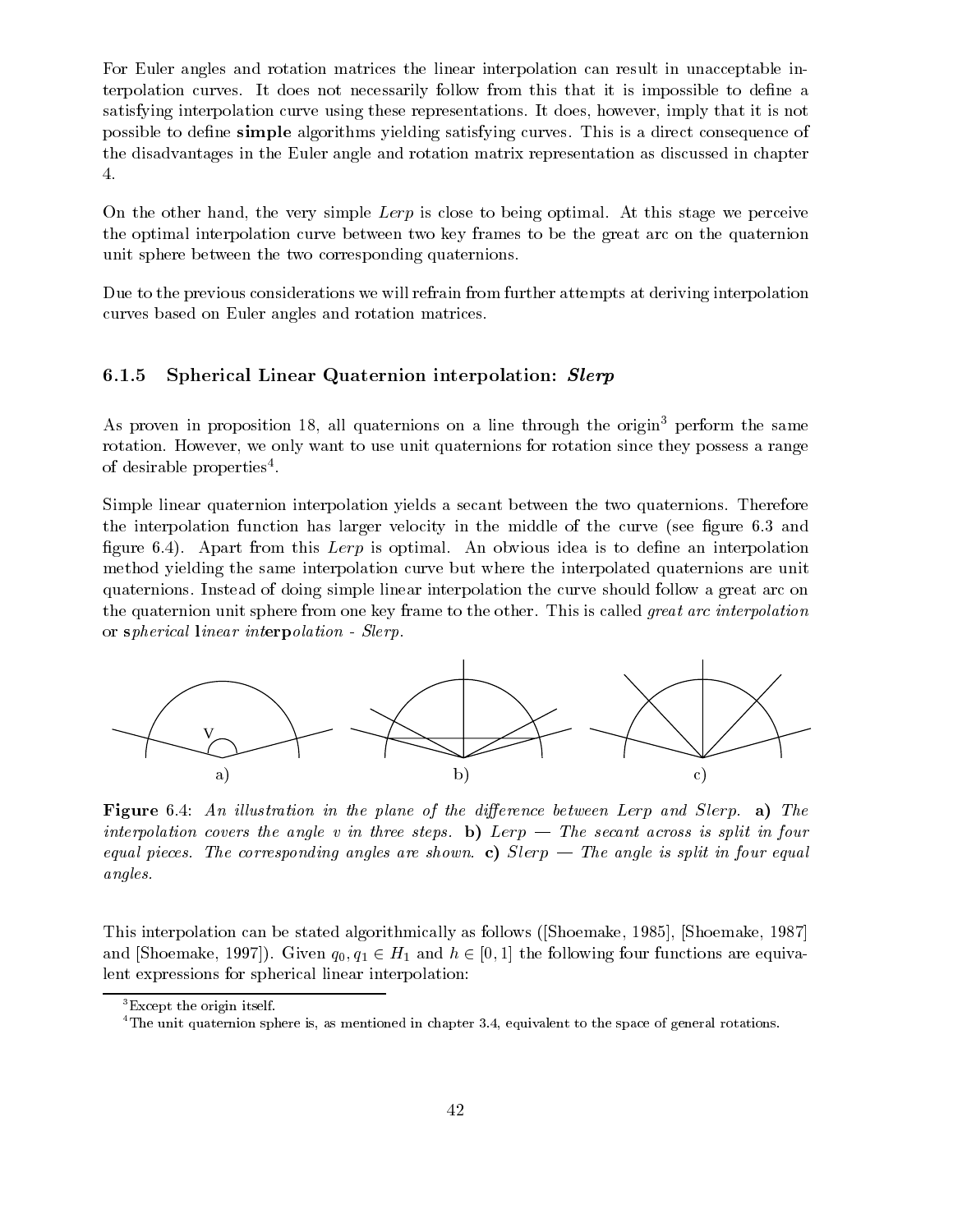$$
Slerp(p,q,h) = p (p^* q)^h \qquad (6.4)
$$

$$
Slerp(p, q, h) = (p \, q^*)^{1-h} \, q \tag{6.5}
$$

$$
Slerp(p,q,h) = (q p^*)^h p \qquad (6.6)
$$

$$
Slerp(p, q, h) = q (q^* p)^{1-h}
$$
\n(6.7)

Notice the pairwise symmetry yielding the intuitively correct:

$$
Slerp(p, q, h) = Slerp(q, p, 1 - h)
$$

The equivalence of the four expressions for *Slerp* is proven in the following proposition inspired by [Shoemake, 1997]. No proof of the equivalence has previously been published (this is confirmed by Ken Shoemake).

#### Proposition 27.

For  $p, q \in H_1, h \in \mathbb{R}$  the following four expressions are equivalent:

(1) 
$$
p (p^* q)^h
$$
  
\n(2)  $(p q^*)^{1-h} q$   
\n(3)  $(q p^*)^h p$   
\n(4)  $q (q^* p)^{1-h}$ 

#### Proof

First we show  $(1) = (3)$ . Proposition 20 is used (page 18).

$$
p(p^*q)^h = p(p^*q)^h(p^*p)
$$
  
= 
$$
(p(p^*q)^h p^*)p
$$
  
= 
$$
(pp^*qp^*)^hp
$$
 (Proposition 20)  
= 
$$
(qp^*)^hp
$$

Now we show  $(4) = (2)$ :

$$
q(q^*p)^{1-h} = q(q^*p)^{1-h}(q^*q)
$$
  
=  $(q(q^*p)^{1-h}q^*)q$   
=  $(q(q^*p)q^*)^{1-h}q$  (Proposition 20)  
=  $(pq^*)^{1-h}q$ 

Finally we show  $(2) = (1)$  using proposition 16 from page 16 and proposition 17:

$$
(pq^*)^{1-h}q = (pq^*)(pq^*)^{-h}q
$$
 (Proposition 16)  
\n
$$
= (pq^*)((pq^*)^{-1})^hq
$$
 (Proposition 17)  
\n
$$
= pq^*( (pq^*)^*)^hq
$$
  
\n
$$
= pq^*(qp^*)^hq
$$
  
\n
$$
= p(q^*(qp^*)q)^h
$$
 (Proposition 20)  
\n
$$
= p(q^*qp^*q)^h
$$
  
\n
$$
= p(p^*q)^h
$$

 $\Box$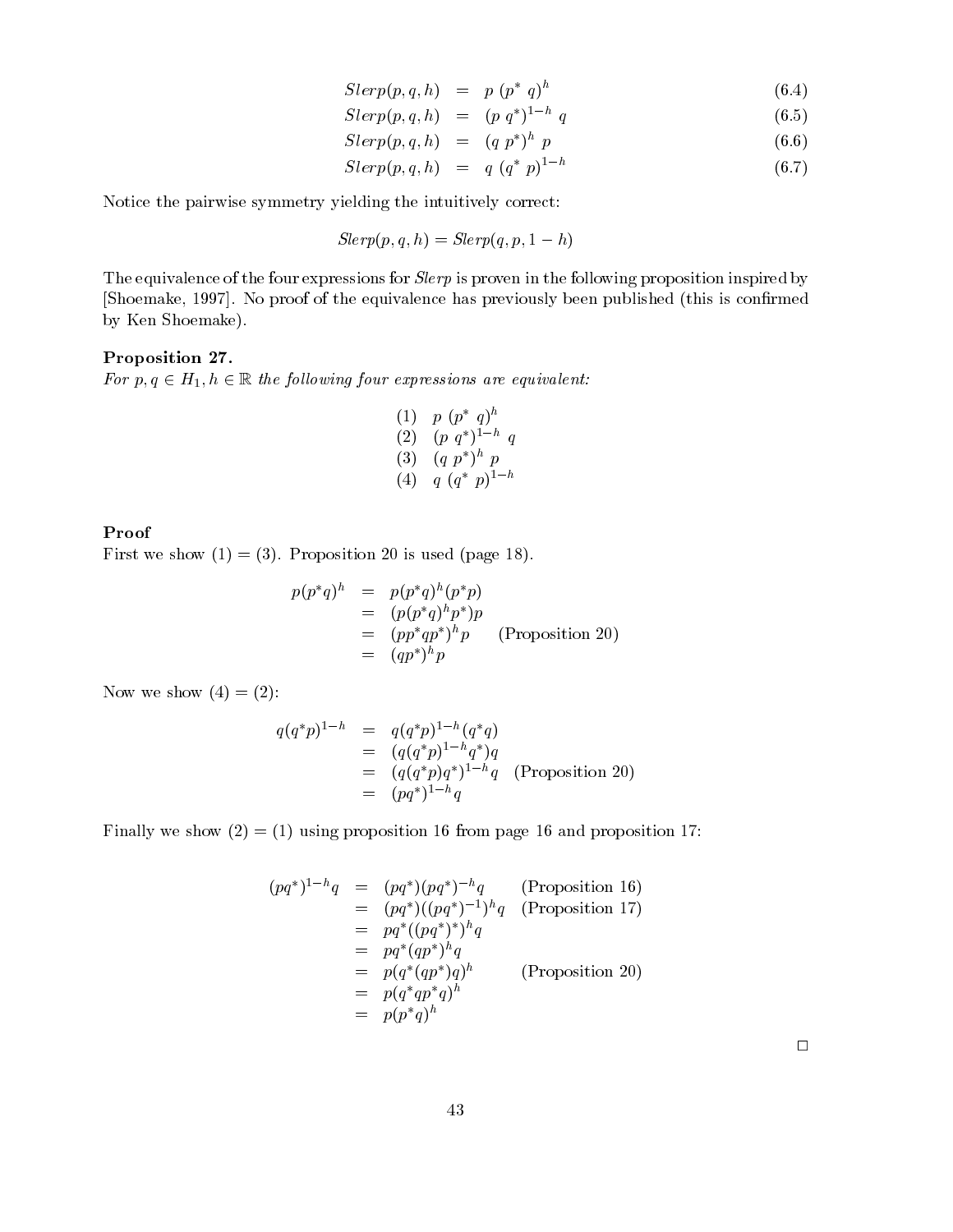We have thus proved the equivalence of the four expressions for  $Step 5.$  From now on we will use  $Step(p, q, n) = p(p, q)$  (equation 6.4).

That *Slerp* does, in fact, perform great arc interpolation on the four-dimensional quaternion sphere is not obvious. Often in the literature it is stated that this follows directly from the Lie group structure of the unit quaternions. We provide a thorough proof in proposition 28 requiring only basic differential geometry.

There are several different ways of proving proposition 28. One approach is to look at the curvature of Slerp. It is fairly easy to prove that the curvature equals one throughout the entire interpolation curve. Only great arcs have curvature equal one on a unit sphere. Here we use another approach. The key point in this proof is observing that the curve is a great arc if the second derivative vector is parallel (and with opposite direction) to the position vector of the curve, i. e.  $\frac{a}{dh^2}Slerp(p,q,h) = c \;Slerp(p,q,h), c \leq 0$ . This corresponds to the forces acting on an ob ject describing a plane circular motion with constant angular velocity.

Before the proof we need a lemma:

#### Lemma 3.

Let  $p = [s, \mathbf{v}], q_1 = [s_1, (x_1, y_1, z_1)] = [s_1, \mathbf{v}_1], q_2 = [s_2, (x_2, y_2, z_2)] = [s_2, \mathbf{v}_2] \in H.$  $I$  nen (pq<sub>1</sub>) • (pq<sub>2</sub>) =  $||p||^2$  (q<sub>1</sub> • q<sub>2</sub>)  $\mathbf{z}$ )

### Proof of lemma 3

$$
(pq_1) \cdot (pq_2) = [ss_1 - \mathbf{v} \cdot \mathbf{v}_1, s\mathbf{v}_1 + s_1\mathbf{v} + \mathbf{v} \times \mathbf{v}_1] \cdot [ss_2 - \mathbf{v} \cdot \mathbf{v}_2, s\mathbf{v}_2 + s_2\mathbf{v} + \mathbf{v} \times \mathbf{v}_2]
$$
  
\n
$$
= s^2s_1s_2 - ss_1\mathbf{v} \cdot \mathbf{v}_2 - ss_2\mathbf{v} \cdot \mathbf{v}_1 + (\mathbf{v} \cdot \mathbf{v}_1)(\mathbf{v} \cdot \mathbf{v}_2) +
$$
  
\n
$$
s^2\mathbf{v}_1 \cdot \mathbf{v}_2 + ss_2\mathbf{v} \cdot \mathbf{v}_1 + s\mathbf{v}_1 \cdot (\mathbf{v} \times \mathbf{v}_2) +
$$
  
\n
$$
ss_1\mathbf{v} \cdot \mathbf{v}_2 + s_1s_2\mathbf{v} \cdot \mathbf{v} + s_1\mathbf{v} \cdot (\mathbf{v} \times \mathbf{v}_2) +
$$
  
\n
$$
s(\mathbf{v} \times \mathbf{v}_1) \cdot \mathbf{v}_2 + s_2(\mathbf{v} \times \mathbf{v}_1) \cdot \mathbf{v} + (\mathbf{v} \times \mathbf{v}_1) \cdot (\mathbf{v} \times \mathbf{v}_2)
$$
  
\n
$$
= s^2s_1s_2 + (\mathbf{v} \cdot \mathbf{v}_1)(\mathbf{v} \cdot \mathbf{v}_2) +
$$
  
\n
$$
s^2\mathbf{v}_1 \cdot \mathbf{v}_2 + s\mathbf{v}_1 \cdot (\mathbf{v} \times \mathbf{v}_2) + s_1s_2\mathbf{v} \cdot \mathbf{v} +
$$
  
\n
$$
s(\mathbf{v} \times \mathbf{v}_1) \cdot \mathbf{v}_2 + (\mathbf{v} \times \mathbf{v}_1) \cdot (\mathbf{v} \times \mathbf{v}_2)
$$

We simplify using  $(\mathbf{v} \times \mathbf{v}_1) \cdot (\mathbf{v} \times \mathbf{v}_2) = (\mathbf{v} \cdot \mathbf{v})(\mathbf{v}_1 \cdot \mathbf{v}_2) - (\mathbf{v} \cdot \mathbf{v}_2)(\mathbf{v}_1 \cdot \mathbf{v})$ :

$$
(pq_1) \cdot (pq_2) = s^2 s_1 s_2 + (\mathbf{v} \cdot \mathbf{v}_1)(\mathbf{v} \cdot \mathbf{v}_2) +
$$
  
\n
$$
s^2 \mathbf{v}_1 \cdot \mathbf{v}_2 + s \mathbf{v}_1 \cdot (\mathbf{v} \times \mathbf{v}_2) + s_1 s_2 \mathbf{v} \cdot \mathbf{v} +
$$
  
\n
$$
s(\mathbf{v} \times \mathbf{v}_1) \cdot \mathbf{v}_2 + (\mathbf{v} \cdot \mathbf{v})(\mathbf{v}_1 \cdot \mathbf{v}_2) - (\mathbf{v} \cdot \mathbf{v}_2)(\mathbf{v}_1 \cdot \mathbf{v})
$$
  
\n
$$
= (s^2 + \mathbf{v} \cdot \mathbf{v})s_1 s_2 + (s^2 + \mathbf{v} \cdot \mathbf{v})\mathbf{v}_1 \cdot \mathbf{v}_2 +
$$
  
\n
$$
s\mathbf{v}_1 \cdot (\mathbf{v} \times \mathbf{v}_2) + s(\mathbf{v} \times \mathbf{v}_1) \cdot \mathbf{v}_2
$$
  
\n
$$
= ||p||^2 (q_1 \cdot q_2) + s\mathbf{v}_1 \cdot (\mathbf{v} \times \mathbf{v}_2) + s\mathbf{v}_2 \cdot (\mathbf{v} \times \mathbf{v}_1)
$$

Finally, we use the identity

and the contract of the contract of the contract of the contract of the contract of the contract of the contract of the contract of the contract of the contract of the contract of the contract of the contract of the contra

$$
\mathbf{v} \cdot (\mathbf{v}_1 \times \mathbf{v}_2) = \begin{vmatrix} x & y & z \\ x_1 & y_1 & z_1 \\ x_2 & y_2 & z_2 \end{vmatrix} = xy_1z_2 + x_2yz_1 + x_1y_2z - xy_2z_1 - x_1yz_2 - x_2y_1z
$$

 

<sup>-</sup>Another compelling expression for *Sterp* is *Sterp*(p, q, n) = p<sup>- or</sup> q<sup>-</sup>. This is intuitively analogous to ordinary linear interpolation  $p$  (1  $-$  h)  $+$  q h. The equivalence with equation 6.4 can be shown as follows:  $p(p|q)$  =  $p(p+q)^{n} = pp+q^{n}+q^{n}$ . This is very nice — and yet another example of how easy it is to make erroneous proofs with quaternions. For  $q, p \in H$  and  $h \in \mathbb{R}$  the equation  $(qp)^{h} = q^{h} p^{h}$  does not hold in general. This w require commutativity.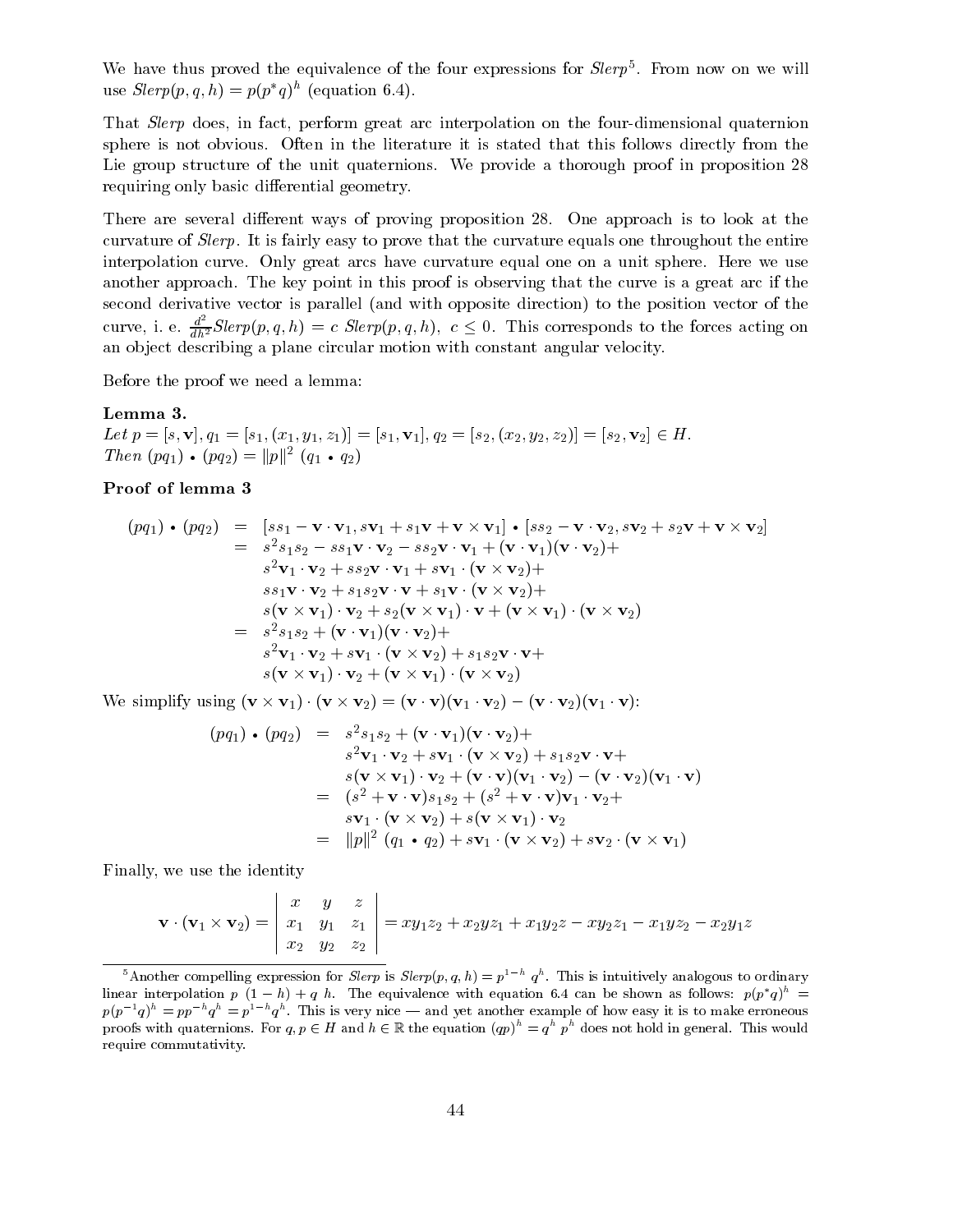We now get:

$$
(pq_1) \cdot (pq_2) = ||p||^2 (q_1 \cdot q_2) + s\mathbf{v}_1 \cdot (\mathbf{v} \times \mathbf{v}_2) + s\mathbf{v}_2 \cdot (\mathbf{v} \times \mathbf{v}_1)
$$
  
\n
$$
= ||p||^2 (q_1 \cdot q_2) +
$$
  
\n
$$
s(x_1yz_2 + x_2y_1z + xy_2z_1 - x_1y_2z - xy_1z_2 - x_2yz_1) +
$$
  
\n
$$
s(x_2yz_1 + x_1y_2z + xy_1z_2 - x_2y_1z - xy_2z_1 - x_1yz_2)
$$
  
\n
$$
= ||p||^2 (q_1 \cdot q_2)
$$

#### Proposition 28.

The curve  $Step(p, q, n)$ :  $H_1 \times H_1 \times [0, 1] \cap A H_1$  is a great arc on the unit quaternion sphere between p and q. The position vector function of Slerp has constant angular velocity.

#### Proof of proposition 28

To show proposition 28 we must prove that the following four conditions are met:

$$
Slerp(p,q,0) = p \tag{6.8}
$$

$$
Slerp(p,q,1) = q \tag{6.9}
$$

$$
||Slerp(p, q, h)|| = 1, h \in [0..1]
$$
\n(6.10)

$$
\frac{d^2}{dh^2}Slerp(p,q,h) = c \,Slerp(p,q,h), \ c \le 0 \in \mathbb{R} \tag{6.11}
$$

Conditions 6.8 and 6.9 are shown directly using the definitions for exp and log.

$$
Slerp(p, q, 0) = p (p^* q)^0 = p \exp([0, 0]) = p[1, 0] = p
$$
  
\n
$$
Slerp(p, q, 1) = p (p^* q)^1 = p \exp(\log(p^* q))
$$
  
\n
$$
= p p^* q = p p^{-1} q = q
$$

Condition 6.10 is met since  $\exp$  maps into  $H_1$  (definition 15) and since the norm of a product is the product of the norms (proposition 9, equation 3.3): External proposition 9, equation 3.3)<br>  $||Slerp(p, q, h)|| = ||p|| ||(p^* q)^h|| = 1$ 

$$
||Slerp(p, q, h)|| = ||p|| ||(p^* q)^h|| = 1 ||\exp(h \log(p^* q))|| = 1
$$

To show condition 6.11, we need the second derivative of  $Slerp$ . Using proposition 23 we find:

$$
\frac{d}{dt}Slerp(p,q,h) = \frac{d}{dt}p(p^*q)^h
$$
\n
$$
= p(p^*q)^h \log(p^*q)
$$
\n
$$
= Slerp(p,q,h) \log(p^*q)
$$
\n
$$
\frac{d^2}{dh^2}Slerp(p,q,h) = p (p^* q)^h \log(p^* q)^2
$$
\n
$$
= Slerp(p,q,h) \log(p^* q)^2
$$
\n(6.12)

Condition 6.11 holds if  $log(p-q)^{-1}$  is a non-positive real number. Since  $p_-, q \in H_1$ , then  $p_- q \in H_1$ . By proposition 12 there exists  $v \in \mathbb{R}$  and  $v \in \mathbb{R}^+$ ,  $|v| = 1$  such that  $p \mid q = |\cos v|$ , sin  $\sigma v|$ . Then: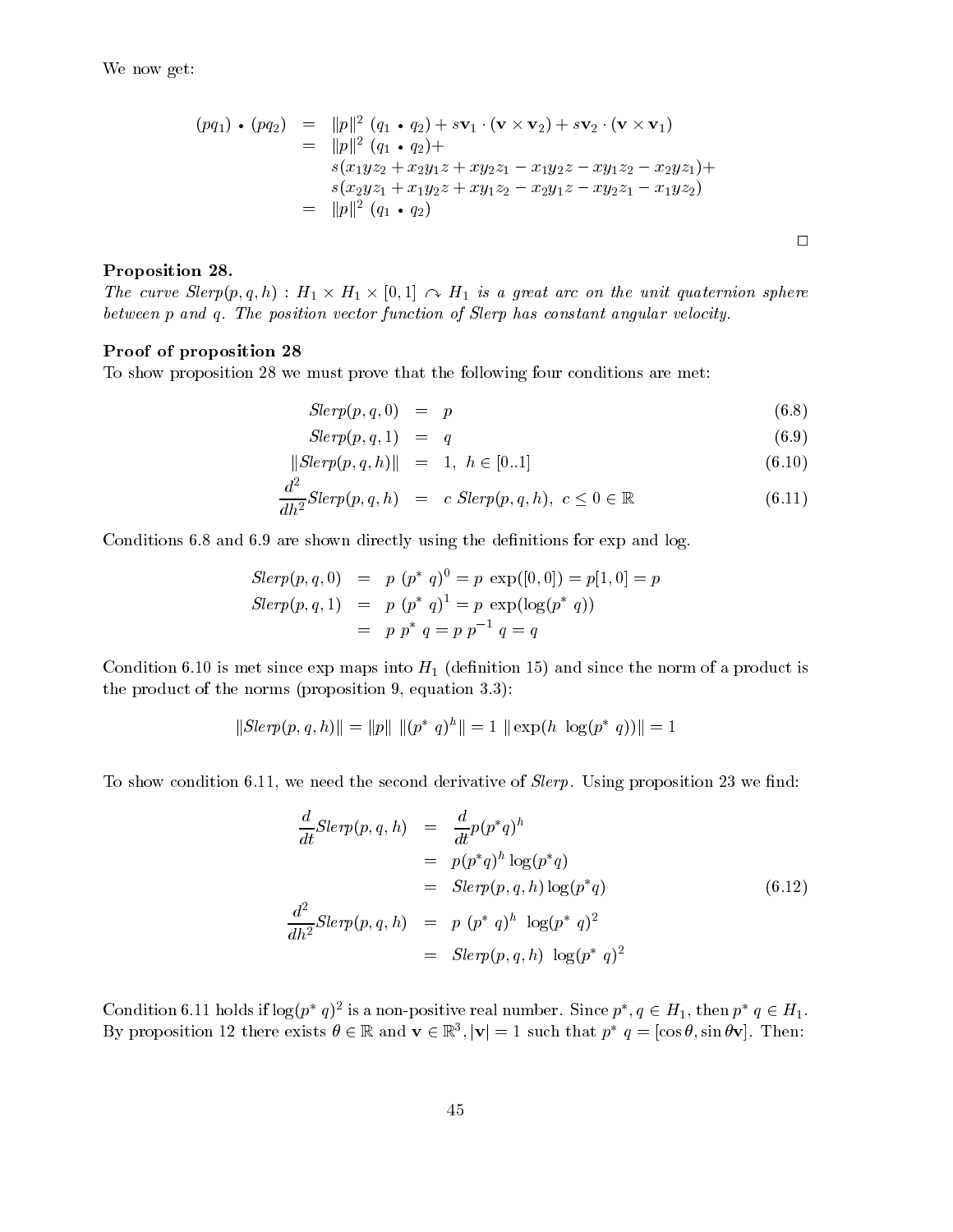$$
\log(p^* q)^2 = [0, \theta \mathbf{v}]^2
$$
  
=  $[-\theta^2 \mathbf{v} \cdot \mathbf{v}, \theta^2 \mathbf{v} \times \mathbf{v}]$   
=  $[-\theta^2, \mathbf{0}]$ 

Thus 
$$
\frac{d^2}{dh^2}Slerp(p, q, h) = c \text{ }Slerp(p, q, h)
$$
 where  $c = -\theta^2 \leq 0$ .

Having shown that  $Slerp(p, q, h), h \in [0, 1]$  spans a great arc between p and q, there are still two possible curves depending on which direction around the unit sphere Slerp takes. The following proposition states that Slerp behaves as desired.

#### Proposition 29.

Let  $p, q \in H_1$ . Then Slerp $(p, q, h)$ ,  $h \in [0, 1]$ , spans the shortest great arc between p and q on the unit quaternion sphere.

#### Proof of proposition 29

Let  $q_{\frac{1}{2}} = \text{supp}(p, q, \frac{1}{2})$  and let  $\alpha$  denote the angle between p and  $q_{\frac{1}{2}}$ . Sterp yields the shortest arc if and only if  $\alpha \in \pi$   $-\frac{1}{2}$ ,  $\frac{1}{2}$ . This is equivalent to  $cos(\alpha) \in [0,1]$ . We therefore examine the sign of  $cos(\alpha)$ .

Let  $p, q \in H_1$ , where  $p = [s, v]$ . cos(  $r = \frac{1}{2}$  (Proposition 10)  $r \sim \text{Sov}(r \ (r \mid r) = 1)$  $= p \cdot (p (p * q)^{\frac{1}{2}})$ 

Since p,  $q \in H_1$  it follows that  $p, q \in H_1$ . By proposition 12 there exists  $w \in \mathbb{R}^+$ ,  $|w| = 1$  and  $\psi \in ]-\pi, \pi]$  such that  $p^*q = [\cos(\psi), \sin(\psi) \mathbf{w}]$ . Using lemma 3 we get:

$$
\cos \alpha = p \cdot (p [\cos(\psi), \sin(\psi) \mathbf{w}]^{1/2})
$$
  
\n
$$
= p \cdot (p \exp((1/2) \log[\cos(\psi), \sin(\psi) \mathbf{w}]))
$$
  
\n
$$
= p \cdot (p \exp([0, (\psi/2) \mathbf{w}]))
$$
  
\n
$$
= p \cdot (p [\cos (\psi/2), \sin (\psi/2) \mathbf{w}])
$$
  
\n
$$
= (p [1, \mathbf{0}]) \cdot (p [\cos (\psi/2), \sin (\psi/2) \mathbf{w}])
$$
  
\n
$$
= ||p||^2 ([1, \mathbf{0}] \cdot [\cos (\psi/2), \sin (\psi/2) \mathbf{w}])
$$
 (Lemma 3)  
\n
$$
= ||p||^2 \cos (\psi/2)
$$
  
\n
$$
= \cos (\psi/2)
$$

Now  $\psi \in [-\pi, \pi]$  yields  $\cos(\psi/2) \geq 0$  and therefore  $\cos(\alpha) \geq 0$ . Thus *Slerp* spans the shortest great arc between  $p$  and  $q$ .

 $\Box$ 

| ٦ | ٦ |
|---|---|
|   |   |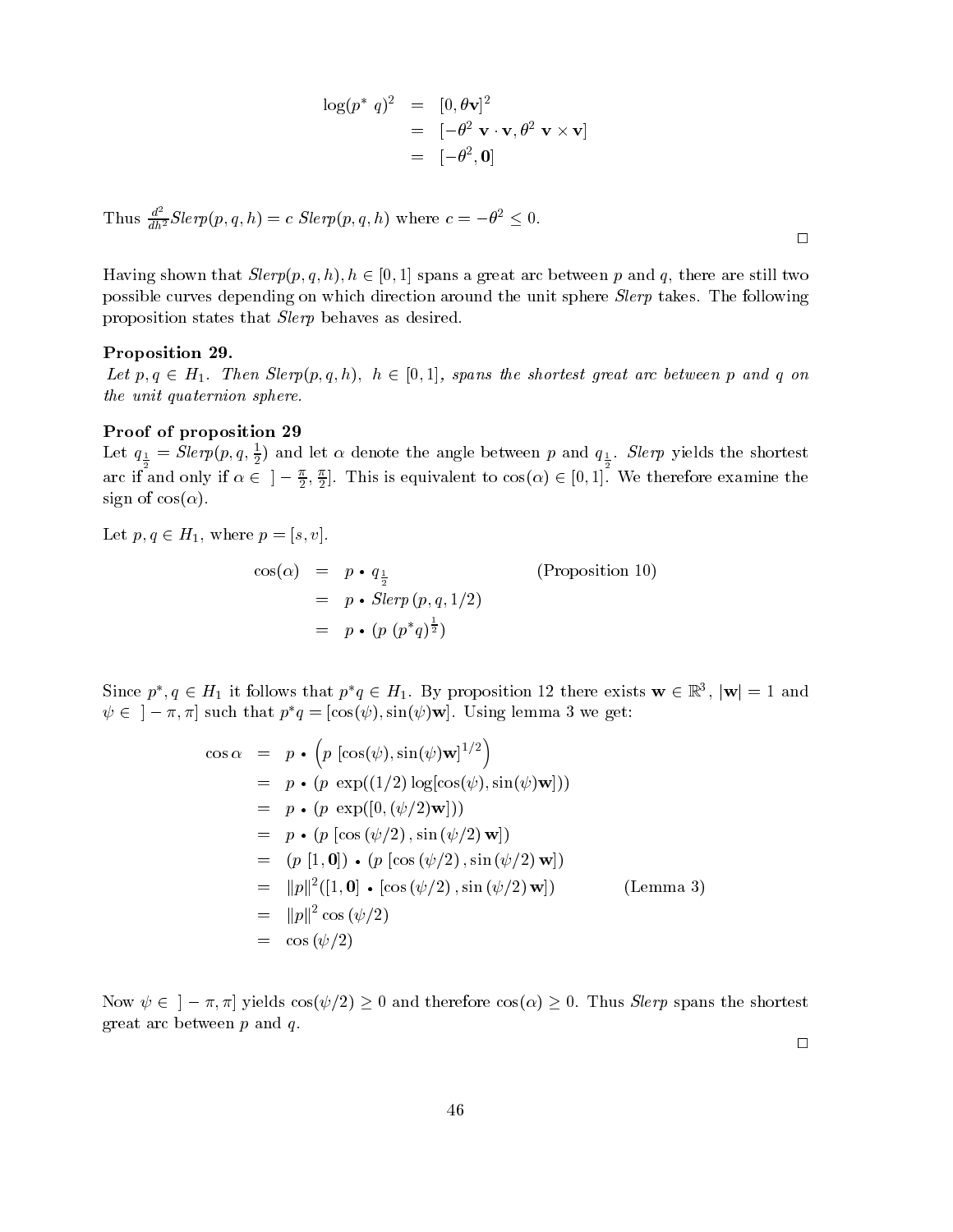We have now proven the equivalence of the four expressions for *Slerp* from proposition 27 and then proven that Slerp actually produces the desired great arc. This could conclude our treatment of Slerp. However, the literature has traditionally avoided the use of exponentiation in the expression for  $Step$  . We have encountered no problems using the expressions from proposition 27. However, for the sake of completeness, we will include the following expression for Slerp without exponentiation:

$$
\cos(\Omega) = q_0 \cdot q_1
$$
  
\n
$$
Slerp(q_0, q_1, h) = \frac{q_0 \sin((1 - h)\Omega) + q_1 \sin(h\Omega)}{\sin(\Omega)}
$$
 (6.13)

Notice that this expression is not defined for  $q_0 = \pm q_1$ . The obvious patch is  $Slerp(q, q, h) \equiv q$ .

The correctness of the expression above (equation 6.13) can be shown in the plane. The interpolation between  $p_0$  and  $p_1$  (as illustrated in figure 6.5) can be written:

$$
q(h) = \begin{pmatrix} \cos(v+ht) \\ \sin(v+ht) \end{pmatrix}
$$

The expression from equation 6.13 can — through applying the addition formulas for sin and  $\cos$  successively  $-$  be written as:

$$
Slerp(p_0, p_1, h) = \frac{p_0 \sin((1-h)t) + p_1 \sin(ht)}{\sin(t)}
$$
  
\n
$$
= \begin{pmatrix} \frac{\cos(v) \sin((1-h)t) + \cos(v+t) \sin(ht)}{\sin(t)} \\ \frac{\sin(v) \sin((1-h)t) + \sin(v+t) \sin(ht)}{\sin(t)} \end{pmatrix}
$$
  
\n
$$
= \begin{pmatrix} \frac{\cos(v)(\sin(t) \cos(ht) - \cos(t) \sin(ht)) + (\cos(v) \cos(t) - \sin(v) \sin(t)) \sin(ht)}{\sin(t)} \\ \frac{\sin(v)(\sin(t) \cos(ht) - \cos(t) \sin(ht)) + (\sin(v) \cos(t) + \cos(v) \sin(t)) \sin(ht)}{\sin(t)} \end{pmatrix}
$$
  
\n
$$
= \begin{pmatrix} \cos(v) \cos(ht) - \sin(v) \sin(ht) \\ \sin(v) \cos(ht) + \cos(v) \sin(ht) \\ \sin(v + ht) \end{pmatrix}
$$
  
\n
$$
= \begin{pmatrix} \cos(v + ht) \\ \sin(v + ht) \end{pmatrix}
$$
  
\n
$$
= q(h)
$$

Thus, the correctness of the expression has been proven in the plane. This result can be generalized directly to four dimensions thereby proving equation 6.13.

#### $S$  summarized  $S$

The interpolation curve for *Sterp* (figure 6.6) forms a great arc on the quaternion unit sphere (as proven in proposition 28). In differential geometry terms, the great arc is a *geodesic* corresponding to a straight line. Not only does Slerp follow a great arc (as proven in proposition 29) it follows the shortest great arc. Thus *Slerp* yields the shortest possible interpolation path between the two quatermons on the unit sphere . Furthermore  $\beta \ell \ell \gamma \rho$  has constant angular velocity. All in all Slerp is the optimal interpolation curve between two rotations.

<sup>&</sup>lt;sup>6</sup>Since  $q^h = \exp(h \log q)$  exponentiation automatically implies the use of the logarithm and exponential functions. These functions are only defined on a limited set of quaternions and they can therefore cause problems in conjunction with numerical inaccuracies.

The should be noted that even though *Slerp* performs the shortest possible arc between  $p$  and  $q$  this is not nec-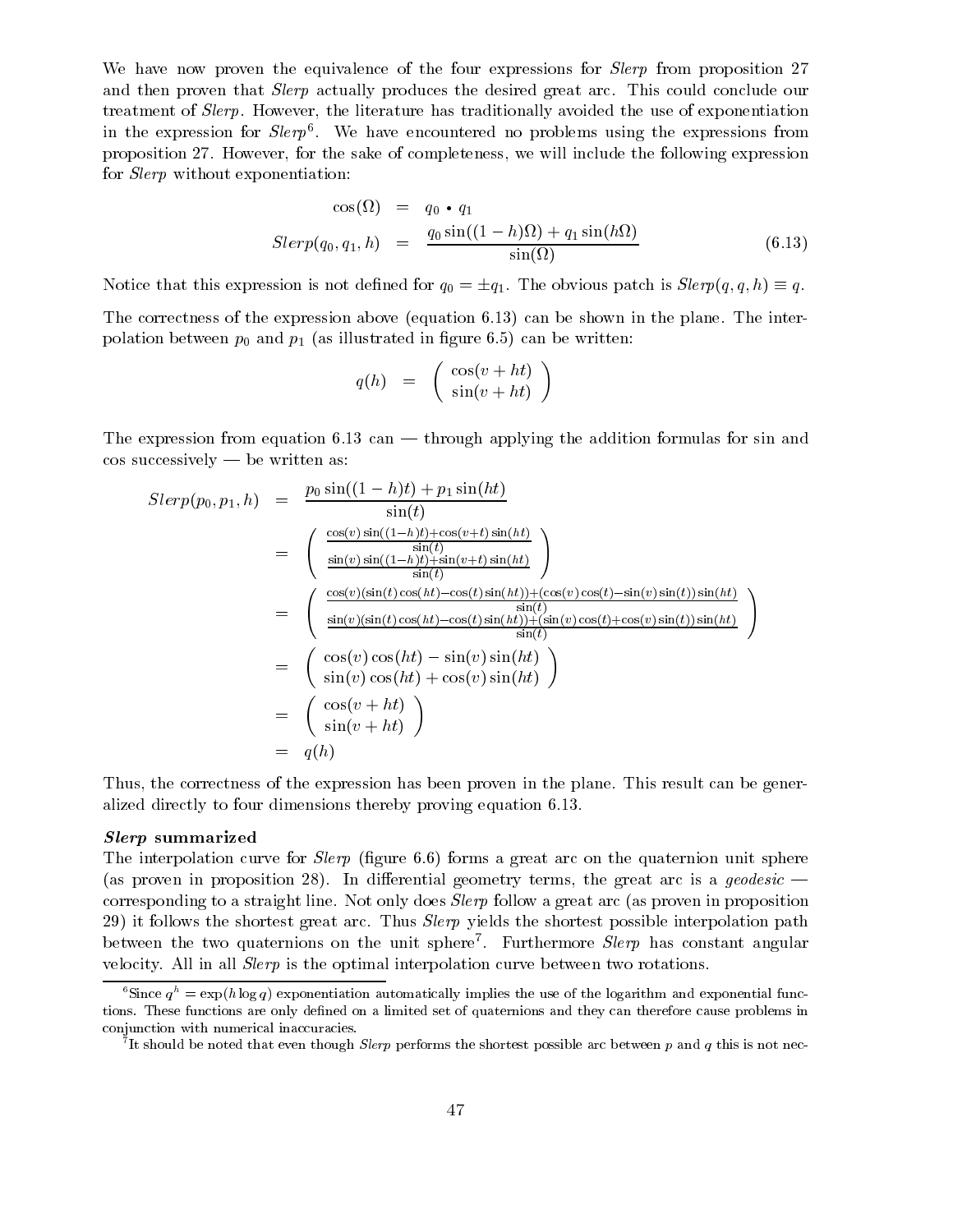

Figure 6.5: Slerp in the plane. a) The interpolation goes from p to  $p'$  across the angle t. b) A step in the interpolation, where  $h \in [0, 1]$ , q moves from p to p'.



Figure 6.6: Interpolation curve and velocity graph for spherical linear quaternion interpolation - Slerp. Between the two key frames there are 300 interpolated frames.

essarily optimal. Since  $p$  and  $-p$  perform the same rotation (according to equation 18 page 17), the interpolation between  $-p$  and q could possibly yield a shorter interpolation path. This can be established simply by comparing the distance between p and q,  $||p - q||$ , with the distance between  $-p$  and q,  $||p + q||$ .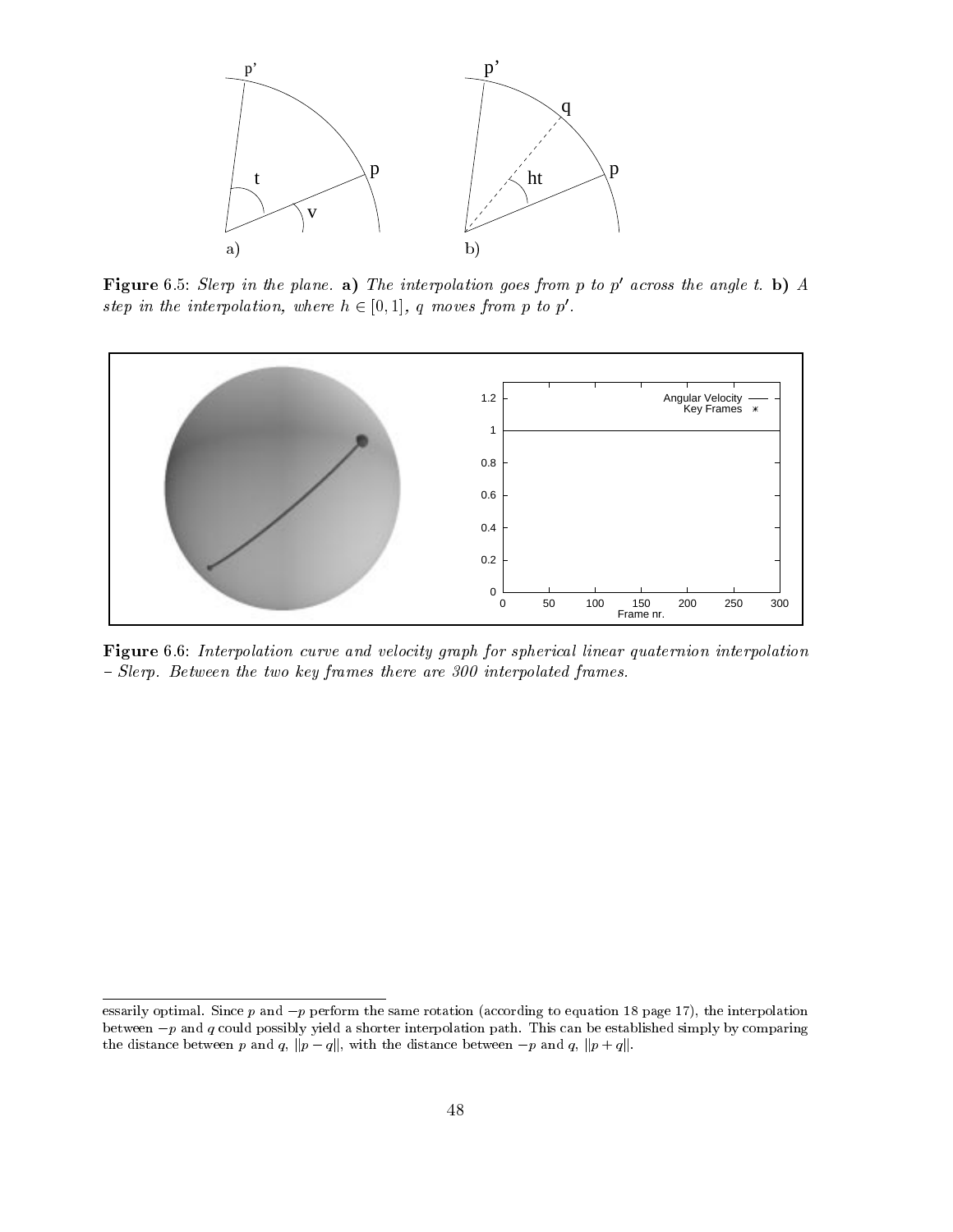## 6.2 Interpolation over a series of rotations: Heuristic approach

When interpolating between two rotations *Slerp* is optimal. In the set of unit quaternions the interpolation curve of  $Slerp$  is equivalent to a straight line (the great arc). When interpolating between a series of rotations problems emerge: a) The curve is not smooth at the control points, b) The angular velocity is not constant and c) The angular velocity is not continuous at the controls points.



Figure 6.7: Interpolation curve and angular velocity graph for Slerp. Between the six key frames, 750 interpolated frames have been generated.

A reparameterization can easily ensure continuity across the entire interpolation. Actually the interpolation parameter is transformed into a number of discrete frames between each pair of key frames. Thus a reparameterization corresponds to assigning each interval a number of frames relative to the size of the interval. The size of an interval can be measured as the angle  $\theta$  between a part of  $\mathbb{R}^n$  frames  $\mathbb{R}^n$  and  $\mathbb{R}^n$  and  $\mathbb{R}^n$  (1, given by cos  $\mathbb{R}^n$  and  $\mathbb{R}^n$ 

Since the number of frames in each subinterval necessarily has to be an integer the angular velocity is, due to rounding, only approximately constant. Compare figure 6.7 and figure 6.8.

It is not equally simple to fix the lack of smoothness. Analogously it is simple to interpolate between two points in the plane with a straight line, but even in the simple Euclidean space it is relatively complicated to create a smooth interpolation between a series of points (see figure 6.9).

When interpolating between a series of control points in the plane different kinds of cubic curves are typically used. For example this can be done with Bezier curves, which can be constructed quite simply.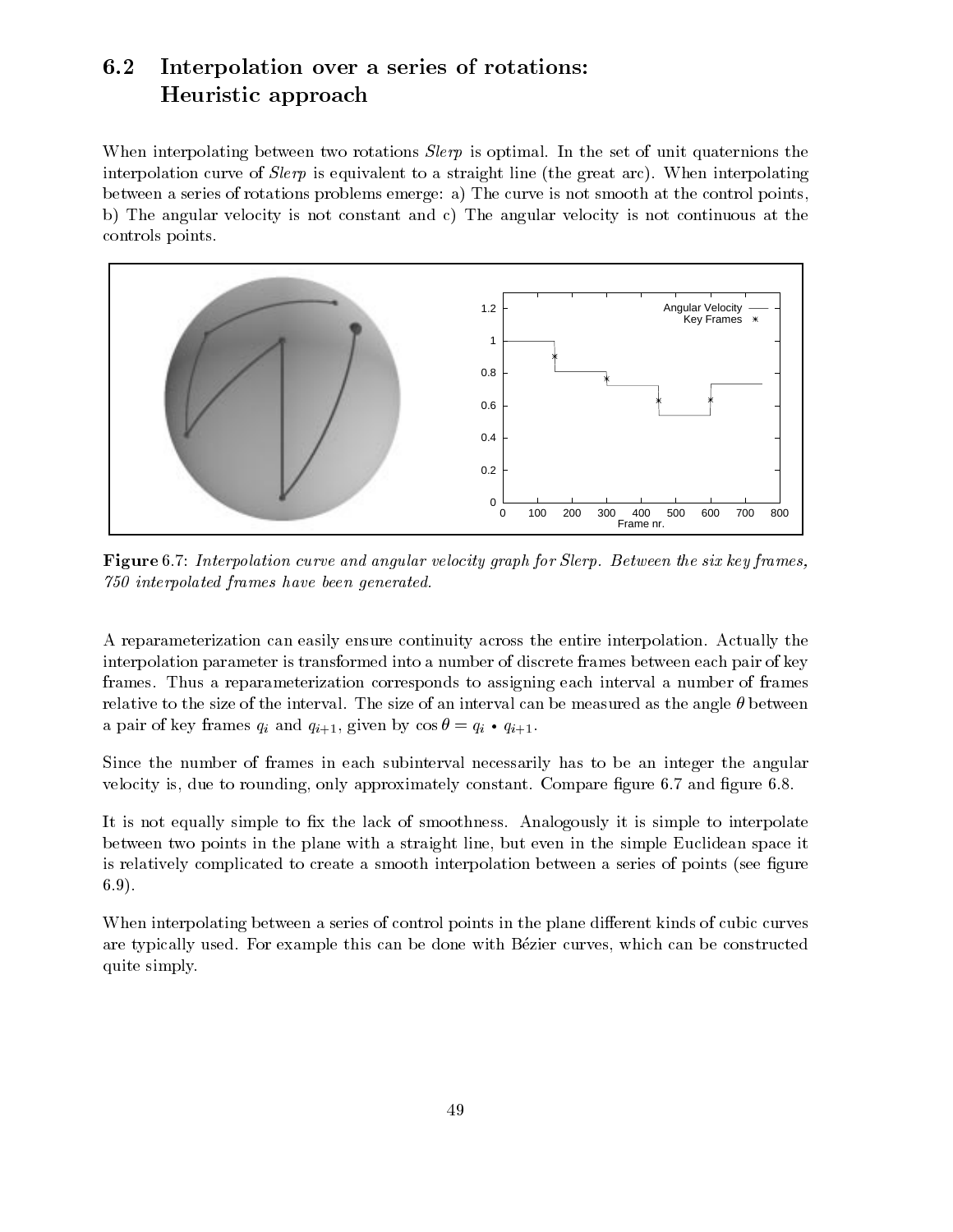

Figure 6.8: Interpolation curve and angular velocity graph for Slerp. Between the six key frames, 550 interpolated frames have been generated. The frames in the subintervals are distributed according to length of the interval.



Figure 6.9: a) In the plane simple interpolation between two points is obtained by a straight line. b) Linear interpolation between a series of points is not differentiable in the control points. c) To ensure differentiability one can use cubic curves, for example splines.



Figure 6.10: Interpolation between the points  $P1$  and  $P2$  with a Bézier curve. The curve is defined as a third-order curve, where the tangent in the control points is defined by auxiliary points. For example the tangent in  $P1$  is defined by the auxiliary points A1 and B1 (the tangent is  $B1-P1$  or  $P1-A1$ ). The differentiability is automatically assured since the curve is a third order curve.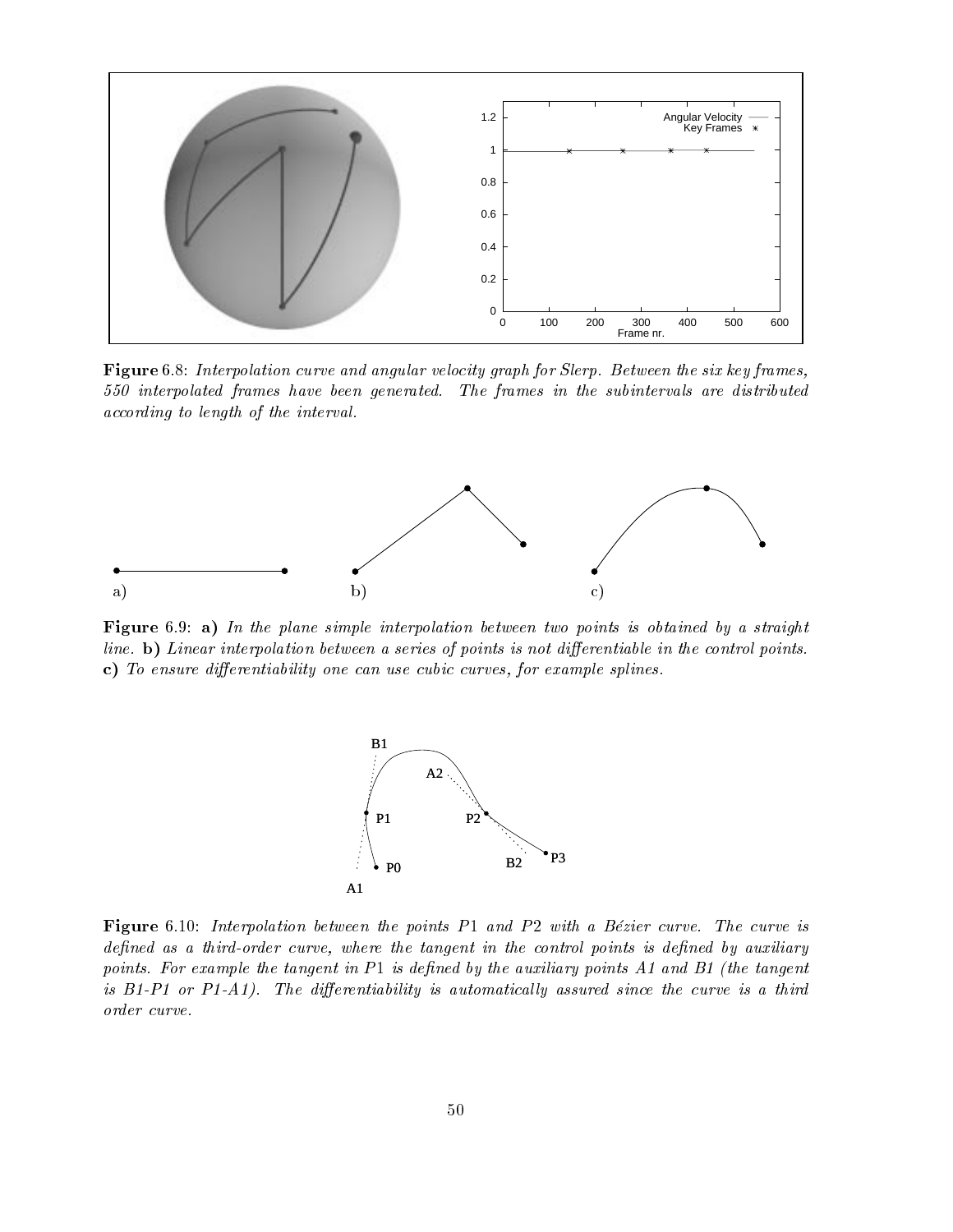The Bézier curve from figure 6.10 (with auxiliary points  $B_1$  and  $A_2$ ) that interpolates between the control points  $P_1$  and  $P_2$  can be expressed algorithmically (based on [Watt & Watt, 1992]) as three steps of linear interpolation:

$$
lin(x_0, x_1, h) = x_0(1-h) + x_1h
$$
  
\n
$$
Bezier(P_1, P_2, B_1, A_2, h) = lin(lin(P_1, P_2, h), lin(B_1, A_2, h), 2h(1-h))
$$

The auxiliary points can be moved arbitrarily, which yields a change in the shape of the curve. The interpolation curve between P1 and P2 is solely determined from the positions of auxiliary points  $B1$ ,  $A2$  relative to control points  $P1$  and  $P2$ . The tangent at  $P1$  is defined by the vector B1-P1 and the tangent at P2 is defined by the vector A2-P2.

When interpolating between a series of control points, it is often desirable to ensure differentiability in the control points. This constraint can be met by making the tangents coincide in the control points, i.e. ensuring that  $B1-P1 = P1-A1$ .

#### 6.2.1 Spherical Spline Quaternion interpolation: Squad

The above construction can serve as an inspiration for formulating the spherical cubic equivalent of a Bézier curve. This interpolation curve is called *Squad (spherical and quadrangle)* and was presented by Shoemake in [Shoemake, 1987].

Shoemake defines  $Squad$  as (with  $h \in [0, 1]$ ):

#### Definition 17.

$$
Squad(q_i, q_{i+1}, s_i, s_{i+1}, h) = Slerp(Slerp(q_i, q_{i+1}, h), Slerp(s_i, s_{i+1}, h), 2h(1 - h))
$$
(6.14)  

$$
s_i = q_i \exp\left(-\frac{\log(q_i^{-1}q_{i+1}) + \log(q_i^{-1}q_{i-1})}{4}\right)
$$
(6.15)

The resulting expression for *Squad* is analogous to the Bézier curve, but involves spherical linear interpolation instead of simple linear interpolation. B1 and A2 are written si and si+1. The expression for single-size for single-size for size  $\mu$  (equation below. The derived below. The derived below. The derived below. The derived below. The derived below. The derived below. The derived below. The derived bel

#### Correctness of Squad

The definition of Squad is complex and therefore neither the continuity nor the differentiability of the resulting interpolation curve is obvious.

Squad was originally presented in [Shoemake, 1987] which has served as general reference for a proof of the differentiability of  $Squaa$ . [Shoemake, 1987] is no longer available , and furthermore

<sup>8</sup> [Shoemake, 1987] is a set of course notes from SIGGRAPH 1987, and these notes are no longer available from University libraries or ACM.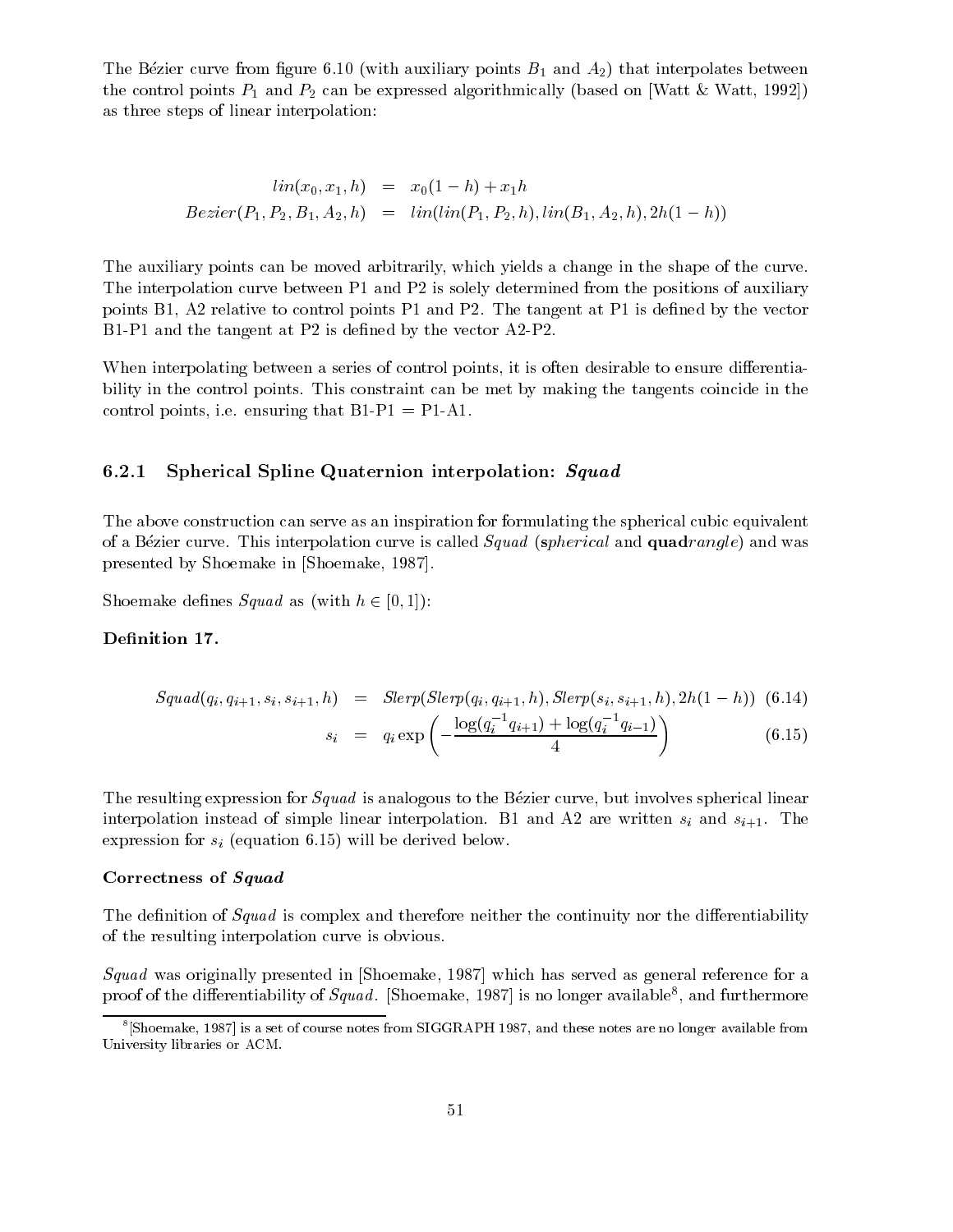the original proof of differentiability was hawed . In [Kim et al., 1990] a new proof was presented. However, the differentiability of  $Squad$  is a consequence of a more general result in this paper and the proof is not proof is not very thorough. In addition, the constants size  $\mathbb{Z}_p$  is the proposition 17 were not derived. After corresponding with Ken Shoemake [Shoemake, 1997] we have therefore derived a complete proof of the differentiability of Squad.

#### Proposition 30.

 $Squad \in C^1$ 

### Proof

That Squad is continuously differentiable is obvious except at the control points, since all the subexpressions are continuously differentiable in a given sub-interval and therefore  $Squad$  is continuously differentiable inside each interval.

We must now show continuous differentiability for Squad at a given control point  $q_i$ . First we must show that the neighboring segments have the control points as their value at the end points, i. e. that  $Squad(q_{i-1}, q_i, s_{i-1}, s_i, 1) = Squad(q_{i}, q_{i+1}, s_{i}, s_{i+1}, 0)$ :

$$
Squad(q_{i-1}, q_i, s_{i-1}, s_i, 1) = Slerp(Slerp(q_{i-1}, q_i, 1), Slerp(s_{i-1}, s_i, 1), 0)
$$
  
=  $Slerp(q_i, s_i, 0)$   
=  $q_i$ 

$$
Squad(q_i, q_{i+1}, s_i, s_{i+1}, 0) = Slerp(Slerp(q_i, q_{i+1}, 0), Slerp(s_i, s_{i+1}, 0), 0)
$$
  

$$
= Slerp(q_i, s_i, 0)
$$
  

$$
= q_i
$$

Thus Squad is continuous and has the correct value at the control points.

We now show that *Squad* is continuously differentiable at a given control point. We do this by deriving the derivative of *Squad* in a given interval. Like above, we must then show that

$$
\frac{d}{dt}Squad(q_{i-1}, q_i, s_{i-1}, s_i, 1) = \frac{d}{dt}Squad(q_i, q_{i+1}, s_i, s_{i+1}, 0)
$$

To find the derivative of Squad, we need the derivative of Slerp, which we get from equation

We introduce the abbreviation

$$
g_i(h) = Slerp(q_i, q_{i+1}, h)^*Slerp(s_i, s_{i+1}, h)
$$

Now we will find the derivative of  $Squad(q_{i}, q_{i+1}, s_{i}, s_{i+1}, h)$  and decide how  $s_{i}$  and  $s_{i+1}$  must be defined to ensure differentiability at the control points.

$$
\frac{d}{dt}Squad(q_i, q_{i+1}, s_i, s_{i+1}, h) = \frac{d}{dt}Slerp(Slerp(q_i, q_{i+1}, h), Slerp(s_i, s_{i+1}, h), 2h(1 - h))
$$
\n
$$
= \frac{d}{dt} \left( Slerp(q_i, q_{i+1}, h) g_i(h)^{2h(1 - h)} \right)
$$

<sup>&</sup>lt;sup>9</sup>According to Ken Shoemake.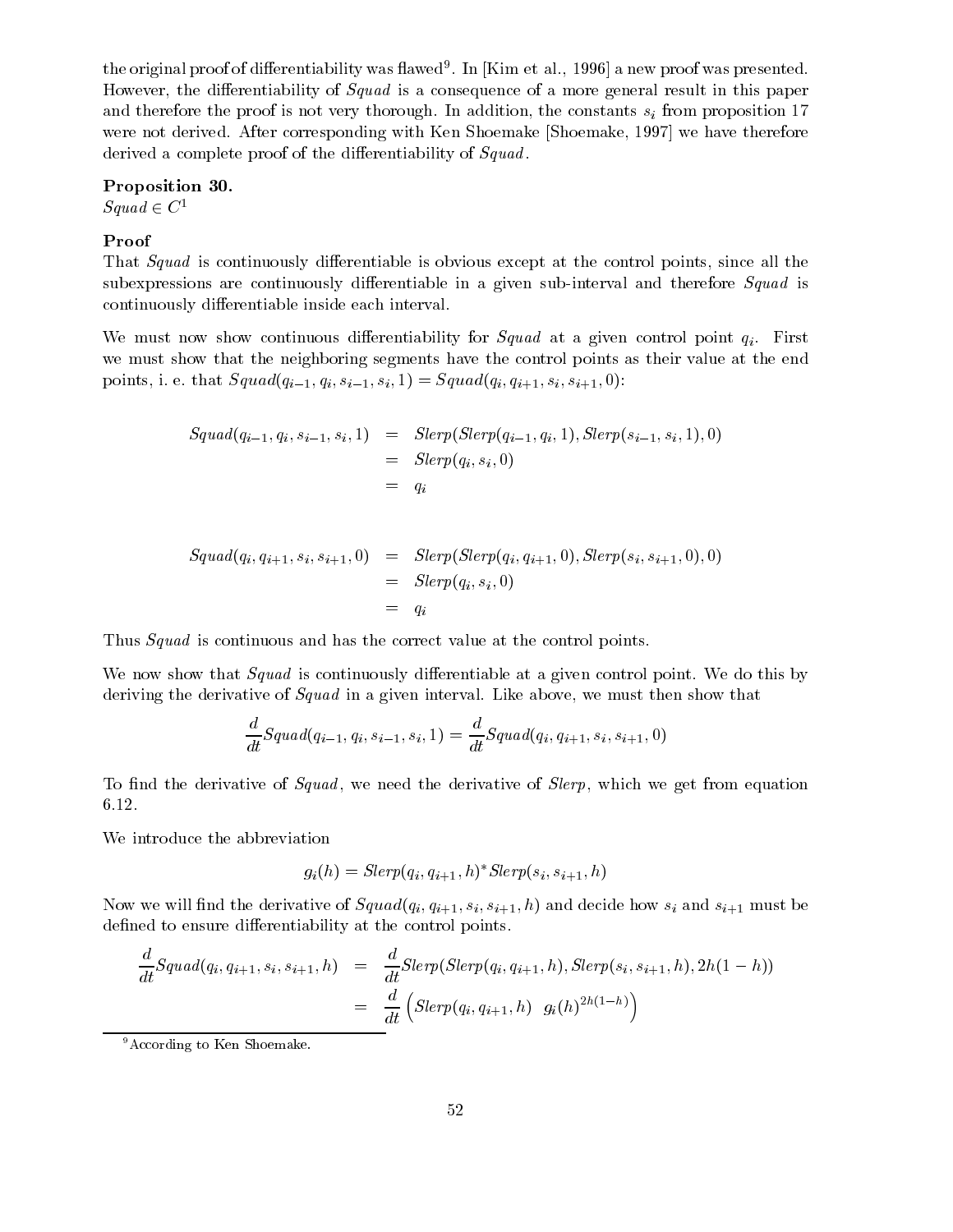The product rule for differentiation (proposition 24) yields:

$$
\frac{d}{dt}Squad(q_i, q_{i+1}, s_i, s_{i+1}, h) = \frac{d}{dt} \Big( Slerp(q_i, q_{i+1}, h)g_i(h)^{2h(1-h)} \Big) \n= \Big( \frac{d}{dt} \left( Slerp(q_i, q_{i+1}, h) \right) \Big) g_i(h)^{2h(1-h)} + \nSlerp(q_i, q_{i+1}, h) \Big( \frac{d}{dt} (g_i(h)^{2h(1-h)}) \Big) \n= Slerp(q_i, q_{i+1}, h) \log(q_i^* q_{i+1}) g_i(h)^{2h(1-h)} + \nSlerp(q_i, q_{i+1}, h) \Big( \frac{d}{dt} g_i(h)^{2h(1-h)} \Big)
$$

Since  $g_i(h)$  is a product of unit quaternions, the function values are on the unit sphere. Therefore,  $g_i(h)$  may be written:

$$
g_i(h) = [\cos(\theta_{g_i(h)}), \sin(\theta_{g_i(h)}) \mathbf{v}_{g_i(h)}]
$$

Here  $\mathbf{v}_{g_i(h)}$  is a unit vector. We can now use proposition 20 to find the derivative of  $g_i(h)$ -  $\infty$ :

$$
\frac{d}{dt}g_i(h)^{2h(1-h)} = \left[ -\sin\left(2h(1-h)\theta_{g_i(h)}\right) \left( \frac{d}{dt}(2h(1-h))\theta_{g_i(h)} + 2h(1-h)\frac{d}{dt}(\theta_{g_i(h)}) \right) \right],
$$
  
\n
$$
\cos\left(2h(1-h)\theta_{g_i(h)}\right) \left( \frac{d}{dt}(2h(1-h))\theta_{g_i(h)} + 2h(1-h)\frac{d}{dt}(\theta_{g_i(h)}) \right) \mathbf{v}_{g_i(h)} +
$$
  
\n
$$
\sin\left(2h(1-h)\theta_{g_i(h)}\right) \frac{d}{dt}(\mathbf{v}_{g_i(h)})
$$
  
\n
$$
= \left[ -\sin\left(2h(1-h)\theta_{g_i(h)}\right) \left( (2-4h)\theta_{g_i(h)} + 2h(1-h)\theta_{g'_i(h)} \right) \right],
$$
  
\n
$$
\cos\left(2h(1-h)\theta_{g_i(h)}\right) \left( (2-4h)\theta_{g_i(h)} + 2h(1-h)\theta_{g'_i(h)} \right) \mathbf{v}_{g_i(h)} +
$$
  
\n
$$
\sin\left(2h(1-h)\theta_{g_i(h)}\right) \mathbf{v}_{g'_i(h)} \right]
$$

Having expanded all the subexpressions of the derivative of Squad , we will now determine si so that the derivative of Squad is continuous across each control point, i. e.

$$
\frac{d}{dt}Squad(q_{i-1},q_i,s_{i-1},s_i,1) = \frac{d}{dt}Squad(q_i,q_{i+1},s_i,s_{i+1},0)
$$

Below we write  $\frac{d}{dt} (g_{i-1}(h)^{2h(1-h)})$  (1) for the derivative of the expression  $g_{i-1}(h)^{2h(1-h)}$  applied  $t = 1.1$  Using algebra and real  $t = 1.1$ 

$$
\frac{d}{dt}Squad(q_{i-1}, q_i, s_{i-1}, s_i, 1) = Slerp(q_{i-1}, q_i, 1) \log(q_{i-1}^* q_i) +
$$
\n
$$
Slerp(q_{i-1}, q_i, 1) \frac{d}{dt} \left( g_{i-1}(h)^{2h(1-h)} \right) (1)
$$
\n
$$
= q_i \log(q_{i-1}^* q_i) + q_i [0, -2 \theta_{g_{i-1}}(1) \mathbf{v}_{g_{i-1}}(1)]
$$
\n
$$
= q_i \left( \log(q_{i-1}^* q_i) - 2 \log([\cos(\theta_{g_{i-1}}(1)), \sin(\theta_{g_{i-1}}(1)) \mathbf{v}_{g_{i-1}}(1)]) \right)
$$
\n
$$
= q_i (\log(q_{i-1}^* q_i) - 2 \log(q_{i-1}^*(1)))
$$
\n
$$
= q_i (\log(q_{i-1}^* q_i) - 2 \log(q_i^* s_i))
$$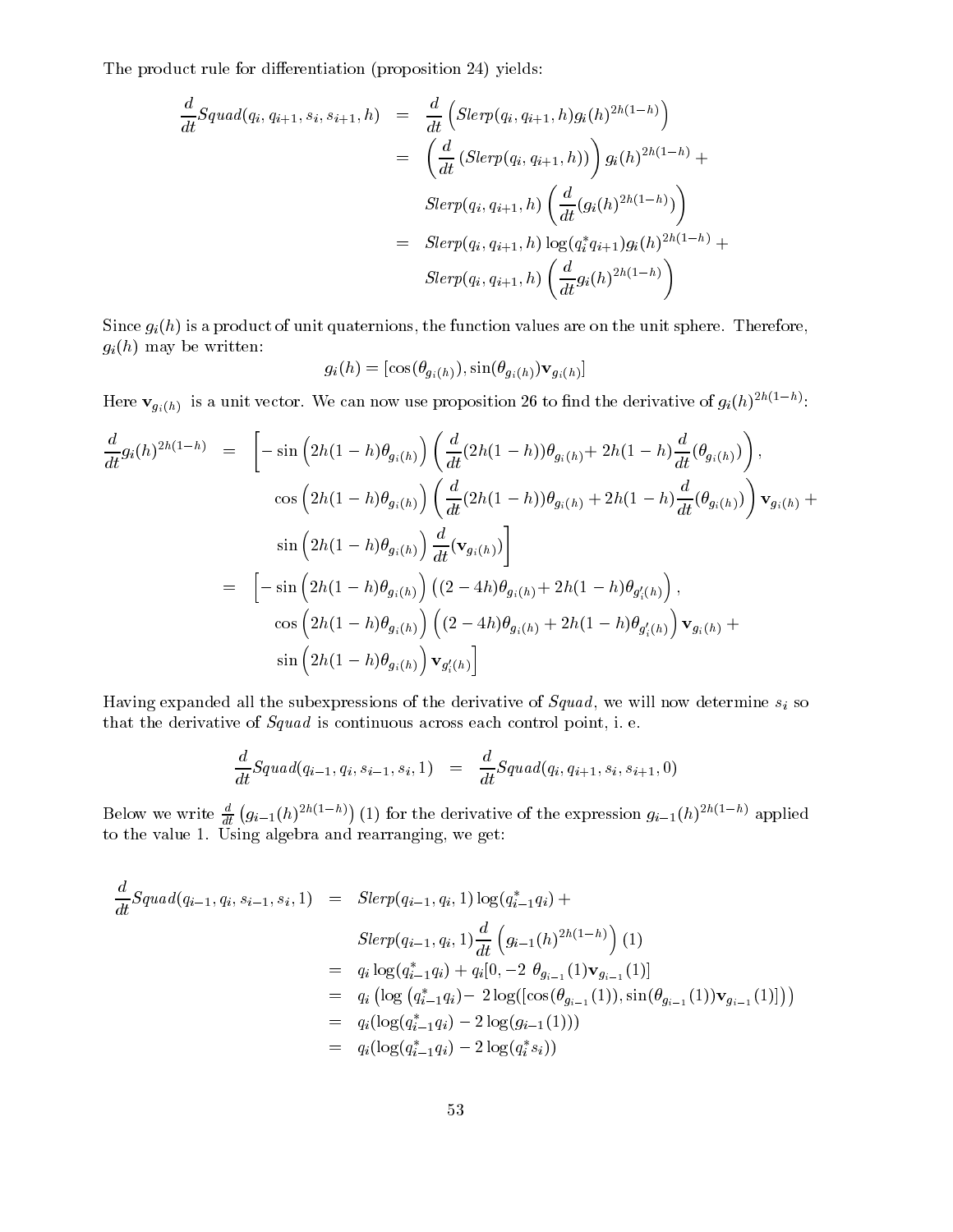$$
\frac{d}{dt}Squad(q_i, q_{i+1}, s_i, s_{i+1}, 0) = Slerp(q_i, q_{i+1}, 0) \log(q_i^*q_{i+1}) +
$$
\n
$$
Slerp(q_i, q_{i+1}, 0) \frac{d}{dt} \left( g_i(h)^{2h(1-h)} \right) (0)
$$
\n
$$
= q_i \log(q_i^*q_{i+1}) + q_i[0, 2 \theta_{g_i}(0) \mathbf{v}_{g_i}(0)]
$$
\n
$$
= q_i (\log(q_i^*q_{i+1}) + 2 \log([\cos(\theta_{g_i}(0)), \sin(\theta_{g_i}(0)) \mathbf{v}_{g_i}(0)]) )
$$
\n
$$
= q_i (\log(q_i^*q_{i+1}) + 2 \log(q_i^*s_i))
$$

 $T$  and  $T$  and  $T$  are satisfy satisfy satisfy  $\mathcal{S}$  . Thus, the same satisfy  $\mathcal{S}$ 

$$
q_i(\log(q_i^*q_{i+1}) + 2\log(q_i^*s_i)) = q_i(\log(q_{i-1}^*q_i) - 2\log(q_i^*s_i)).
$$

Using  $q_i = q_i$  since  $q_i \in H_1$  we get:

$$
4 \log(q_i^* s_i) = \log(q_{i-1}^* q_i) - \log(q_i^* q_{i+1})
$$
  
\n
$$
q_i^* s_i = \exp\left(\frac{\log(q_{i-1}^* q_i) - \log(q_i^* q_{i+1})}{4}\right)
$$
  
\n
$$
s_i = q_i \exp\left(\frac{\log(q_{i-1}^* q_i) - \log(q_i^* q_{i+1})}{4}\right)
$$

To rewrite the expression for  $s_i$ , we use the identity  $(q_1q_2) = q_2q_1$ . Since the constituent quaternions are unit quaternions, the identities  $q = q$  =, and log(q) =  $-\log(q)$  also hold. Finally we have:

$$
s_i = q_i \exp\left(-\frac{\log(q_i^* q_{i-1}) + \log(q_i^* q_{i+1})}{4}\right)
$$
  
=  $q_i \exp\left(-\frac{\log(q_i^{-1} q_{i-1}) + \log(q_i^{-1} q_{i+1})}{4}\right)$  (6.16)

Thus Squad is continuously dierentiable at the control points with single at the control points with single as above. All including  $\mu$ all we have shown that  $Squad$  is continuous and continuouly differentiable across all segments. Further observe that the derived equation 6.16 for si is the same as equation 6.16 for si is the same as equation 6.15.16 for si is the same as equation 6.15.16 for si is the same as equation 6.15.16.16.16.16.16.16.16.16.

 $\Box$ 

#### The interpolation curve generated by Squad

The algorithmic expression for *Squad* yields an interpolation curve for a series of quaternions  $q_0, \ldots, q_N$ . The expression is not defined in the first and last interval since  $q_{-1}$  appears in the expression for  $s_0$  and  $q_{n+1}$  appears in the expression for  $s_n$ . Therefore it is necessary to define sound values for  $s_0$  and  $s_n$ . The simplest solution is to define  $s_0 \equiv q_0$  and  $s_N \equiv q_N$  – alternatively  $q_{-1}$  and  $q_{n+1}$  can be defined. The choice of  $s_0$  and  $q_0$  have little impact on the resulting interpolation curve and we will consider the choice an implementation detail.

As for the interpolation curve of  $Slerp$  (figure 6.8) it is, for implementation purposes, necessary to produce a discrete version of the interpolation parameter and thereby selecting the number of interpolated frames between each key frame. For *Slerp* this process was simple since the arc length of the interpolation curve corresponds to the angle between the two involved quaternions.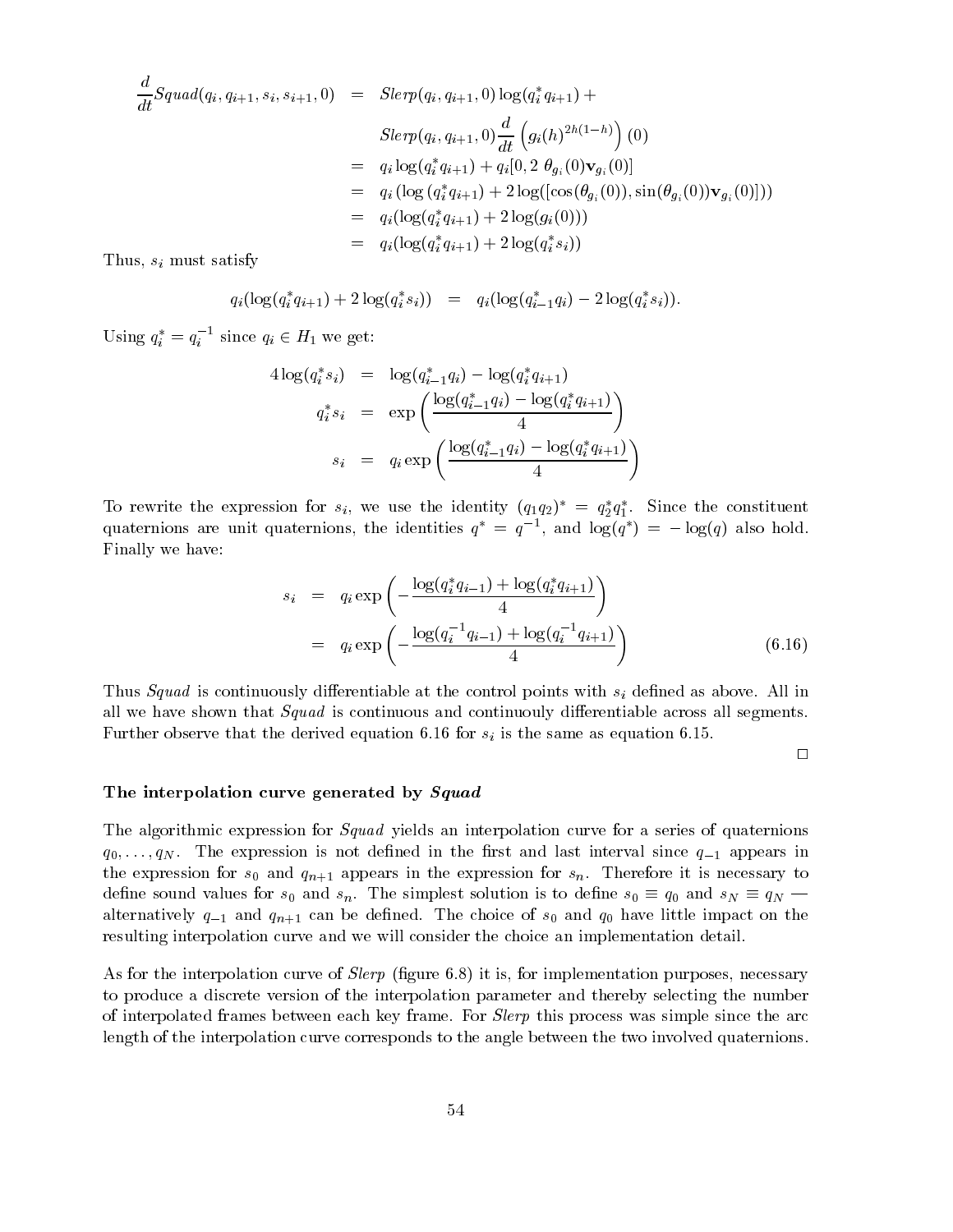Since the interpolation curve for *Squad* is rounded, it is not simple to calculate the arc length between each pair of key frames and thus it is not trivial to determine the number of frames between each pair of key frames. We choose to determine the number of frames between each pair of key frames relative to the distance between the the two key frames. This is not the optimal choice, but a simple and effective heuristic.



Figure 6.11: Interpolation curve and angular velocity graph for Squad. Between the six key frames we have interpolated 550 frames. The frames have been distributed according to interval length.

From figure 6.11 it is clear that  $Squad$  gives a "nice" interpolation curve. The term "nice" can be read as continuous and differentiable — but even this clarification is qualitatively vague: A continuous and differentiable curve can have any number of more or less wild twists and turns. From the formulation of *Squad* it is far from trivial to determine qualitative properties of the curve. Therefore we want a more objective measure from which we can define an interpolation curve. In this context it is no longer adequate to use qualified guesses to derive new methods of interpolation. However, the previously stated methods provide a good foundation for the development of a more general method.

In the next sections we will seek the formulation of a more general method from a more mathematical and physical point of view.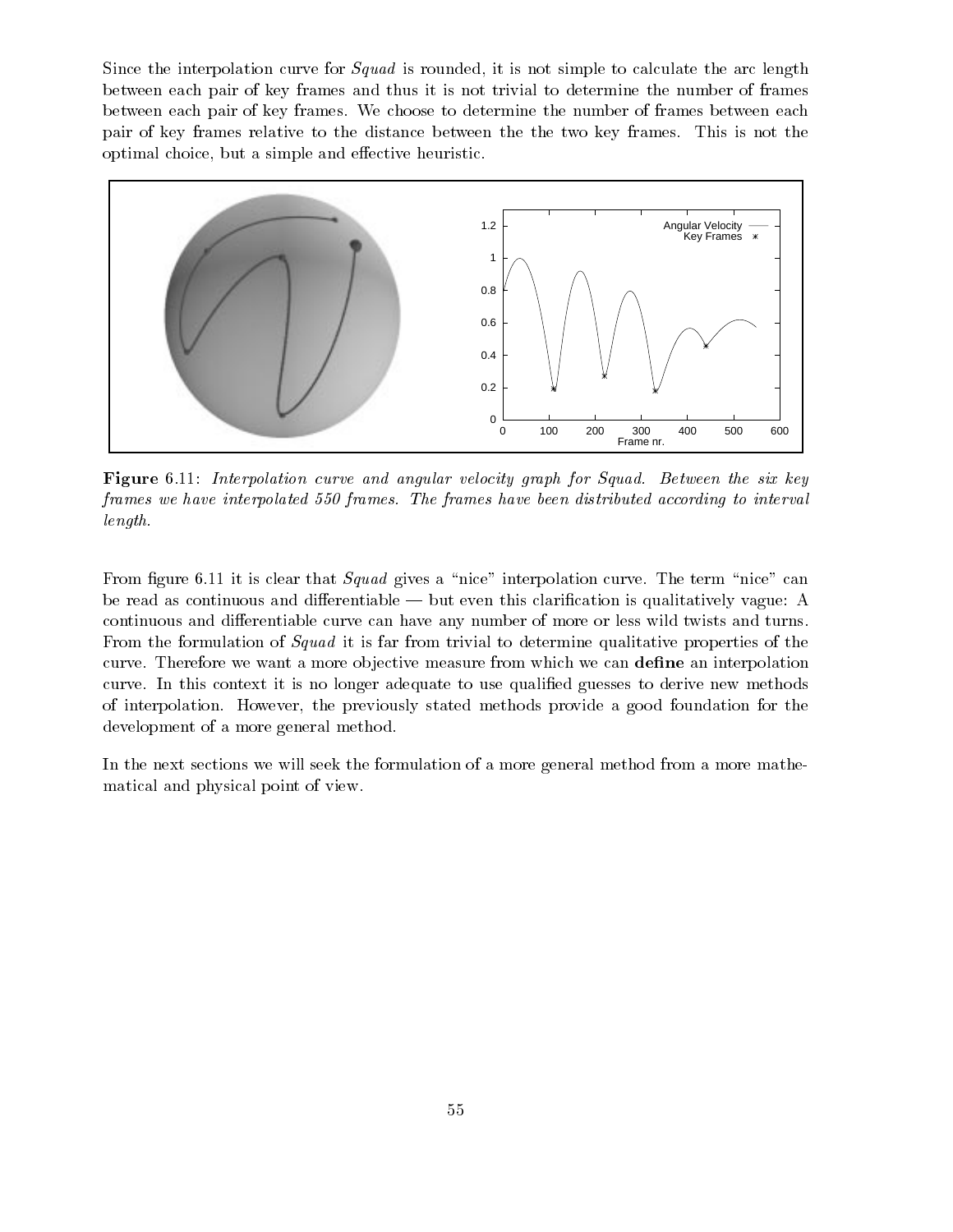## 6.3 Interpolation between a series of rotations: Mathematical approach

So far the interpolation methods have been fairly simple and based on the rotation representations. In principle, the interpolation is independent of which rotational modality is used to implement the method. Instead, the optimal interpolation curve should be defined from the desired properties in the space of rotations. This optimal curve can, of course, be written algorithmically for any sensible representation of rotation.

The above point can be exemplified for interpolation between two rotations. The optimal interpolation curve is the equivalent of a straight line in the space of rotations. This curve can be written algorithmically using Euler angles, but the advantage of using quaternions is that the curve can be stated simply  $-$  using *Slerp*. This is due to the previously described equivalence between the space of rotations and the unit quaternion sphere.

Therefore, we will base our discussion below on the space of rotations. We will give mathematically based demands for the optimal interpolation curve. The goal is to give an algorithmic description of the optimal interpolation curve.

### 6.3.1 The interpolation curve

Interpolation between rotations is defined in the space of rotations  $SO(3)$ . As mentioned earlier, however,  $SO(3)$  and the set,  $H_1$ , of unit quaternions are topologically equivalent. We therefore choose to define the general interpolation in the space of unit quaternions.

### Definition 18.

Given  $\kappa$  control points  $q_i \in H_1$  and  $\mathbf{I} = [t_1, t_k]$ , the interpolation curve  $\gamma(t)$  :  $\mathbf{I} \curvearrowright H_1$ , is constrained by  $\gamma(t_i) = q_i$  for  $t_i \in I$ . We require that  $t_1 \leq t_2,\ldots,t_{k-1} \leq t_k$ .

### 6.3.2 Denitions of smoothness

A natural requirement is that the interpolation curve is "nice." This vague term usually means smooth in differential geometry. However, several different definitions of smooth exist. We mention the following:

### Definition 19.

Let  $\gamma(t)$  be the parameterization of a curve in  $C^*(\mathbf{I}, \mathbb{K}^n)$ . Smooth can then be aefined in the following ways:

[Madsen, 1991]: The curve  $\gamma(t)$  is smooth if:  $\gamma(t) \in C^1$  and  $\forall t \in I : \gamma'(t) \neq 0$ . [Schwarz, 1989]: The curve  $\gamma(t)$  is smooth if:  $\gamma(t) \in C^2$ . [Jakobsen, 1993]: The curve  $\gamma(t)$  is smooth if:  $\gamma(t) \in C^{\infty}$ .

The different definitions express that it is not immediately obvious what "nice" is. We must therefore examine more closely which properties we want the interpolation curve to have.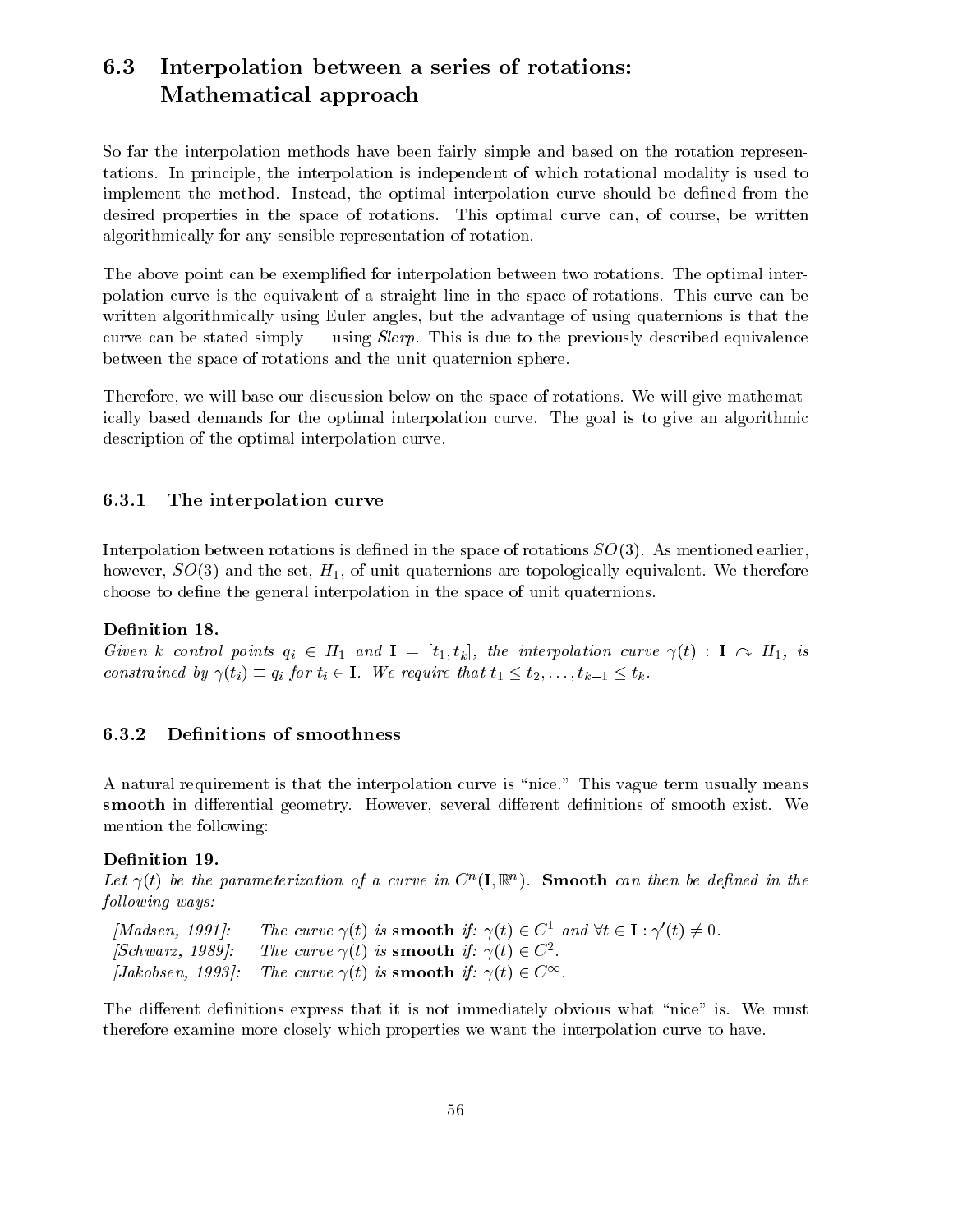

Figure 6.12: Interpolation between three control points in the plane. a) Discontinuous interpo $l$ ation curve. **b**) Continuous curve. **c**) C<sup>-</sup>-curve. **d**) C<sup>-</sup>-curve.

The curve must obviously be continuous. The curve must also be differentiable. We do not want either "holes" or "breaks" in an animation. Thus we demand that the interpolation curve must be C  $\,$ . However, it is not as obvious whether the curve should be C  $\,$  or, for that matter, C  $\,$  . Figure 6.12 illustrates the different classes of curves in the plane.

Since the control points are symmetric, it is natural to expect that the interpolation curve is symmetric. The illustrations in the plane clearly show that we must demand  $C^2$  over  $C^1$ . However, illustrations in the plane are not adequate ground to base this choice on, and we therefore postpone this decision (see section 6.3.7).

In the first definition we find the requirement  $\gamma'(t) \neq 0$ . Thus, the interpolation function is not allowed to contain singularities, i. e. the interpolation must not "stop." Offhand, this seems to be a sensible demand. However, it is possible to make sensible but contradictory demands to the speed of the interpolation curve. Consider, for example, animating a pendulum. The control points (that define the angle that the pendulum oscillates through) will lie on a straight line in the space of rotations. At the outer positions, it is to be expected that the pendulum has no velocity, corresponding to a singularity in the interpolation function. We therefore also postpone this decision until section 6.3.7.

This discussion of smoothness does not bring us much further. The definitions above will not even allow us to differentiate between  $LinEuler$ , Lerp and Slerp. These curves are all  $C^2$  except at the control points, where they are  $C^*$ . Thus, it is not sumclent just to describe which class of functions the interpolation curve should belong to.

#### 6.3.3 The optimal interpolation

Smoothness considerations do not give adequate requirements to the definition of the interpolation curve. We need an objective measure of how "nice" our curve is in rotation space.

We will again seek inspiration in the plane (see figure 6.13). As mentioned earlier, cubic curves are usually used to interpolate between a series of points. There are many kinds of cubic curves; the Bezier curve described in section 6.2 is an example. The most common class of curves is splines.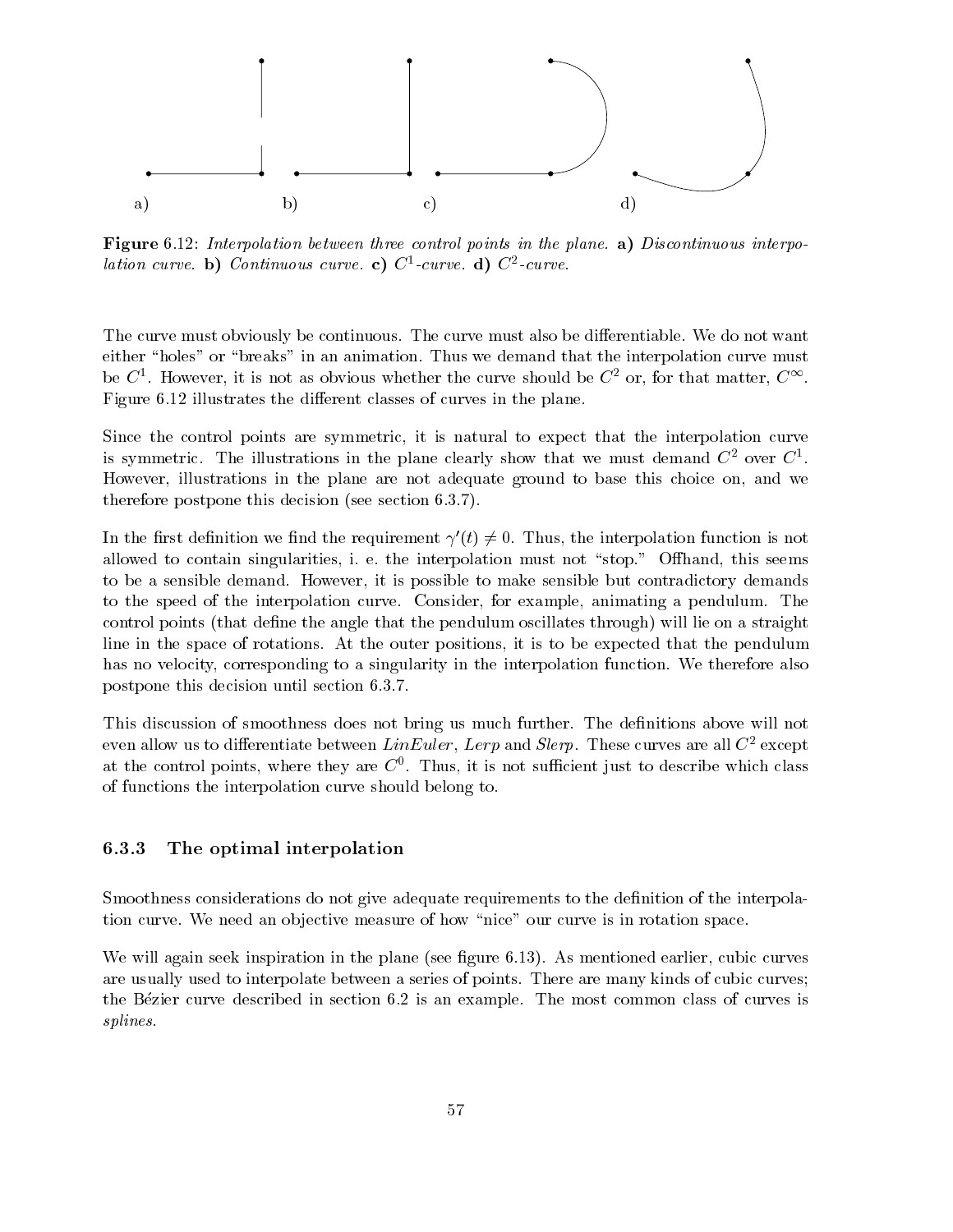

Figure 6.13: Interpolating with a spline in the plane. a) Simple linear interpolation. b) Interpolation with a spline.

Discussing splines we must, as any serious project dealing with splines, write a bit about ship builders. Traditionally, when ship builders wanted to decide how to shape the curved parts of a ship, a flexible piece of metal was used. The piece of metal was fixed between a series of rivets. The metal piece then adapted itself to the rivets, making a nice soft curve. The ship builders called this tool a  $spline^{10}$ .

Viewed physically, the above description of a spline corresponds to the piece of metal achieving a minimum of inner tension forces sub ject to the constraints (the rivets). Mathematically, the metal piece minimizes curvature.

In the plane, the curve can be described as follows. Given the control points  $(x_i, y_i) \in \mathbb{R}^+$ , define  $\gamma(t) \in C$  (I, K ), where t is the natural parameter  $\gamma$ , such that  $\gamma(t)$  passes through the control points and at the same time minimizes the expression  $\int_I ||\gamma''(t)||^2 dt$ . Thus the square of the curvature is minimized.

This simple formulation gives a non-ambiguous definition of the interpolation curve from a general concept in differential geometry. We therefore choose to view the curve that minimizes (the square of the) curvature as the optimal interpolation curve. As we shall see below, it is not as simple to compute this curve in  $H_1$  as it is in the plane.

#### 6.3.4 Curvature in  $H_1$

The interpolation curve lies on  $H_1$ , which is a hypersphere in quaternion space. Normally the curvature for a curve  $\gamma(t)$  is defined as  $\|\gamma''(t)\|$ , assuming that t is the natural parameter.

The interpolation curve *Slerp* yields a great arc on the quaternion unit sphere. A great arc in  $H_1$  is equivalent to a straight line in the plane. Thus it is to expected be that a great arc does not have any curvature. If the curvature is computed by  $\|\gamma''(t)\|$ , the curvature will not be zero, but one: The curvature of the unit sphere. We therefore want to compute the curvature relative to the quaternion unit sphere, and not relative to quaternion space. We will call this curvature the local curvature.

The definition of local curvature for a curve that lies on a surface is based in differential geometry. The local curvature in a point is defined as follows. Given the point on the surface, a coordinate system (a map) is placed in the tangent plane. The local curvature of the curve is now the curvature of the curve projected onto the tangent plane. This is also called *tangential curvature*.

 $10$ The ambitious project will obviously also note that modern-day architects use a refined version of the shipsbuilder's spline to draw curves. According to an architect, however, this is a myth.

 $11$ i. e. the parameter defined from the curve length.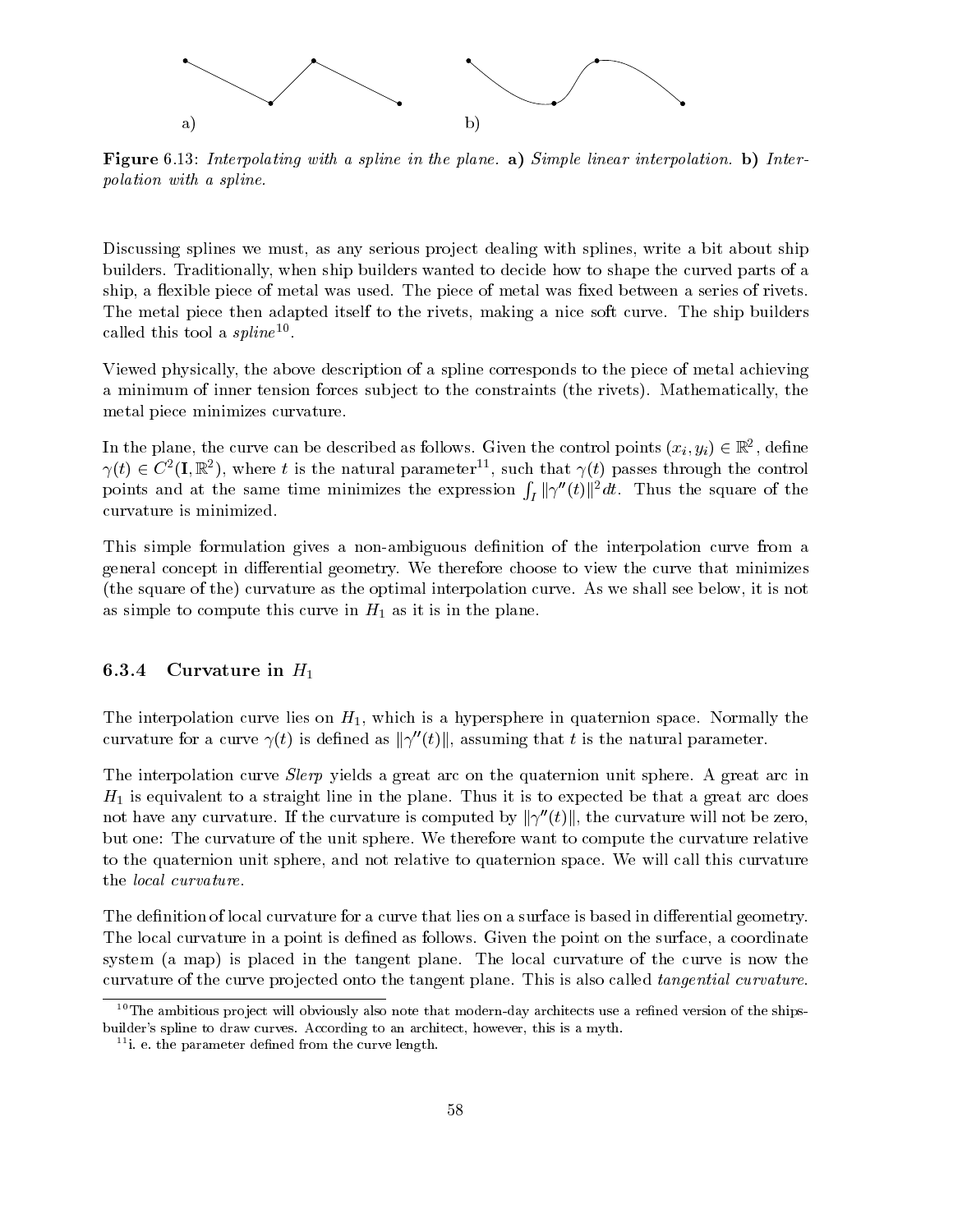In differential geometry a great arc (the "straight line") is called a geodesic. Projected onto the tangent plane, the geodesic becomes a straight line. Thus we see, as expected, that a great arc does not have any local curvature.



**Figure** 6.14: The division of  $\gamma''(t)$  — an analogy in the plane. a) The position vector for the curve  $\gamma(t)$  lies on the surface of the quaternion unit sphere. The tangential plane is orthogonal to the position vector. **b**)  $\gamma$  (t) can be split in a component  $\gamma_t$  (t) (in the tangential plane) and a component  $\gamma_o(t)$  (parallel with the position vector).

If a curve  $\gamma(t)$  lies on the surface of  $H_1$ , we can split  $\gamma''(t)$  into two parts (see figure 6.14): a component,  $\gamma_t$  (t), in the tangential plane , and a component,  $\gamma_o$  (t), orthogonal to the tangential plane. The desired part of the curvature is  $\gamma_t$  (t). Thus, the local curvature  $\kappa$  of the curve  $\gamma$  can be obtained:

$$
\kappa(\gamma, t) = ||\gamma_t''(t)|| = ||\gamma''(t) - \gamma_o''(t)||
$$

Since  $\gamma(t)$  hes on the surface of the unit sphere,  $\gamma_o(t)$  will be parallel to  $\gamma(t)$ . Thus we can find  $\gamma_o(t)$  by projecting  $\gamma$  (*t*) onto  $\gamma(t)$ . Thus:

$$
\gamma_t''(t) = \gamma''(t) - \gamma_o''(t)
$$
  
= 
$$
\gamma''(t) - \left(\gamma''(t) \cdot \frac{\gamma(t)}{\|\gamma(t)\|}\right) \frac{\gamma(t)}{\|\gamma(t)\|}
$$
  
= 
$$
\gamma''(t) - (\gamma''(t) \cdot \gamma(t))\gamma(t)
$$

Definition 20. Given  $\gamma(t) \in C^{-}(1, H_1)$ , the local curvature  $\kappa(\gamma, t)$  is defined:

$$
\kappa(\gamma,t)=\|\gamma''(t)-(\gamma''(t)\mathrel{\scriptstyle\bullet} \gamma(t))\gamma(t)\|
$$

Note that  $t$  is not necessarily the natural parameter. Thus the above definition is not correct in a strict dierential geometric sense12 . However, we are not only interested in the shape (curvature) of the interpolation curve. We also want a \nice" angular velocity function, i. e. one that minimizes angular acceleration (corresponding, from a physical viewpoint, to minimizing the energy). In the above expression the angular acceleration is automatically included, exactly because we do not reparameterize to the natural parameter.

$$
\kappa(\gamma,t)=\left\|\frac{\gamma''(t)}{\|\gamma'(t)\|^2}-\frac{\gamma'(t)(\gamma''(t)\bullet\gamma'(t))}{\|\gamma'(t)\|^4}\right\|
$$

The curvature for a curve parameterised on the natural parameter can be written  $\kappa(\gamma,t)=\|\gamma\|(t)\|$ . In general for a smooth curve, the correct expression from differential geometry is: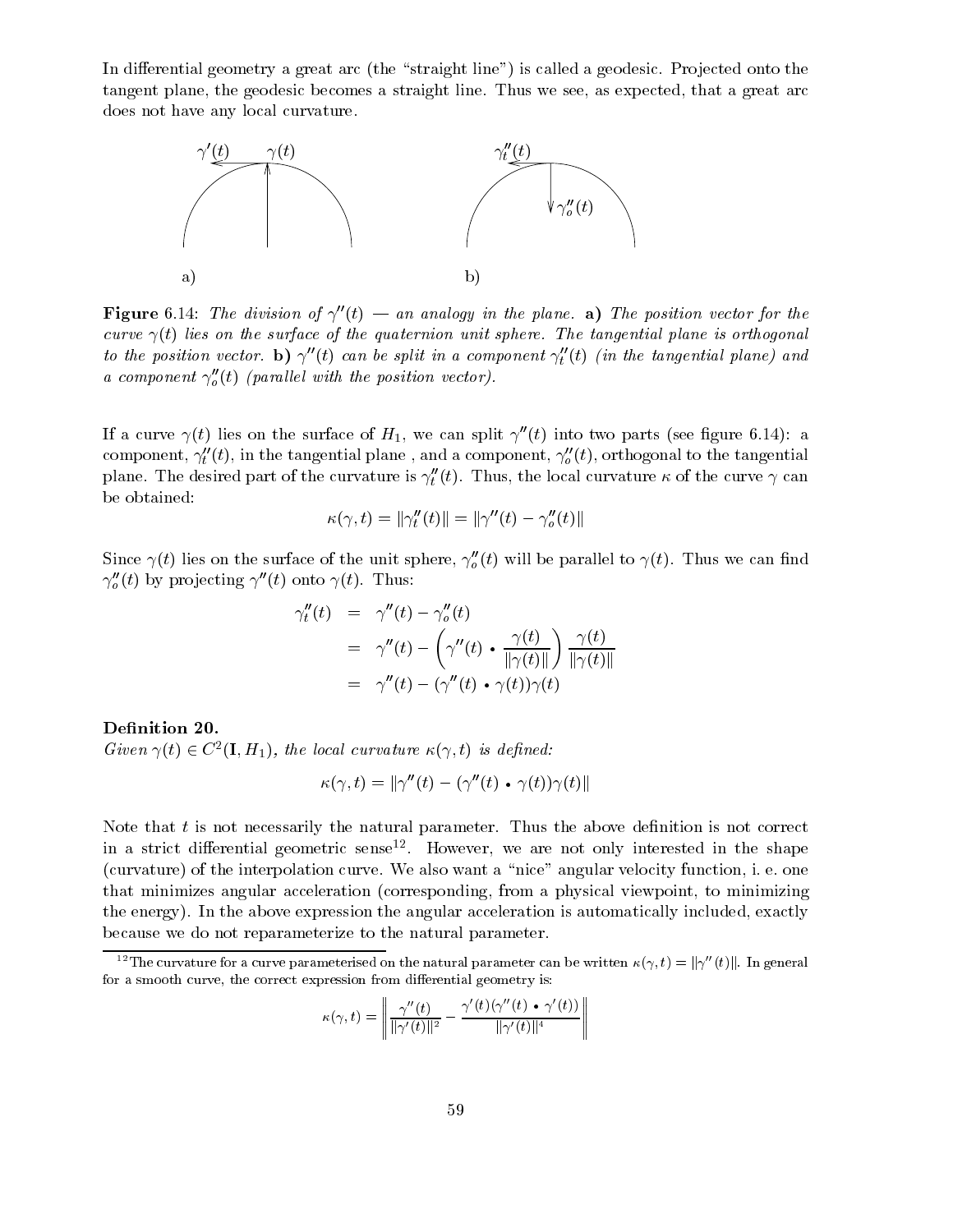### 6.3.5 Minimizing curvature in  $H_1$ : Continuous, analytical solution

We defined the optimal interpolation curve in  $H_1$  as the curve that minimizes the square of the curvature, but with the restriction that it must pass through the control points. We then defined the relevant expression for curvature in  $H_1$ . We thus get the following formulation of the problem:

Given the control points  $q_1,\ldots,q_N \in H_1$  we seek  $\gamma(t) \in C^*(1,H_1)$  such that there exist  $t_1,\ldots,t_N \in (I)$  that satisfy  $\gamma(t_i) = q_i$ , and such that this expression is minimized:

$$
K(\gamma) = \int_{t_1}^{t_N} ||\kappa(\gamma, h)||^2 dh \qquad (6.17)
$$

The problem of minimizing an integral of a function is called a *calculus of variations* problem. Below, we will outline the basic method used for solving problems in the calculus of variations.

A necessary condition for  $K(\gamma)$  to attain a minimum is that  $K'(\gamma) = 0$ . For  $\delta \in \mathbb{R}$  and  $\psi \in C^{\infty}(\mathbf{I}, H_1)$  we look at the "derivative":

$$
\lim_{\delta \to 0} \frac{K(\gamma + \delta \psi) - K(\gamma)}{\delta} = 0 \tag{6.18}
$$

In the above expression,  $\delta\psi$  is called the variation of  $\gamma$ , and the function  $\gamma + \delta\psi$  is called the *comparison function.* A function  $\gamma(n) \in C^{\infty}(\mathbf{I}, H_1)$  that satisfies the boundary conditions (i. e. (ti)  $q_0$  for interpretation. In the called an administration function  $q_0$ 

We will now derive the requirements a solution to the variation problem must meet. We therefore assume that both the solution  $\gamma$  and the comparison function  $\gamma + \delta \psi$  are admissible, and that  $K(\gamma)$  is minimal.

For the comparison function  $\gamma + \delta \psi$  to be admissible, it must be the case that

$$
\psi(t_1) = \psi(t_2) = \dots = \psi(t_N) = 0 \tag{6.19}
$$

Furthermore, since  $\gamma$  and  $\gamma + \delta \psi$  lie on the surface of the unit sphere, we have that  $\|\gamma\|^2 = 1$ and  $\|\gamma + \theta \psi\|_1 = 1$ . Thus we have  $\gamma$ :

$$
1 = \|\gamma + \delta\psi\|^2
$$
  
\n
$$
= \|\gamma\|^2 + \delta^2 \|\psi\|^2 + 2\delta(\gamma \cdot \psi)
$$
  
\n
$$
= 1 + \delta(\delta \|\psi\|^2 + 2\gamma \cdot \psi)
$$
  
\n
$$
\gamma \cdot \psi = -\frac{\delta}{2} \|\psi\|^2
$$
\n(6.20)

 $13$ In the derivations below, it is possible to ignore the fact that the constituent expressions contain quaternion functions. This is due to that  $\mathbf{r}$  is not used (only the scalar product). The scalar product,  $\mathbf{r}$ Therefore, there are no problems with commutativity.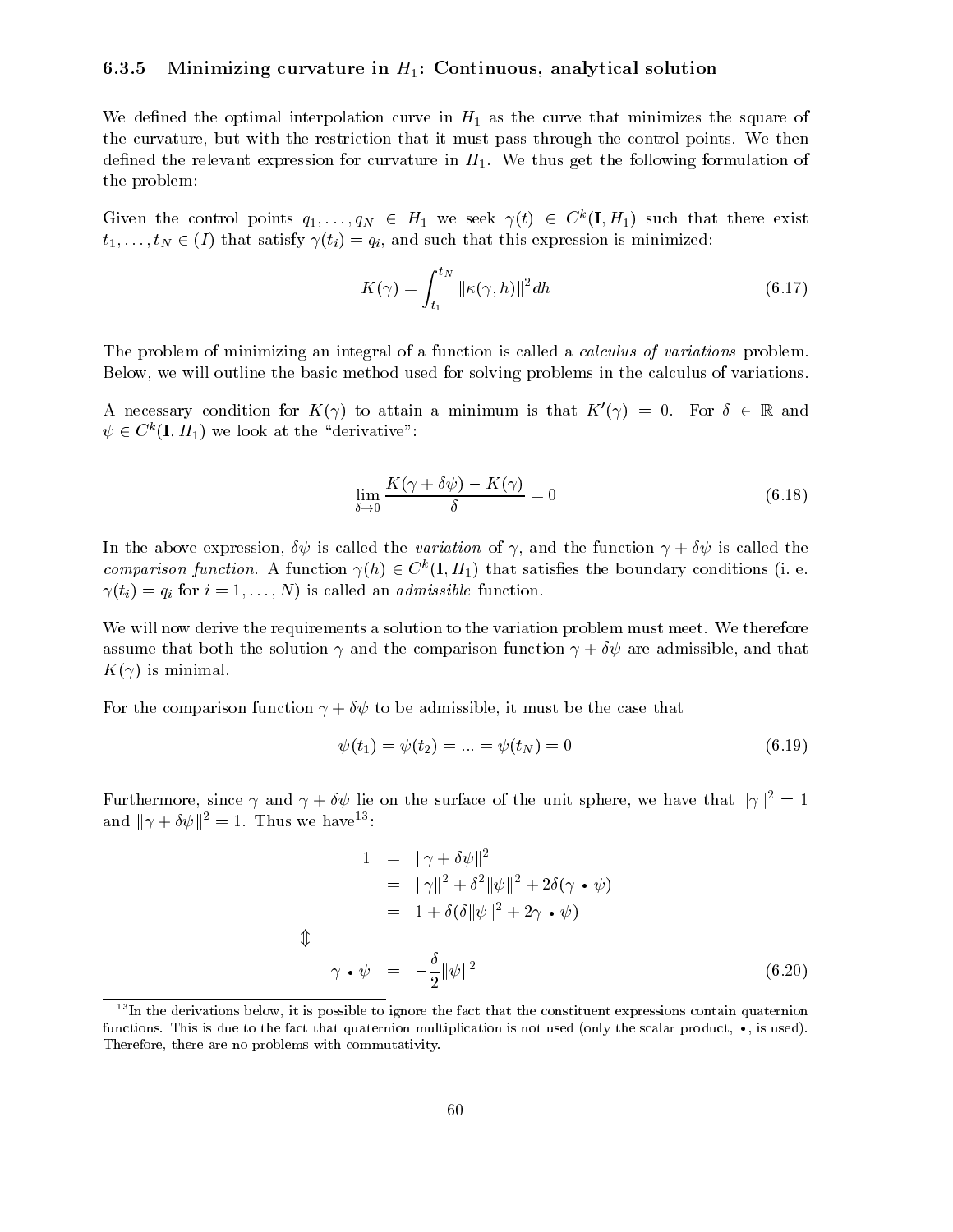We want to use our knowledge of the "derivative" and examine  $K(\gamma + \delta \psi) - K(\gamma)$ :

$$
K(\gamma + \delta\psi) - K(\gamma)
$$
  
\n
$$
= \int_{t_1}^{t_N} ||\kappa(\gamma + \delta\psi, h)||^2 - ||\kappa(\gamma, h)||^2 dh
$$
  
\n
$$
= \int_{t_1}^{t_N} ||(\gamma + \delta\psi)'' - ((\gamma + \delta\psi)'' \cdot (\gamma + \delta\psi))(\gamma + \delta\psi)||^2 - ||\gamma'' - (\gamma'' \cdot \gamma)\gamma||^2 dh
$$
  
\n
$$
= \int_{t_1}^{t_N} ||\gamma'' + \delta\psi'' - (\gamma'' \cdot \gamma + \delta\gamma'' \cdot \psi + \delta\gamma \cdot \psi'' + \delta^2\psi'' \cdot \psi)(\gamma + \delta\psi)||^2
$$
  
\n
$$
- ||\gamma'' - (\gamma'' \cdot \gamma)\gamma||^2 dh
$$
  
\n
$$
= \int_{t_1}^{t_N} ||[\gamma'' - (\gamma'' \cdot \gamma)\gamma] + \delta[\psi'' - (\gamma'' \cdot \gamma)\psi - (\gamma'' \cdot \psi)\gamma - (\psi'' \cdot \gamma)\gamma] + \delta^2[...] + \delta^3[...]||^2
$$
  
\n
$$
- ||\gamma'' - (\gamma'' \cdot \gamma)\gamma||^2 dh
$$

In the above expression, we have collected terms according to the exponent of  $\delta$ . The goal of the above derivations is to find the "derivative." In the expression for  $K(\gamma + \delta \psi) - K(\gamma)$  terms  $\min$  multiplied by  $v$  and  $v$  can be removed because they disappear when examining the limit, after being divided by  $\delta$ . Thus the expression can be written:

$$
K(\gamma + \delta \psi) - K(\gamma) = \int_{t_1}^{t_N} ||A + \delta B||^2 - ||A||^2 dh
$$
  
= 
$$
\int_{t_1}^{t_N} \delta^2 ||B||^2 + 2\delta A \cdot B dh
$$

Here  $A = \gamma - (\gamma \cdot \gamma)\gamma$  and  $B = \psi - (\gamma \cdot \gamma)\psi - (\gamma \cdot \psi)\gamma - (\psi \cdot \gamma)\gamma$ . Again we may omit terms multiplied by <sup>2</sup> , and we can rewrite the expression:

$$
K(\gamma + \delta\psi) - K(\gamma) = \int_{t_1}^{t_N} 2\delta[\gamma'' - (\gamma'' \cdot \gamma)\gamma] \cdot [\psi'' - (\gamma'' \cdot \gamma)\psi - (\gamma'' \cdot \psi)\gamma - (\gamma \cdot \psi'')\gamma] dh
$$
  
\n
$$
= 2\delta \int_{t_1}^{t_N} \gamma'' \cdot \psi'' - (\gamma'' \cdot \gamma)(\gamma'' \cdot \psi) - (\gamma'' \cdot \psi)(\gamma'' \cdot \gamma) - (\gamma \cdot \psi'')(\gamma'' \cdot \gamma)
$$
  
\n
$$
- (\gamma'' \cdot \gamma)(\gamma \cdot \psi'') + (\gamma'' \cdot \gamma)(\gamma'' \cdot \gamma)(\gamma \cdot \psi) + (\gamma'' \cdot \gamma)(\gamma'' \cdot \psi)(\gamma \cdot \gamma)
$$
  
\n
$$
+ (\gamma'' \cdot \gamma)(\gamma \cdot \psi'')(\gamma \cdot \gamma) dh
$$

We can now use the fact that  $\gamma \cdot \gamma = ||\gamma||^2 = 1$ , since  $\gamma$  nes on the surface of the unit sphere. Furthermore, equation 6.20 is used to rewrite  $\gamma \bullet \psi = -\frac{1}{2} \|\psi\|$ . We then get:

$$
K(\gamma + \delta\psi) - K(\gamma) = 2\delta \int_{t_1}^{t_N} \gamma'' \cdot \psi'' - (\gamma'' \cdot \gamma)(\gamma'' \cdot \psi + \gamma \cdot \psi'') + (\gamma'' \cdot \gamma)^2 (-\frac{\delta}{2} \|\psi\|^2) dh
$$
  
=  $2\delta \int_{t_1}^{t_N} \gamma'' \cdot \psi'' - (\gamma'' \cdot \gamma)(\gamma'' \cdot \psi + \gamma \cdot \psi'') dh$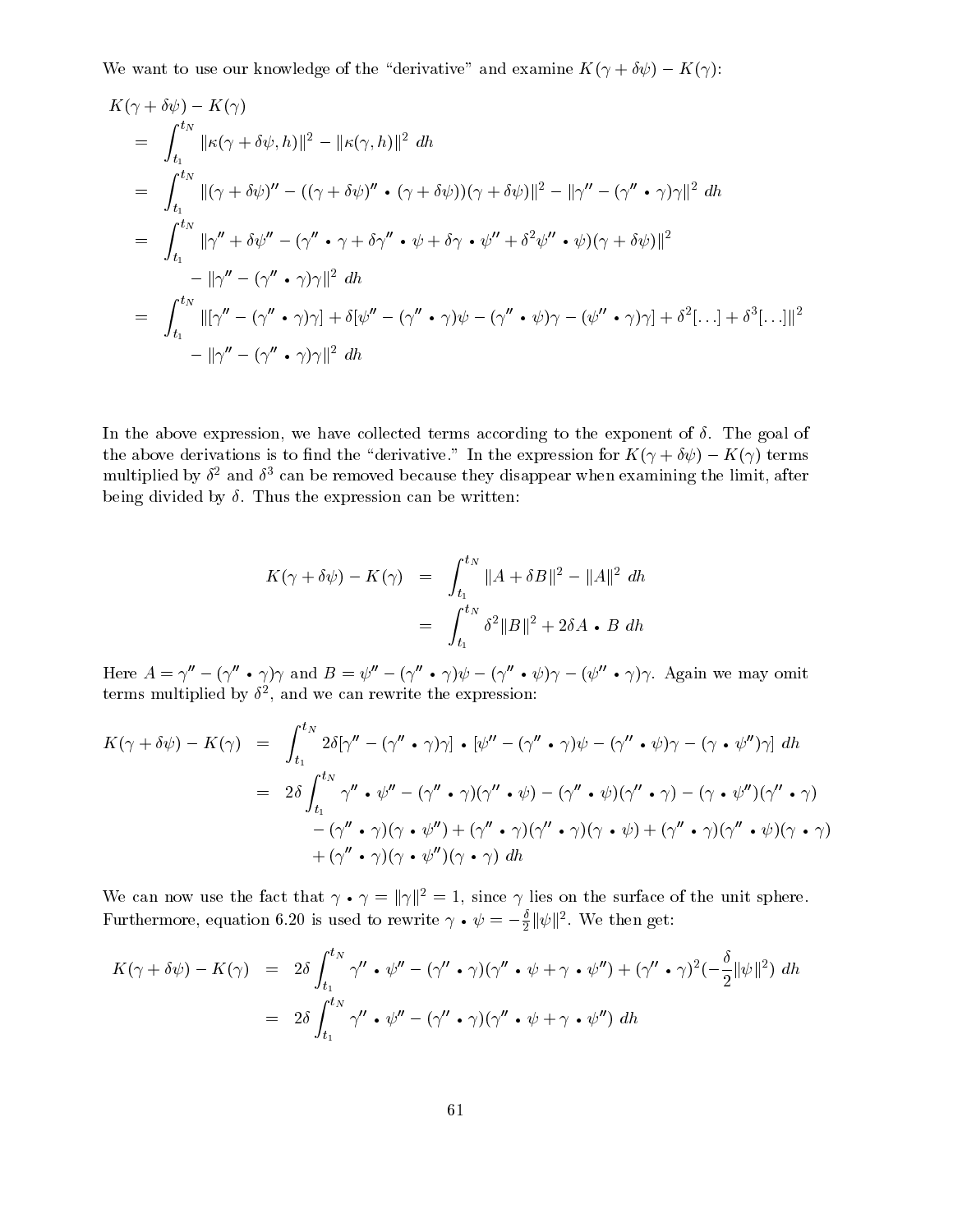we have yet again ignored terms multiplied by  $\theta$ .

After numerous rewritings, we have isolated  $\delta$  as a single factor. This factor will disappear in the expression for the derivative when divided by  $\delta$ . We therefore now want to isolate terms containing  $\psi$ . This is attempted using partial integration. The expression is rewritten as follows:

$$
K(\gamma + \delta \psi) - K(\gamma) = 2\delta \sum_{i=1}^{N-1} L_i
$$
  
\n
$$
L_i = \int_{t_i}^{t_{i+1}} \gamma'' \cdot \psi'' - (\gamma'' \cdot \gamma)(\gamma'' \cdot \psi + \gamma \cdot \psi'') dh
$$
  
\n
$$
= \int_{t_i}^{t_{i+1}} (\gamma'' - (\gamma'' \cdot \gamma)\gamma) \cdot \psi'' - (\gamma'' \cdot \gamma)(\gamma'' \cdot \psi) dh
$$
  
\n
$$
= [(\gamma'' - (\gamma'' \cdot \gamma)\gamma) \cdot \psi']_{t_i}^{t_{i+1}}
$$
  
\n
$$
- \int_{t_i}^{t_{i+1}} (\frac{d}{dh} \{\gamma'' - (\gamma'' \cdot \gamma)\gamma\}) \cdot \psi' - (\gamma'' \cdot \gamma)(\gamma'' \cdot \psi) dh
$$
  
\n
$$
= [(\gamma'' - (\gamma'' \cdot \gamma)\gamma) \cdot \psi']_{t_i}^{t_{i+1}} - [(\frac{d}{dh} \{\gamma'' - (\gamma'' \cdot \gamma)\gamma\}) \cdot \psi]_{t_i}^{t_{i+1}}
$$
  
\n
$$
+ \int_{t_i}^{t_{i+1}} (\frac{d^2}{dh^2} \{\gamma'' - (\gamma'' \cdot \gamma)\gamma\}) \cdot \psi - (\gamma'' \cdot \gamma)(\gamma'' \cdot \psi) dh
$$

Note that the above expression requires that  $\gamma$  is four time s differentiable. Now we can use that  $\psi$  is zero in all the control points (equation 6.19) to see that the second term is zero:

$$
L_i = [(\gamma'' - (\gamma'' \cdot \gamma)\gamma) \cdot \psi']_{t_i}^{t_{i+1}} + \int_{t_i}^{t_{i+1}} (\frac{d^2}{dh^2} {\gamma'' - (\gamma'' \cdot \gamma)\gamma}) \cdot \psi - (\gamma'' \cdot \gamma)(\gamma'' \cdot \psi) dh
$$

We again consider the whole expression:

$$
K(\gamma + \delta \psi) - K(\gamma) = 2\delta \sum_{i=1}^{N-1} L_i
$$
  
=  $2\delta \sum_{i=1}^{N-1} [(\gamma'' - (\gamma'' \cdot \gamma)\gamma) \cdot \psi']_{t_i}^{t_{i+1}}$   
+  $2\delta \sum_{i=1}^{N-1} \int_{t_i}^{t_{i+1}} (\frac{d^2}{dh^2} {\gamma'' - (\gamma'' \cdot \gamma)\gamma}) \cdot \psi - (\gamma'' \cdot \gamma)(\gamma'' \cdot \psi) dh$   
=  $2\delta [(\gamma'' - (\gamma'' \cdot \gamma)\gamma) \cdot \psi']_{t_1}^{t_n}$   
+  $2\delta \sum_{i=1}^{N-1} \int_{t_i}^{t_{i+1}} (\frac{d^2}{dh^2} {\gamma'' - (\gamma'' \cdot \gamma)\gamma} - (\gamma'' \cdot \gamma)\gamma'') \cdot \psi dh$ 

The last rewriting uses continuity in the control points. We can find the "derivative"

$$
\lim_{\delta \to 0} \frac{K(\gamma + \delta \psi) - K(\gamma)}{\delta} = 2[(\gamma'' - (\gamma'' \cdot \gamma)\gamma) \cdot \psi']_{t_1}^{t_N}
$$
  
+2
$$
\sum_{i=1}^{N-1} \int_{t_i}^{t_{i+1}} \left(\frac{d^2}{dh^2} \{\gamma'' - (\gamma'' \cdot \gamma)\gamma\} - (\gamma'' \cdot \gamma)\gamma''\right) \cdot \psi \ dh
$$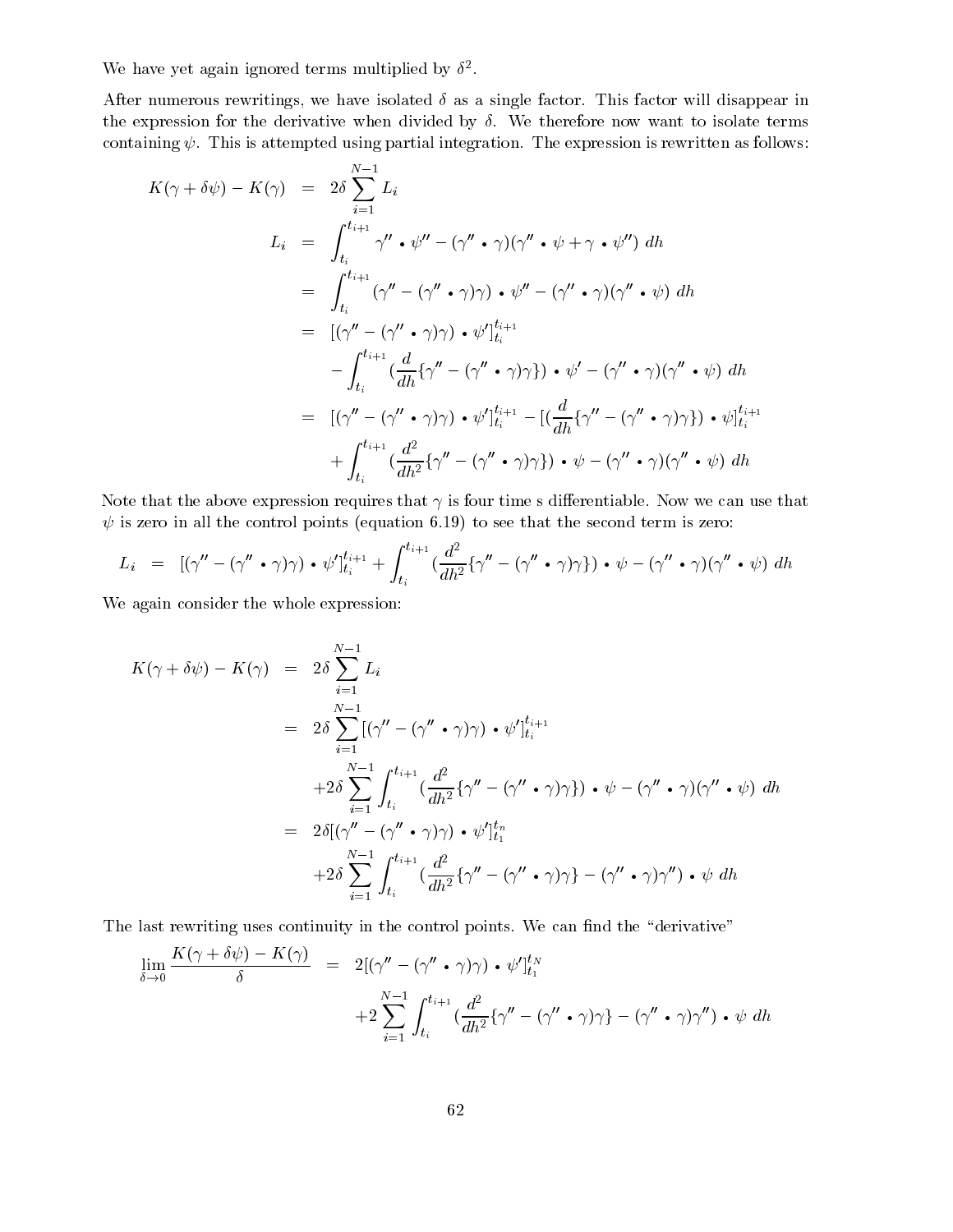Since the derivative must be zero (equation 6.18) for any  $\psi$ , we get the following requirements to the solution:

$$
\gamma \in C^{4}((I), H_{1})
$$
\n
$$
0 = \gamma''(t_{1}) - (\gamma''(t_{1}) \cdot \gamma(t_{1}))\gamma(t_{1})
$$
\n
$$
0 = \gamma''(t_{N}) - (\gamma''(t_{N}) \cdot \gamma(t_{N}))\gamma(t_{N})
$$
\n
$$
(\gamma'' \cdot \gamma)\gamma'' = \frac{d^{2}}{dh^{2}}\{\gamma'' - (\gamma'' \cdot \gamma)\gamma\}
$$
\n
$$
= \gamma''' - (\gamma'' \cdot \gamma)''\gamma - 2(\gamma'' \cdot \gamma)'\gamma' - (\gamma'' \cdot \gamma)\gamma''
$$

The second and third requirements are equivalent with the local curvature being zero at the end-points. The last requirement can be rewritten using  $\gamma \bullet \gamma = ||\gamma|| = 1$ :

$$
0 = (1)'' = (\gamma \cdot \gamma)'' = 2\gamma'' \cdot \gamma + 2\gamma' \cdot \gamma'
$$
 (6.21)

Now we can state the set of differential equations, that must be solved to find an analytical solution to the desired optimal interpolation curve:

#### Proposition 31.

Given the control points  $q_1,\ldots,q_N \in H_1$  the interpolation curve  $\gamma \in C^{\{1,\,H_1\}}$ , where  $\gamma(t_i) \equiv q_i$ for  $t_i \in \mathbf{I}$ , will minimize  $\int_{t_1}^{t_N} \|\kappa(h)\|^2 dh$  if the following requirements are met:

- 1.  $\kappa(t_1)=0$
- $\overline{1}$  ,  $\overline{1}$  ,  $\overline{1}$  ,  $\overline{1}$  ,  $\overline{1}$  ,  $\overline{1}$  ,  $\overline{1}$  ,  $\overline{1}$  ,  $\overline{1}$  ,  $\overline{1}$  ,  $\overline{1}$  ,  $\overline{1}$  ,  $\overline{1}$  ,  $\overline{1}$  ,  $\overline{1}$  ,  $\overline{1}$  ,  $\overline{1}$  ,  $\overline{1}$  ,  $\overline{1}$  ,  $\overline{1}$  ,
- $\mathbf{1}$ . For each interval time  $\mathbf{1}$  , the form interval time  $\mathbf{1}$  , the form interval time  $\mathbf{1}$  $\gamma$  + ( $\gamma$  •  $\gamma$  )  $\gamma$  +  $z$ ( $\gamma$  •  $\gamma$  )  $\gamma$  +  $z$ ( $\gamma$  •  $\gamma$  )  $\gamma$  =  $0$

Now "all" that remains is to solve the above fourth-order differential equation with the given boundary values. This, unfortunately, is not possible with the existing mathematical knowledge. I mis is confirmed by Jørgen Sand<sup>-1</sup> and Gerd Grubb<sup>-1</sup>.

#### 6.3.6 Minimizing curvature in  $H_1$ : Continuous, semi-analytical solution

The strict mathematical derivation of the desired optimal interpolation curve stranded on an unsolvable differential equation.

We can, however, again seek inspiration in the plane. The corresponding differential equation is here  $\gamma^{\prime\prime\prime\prime} = 0$ , i. e. that the fourth derivative of the curve must be zero between the control points. This corresponds to a third-order curve (a spline). If the solution is constrained to be a third-order curve, the equations can be solved more easily.

<sup>&</sup>lt;sup>14</sup>Associate Professor at the Institute of Computer Science, University of Copenhagen, specializing in the solution of systems of equations.

<sup>&</sup>lt;sup>15</sup>Professor at the Institute of Mathematics, University of Copenhagen, specializing in differential equations.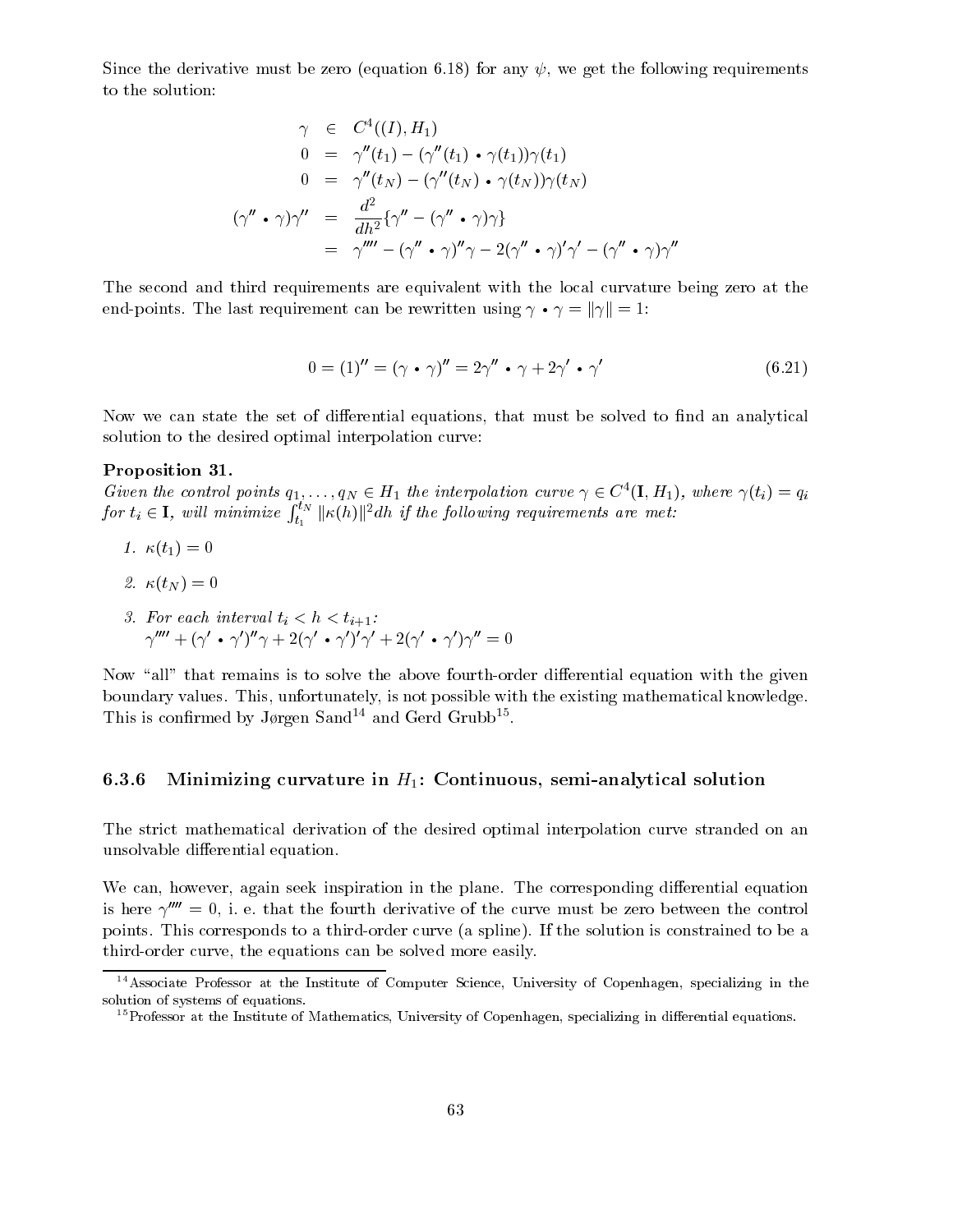We could therefore restrict which family of functions we would like the interpolation curve to belong to. This could, for example, be a kind of cubic splines. With this restriction on the set of possible solutions, the optimization problem could be solved.

Depending on the choice of definition of the family of curves, this strategy for finding a solution will give a result corresponding to the basis for the construction of *Squad*.

To keep this report at a manageable size, we will not pursue this line of thought any further.

#### 6.3.7 Minimizing curvature in  $H_1$ : Discretized, numerical solution

Unfortunately, we cannot give an analytical expression for the optimal interpolation curve. Therefore we will try to solve a discrete version of the problem using a numerical method.

We rewrite the problem in an equivalent discrete version. We then solve the new version of the problem.

#### Discretization

Given the control points  $Q_1,\ldots,Q_k \in H_1$  we sought an analytical solution  $\gamma(t) \in C^{\infty}(I,H_1)$ such that there existed  $t_1,\ldots,t_k \in (I)$ , that  $\gamma(t_i) = Q_i$ , and such that the following expression was minimized:

$$
K(\gamma) = \int_{t_1}^{t_k} ||\kappa(\gamma, t)||^2 dt \qquad (6.22)
$$

In the discrete version we will therefore attempt to solve the following problem. Given control points  $Q_1,\ldots,Q_k \in H_1$  we seek  $q_1,\ldots,q_N \in H_1$  such that  $q_{i_t} = Q_t$  for  $t = 1,\ldots,k$  and such that the following expression is minimized:

$$
E = \sum_{i=1}^{N} l(q_i) \|\tilde{\kappa}(q_i)\|^2
$$
\n(6.23)

The integral has been replaced by a sum. The "parameter width" of the interval we integrate over is termed  $l(q_i)$ . It can be expressed as a centered average of the parameter width in the intervals immediately before and after the *i*'th quaternion:

$$
l(q_i) = \frac{\|q_i - q_{i-1}\| + \|q_i - q_{i+1}\|}{2} \tag{6.24}
$$

Another measure of the parameter distance between  $p$  in the approximation for l(qi) in the approximation for l(qi)) could be  $\theta_i$ , where  $\cos \theta_i = q_i \cdot q_{i+1}$ , instead of  $||q_i - q_{i-1}||$ .

In equation 6.23  $\tilde{\kappa}$  is the discrete version of the local curvature:

$$
\tilde{\kappa}(q_i) = q_i'' - \frac{q_i'' \cdot q_i}{q_i \cdot q_i} q_i \qquad (6.25)
$$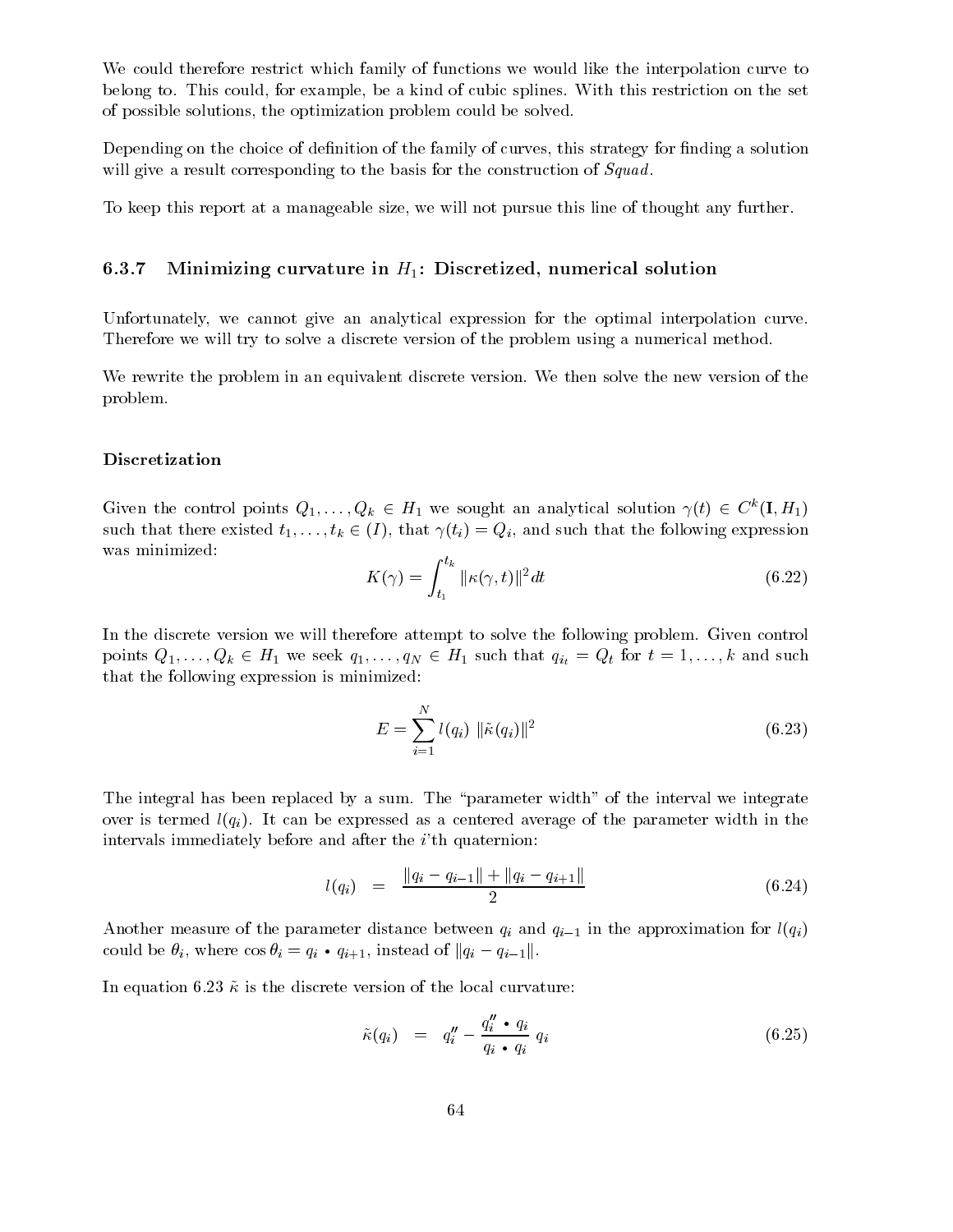Note that the denominator  $q_i$  ,  $q_i$  is not omitted as in the demicrical contract curvature (page 59). This is because the interpolated quaternions cannot be expected to be unit quaternions (this is explained below). Therefore, the denominator is not in general equal to 1; thus it cannot be omitted.

In equation 6.25 the second derivative of the discrete approximation of the interpolation curve is used. A good centered approximation of the second derivative is ([Kincaid & Cheney, 1991], [Barr et al., 1992]):

$$
q_i'' = \frac{q_{i-1} - 2q_i + q_{i+1}}{l(q_i)^2} \tag{6.26}
$$

#### Gradient descent

The above equation (equation 6.23) can be minimized using *gradient descent*. In general terms, gradient descent can be described as follows. Consider the function that is to be minimized (commonly termed the energy function) as a hilly landscape, where the function value is the height of a hill at each set of coordinates. The gradient of the function in that point points in the steepest possible up-hill direction. Gradient descent is based on an initial guess at the solution. From the initial guess the gradient is computed, and a small step is taken in the opposite direction of the gradient (i. e. down-hill), resulting in a new point. This process is repeated with the new point until the function value does not become smaller by taking a step. In this fashion, the gradient descent method yields an approximate local minimum. It is outside the scope of this report to describe the theory of gradient descent any further, but we will describe the method in enough detail so that readers without prerequisites in the field will still be able to follow the derivations.

When using numerical approximation methods such as gradient descent, it is often difficult to maintain restrictions on the solution space. Instead a term is added that makes the solution more "expensive"<sup>16</sup> if the solution lies outside the desired solution space. Thus, we seek a function that can determine if the discrete version of the interpolation curve lives in  $H_1$ , and thus consists of unit quaternions. This can be done by:

$$
g(q) = q \cdot q - 1 \tag{6.27}
$$

Note that  $H_1 = \{q \in H \mid g(q)=0\}$ . This measure for determining if the quaternions are unit quaternions can be combined with the energy function  $E$  as follows:

$$
F = \sum_{i=1}^{N} l(q_i) \|\tilde{\kappa}(q_i)\|^2 + c \ g(q_i)^2 \tag{6.28}
$$

Assuming  $c \in \mathbb{R}$  suitably large, the energy function F will have a minimum approximately where  $\equiv$  minimum and minimum, and where all qi are all  $\alpha$  proximately unit quaternions.

 $16$ We here assume "the cheaper, the better", which is not always the case in real life. Sometimes you have to pay extra for quality. Red wine is a good example of this, although there are, of course, exceptions in this case, too.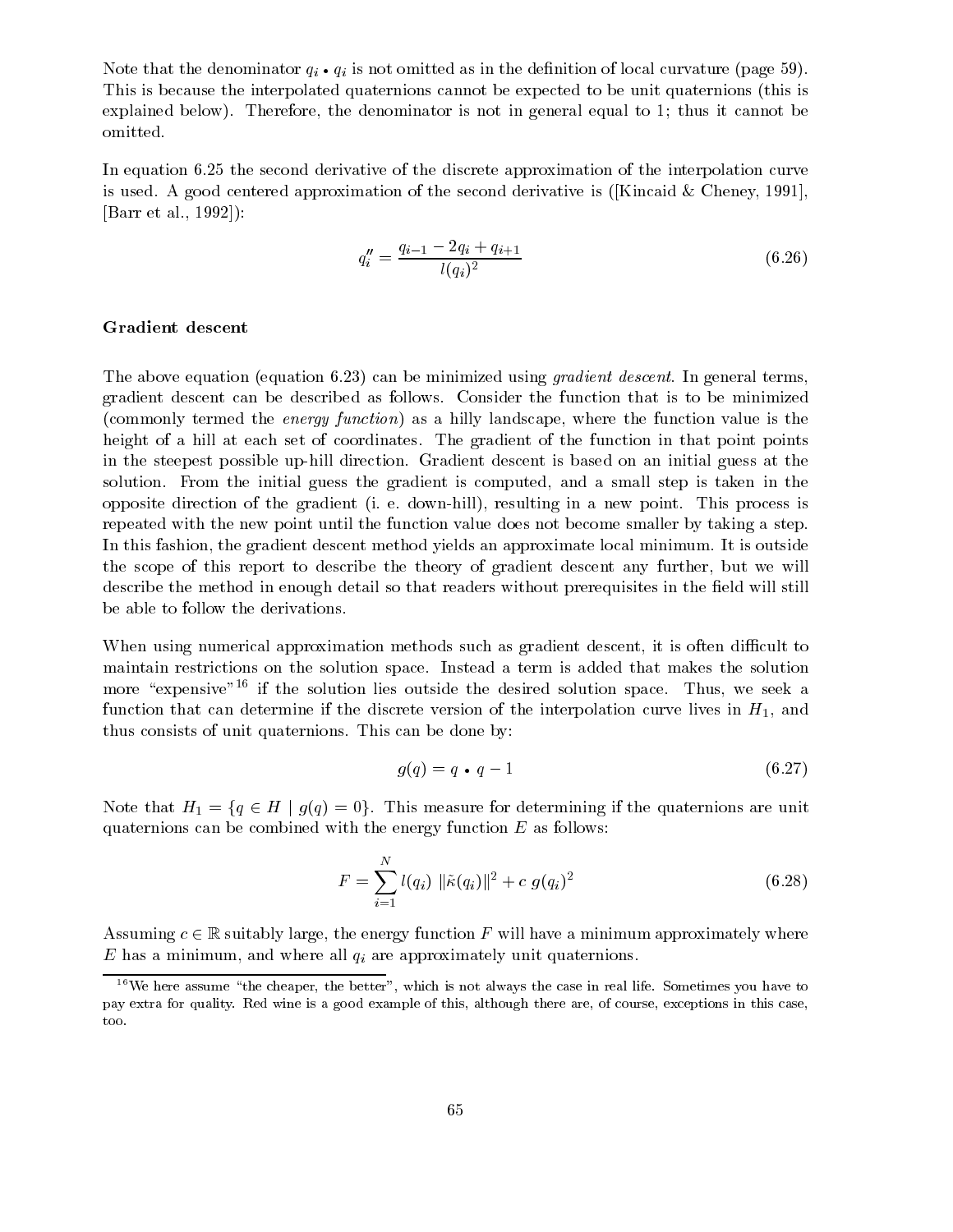We want to find a minimum for  $F$  in equation 6.28 using gradient descent. We therefore have to find the gradient. Below, we will write  $q_{i,x}$  for the x'th coordinate (regarding a quaternion as a four-dimensional vector) in the i'th quaternion in the discrete interpolation curve. The gradient is 4n-dimensional. Each coordinate can be written:

$$
\frac{\partial F}{\partial q_{i,x}} = \frac{\partial}{\partial q_{i,x}} \left( \sum_{j=1}^N l(q_j) \|\tilde{\kappa}(q_j)\|^2 + c \ g(q_j)^2 \right)
$$

In each equations 6.24, and 6.24, and 6.26, qi is a term in the contract versions of l(qi), l(qi), l(qi), l(qi  $~\tilde{\kappa}(q_{i-1}), ~\tilde{\kappa}(q_i)$  and  $~\tilde{\kappa}(q_{i+1}).$  The corresponding terms must appear in the partial derivative:

$$
\frac{\partial F}{\partial q_{i,x}} = \frac{\partial}{\partial q_{i,x}} \left( l(q_{i-1}) \left\| \tilde{\kappa}(q_{i-1}) \right\|^2 + l(q_i) \left\| \tilde{\kappa}(q_i) \right\|^2 + l(q_{i+1}) \left\| \tilde{\kappa}(q_{i+1}) \right\|^2 + c \, g(q_i)^2 \right)
$$
\n
$$
= \frac{\partial}{\partial q_{i,x}} \left( l(q_{i-1}) \, \tilde{\kappa}(q_{i-1}) \cdot \tilde{\kappa}(q_{i-1}) + l(q_i) \, \tilde{\kappa}(q_i) \cdot \tilde{\kappa}(q_i) + l(q_{i+1}) \, \tilde{\kappa}(q_{i+1}) \cdot \tilde{\kappa}(q_{i+1}) + c \, g(q_i)^2 \right)
$$
\n
$$
= \frac{\partial l(q_{i-1})}{\partial q_{i,x}} \tilde{\kappa}(q_{i-1}) \cdot \tilde{\kappa}(q_{i-1}) + \frac{\partial l(q_i)}{\partial q_{i,x}} \tilde{\kappa}(q_i) \cdot \tilde{\kappa}(q_i) + \frac{\partial l(q_{i+1})}{\partial q_{i,x}} \tilde{\kappa}(q_{i+1}) \cdot \tilde{\kappa}(q_{i+1}) +
$$
\n
$$
2l(q_{i-1}) \tilde{\kappa}(q_{i-1}) \cdot \frac{\partial \tilde{\kappa}(q_{i-1})}{\partial q_{i,x}} + 2l(q_i) \tilde{\kappa}(q_i) \cdot \frac{\partial \tilde{\kappa}(q_i)}{\partial q_{i,x}} + 2l(q_{i+1}) \tilde{\kappa}(q_{i+1}) \cdot \frac{\partial \tilde{\kappa}(q_{i+1})}{\partial q_{i,x}} +
$$
\n
$$
2c \, g(q_i) \, \frac{\partial \, g(q_i)}{\partial q_{i,x}} \tag{6.29}
$$

Below we will derive the partial derivatives for the sub-expressions of the above expression.

We introduce the notation  $1_x$  to be the vector with 1 in the x'th coordinate, and 0 in the other coordinates. We can now look forward to deriving the partial derivatives of  $g(q_i)$ ,  $l(q_{i-1})$ ,  $l(q_i)$ ,  $\iota(q_{i+1}), q_{i-1}, q_i, q_{i+1}, \kappa(q_i), \kappa(q_{i-1})$  and  $\kappa(q_{i+1})$ :

$$
\frac{\partial g(q_i)}{\partial q_{i,x}} = \frac{\partial}{\partial q_{i,x}} (q_i \cdot q_i - 1)
$$
\n
$$
= 2 q_i \cdot \frac{\partial q_i}{\partial q_{i,x}}
$$
\n
$$
= 2 q_{i,x} \frac{\partial q_i}{\partial q_{i,x}}
$$
\n
$$
\frac{\partial l(q_{i-1})}{\partial q_{i,x}} = \frac{\partial}{\partial q_{i,x}} \frac{||q_{i-1} - q_{i-2}|| + ||q_{i-1} - q_i||}{2}
$$
\n
$$
= \frac{1}{2} \frac{\partial}{\partial q_{i,x}} \left( \sqrt{(q_{i-1} - q_{i-2}) \cdot (q_{i-1} - q_{i-2})} + \sqrt{(q_{i-1} - q_i) \cdot (q_{i-1} - q_i)} \right)
$$
\n
$$
= \frac{1}{2} \left( -\frac{1_x \cdot (q_{i-1} - q_i)}{\sqrt{(q_{i-1} - q_i) \cdot (q_{i-1} - q_i)}} \right)
$$
\n
$$
= \frac{1_x \cdot (q_i - q_{i-1})}{2 ||q_{i-1} - q_i||}
$$
\n(6.31)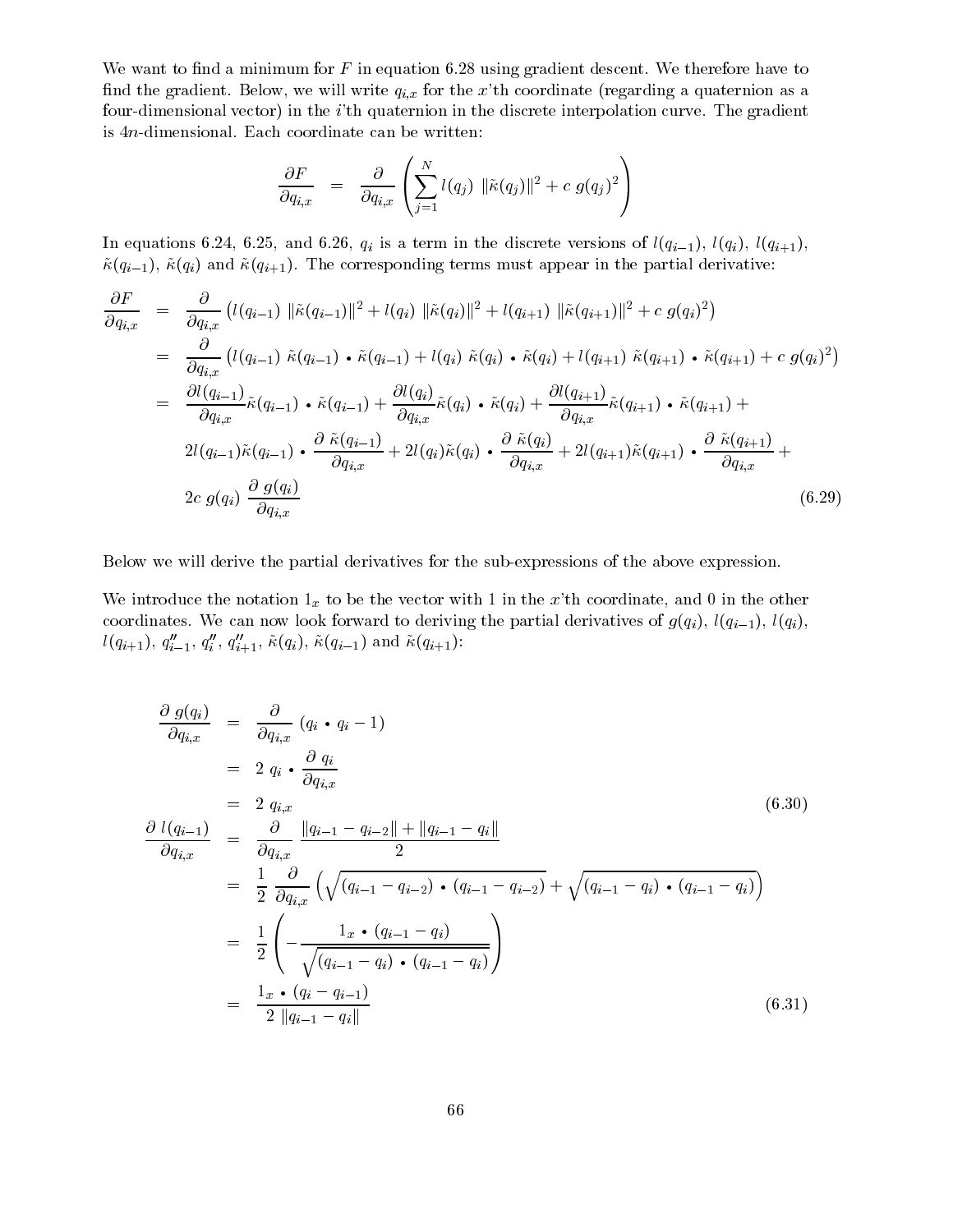$$
\frac{\partial l(q_i)}{\partial q_{i,x}} = \frac{\partial}{\partial q_{i,x}} \frac{\|q_i - q_{i-1}\| + \|q_i - q_{i+1}\|}{2}
$$
\n
$$
= \frac{1}{2} \frac{\partial}{\partial q_{i,x}} \left( \sqrt{(q_i - q_{i-1}) \cdot (q_i - q_{i-1})} + \sqrt{(q_i - q_{i+1}) \cdot (q_i - q_{i+1})} \right)
$$
\n
$$
= \frac{1}{2} \left( \frac{1_x \cdot (q_i - q_{i-1}) \cdot (q_i - q_{i-1})}{\sqrt{(q_i - q_{i-1}) \cdot (q_i - q_{i+1})} + \frac{1_x \cdot (q_i - q_{i+1})}{\sqrt{(q_i - q_{i+1}) \cdot (q_i - q_{i+1})}} \right)
$$
\n
$$
= \frac{1_x \cdot (q_i - q_{i-1})}{2} + \frac{1_x \cdot (q_i - q_{i+1})}{2} \right)
$$
\n
$$
\frac{\partial l(q_{i+1})}{\partial q_{i,x}} = \frac{\frac{\partial}{\partial q_{i,x}} \frac{\|q_{i+1} - q_i\| + \|q_{i+1} - q_{i+2}\|}{2}}{\frac{\partial q_{i,x}}{\sqrt{(q_{i+1} - q_i) \cdot (q_{i+1} - q_i)}} + \sqrt{(q_{i+1} - q_{i+2}) \cdot (q_{i+1} - q_{i+2})} \right)
$$
\n
$$
= \frac{1}{2} \left( \frac{1_x \cdot (q_{i-1} - q_i) \cdot (q_{i+1} - q_i)}{\sqrt{(q_{i+1} - q_i) \cdot (q_{i+1} - q_i)}} \right)
$$
\n
$$
= \frac{1_x \cdot (q_{i-1} - q_i) \cdot (q_{i+1} - q_i)}{\frac{\partial q_{i-1}}{\partial q_{i,x}} + \frac{\partial q_{i-2} - 2q_{i-1} + q_i}{2} \right)
$$
\n
$$
= \frac{1_x \cdot (q_{i-1} - 2q_i) \cdot (q_{i+1} - q_i)}{\frac{\partial q_{i-1}}{\partial q_{i,x}} - \frac{\partial q_{i-2} - 2q_{i-1} + q_i}{2} \right)
$$
\n
$$
= \frac{1_x \cdot (q_{i-1})^2}{2} \frac{q_{i-2
$$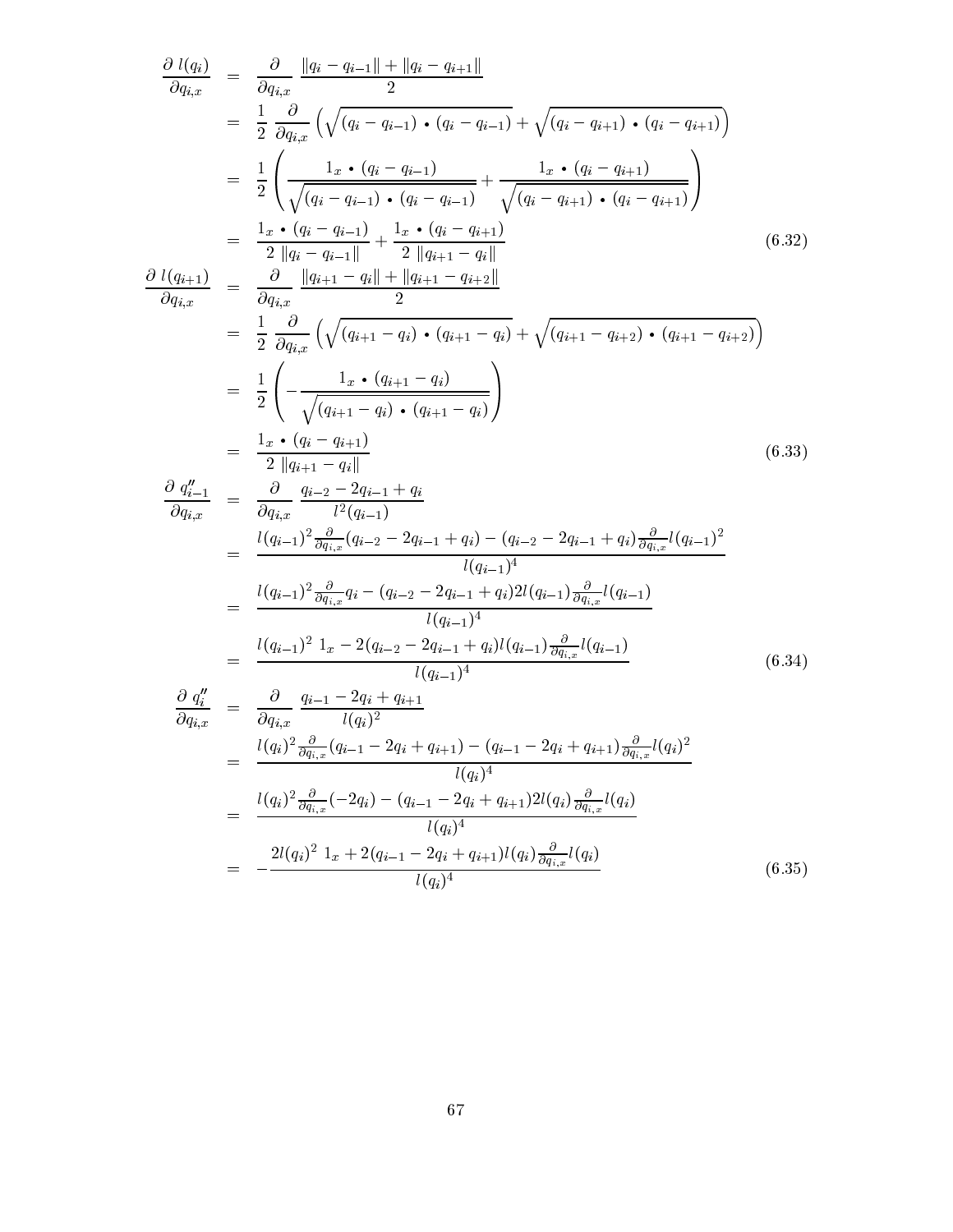$$
\frac{\partial q_{i+1}''}{\partial q_{i,x}} = \frac{\partial}{\partial q_{i,x}} \frac{q_i - 2q_{i+1} + q_{i+2}}{l(q_{i+1})^2}
$$
\n
$$
= \frac{l(q_{i+1})^2 \frac{\partial}{\partial q_{i,x}} (q_i - 2q_{i+1} + q_{i+2}) - (q_i - 2q_{i+1} + q_{i+2}) \frac{\partial}{\partial q_{i,x}} l(q_{i+1})^2}{l(q_{i+1})^4}
$$
\n
$$
= \frac{l(q_{i+1})^2 \frac{\partial}{\partial q_{i,x}} q_i - (q_i - 2q_{i+1} + q_{i+2}) 2l(q_{i+1}) \frac{\partial}{\partial q_{i,x}} l(q_{i+1})}{l(q_{i+1})^4}
$$
\n
$$
= \frac{l(q_{i+1})^2 1_x - 2(q_i - 2q_{i+1} + q_{i+2}) l(q_{i+1}) \frac{\partial}{\partial q_{i,x}} l(q_{i+1})}{l(q_{i+1})^4} \tag{6.36}
$$

$$
\frac{\partial\,\, \tilde{\kappa}(q_{i-})}{\partial q_{i,x}}
$$

$$
\frac{\partial \tilde{\kappa}(q_{i-1})}{\partial q_{i,x}} = \frac{\partial}{\partial q_{i,x}} \left( q''_{i-1} - \frac{q''_{i-1} \cdot q_{i-1}}{q_{i-1} \cdot q_{i-1}} q_{i-1} \right)
$$
\n
$$
= \frac{\partial q''_{i-1}}{\partial q_{i,x}} - \frac{\frac{\partial q''_{i-1}}{\partial q_{i,x}} \cdot q_{i-1}}{q_{i-1} \cdot q_{i-1}} q_{i-1}
$$
\n(6.37)

$$
\frac{\partial \tilde{\kappa}(q_{i})}{\partial q_{i,x}} = \frac{\partial}{\partial q_{i,x}} \left( q_{i}'' - \frac{q_{i}'' \cdot q_{i}}{q_{i} \cdot q_{i}} q_{i} \right)
$$
\n
$$
= \frac{\partial q_{i}''}{\partial q_{i,x}} - \frac{q_{i}'' \cdot q_{i}}{q_{i} \cdot q_{i}} \frac{\partial q_{i}}{\partial q_{i,x}} - \frac{\partial}{\partial q_{i,x}} \left( \frac{q_{i}'' \cdot q_{i}}{q_{i} \cdot q_{i}} \right) q_{i}
$$
\n
$$
= \frac{\partial q_{i}''}{\partial q_{i,x}} - \frac{q_{i}'' \cdot q_{i}}{q_{i} \cdot q_{i}} 1_{x} - \frac{\partial}{\partial q_{i,x}} \left( \frac{q_{i}'' \cdot q_{i}}{q_{i} \cdot q_{i}} \right) q_{i}
$$
\n
$$
= \frac{\partial q_{i}''}{\partial q_{i,x}} - \frac{q_{i}'' \cdot q_{i}}{q_{i} \cdot q_{i}} 1_{x} - \left( \frac{\frac{\partial q_{i}'' \cdot q_{i}}{\partial q_{i,x}} q_{i} \cdot q_{i} - \frac{\partial q_{i} \cdot q_{i}}{\partial q_{i,x}} q_{i}'' \cdot q_{i}}{(q_{i} \cdot q_{i})^{2}} \right) q_{i}
$$
\n
$$
= \frac{\partial q_{i}''}{\partial q_{i,x}} - \frac{q_{i}'' \cdot q_{i}}{q_{i} \cdot q_{i}} 1_{x} - \left( \frac{\frac{\partial q_{i}''}{\partial q_{i,x}} \cdot q_{i} + q_{i}'' \cdot \frac{\partial q_{i}}{\partial q_{i,x}} \right) q_{i} \cdot q_{i} - 2 \left( q_{i} \cdot \frac{\partial q_{i}}{\partial q_{i,x}} \right) q_{i}'' \cdot q_{i}}{(q_{i} \cdot q_{i})^{2}} \right) q_{i}
$$
\n
$$
= \frac{\partial q_{i}''}{\partial q_{i,x}} - \frac{q_{i}'' \cdot q_{i}}{q_{i} \cdot q_{i}} 1_{x} - \left( \frac{\frac{\partial q_{i}''}{\partial q_{i,x}} \cdot q_{i} + q_{i}'' \cdot 1_{x} \right) q_{i} \cdot q_{i} - 2 \left( q_{i} \cdot
$$

We now have simple (but long) expressions for all the terms in the gradient. We return to the gradient equation (equation 6.29). All the constituent terms have been derived, and the gradient can be explicitly computed by substituting the derived terms for  $\alpha$   $\alpha$ ,  $\alpha$   $\beta$ ,  $\alpha$  $\kappa(q_{i+1})$  (equation 6.25) and the partial derivatives  $\frac{2\kappa}{\lambda q_i}$ ,  $\frac{2\kappa}{\lambda q_i}$  $\frac{\partial q_{i,x}}{\partial q_{i,x}}$ ,  $\frac{\partial q_{i,x}}{\partial q_{i,x}}$  and  $\frac{\partial q_{i,x}}{\partial q_{i,x}}$  (equations 6.37, 6.38, and 6.39) into the equation of the gradient (equation 6.29).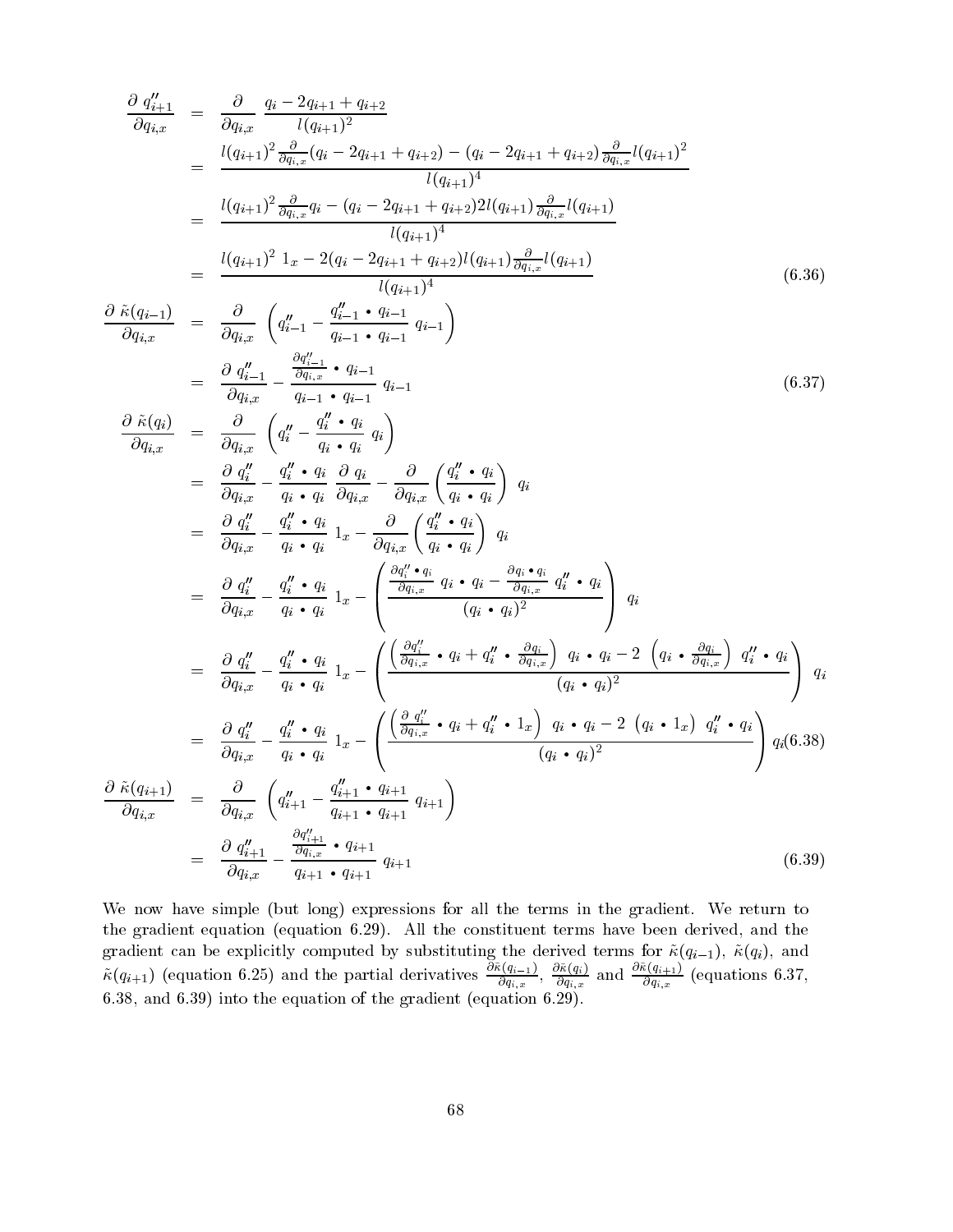#### The algorithm

We have now derived an explicit discrete expression for the gradient, and we can perform gradient descent according to the following algorithm:

Initialization

Give a good initial guess  $\mathbf{q}^0 = (q_1,\ldots,q_N)$ . An obvious way of doing this is by using one of the methods described earlier (Slerp or  $Squad$ ). The better the initial guess, the faster the method converges.

Iteration

Write out the gradient using equation 6.29:

$$
\nabla F=((\frac{\partial F}{\partial q_{1,1}},\frac{\partial F}{\partial q_{1,2}},\frac{\partial F}{\partial q_{1,3}},\frac{\partial F}{\partial q_{1,4}}),...,(\frac{\partial F}{\partial q_{N,1}},\frac{\partial F}{\partial q_{N,2}},\frac{\partial F}{\partial q_{N,3}},\frac{\partial F}{\partial q_{N,4}}))
$$

(We set the gradient to zero in all key frames.)

Perform the iteration on the solution guess:  $q^{i+1} = q^i - e \nabla F$ , where e defines the step length

Alternatively: Perform the iteration on the solution guess:  $q^+$  =  $q^+$  =  $q^+$  =  $e^+$  $k \cdot \mathbf{r} = \mathbf{r}$ method can provide greater numerical stability.

Termination condition

Repeat the second step until a suitable termination condition has been reached. The termination condition can be dependent on the number of iterations, the total energy,  $F$ , the energy  $F$  in relation to the number of control points, the size of the gradient, or more advanced strategies.

#### Alternative methods for computing the norm of the interpolation curve

As noted above, we want the interpolation curve to lie in the space,  $H_1$ , of unit quaternions. This is ensured by using the penalty function  $g$  from equation 6.28. It can be difficult to determine when the weighting factor,  $c \in \mathbb{R}$ , of the penalty function (equation 6.28) is "suitably large." In theory, c must be infinite to ensure that  $q_i \in H_1$ . Several methods exist to handle this problem:

Projection

There is a simple and well-defined connection between points inside and outside the solution space. As described previously, all quaternions on a line through the origin perform the same rotation. Thus the solution guess can simply be projected into the solution space by normalizing the generated quaternions. This can be done in each iteration or, alternatively, after the last iteration.

Lagrange Multipliers

The penalty function g(qi) can also be introduced with a Lagrange Multiplier in the Lagrange Multiplier in the following manner:

$$
F=E+\sum_{i=1}^N\lambda_i g(q_i)
$$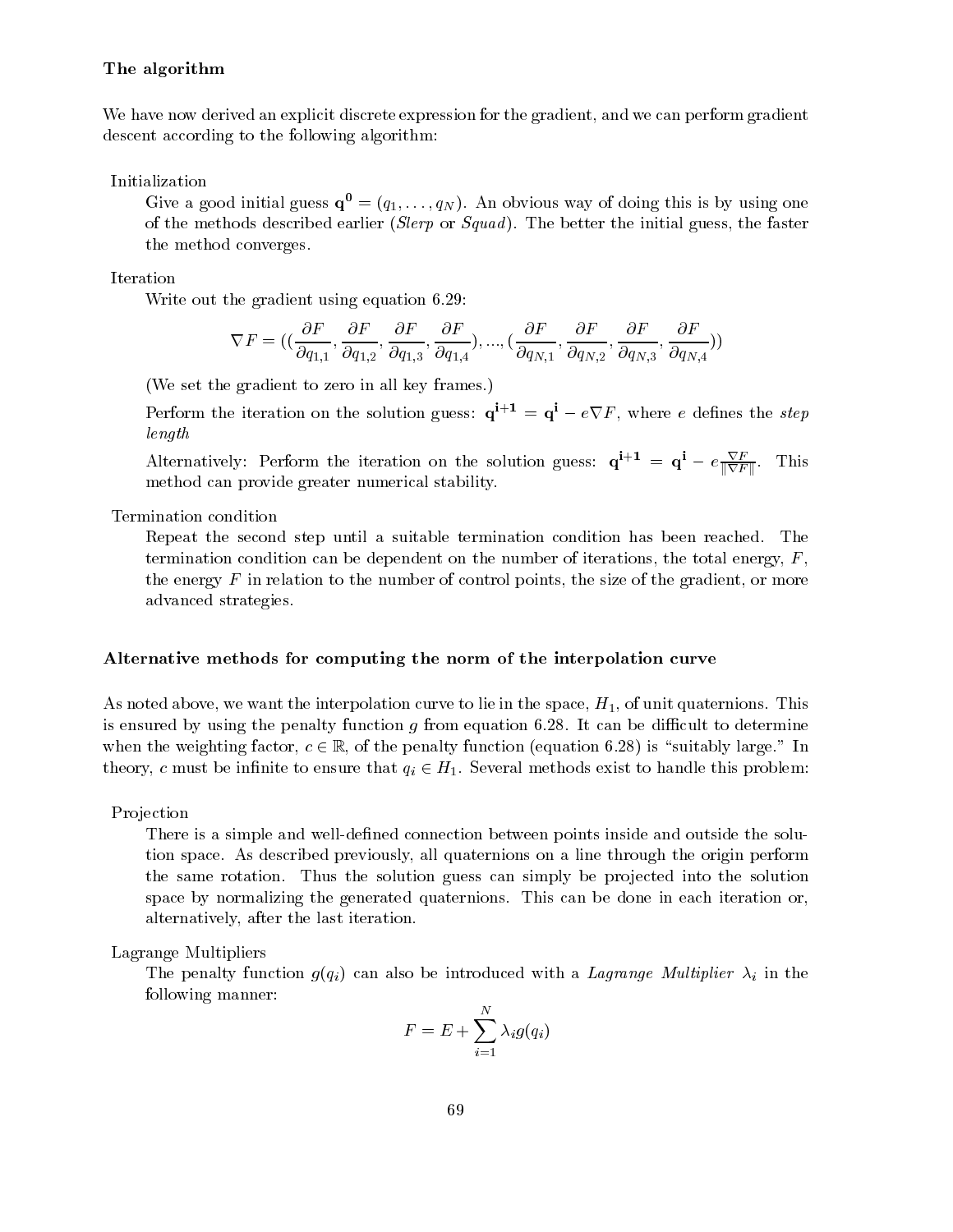A solution to equation 6.22 is a singularity for  $F$ . However, the singularity will not be a minimum, but instead a saddle point. Thus gradient descent is still an applicable method for the constituent quaternions, but gradient *ascent* must be performed on the auxiliary variables  $\lambda_i$ .

By including the penalty function both in equation 6.28 and a Lagrange Multiplier, the method become more numerically robust and converges faster. The details of this method can be found in [Platt & Barr, 1988] and in [Barr et al., 1992].

Polar coordinates

In the above method of solving the problem, we have reformulated the problem such that the restrictions on the solution space are integrated into the energy function that is to be minimized. However, we can restate the restriction on the solution space such that the complexity of the expression to be minimized does not increase. This can be done be representing the quaternions using polar coordinates. Thus a quaternion is written  $q = [r, (\rho, \theta, \phi)]$ , where r is the radius and  $\rho$ ,  $\theta$ , and  $\phi$  are the three necessary rotation angles.

Using this representation, it is very easy to maintain the restriction on the solution space. This can be done by not performing gradient descent on the radius coordinate, that is kept at a constant value of 1. Thus the restriction on the solution space is maintained.

Amongst the above representations, polar coordinates will ensure that the interpolation curve stays in the space,  $H_1$ , of unit quaternions. The use of Lagrange Multipliers would ensure a more robust and faster converging algorithm. We will not pursue either possibility, since we want the algorithm to be as simple as possible. We regard normalizing the generated quaternions as "cheating" seen from a theoretical viewpoint. We will therefore not discuss any of the three alternative methods any further.

#### Extensions to the algorithm

Generally, gradient descent is a method that is fairly easily expanded. The desired property of the interpolation curve must simply be described as a zero-crossing for some function. For example we might want to ensure constant angular velocity across the entire interpolation curve. This can be obtained using yet another penalty function:

$$
w(q_i) = ||q_{i-1} - q_i|| - ||q_i - q_{i+1}|| \tag{6.40}
$$

Thus the penalty function increases with the difference between the previous and the following step length. This penalty can simply be introduced into the algorithm by introducing it in the original energy function (equation 6.28):

$$
F = \sum_{i=1}^{N} l(q_i) \|\tilde{\kappa}(q_i)\|^2 + c_g \ g(q_i)^2 + c_w \ w(q_i)^2 \tag{6.41}
$$

An extra term must be added to the gradient. This is easily derived since  $w(q_i) = 2l(q_i)$  and the derivative can thus be obtained using equation 6.32:

$$
\frac{\partial w(q_i)}{\partial q_{i,x}} = \frac{1_x \cdot (q_i - q_{i-1})}{\|q_i - q_{i-1}\|} + \frac{1_x \cdot (q_i - q_{i+1})}{\|q_{i+1} - q_i\|} \tag{6.42}
$$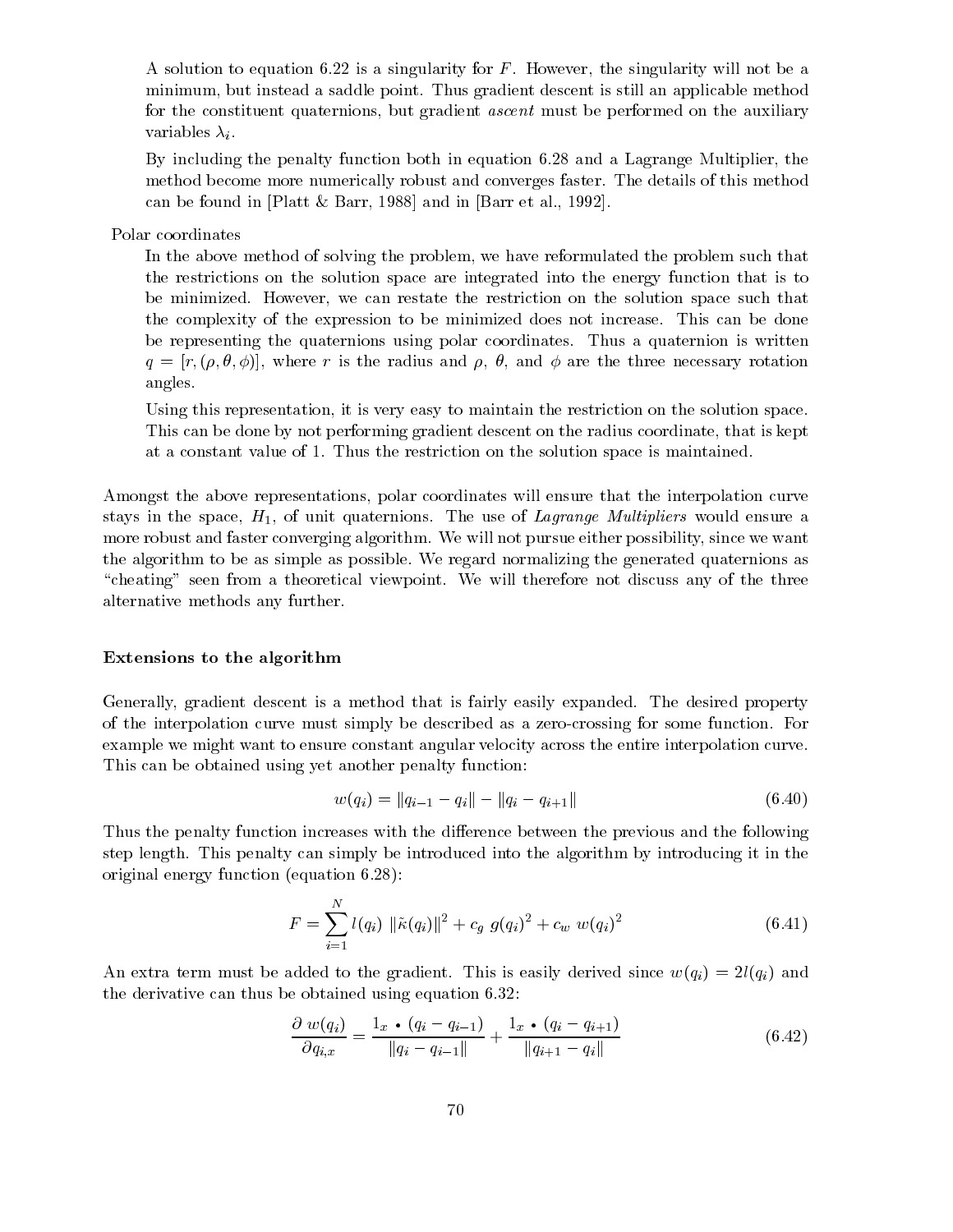Adding the above penalty does not ensure constant speed in the interpolation curve. This is due to the fact that the gradient contains other terms that affect the distance between the individual key frames. As stated earlier, local curvature is defined such that both the geometric curvature and the size of the angular acceleration of the interpolation curve are included. In practice, this means that the angular velocity of the interpolation curve will be smaller around the key frames, where the curvature of the interpolation curve is maximal. The second will be curvatured in the interpolation

When the gradient contains terms that act in opposite directions, the algorithm becomes less robust. Thus setting contracts and not necessarily ensure approximately ensure approximately the same approximately the same approximately the same approximately the same approximately the same approximately the same appr distance between the interpolated frames. Instead this could lead to the method becoming numerically unstable, producing unwanted results.

#### The implementation

The above description of the algorithm is purely theoretical. Since we did not want to analyze the convergence and stability properties of the algorithm theoretically, there is no guarantee that the method works in practice. We will therefore present a number of considerations to take into account when implementing the algorithm.

#### Multi-step minimization

In practice, the algorithm behaves badly when given many frames. Each frame is only affected by its neighbors, and only key frames are positioned correctly initially. Thus the adaption to the key frames must propagate through all the frames between the keys and a given frame. The more frames that lie in-between, the more iterations are necessary for the system to attain an energy minimum. This give a practical upper bound on the acceptable number of frames between each key frame.

An efficient way of solving this problem is by minimizing in several steps. In the first step relatively few frames are used, and the system attains an energy minimum after few steps. The frames computed in the first step are used as key frames in the second step. In the second step more in-between frames are added, and an energy minimum is again attained after a few steps. This process may be repeated an arbitrary number of times, until the desired number of frames has been reached.

In figure 6.15 the result of the algorithm is seen with all frames placed during the first step. This gives a bad approximation curve even after many iterations. The result bears great resemblance to Slerp, which was used to generate the initial guess passed to the optimization algorithm.

If the multi-step algorithm is used, a much nicer interpolation curve is produced after fewer iterations. In figure 6.16 the intermediate result with few frames can be seen. This is used as the initial configuration for the second step, and the final interpolation curve can be seen in figure 6.17. The angular velocity graph is also nicer when the multi-step algorithm is used. If the one-step method is used (see figure  $6.15$ ), the velocity curve resembles an electrocardiogram, while the velocity curve for the multi-step algorithm  $(6.17)$  is somewhat nicer, but still somewhat

 $17$ This is natural seen from a physical perspective. It is also necessary to drive slower through a sharp bend in the road than it is on a straight section.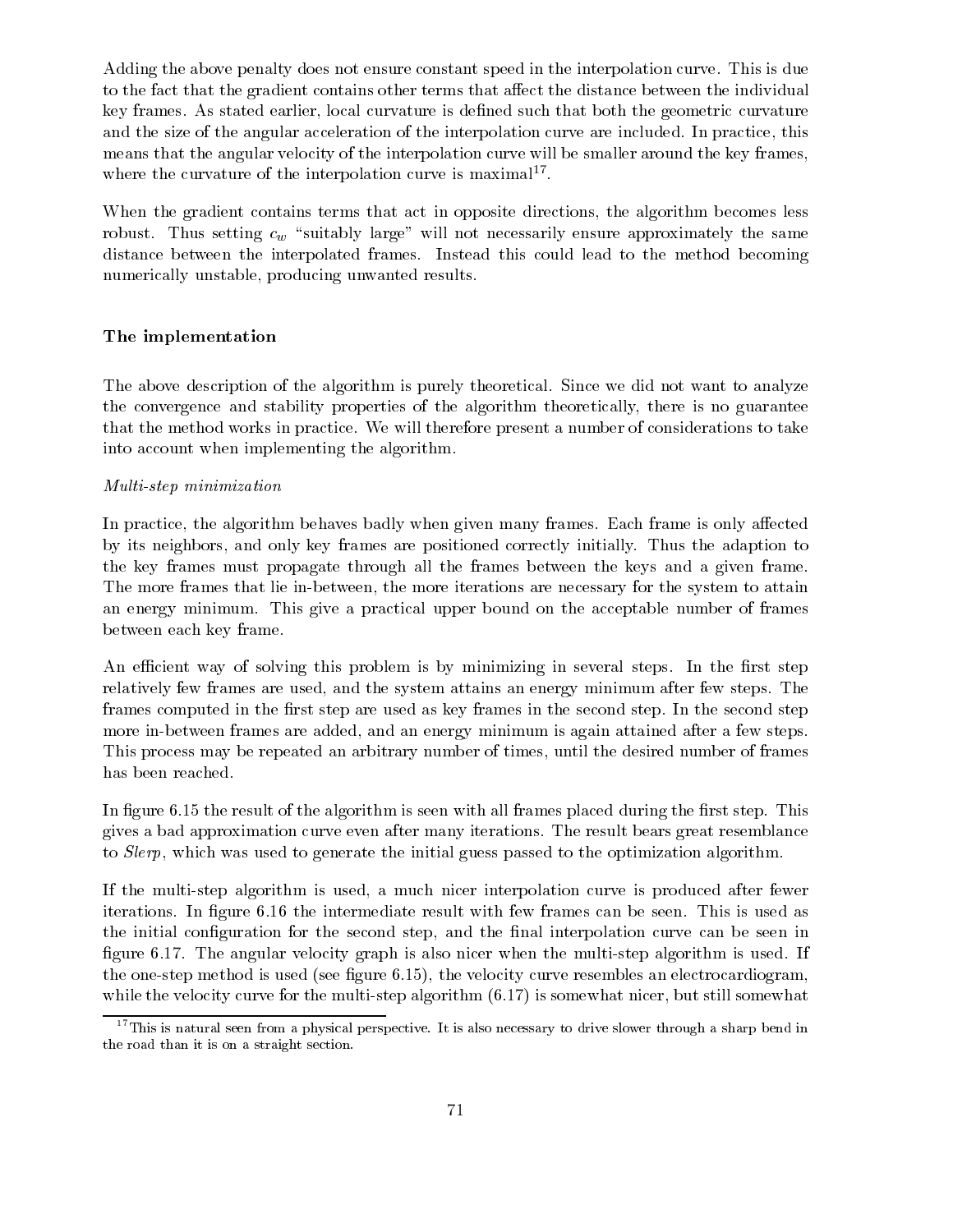

Figure 6.15: One-step iteration. The interpolation curve contains 350 frames, and is shown after 500 iterations.

uneven. This is a weakness in our implementation, but we expect that a more robust algorithm with better convergence properties will yield nicer velocity graphs.

All in all, 450 iterations are used for the multi-step method versus 500 in the original version. The result is obviously nicer when the multi-step method is used.



Figure 6.16: The multi-step algorithm, first step. In the first step only 22 frames and 200 iterations are used.

### Simplifying the parameter width  $-l(q_i)$

In equation 6.24 a numerical approximation to the "parameter width" for the parameter of the interpolation curve is given. In practice it turns out that this expression has no influence on the shape of the interpolation curve. The algorithm becomes less numerically stable with the expression, however. We therefore use the simpler expression:

$$
l(q_i) = 1 \tag{6.43}
$$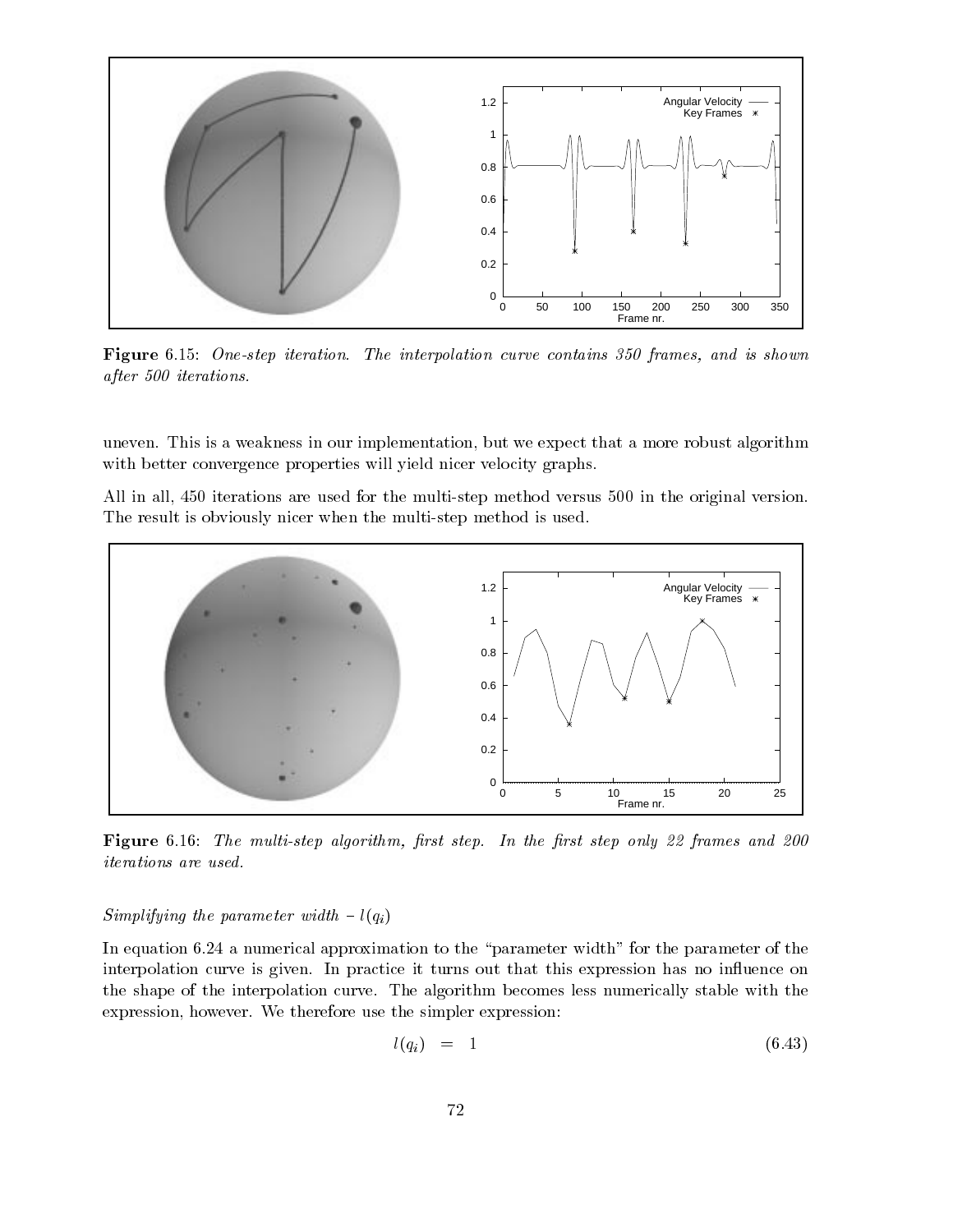

Figure 6.17: The multi-step algorithm, final result. In the second step, 110 frames are in $terpolated using 150 iterations.$  In the third and final step, 550 frames and 100 iterations are used.

$$
\begin{aligned}\n\frac{\partial \ l(q_i)}{\partial q_{i,x}} &= \frac{\partial \ l(q_{i-1})}{\partial q_{i,x}} \\
&= \frac{\partial \ l(q_{i+1})}{\partial q_{i,x}} \\
&= 0\n\end{aligned} \tag{6.44}
$$

The expression for the gradient (equation 6.29) is simplified correspondingly:

$$
\frac{\partial F}{\partial q_{i,x}} = 2\tilde{\kappa}(q_{i-1}) \cdot \frac{\partial \tilde{\kappa}(q_{i-1})}{\partial q_{i,x}} + 2\tilde{\kappa}(q_i) \cdot \frac{\partial \tilde{\kappa}(q_i)}{\partial q_{i,x}} + 2\tilde{\kappa}(q_{i+1}) \cdot \frac{\partial \tilde{\kappa}(q_{i+1})}{\partial q_{i,x}} \n+ 2c g(q_i) \frac{\partial g(q_i)}{\partial q_{i,x}}
$$
\n(6.45)

#### Weighting the curvature at the key frames

The analytical version of the minimization of curvature ensures that the curvature is minimized by definition. The discrete numerical approach only gives an approximation of the solution with minimized curvature. The validity of the approximation to the solution depends on the approximations to the constituent mathematical expressions. For example the second derivative of the interpolation curve is approximated with:

$$
q_i'' = \frac{q_{i-1}-2q_i+q_{i+1}}{l(q_i)^2}
$$

It is this approximation that is at the core of the approximation of the local curvature of the interpolation curve. Offhand, it is difficult to predict if this approximation introduces "weaknesses" to the numerical solution when interpolating between key frames with certain properties.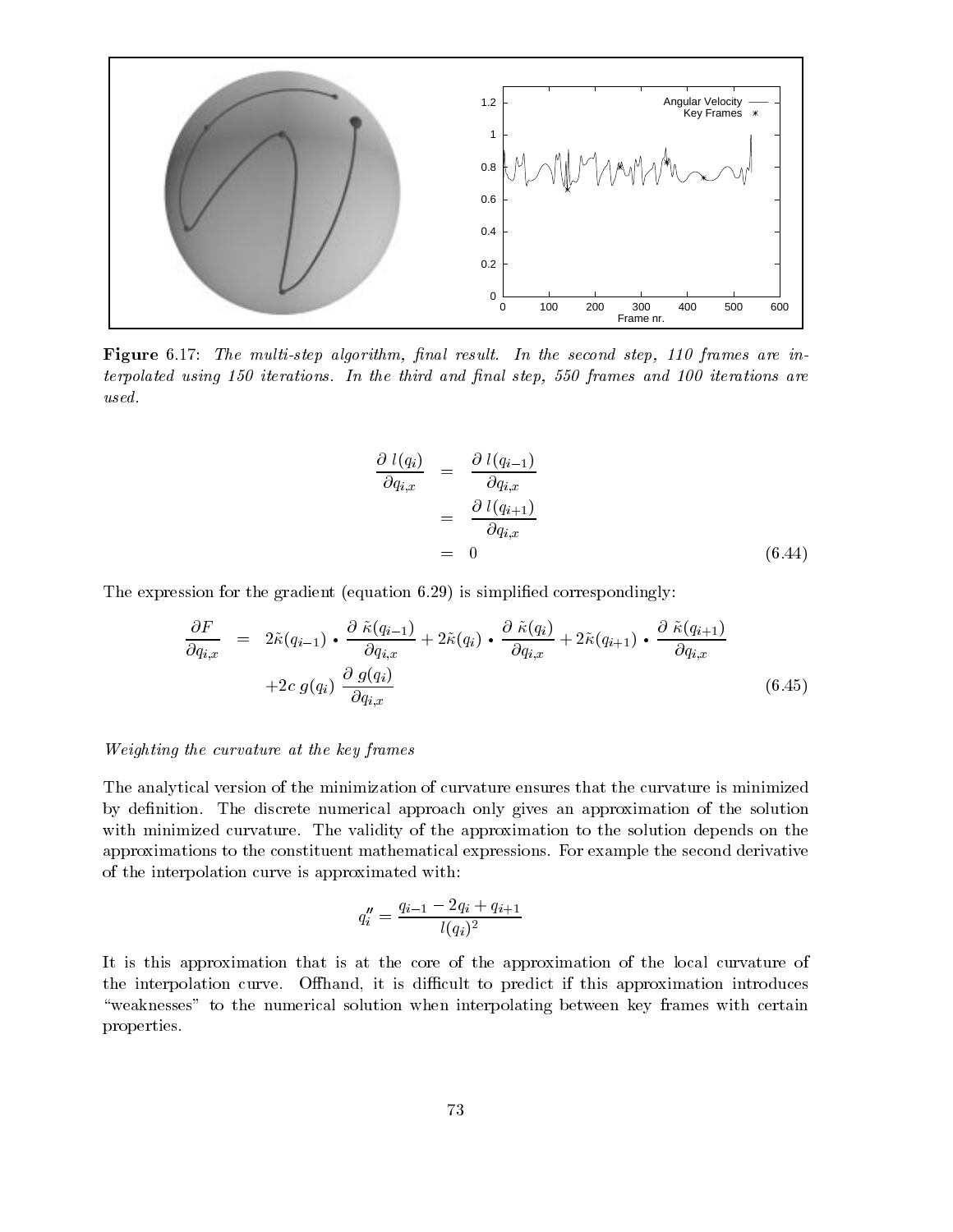

Figure 6.18: The multi-step algorithm used on a set of key frames with a sharp curve. 200 frames are interpolated.

In practice the numerical method is somewhat sensitive to sharp curves. For example the curve in figure  $6.18$  is too "sharp" in the middle key frame.

The approximation to the curvature does not adequately propagate across key frames. Let us reexamine the gradient (the simplified version, equation 6.45):

$$
\frac{\partial F}{\partial q_{i,x}} \;\; = \;\; 2\tilde{\kappa}(q_{i-1}) \,\boldsymbol{\cdot}\, \frac{\partial \; \tilde{\kappa}(q_{i-1})}{\partial q_{i,x}} + 2\tilde{\kappa}(q_i) \,\boldsymbol{\cdot}\, \frac{\partial \; \tilde{\kappa}(q_i)}{\partial q_{i,x}} + 2\tilde{\kappa}(q_{i+1}) \,\boldsymbol{\cdot}\, \frac{\partial \; \tilde{\kappa}(q_{i+1})}{\partial q_{i,x}} + 2c \; g(q_i) \; \frac{\partial \; g(q_i)}{\partial q_{i,x}}
$$

The last term makes sure that the quaternions remain unit quaternions. This can be ignored. This leaves three considerations when determining the gradient, and thus the movement of the individual frame during the iteration. These are the changes in curvature in the quaternion itself, and in both its neighbors.

It is tempting to think that it is enough to consider curvature in the quaternion itself. However, if the neighbors are not taken into consideration, the result will be trivial, namely Slerp. Here every frame except the key frames has zero curvature. Therefore no compensation will be made for the large curvature in the key frames.

Thus minimizing curvature at the key frames depends only on that the immediate neighbors of each key frame must the note of the curvature of the curvature of the curvature of the curvature of the curvature  $\overline{q}_{i,x}$  2.1.  $\overline{q}_{i,x}$  2.1. @ ~(qi1)  $\overline{Oq}_{i,x}$  and  $\overline{q}_{i,x}$  and  $\overline{Qq}_{i,x}$  $\sim$   $\sim$   $\sim$   $\sim$   $\sim$   $\sim$   $\sim$   $\sim$  $dq_{i,x}$  . The example is the example in Equation (18, this is not quite sufficient.

The approximation of the second derivative of the interpolation curve is therefore not a good approximation in this particular case. The approximation is too local, and should have a wider domain. Since this is not a report on numerical calculation methods, we have not attempted to find an optimal approximation expression.

The problem we have described can be eliminated simply, though. Each key frame can simply "ask" its neighbors to be more "considerate." This means that we add a weighting function to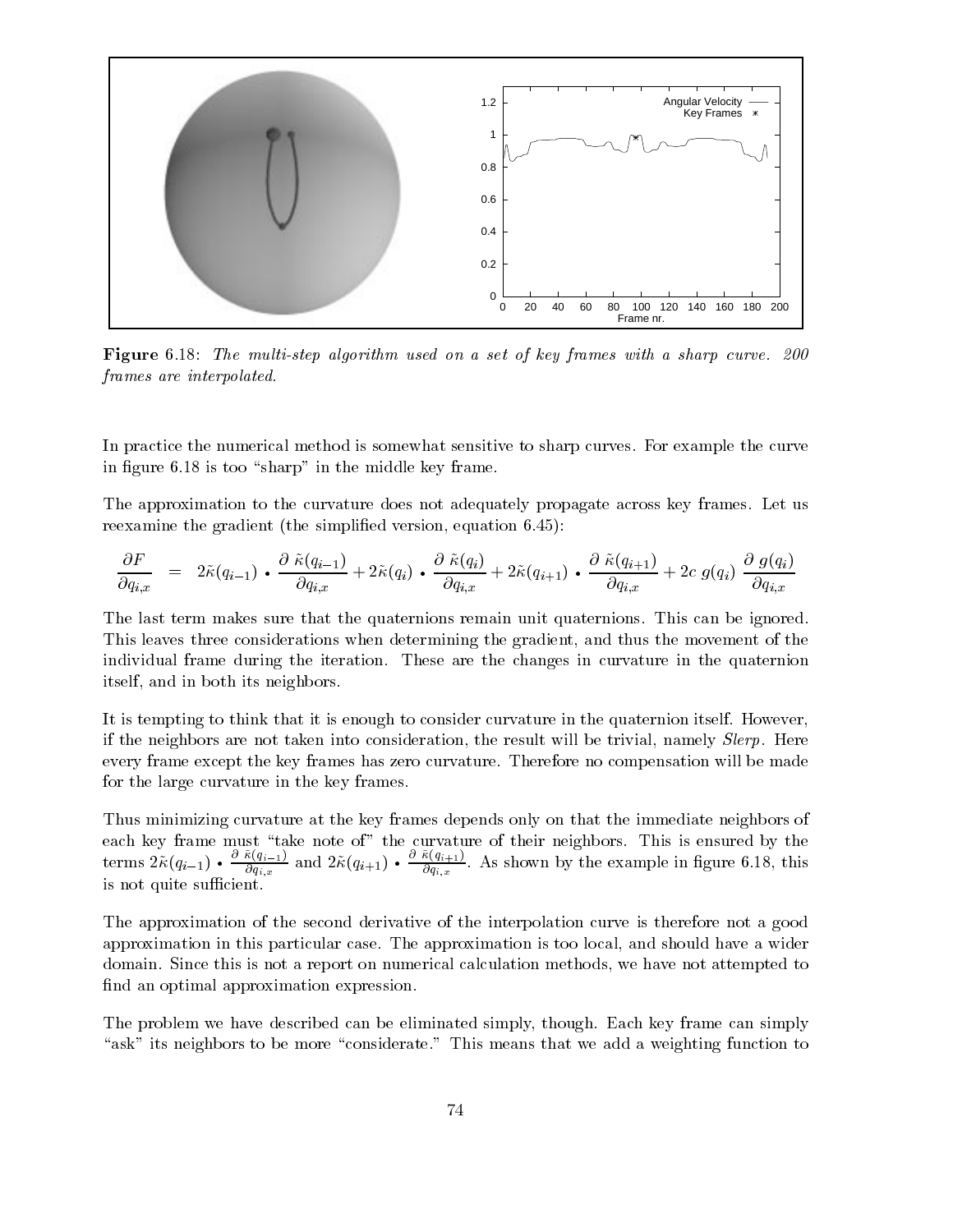each expression in the gradient. The weight is dependent on whether or not a given frame is a neighbor of a key frame. For example,  $\cdots$  ( $q_{i-1}$ )  $q_{i,x}$  and  $\frac{\partial q_{i,x}}{\partial q_{i,x}}$  will be replaced by  $c_k 2\kappa(q_{i-1}) \bullet \frac{\partial q_{i,x}}{\partial q_{i,x}},$  $Oq_{i,x}$ if is a key frame. In practice, a good value for the weighting  $\alpha$  is about 1.2. The eect of the weighting the weighting  $\alpha$ function can be seen in figure 6.19.



Figure 6.19: The multi-step algorithm with a set of key frames with a sharp curve. 200 frames are interpolated, and the curvature around the key frames are weighted with a factor 1.2

Adding a constant to the algorithm "by eye" is at odds with our stated purpose of deriving an interpolation curve from objective criteria. The alternative is to analyze the properties of different numerical approximations. This, like the properties of convergence and stability, is outside the scope of this project.

#### Remaining details

We have not described the termination requirements for the algorithm described above. In the implementation we have chosen the simplest possible: The number of iterations.

Correspondingly, we have not defined the initial guess that the algorithm uses. We have elected to use Slerp between each pair of key frames. This starting point is clearly not optimal. Quicker convergence might be achieved using *Squad*. Since the purpose was to derive a interpolation curve that is superior to  $Squad$ , it seemed to be more fair to use  $Slerp$  as the basis for the iteration.

The remaining constants in the algorithm (the step size,  $e$ , in the iteration, and the penalty factor, c) can all be calculated from robustness and convergence criteria. As previously mentioned, we will not describe these properties any further, and regard the constants as implementation details (see the introduction to the program in appendix C).

#### The interpolation curve summarized

The modest purpose of this chapter was to develop the optimal interpolation from objective, general criteria to the interpolation curve.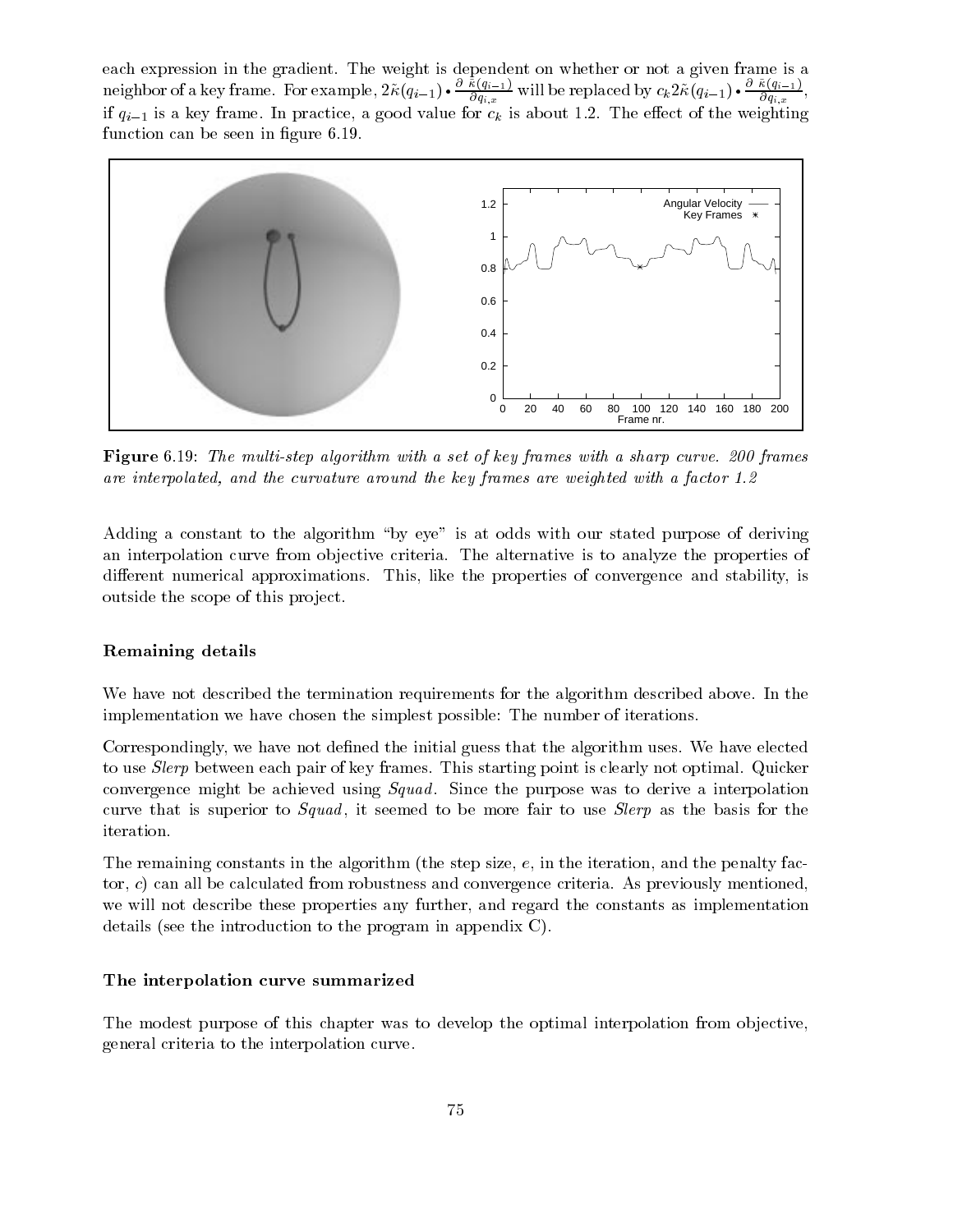We first studied the more or less heuristic interpolation curves that are to be found in the literature. These included the naive  $Lin Mat$ , LinEuler, Lerp, the simple Slerp, and finally the convincing Squad.

Using these simple interpolation curves as a basis we tried to define which class of functions the interpolation curve should belong to (page 56). We were not able to determine which definition of smoothness was suitable to dene the class of desired functions.

We then attempted to define an interpolation curve that minimized the integral of the local curvature (dened in equation 6.17) of the interpolation curve. These derivations required that the interpolation curve is four times differentiable with continuous derivatives (i. e.  $\gamma(t) \in$  $C^{\dagger}$  (**I**,  $H_1$ )). This is noted on page 62 in section 6.3.5. Unfortunately, this derivation gave rise to a fourth-order differential equation that we were unable to solve. Thus it is irrelevant to consider the open questions from section 6.3.2: How many times differentiable should the curve be and are singularities allowed?

Thus we settled for a discrete, numerical solution. We have presented a method based on *gradient descent*. We examined and refined the method. The final result were some very pleasing interpolation curves.

As our final interpolation algorithm we will choose the basic algorithm from section  $6.3.7$  with the relative distribution of frames in the sub-intervals (see section 6.2.1 on page 55) and with the weighting of the curvature around the key frames. This interpolation curve we will name Spring (for Spherical Interpolation using Numerical Gradient descent). In figure 6.20, the effect of using  $Spring$  can be seen. The result is only marginally better than the version that does not include special treatment of curvature at the key frames. In the next chapter we will see examples where Spring much more clearly demonstrates its value.



Figure 6.20: The effect of Spring. 550 frames have been interpolated and curvature is weighted with a factor 1.3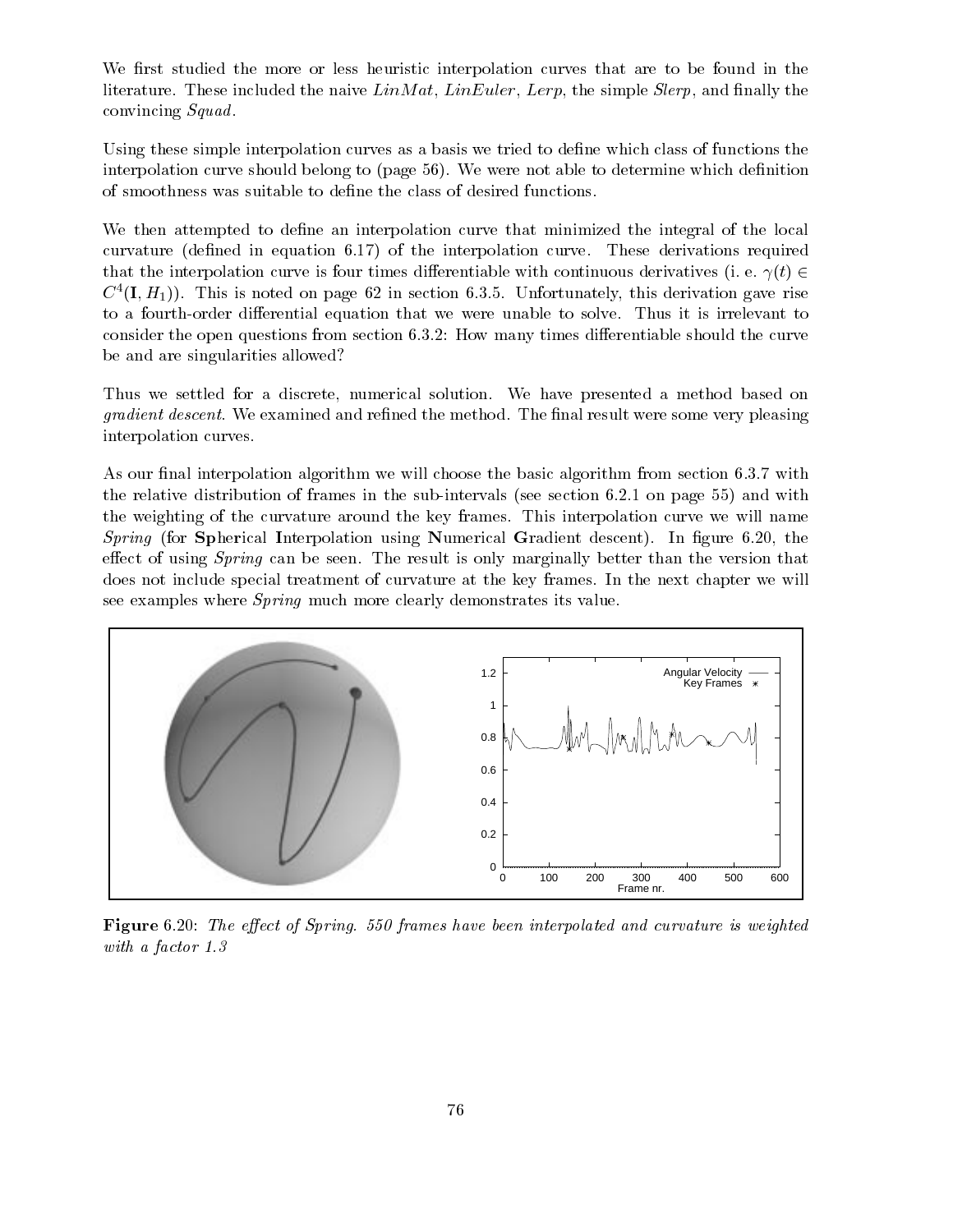# Chapter 7

# $\sim$  Squad and Springer and Springer and Springer and Springer and Springer and Springer and Springer and Springer and Springer and Springer and Springer and Springer and Springer and Springer and Springer and Springer an

In chapter 6 we treated a series of interpolation algorithms. The most convincing among the known algorithms was  $Squad$ . In this chapter we will compare  $Squad$  with our own algorithm Spring.

The comparison will be based on a number of illustrative examples.

# 7.1 Example: A semi circle

First we check if Squad and Spring can produce nice rounded curves. We have placed the key frames as corners in a spherical square. Around the center key frames the interpolation curve should approximately be a semi circle. Figure 7.1 and 7.2 show that both curves meet this requirement nicely.



Figure 7.1: A simple curve with soft rounded corners interpolated with Squad. A total of 550 frames have been used in the interpolation.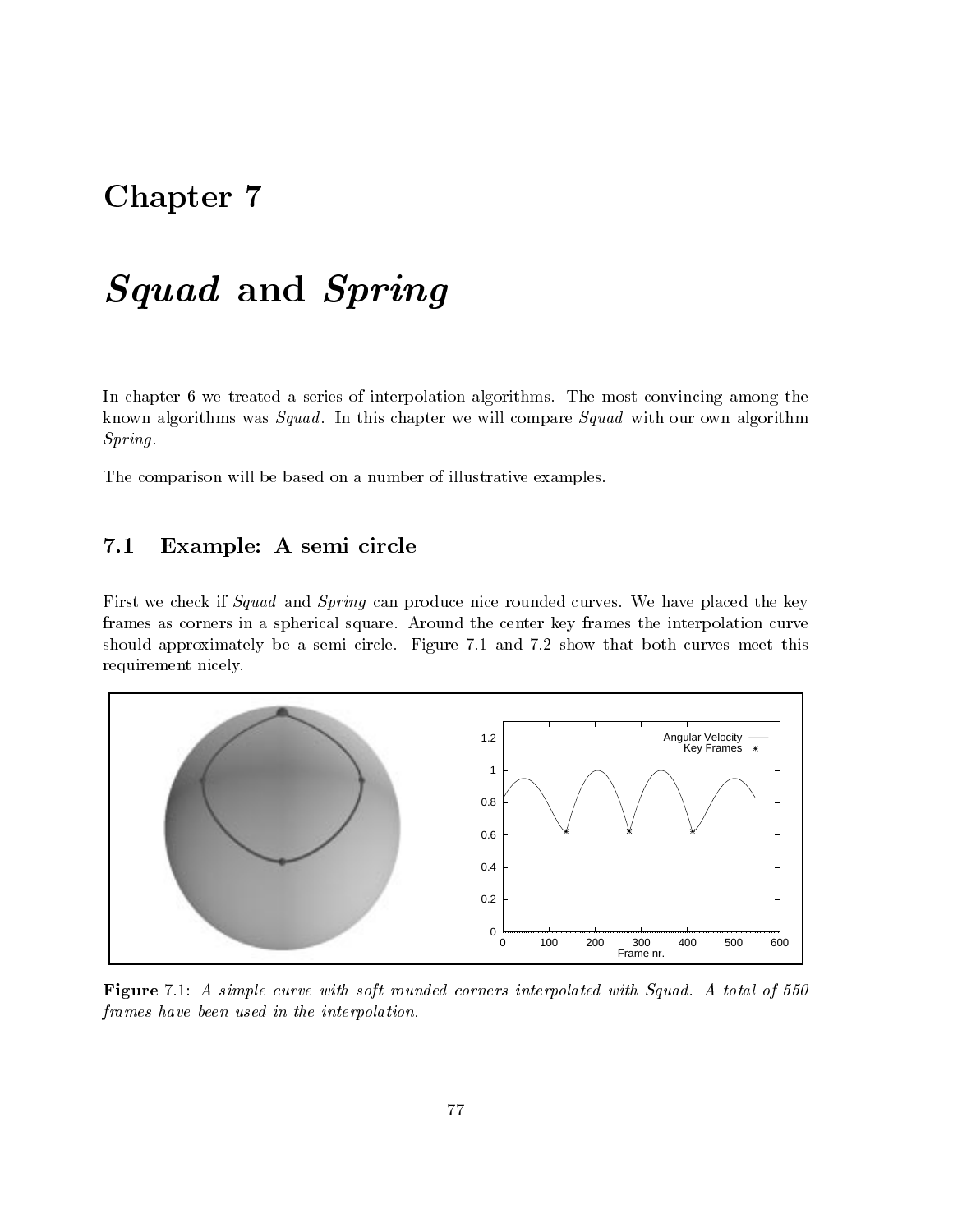

Figure 7.2: A simple curve with soft rounded corners interpolated with Spring. A total of 430 frames and 700 iterations in the steps have been used. No extra weight on the curvature at the key frames has been added (see section 6.3.7 page 73).

#### $7.2$ Example: A nice soft curve

This next example should be no real challenge for either of the algorithms. The expected interpolation curve is simply a nice rounded curve with no sharp corners. The intersection in the curve should pose no problem.



Figure 7.3: Interpolation with Squad of a soft curve with an intersection. A total of 550 frames have been used in the interpolation.

Both interpolation curves on figure 7.3 and figure 7.4 are nice. However, the curve has more rounded corners for *Spring* than for *Squad* (even though no extra weight has been added to the curvature at the key frames  $-$  see section 6.3.7 page 73). This means that the curve for *Spring* has smaller curvature. Furthermore the velocity graph for *Spring* is more constant than for Squad. This implies that Spring behaves as desired.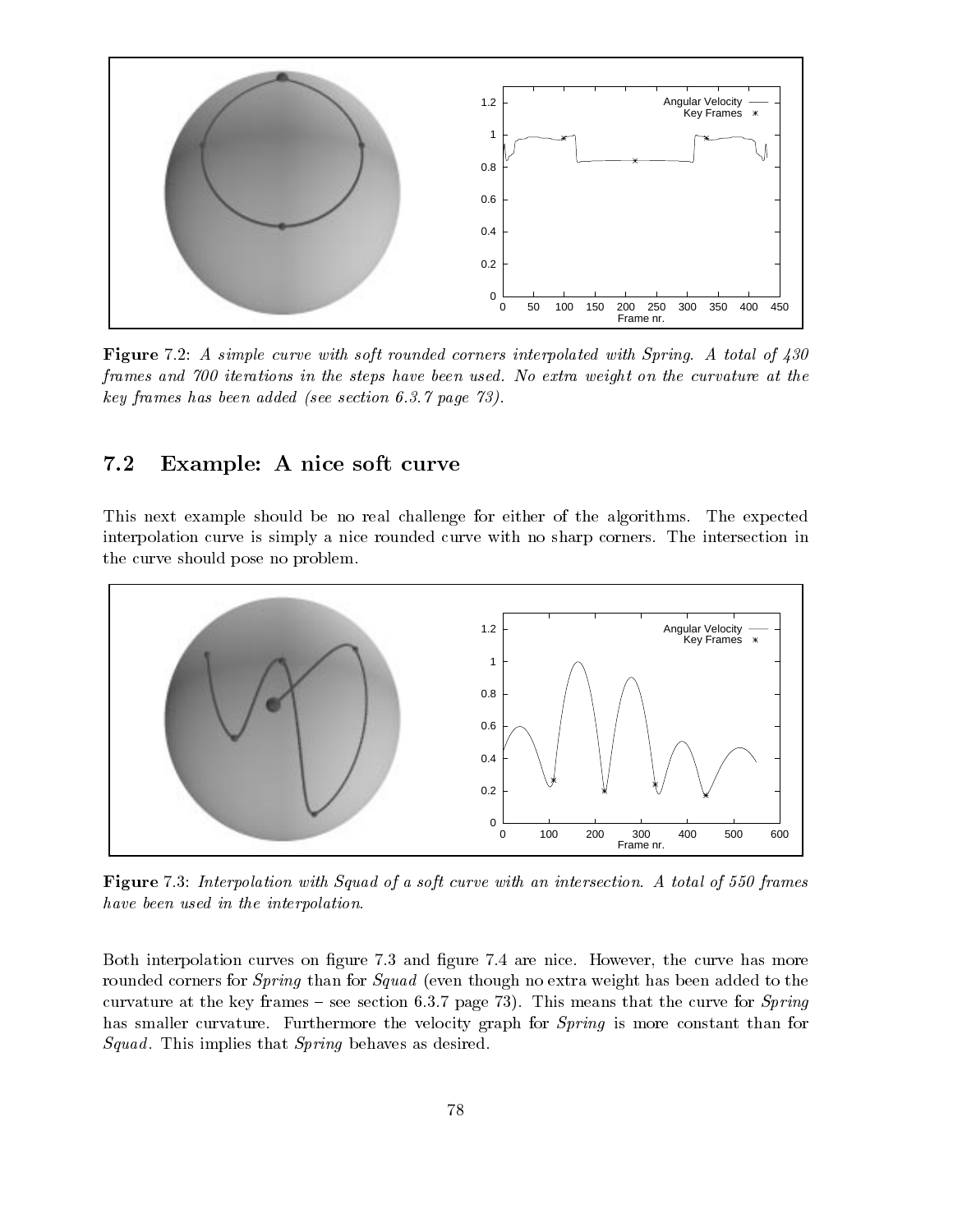

Figure 7.4: Interpolation with Spring of a soft curve with an intersection. A total of 550 frames and 700 iterations distributed over the interpolation steps. No extra weight is added to the curvature around the key frames (see section 6.3.7 page 73)

### 7.3 Example: Interpolation curve with cusp

Squad can produce interpolation curves with quite pointy corners at the key frames.



Figure 7.5: A curve with a cusp interpolated with Squad. 200 frames have been used.

The interpolation curve for *Squad* (figure 7.5) reveals a nasty pointy curve. However, *Spring* is able to produce a nice smooth rounded interpolation curve (figure 7.6).

That the interpolation curve for *Squad* has a sharp corner does not contradict the proven fact that Squad is differentiable (section 6.2.1 page 51). At the key frame with the sharp corner the velocity of the curve is zero. Thereby the function  $Squad$  remains differentiable although the geometric appearance of the curve is not intuitively differentiable.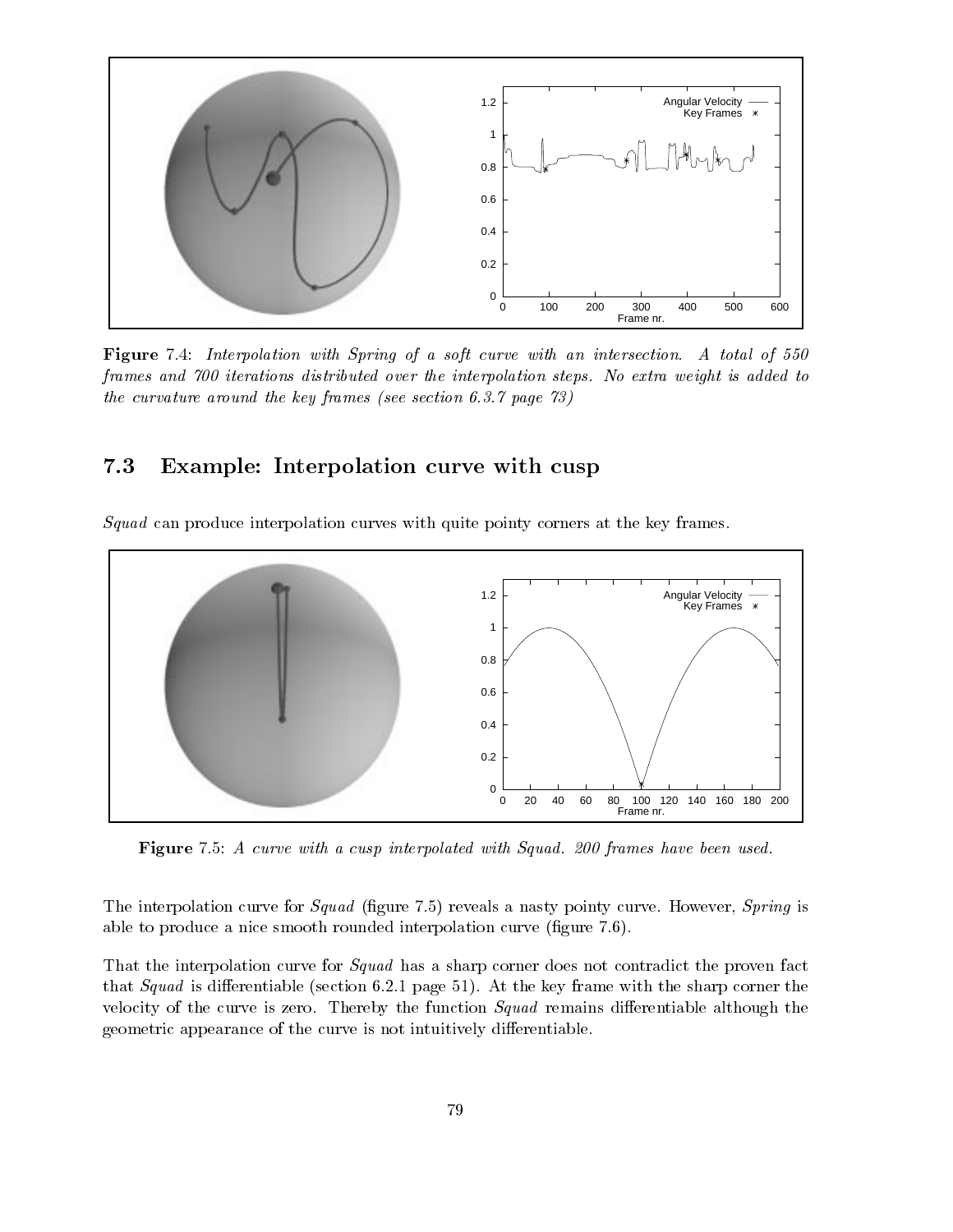

Figure 7.6: A curve with a cusp interpolated with Spring. A total of 200 frames and 700 iterations distributed over three steps. The relative weight of the curvature around the key frames is 1.3 (see section 6.3.7 page 73).

## 7.4 Example: A pendulum

We continue to investigate curves with large curvature. In this example we use a curve with infinite curvature - a pendulum motion. This is achieved with three key frames where the first and last are equal.



Figure 7.7: Squad displaying pendulum motion over 250 frames.

The desired behaviour of the interpolation curve is not intuitively obvious. Since all key frames are on a arc one would expect the curve to remain on this arc.

The figures (7.7 and 7.8) shows the same behaviour for both curves - the pendulum motion. Note that Lerp and Slerp would produce the same curve.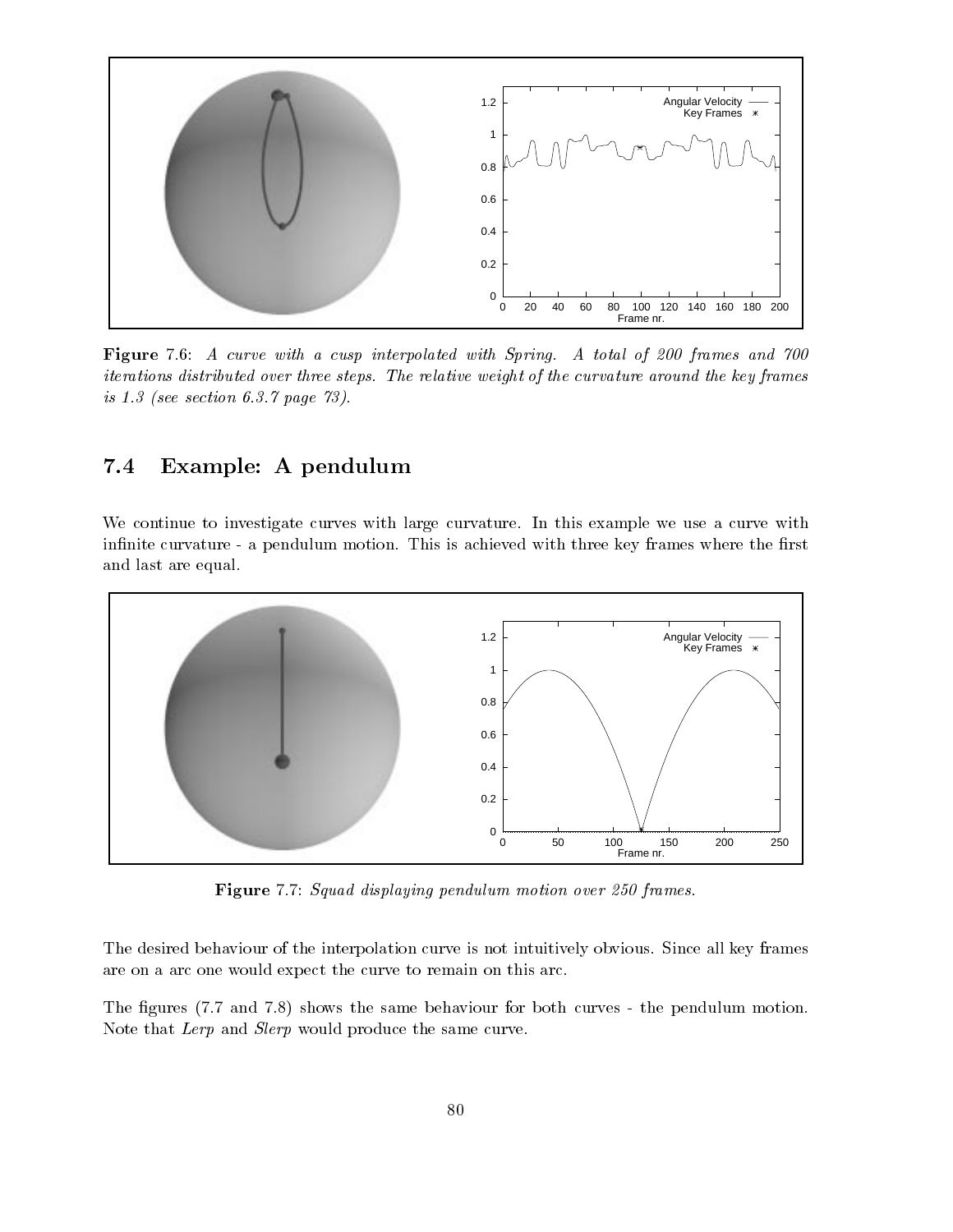

Figure 7.8: Spring displaying pendulum motion over 200 frames and 700 iterations in three steps. The relative weight of the curvature around the key frames is 1.5 (see section 6.3.7 page 73).

### 7.5 Example: A perturbed pendulum

Even though it is very reasonable that the interpolation curve remains on the same arc when the key frames are all on an arc, this is not necessarily correct. In principle the curve has infinite curvature at the center key frame. Since *Spring* is supposed to minimize curvature this is somewhat disappointing.

To understand this, it is necessary to bear the algorithm in mind. Using gradient descent, each frame will move slightly in each step to decrease the curvature. But in which direction should the frames close to the center key frame move? Since the curve is symmetric, the gradient at each frame will be zero. The problem is that this does not imply a local minimum but a local maximum instead.

Thus, the pendulum is an example of how it is possible to confuse *Spring*. We investigate this further by perturbing the first and last key frames slightly so the curve is no longer a pure pendulum. It is only just possible to see in the curve for  $Squad$  (figure 7.9).

Figure 7.10 shows how the pure arc is no longer a (repelling) fix point for the gradient descent algorithm Spring. The minimal perturbation allows the interpolation curve to be nice and rounded at the center key frame.

#### 7.6 Example: Global properties

The final example demonstrates a fundamental difference between  $Squad$  and  $Sprinq$ . In each interval the interpolation curve for *Squad* is defined exclusively from the two previous and the two following key frames  $-$  i. e. a local definition. In contrast, the interpolation curve for *Spring* is globally defined.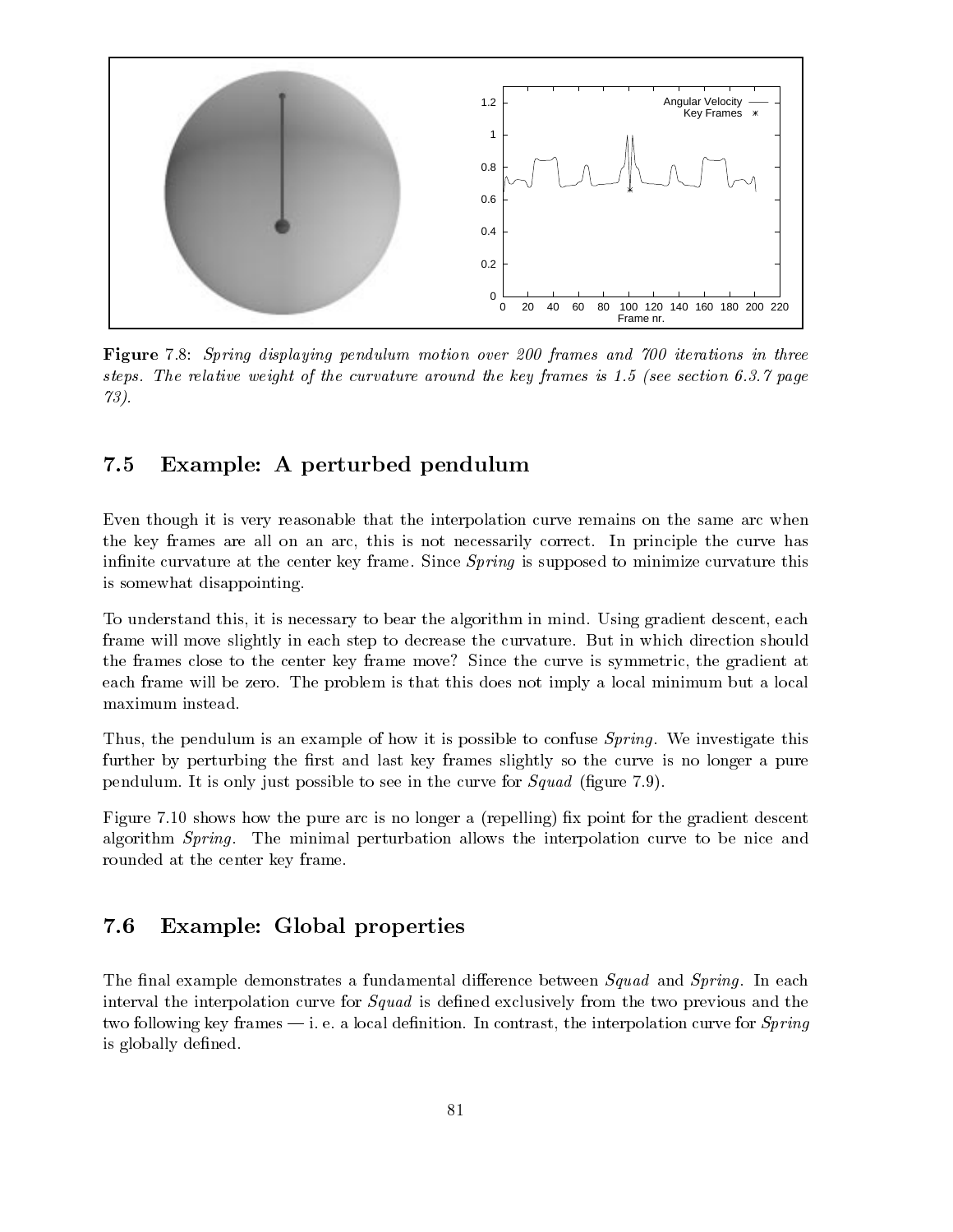

Figure 7.9: The perturbed pendulum interpolated by Squad using 250 frames.



Figure 7.10: The perturbed pendulum interpolated by Spring using 200 frames and 700 iterations in three steps. The relative weight of the curvature around the key frames is 1.5 (see section 6.3.7 page 73)

Figure 7.11 shows the interpolation curve for  $Squad$  on a set of five key frames. The first three key frames lie approximately on an arc and therefore the interpolation curve is an arc in the first interval. Likewise the interpolation curve form an arc in the last interval.

In contrast the interpolation curve for  $Spring$  (figure 7.12) is nice and smooth. The global structure of the algorithm allows the curve to distribute the curvature evenly across all the intervals. Instead of having excessive curvature at the center key frame, a part of the curvature is propagated to the outer intervals.

It should be noted that it is necessary to add a relatively large weight to the curvature around the key frames in this example. However, we have no doubt that an algorithm with a better numerical approximation for the constituent expressions (in particular  $q_i^{\phantom{\dag}}$  in equation 6.26) would produce the same result  $-$  without having to fit the parameters of the program to the example.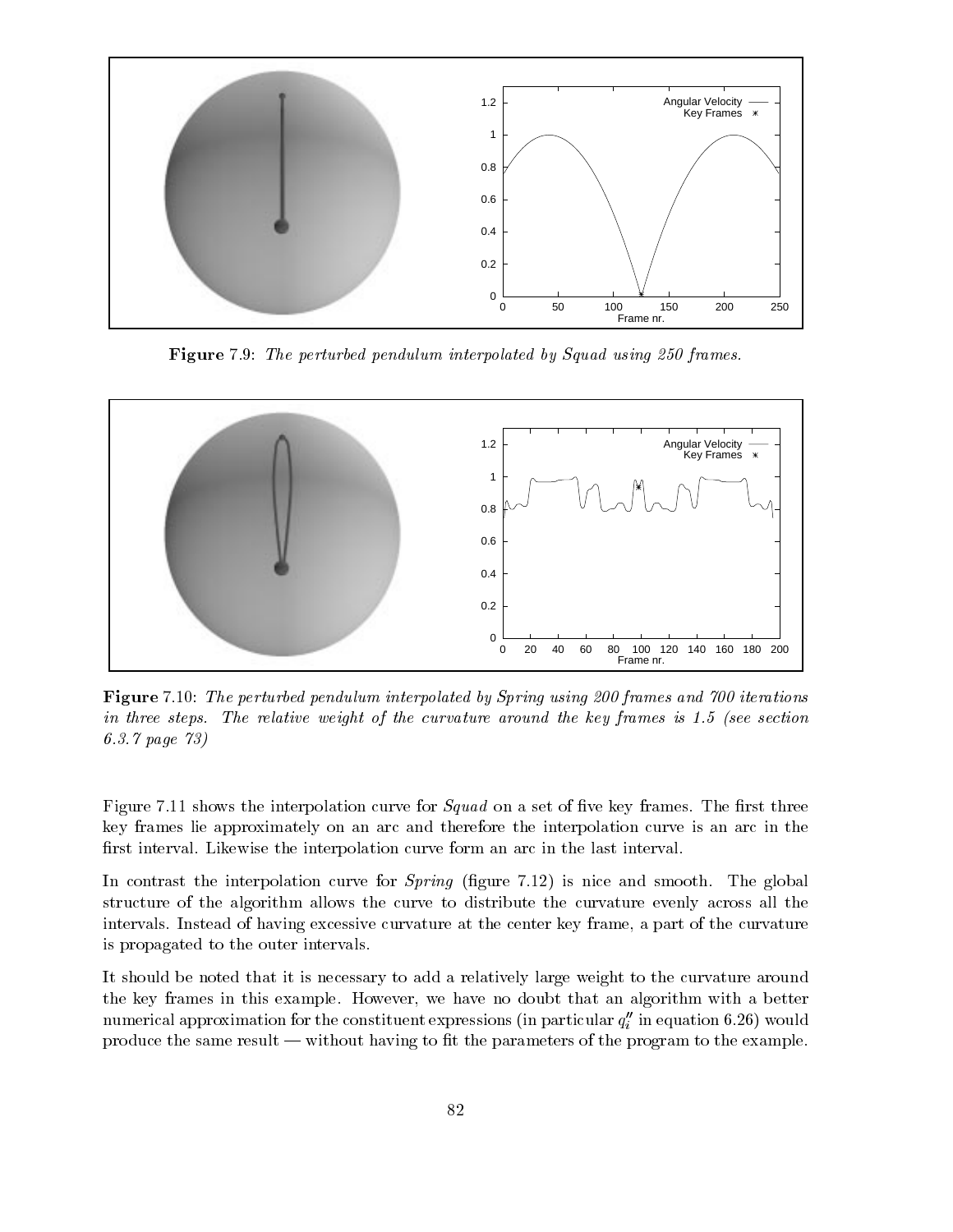

Figure 7.11: Squad producing pointy curve using 550 frames.



Figure 7.12: Spring avoiding the pointy curve using 430 frames and 900 iterations. The relative weight of the curvature around the key frames is 4 (see section 6.3.7 page 73).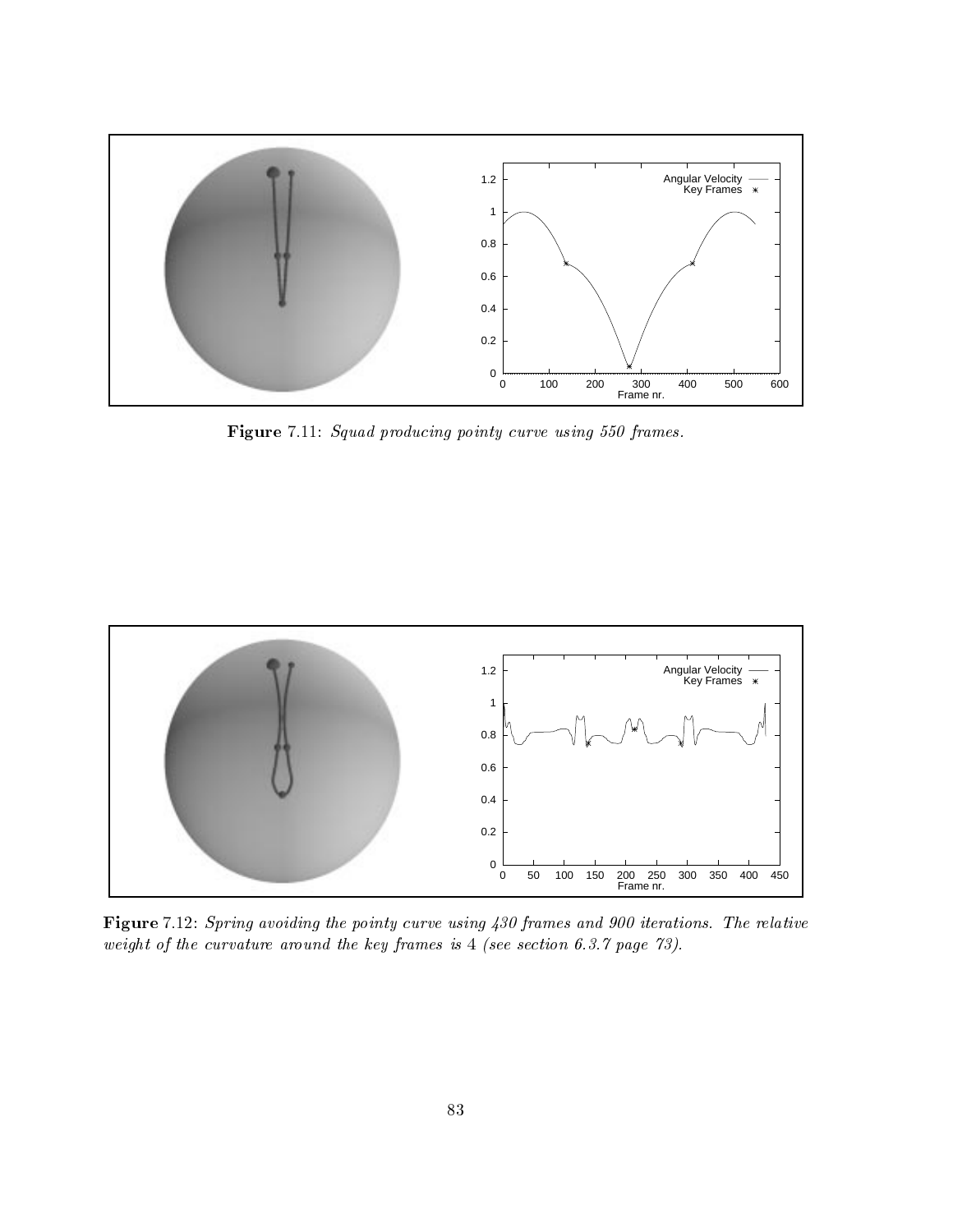# 7.7 Conclusion

| Property for the    | Characteristics for Squad                                                     | Characteristics for Spring                                                                 |
|---------------------|-------------------------------------------------------------------------------|--------------------------------------------------------------------------------------------|
| Algorithm           | Simple                                                                        | Complex                                                                                    |
|                     | Analytical                                                                    | Numerical                                                                                  |
|                     | Continuous                                                                    | <b>Discrete</b>                                                                            |
|                     | Local                                                                         | Global                                                                                     |
| Interpolation curve | Nice at simple curves.<br>Sharp corners at key frames with<br>large curvature | Nice at all examples.<br>The parameters of the program<br>must be fitted to some examples. |

The fundamental differences between the to methods are displayed below.

The choice between Squad and Spring is not obvious. If a simple algorithm yielding nice results in most cases is needed, then the simple  $Squad$  will suffice. If really nice interpolation is mandatory in all cases the more complex Spring will be more appropriate.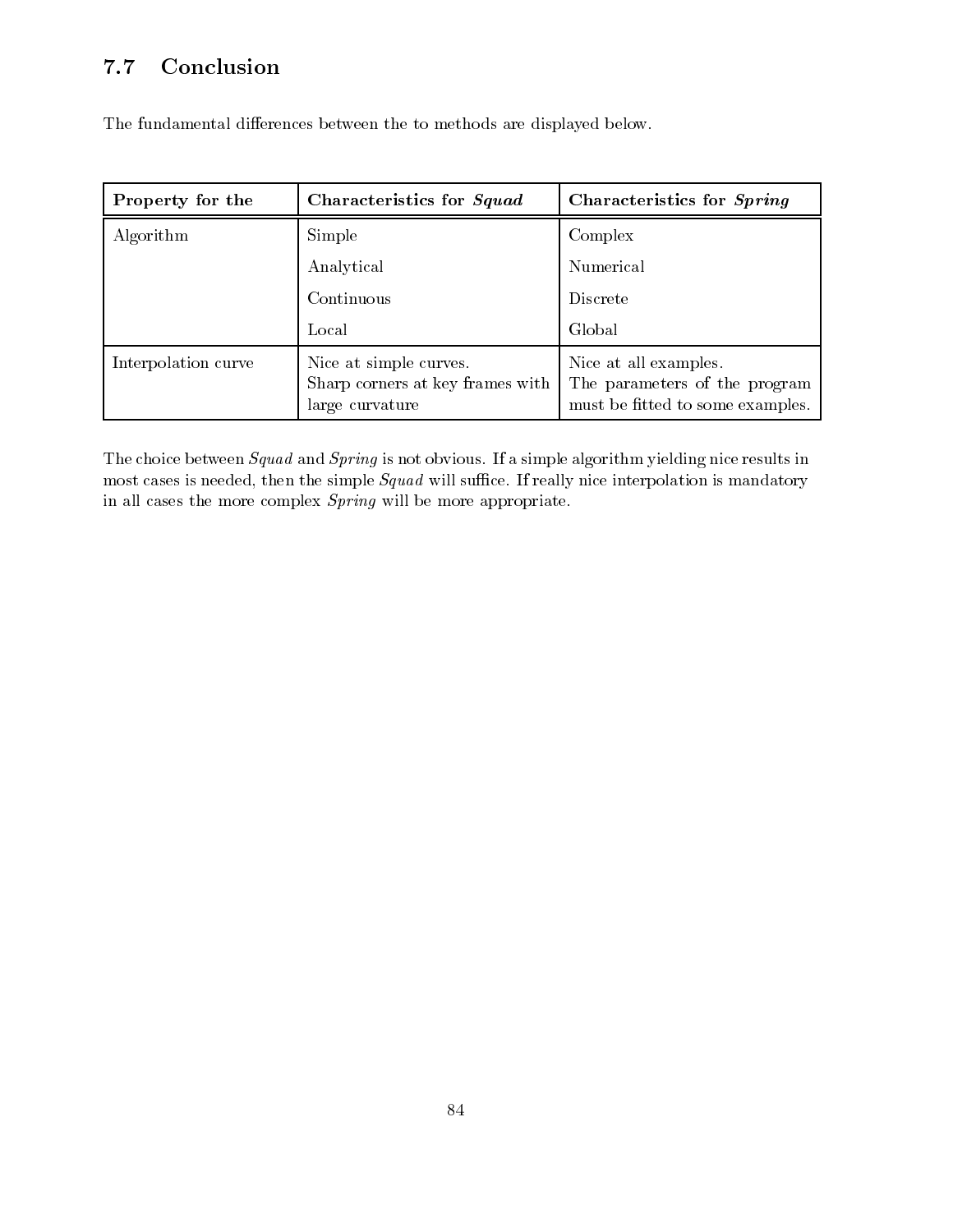# Chapter 8

# The Big Picture

In this final chapter we will first attempt to discuss our work in relation to the available literature on quaternions and interpolation of rotations. Using this as a starting point we will point out relevant topics for future work.

#### Comparison to previous work 8.1

This paper has covered five main topics:

- $\bullet$  -Kotation modalities (Section 3).
- Quaternion mathematics (Section 3.3).
- $\bullet$  Curves for interpolation of rotations Heuristic approach (Section 0.2).
- $\bullet$  -Curves for interpolation of rotations Analytic minimization of the local curvature (Section 6.3.5).
- $\bullet$  -Curves for interpolation of rotations  $-$  Numerical minimization of the tangential curvature (Section 6.3.7).

For each of the main topics we will summarize our contributions compared to the previous work.

#### Quaternion mathematics

Quaternion mathematics has been treated several times in the literature ([Hamilton, 1853], [Hamilton, 1899], [Pervin & Webb, 1992], [Shoemake, 1994b], [Maillot, 1990], and [Kim et al., 1996]). [Pervin & Webb, 1992] should be noted for a treatment of the basic mathematical properties  $$ including the logarithm and exponential functions. In [Kim et al., 1996], a general framework for differentiation is given (though the reader is referred to a differential geometry text for the proof ), and the derivative of exp is derived based on this framework. None of the articles have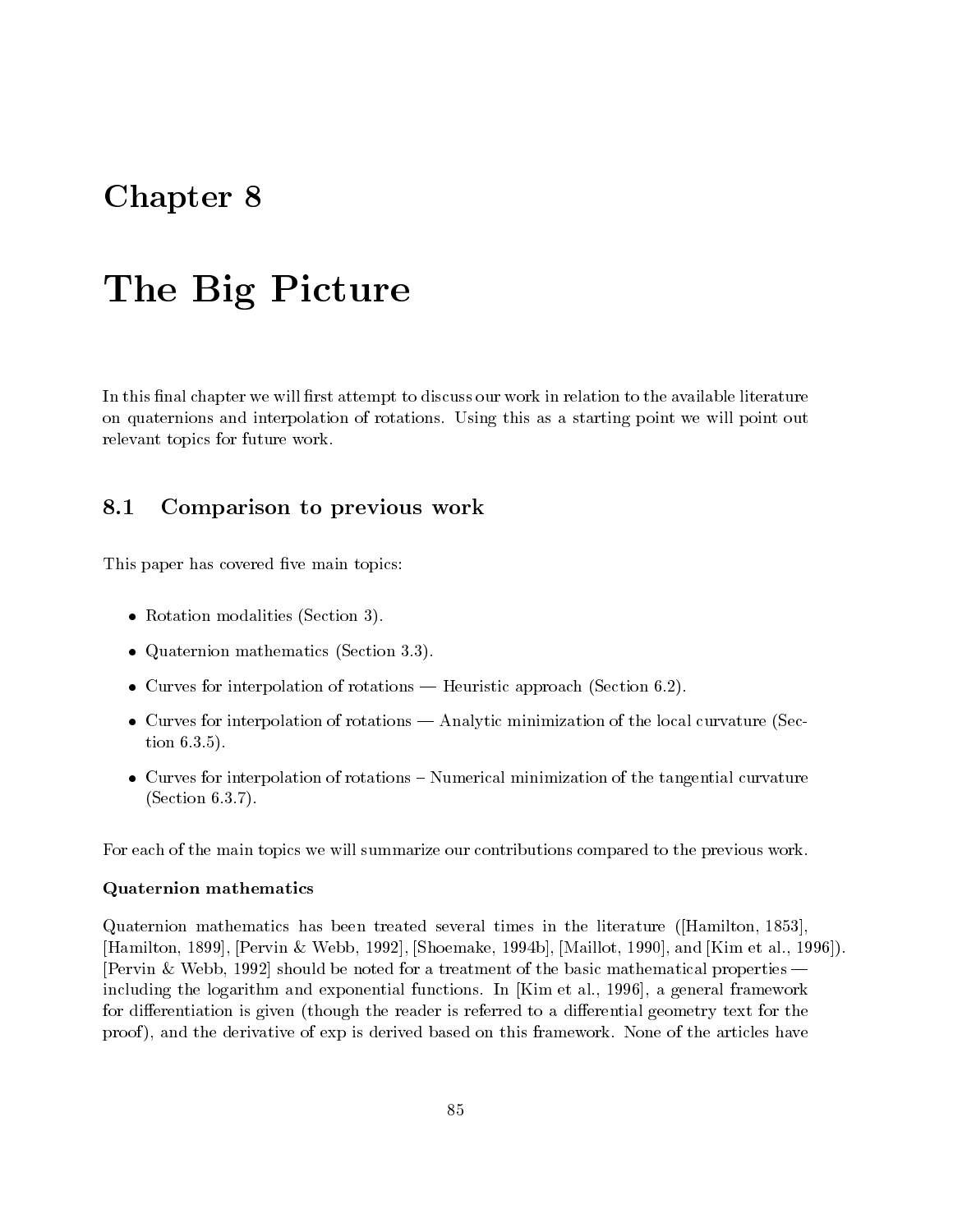given a complete treatment of the necessary mathematics. Differentiation of the quaternion functions is very central in the study of the smoothness of the interpolation curves.

This report includes a comprehensive treatment of quaternion math. In particular, we have derived all the differentiation equations necessary for proving the desired properties of the interpolation curves (in section 3.3.8).

#### Curves for interpolation of rotations  $-$  Heuristic approach

Interpolation curves in the plane have inspired several interpolation curves for rotations. The two most important are Slerp [Shoemake, 1985] and Squad [Shoemake, 1987]. Shoemake attempts to prove the differentiability of *Squad* but the proof is hawed<sup>-</sup>. In [Kim et al., 1990], a more general result is given that entails the differentiability of  $Squad$ . Our result is derived using less advanced mathematics, and may be more easily accessible.

This is the first report which contains a comprehensive treatment of the two most important heuristic quaternion curves (section 6.2). All the known expressions for *Slerp* are stated and the correctness of their properties is proven. For *Squad* we apply the derived differentiation equations to prove the differentiability of the function.

#### Other heuristic approaches

Like  $Squad$ , a number of quaternion interpolation curves have been made from general spherical cubic curves. These curves are fitted to the control points, thus yielding relatively nice interpolation curves. Most often these curves are inspired by cubic curves in the plane.

Examples of this are the fairly simple spherical Catmull-Rom B-spline in [Schlag, 1994] and a spherical Bézier curve in [Shoemake, 1985].

In this report, we have not investigated this approach.

#### Curves for interpolation of rotations  $-$  Analytic approach

The first attempt to derive an optimal interpolation curve from a set of objective criteria can be seen in [Barr et al., 1992]. The paper states an expression minimizing the tangential curvature (in this paper also called the local curvature). However, the paper makes no attempt to state or solve the differential equation, that corresponds to the optimal curve.

In this paper we state a set of objective criteria for the optimal interpolation curve (section  $6.3.5$ )  $-$  inspired by [Barr et al., 1992]. We then derive the fourth order differential equation whose solution will minimize the local curvature. Unfortunately, we are not able to solve the differential equation analytically.

 $^1$ As mentioned earlier [Shoemake, 1987] is unavailable but Shoemake himself has stated [Shoemake, 1997] that the proof was flawed.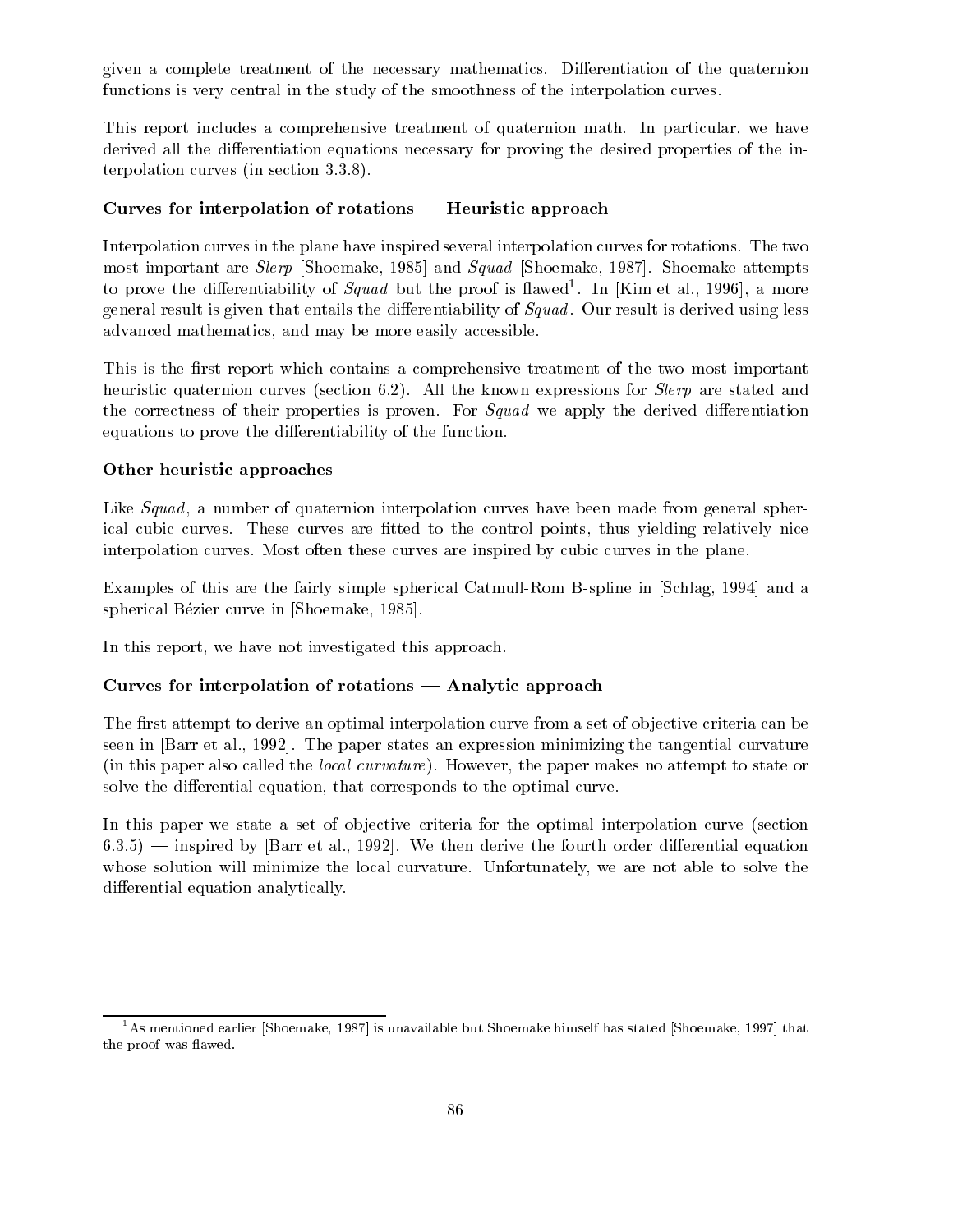### Minimization of the local curvature  $-$  Numerical approach

A brief description of a numerical solution to the problem of minimizing the tangential curvature is sketched in [Barr et al., 1992]. [Platt & Barr, 1988] contains a more sophisticated method (using Augmented Lagrangian constraints in a Finite elements method). A method yeilding faster convergence is presented in [Ramamoorthi & Barr, 1997].

We give a complete algorithm for finding a discrete solution to the numerical version of the minimization problem (section 6.3.7).

### Complete treatment

To our knowledge, there exists no other complete treatment of quaternion mathematics and the applications in interpolation of rotations.

This report combines a comprehensive overview including both a thorough treatment of the basic quaternion mathematics and as well, the most important methods for interpolating orientations is space. This is where quaternions really show their strength (see sections 3.3.6, 3.4, and chapter 6).

Obviously, it would be very nice to derive an analytic solution of the differential equation that minimizes the local curvature of the interpolation curve. Since differential equations are centuries old this is not very likely to happen in the immediate future. Therefore it would be more realistic to establish a more robust numerical solution with a faster convergence. This is beyond the scope of this report. An excellent starting point for this approach would be [Platt & Barr, 1988] and [Ramamoorthi & Barr, 1997].

Another direction could be the development of more specialized applications. As an example, the movements of a camera should not necessarily be interpolated in the same manner as the moving ob ject during animation. A stable horizon is possibly a desired feature for the camera (i. e. the camera must not tilt upside down). Relevant introductions to this line of work are [Shoemake, 1994b] and [Shoemake, 1994a].

Another example of specialization is applications where the interpolation need not be smooth. For instance, in the plane the interpolation of a fly or a UFO need not be smooth either. An example of extraction of certain properties of interpolation curves in 3D *(tension, continuity* and bias control) can be found in [Kochanek & Bartels, 1984].

Finally, yet another example of specialization of the interpolation curve can be studied in [Barr et al., 1992]. In this method, the angular velocity can be given explicitly at the first and last key frame (the authors call this *Angular Velocity Constraints*). An obvious generalization of this would be the ability to supply the angular velocity at an arbitrary key frame.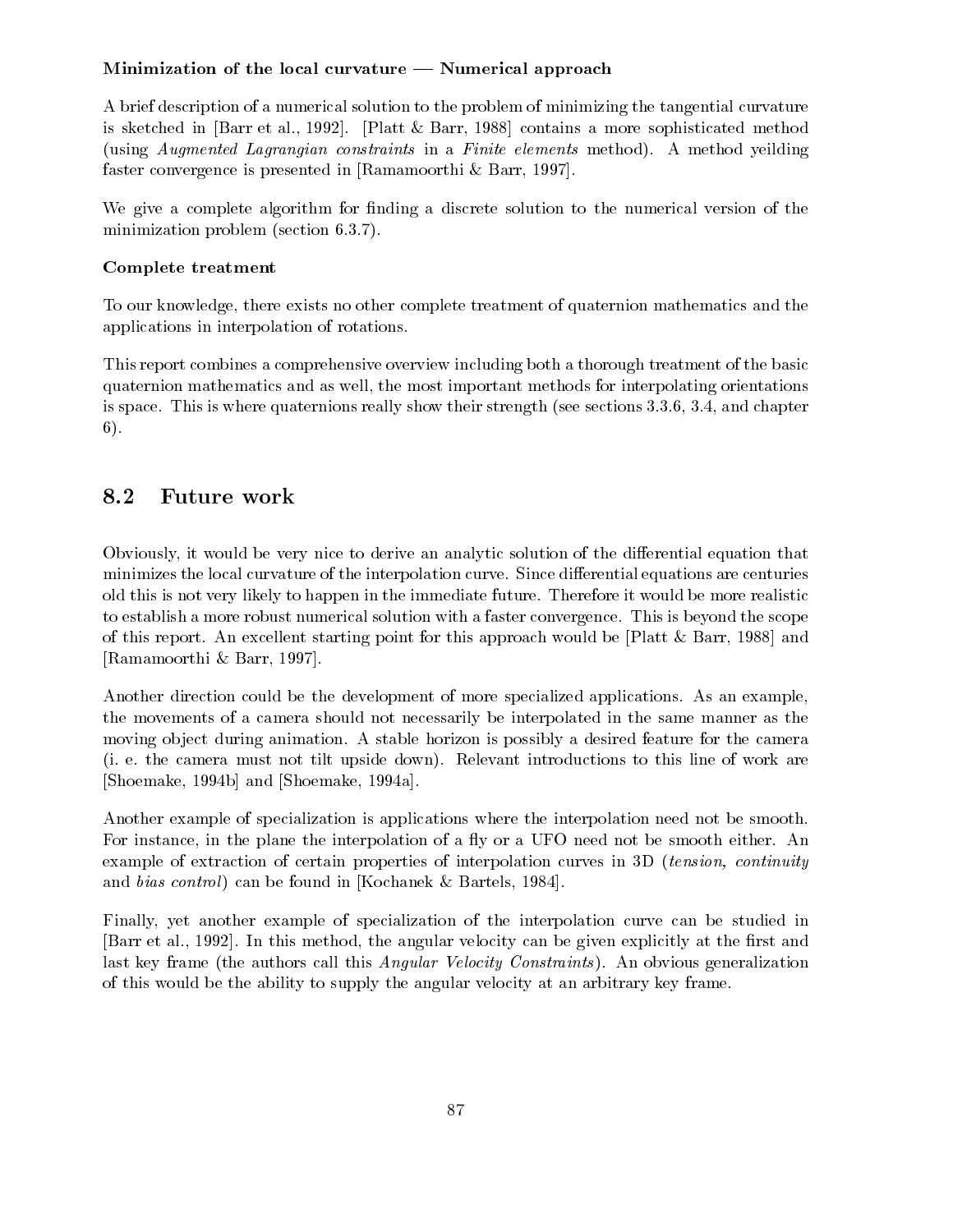### Acknowledgements

We would like to thank Ken Shoemake, who patiently and enthusiastically helped with answers to questions posed via e-mail. We also owe thanks to Jørgen Sand-, who offered comprehensive suggestions concerning differential equations and the calculus of variations, and Gerd Grubb-, Sand who helped with differential equations.

For thorough proof reading of the Danish version we would like to thank Tommy Højfeld Olesen. We would like to thank Theo Engell for the illustration in the introduction. Finally we would like to thank our advisor Knud Henriksen.

<sup>&</sup>lt;sup>2</sup>Associate Professor at the Institute of Computer Science, the University of Copenhagen, specializing in the solution of systems of equations.

 $^3\rm{Professor}$  at the Institute of Mathematics, the University of Copenhagen, specializing in differential equations.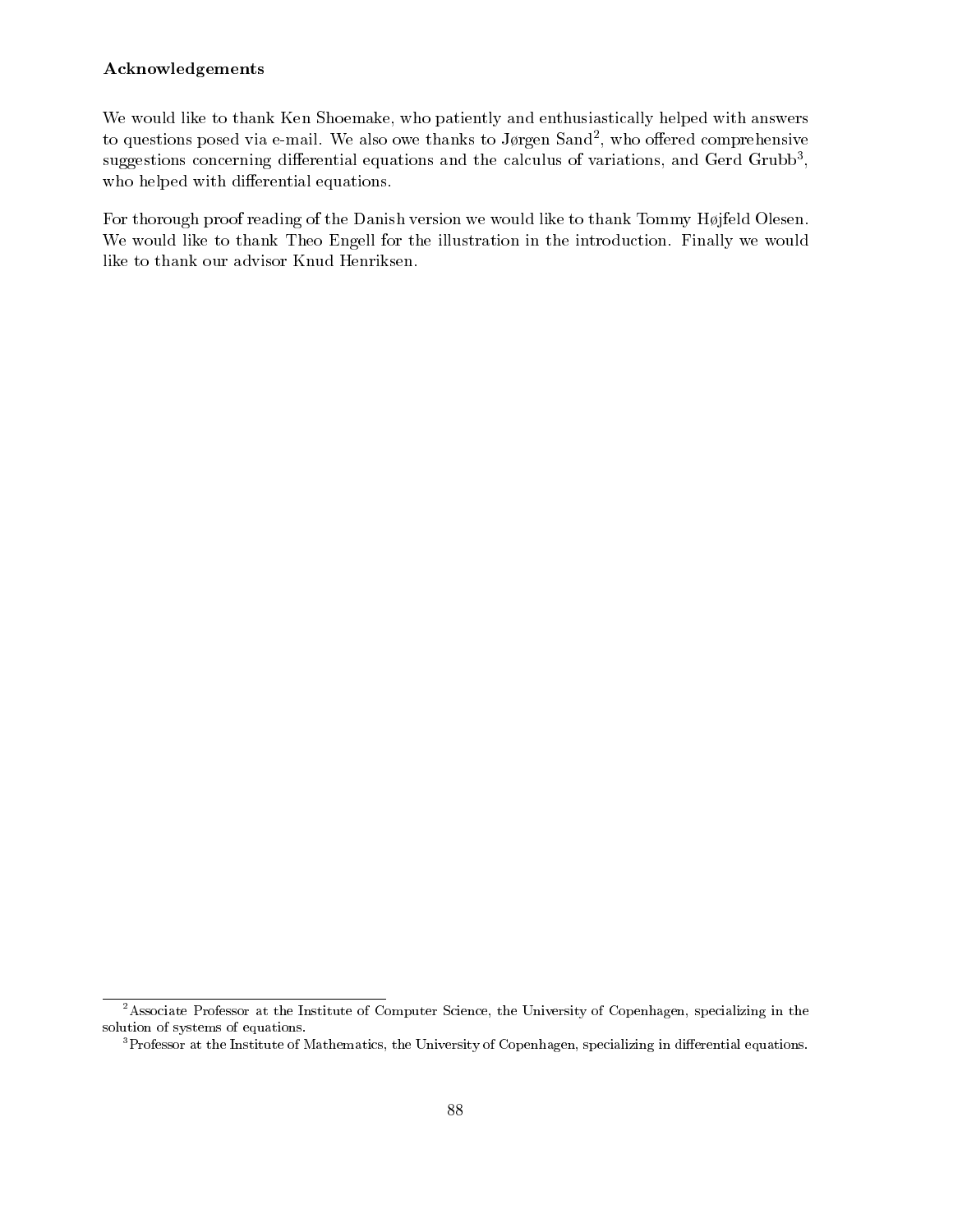# Appendix A

In this report we have used following conventions:

### Coordinate system

We use a right-handed coordinate system. In computer graphics it is common to use a left-handed coordinate system. This allows the  $z$ -axis to point "into" the screen which seems natural. Since we primarily use coordinates for mathematical derivations we have chosen to use the mathematical standard  $-$  the right-handed coordinate system.

#### Rotation

Still using the mathematical standard we rotate counter-clockwise. The direction of rotation about an axis is obtained by the right-hand rule: Hold the axis with right hand and the thumb pointing in the positive direction of the axis. A positive rotation will now rotate in the direction of the fingers (apart from the thumb).

This is illustrated below:



#### Euler angles

Rotation by Euler angles is defined by a rotation about each of the three coordinate axes. To make this unambiguous it is necessary to define the order of rotation.

The specific order of rotation is of no importance in this paper and we arbitrarily choose x, y, z. Other conventions are described in [Craig, 1986].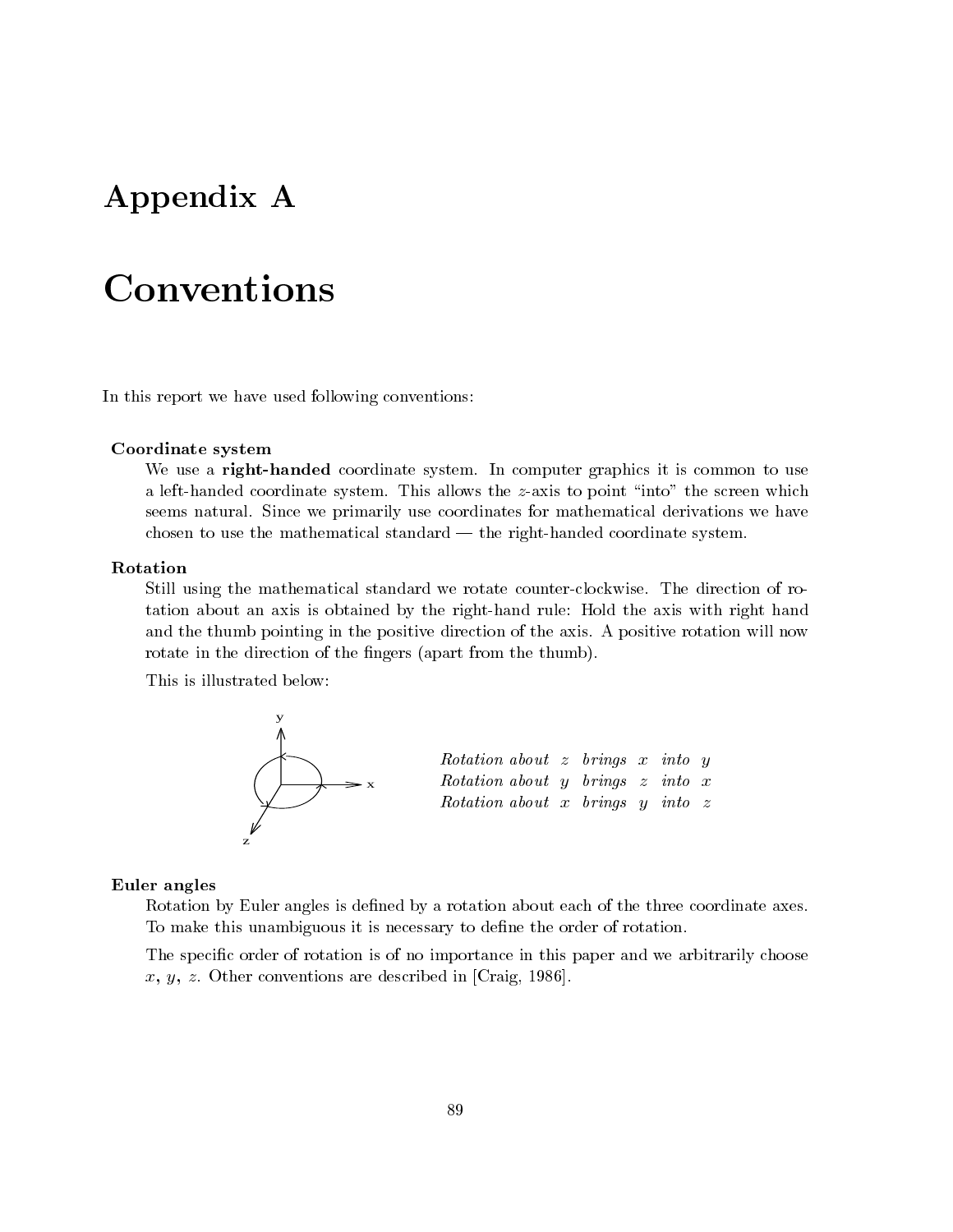# Appendix B

# Conversions

In this appendix we show the conversions between different representations for rotation: Euler angles, matrices, and quaternions.

### B.1 Euler angles to matrix

Rotation about the x-axis by the angle  $\alpha$  followed by rotation about the y-axis by the angle  $\beta$ concluded by rotation about the z-axis by the angle  $\gamma$  is written in matrix<sup>1</sup> notation:

$$
R(\alpha, \beta, \gamma) = R_z(\gamma)R_y(\beta)R_x(\alpha)
$$
  
\n
$$
= \begin{bmatrix} \cos \gamma & -\sin \gamma & 0 & 0 \\ \sin \gamma & \cos \gamma & 0 & 0 \\ 0 & 0 & 1 & 0 \\ 0 & 0 & 0 & 1 \end{bmatrix} \begin{bmatrix} \cos \beta & 0 & \sin \beta & 0 \\ 0 & 1 & 0 & 0 \\ -\sin \beta & 0 & \cos \beta & 0 \\ 0 & 0 & 0 & 1 \end{bmatrix} \begin{bmatrix} 1 & 0 & 0 & 0 \\ 0 & \cos \alpha & -\sin \alpha & 0 \\ 0 & \sin \alpha & \cos \alpha & 0 \\ 0 & 0 & 0 & 1 \end{bmatrix}
$$
  
\n
$$
= \begin{bmatrix} \cos \beta \cos \gamma & \cos \gamma \sin \alpha \sin \beta - \cos \alpha \sin \gamma & \cos \alpha \cos \gamma \sin \beta + \sin \alpha \sin \gamma & 0 \\ \cos \beta \sin \gamma & \cos \alpha \cos \gamma + \sin \alpha \sin \beta \sin \gamma & -(\cos \gamma \sin \alpha) + \cos \alpha \sin \beta \sin \gamma & 0 \\ -\sin \beta & \cos \beta \sin \alpha & \cos \alpha \cos \beta & 0 \\ 0 & 0 & 1 \end{bmatrix}
$$

#### Matrix to Euler angles  $B.2$

The rotation matrix derived above is the starting point for the conversion from matrix to Euler angles. The conversion to Euler angles requires the inverse trigonometric functions. Neither arcsin nor arccos will, by itself, yield values on the entire interval from  $-\pi$  to  $\pi$ . We therefore want to establish both the sin and cos values for all the angles. Using both the sin and cos values the original angles can be determined in the interval  $[-\pi, \pi]$  as  $v = sgn(\sin v)$  arccos $(v)$ , where sgn is defined:  $sgn(0) = 0$  and  $sgn(x) = \frac{1}{|x|}$ .

Using homogeneous matrices the rotation matrices are  $4 \times 4.$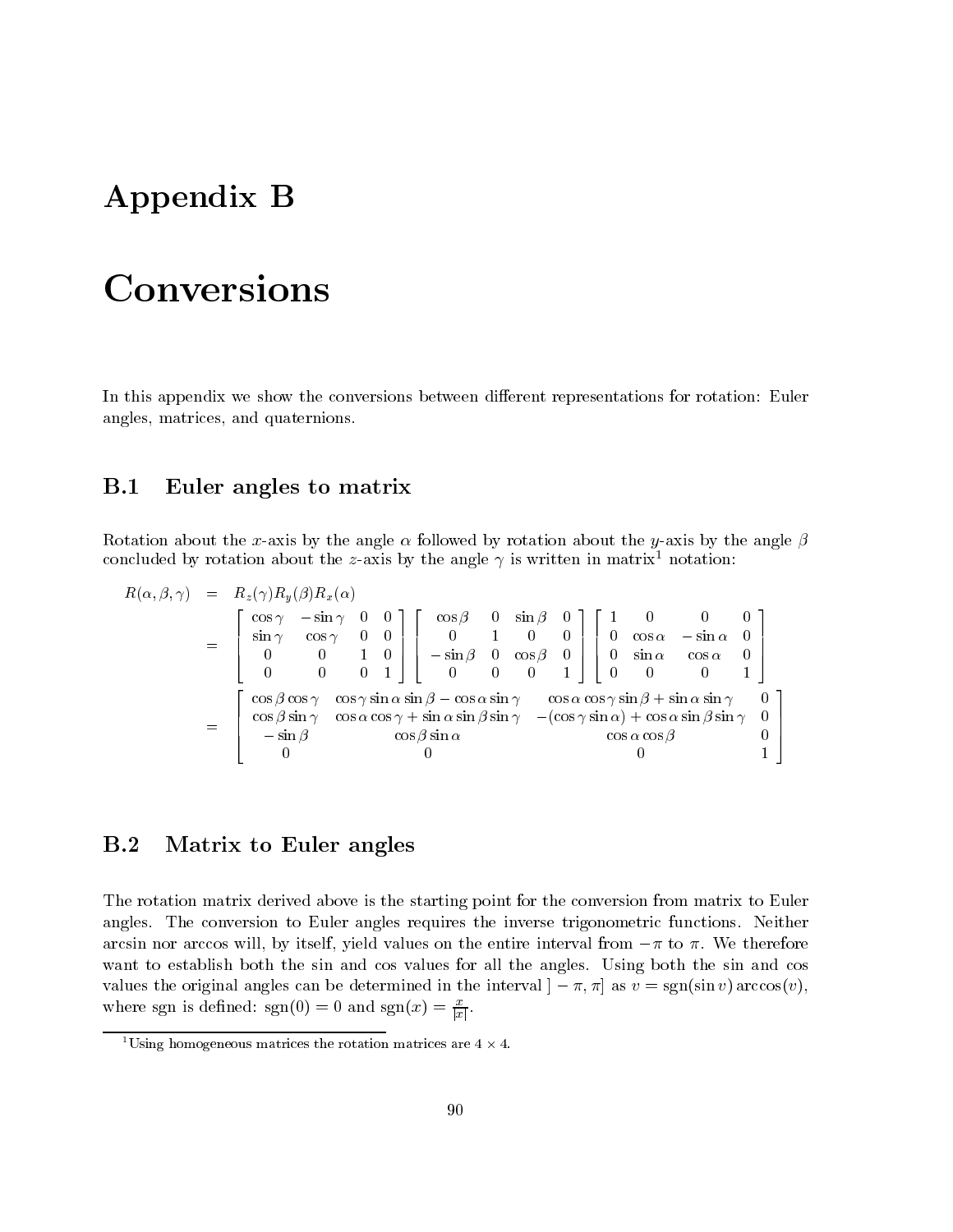We can directly determine  $\sin \beta$  as  $-R_{31}$ . Isolating  $\cos \beta$  yields the following equations:

$$
\cos^2 \beta = (-R_{11}R_{32}R_{31} - R_{33}R_{21})/R_{12}
$$
  
\n
$$
\cos^2 \beta = (-R_{11}R_{33}R_{31} + R_{32}R_{21})/R_{13}
$$
  
\n
$$
\cos^2 \beta = (-R_{32}R_{31}R_{21} + R_{11}R_{33})/R_{22}
$$
  
\n
$$
\cos^2 \beta = (-R_{31}R_{33}R_{21} - R_{11}R_{32})/R_{23}
$$

From this it is not possible to determine the sign of  $\cos \beta$ . This means that we might as well determine  $\beta$  directly from  $sin\beta$ . Either way it is only possible to determine  $\beta$  in the interval  $[-\frac{1}{2},\frac{1}{2}]$  corresponding to the assumption that cos  $\rho$  is positive.

Determining cos and sin for  $\alpha$  and  $\gamma$  requires cos  $\beta$ . If the assumption that cos  $\beta$  is positive does not hold, then also  $\alpha$  and  $\gamma$  are determined incorrectly. Unfortunately this is the best that can be done.

The equations for cos and sin for each of the constituent angles are shown below. From this the angles can be determined as stated above.

$$
\beta = \arcsin(-R_{31}) \quad \text{(Assuming } \beta \in \left[-\frac{\pi}{2}, \frac{\pi}{2}\right])
$$
\n
$$
\cos \alpha = \frac{R_{33}}{\cos \beta}
$$
\n
$$
\sin \alpha = \frac{R_{32}}{\cos \beta}
$$
\n
$$
\cos \gamma = \frac{R_{11}}{\cos \beta}
$$
\n
$$
\sin \gamma = \frac{R_{21}}{\cos \beta}
$$

Obviously this requires that  $\cos \beta \neq 0$ . If  $\cos \beta = 0$  then  $\beta = \pm \frac{1}{2}$ . This corresponds to gimbal 22 Januari - Januari - Januari - Januari - Januari - Januari - Januari - Januari - Januari - Januari - Januari lock (see section 4.1) and therefore it is impossible to distinguish  $\alpha$  from  $\gamma$ . Thus we arbitrarily define  $\gamma \equiv 0$ . In this situation the angles can be determined:

$$
\beta = \arcsin(-R_{31}) \quad \text{(assuming}\n\beta \in \left[-\frac{\pi}{2}, \frac{\pi}{2}\right])
$$
\n
$$
\cos \alpha = R_{22}
$$
\n
$$
\sin \alpha = -R_{23}
$$
\n
$$
\gamma = 0
$$

### B.3 Quaternion to matrix

Rotation of the vector  $p = (x, y, z)$  with the quaternion q is done by the operation q [0, p]  $q^{-1}$ . We want to determine the corresponding matrix which multiplied on  $|x|y|z|1$  from the left will yield the same result.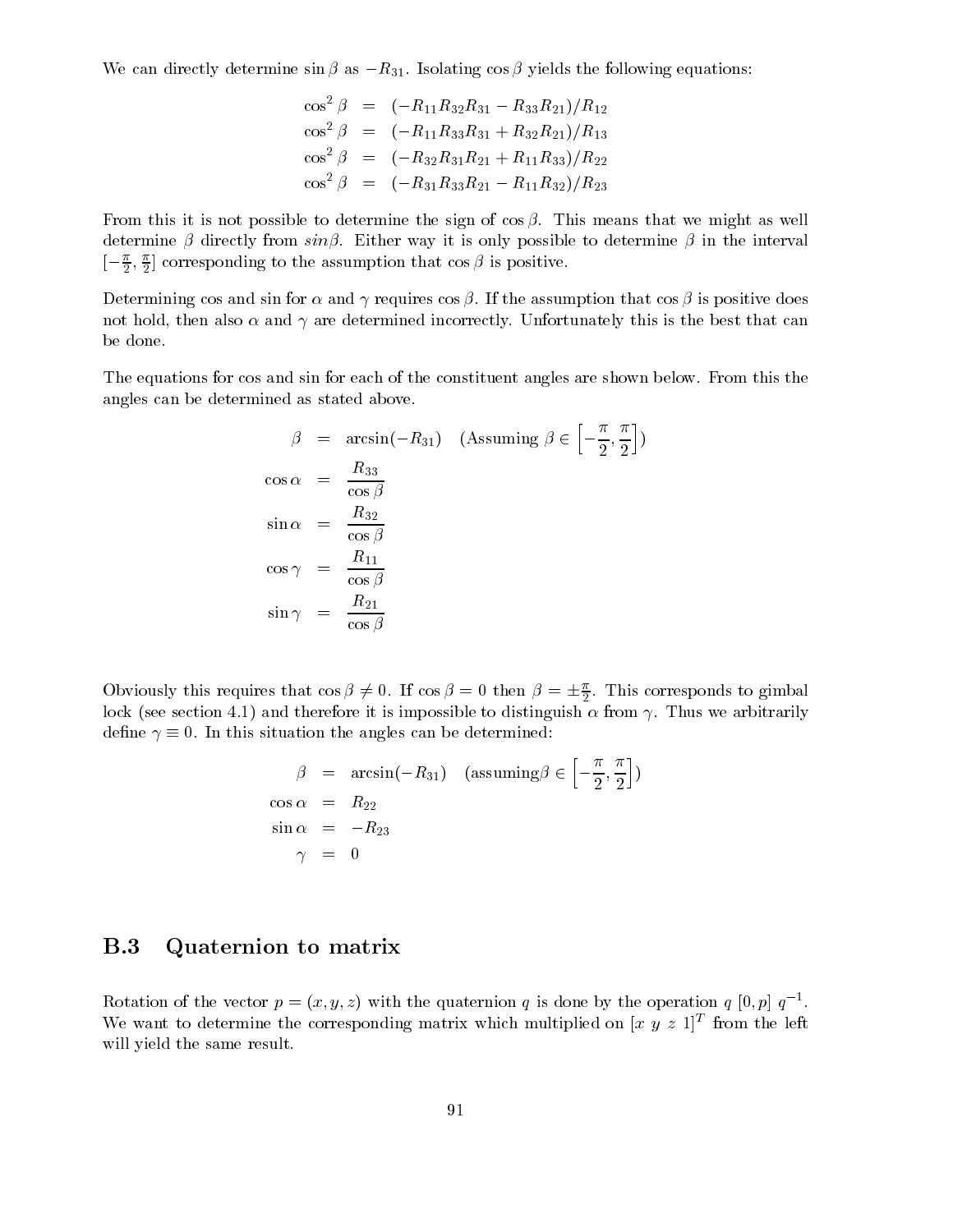The product of two quaternions  $q\, \nu =$  [w; (a; b; c)] and  $q\, \mu =$  [s; (c),  $q$ ; (c), (written in i;  $\mu$ is:

$$
q_v q_h = (w + ia + jb + kc)(s + ix + jy + kz)
$$
  
= 
$$
(ws - ax - by - cz) + i(as + wx - cy + bz) +
$$
  

$$
j(bs + wy + cx - az) + k(cs + wz - bx + ay)
$$

written as columns using sloppy notation<sup>-</sup> this equals:

$$
q_v q_h = \left[\begin{array}{c} a \\ b \\ c \\ w \end{array}\right] \times_q \left[\begin{array}{c} x \\ y \\ z \\ s \end{array}\right] = \left[\begin{array}{c} wx - cy + bz + as \\ cx + wy - az + bs \\ -bx + ay + wz + cs \\ -ax - by - cz + ws \end{array}\right]
$$

From this we can write the matrices corresponding to multiplying from the left and from the right with a quaternion. First we determine  $V_{q_v}$  such that  $V_{q_v} q_h = q_v q_h$ , where  $q_v$  and  $q_v q_h$  are written as columns:

$$
V_{q_v} = \left[ \begin{array}{cccc} w & -c & b & a \\ c & w & -a & b \\ -b & a & w & c \\ -a & -b & -c & w \end{array} \right]
$$

Then we write  $H_{q_h}$ , such that  $H_{q_h} q_v = q_v q_h$ :

$$
H_{q_h}=\left[\begin{array}{cccc} s & z & -y & x \\ -z & s & x & y \\ y & -x & s & z \\ -x & -y & -z & s \end{array}\right]
$$

We are now ready to write the matrix M, such that  $Mp = q |0, p | q$ . Using  $q = |s, (x, y, z)|$ and  $q^{-1} = [s, (-x, -y, -z)]$  we get:

$$
M = V_q H_{q^{-1}}
$$
  
= 
$$
\begin{bmatrix} s & -z & y & x \ z & s & -x & y \ -y & x & s & z \ -x & -y & -z & s \end{bmatrix} \begin{bmatrix} s & -z & y & -x \ z & s & -x & -y \ -y & x & s & -z \ x & y & z & s \end{bmatrix}
$$
  
= 
$$
\begin{bmatrix} 1-2(y^2+z^2) & 2xy-2sz & 2sy+2xz & 0 \ 2xy+2sz & 1-2(x^2+z^2) & -2sx+2yz & 0 \ -2sy+2xz & 2sx+2yz & 1-2(x^2+y^2) & 0 \ 0 & 0 & 0 & 1 \end{bmatrix}
$$

The quaternion  $[s, (x, y, z)]$  is written as the column  $[x, y, z, s]$  , and  $\overline{\times}_q$  denotes quaternion multiplication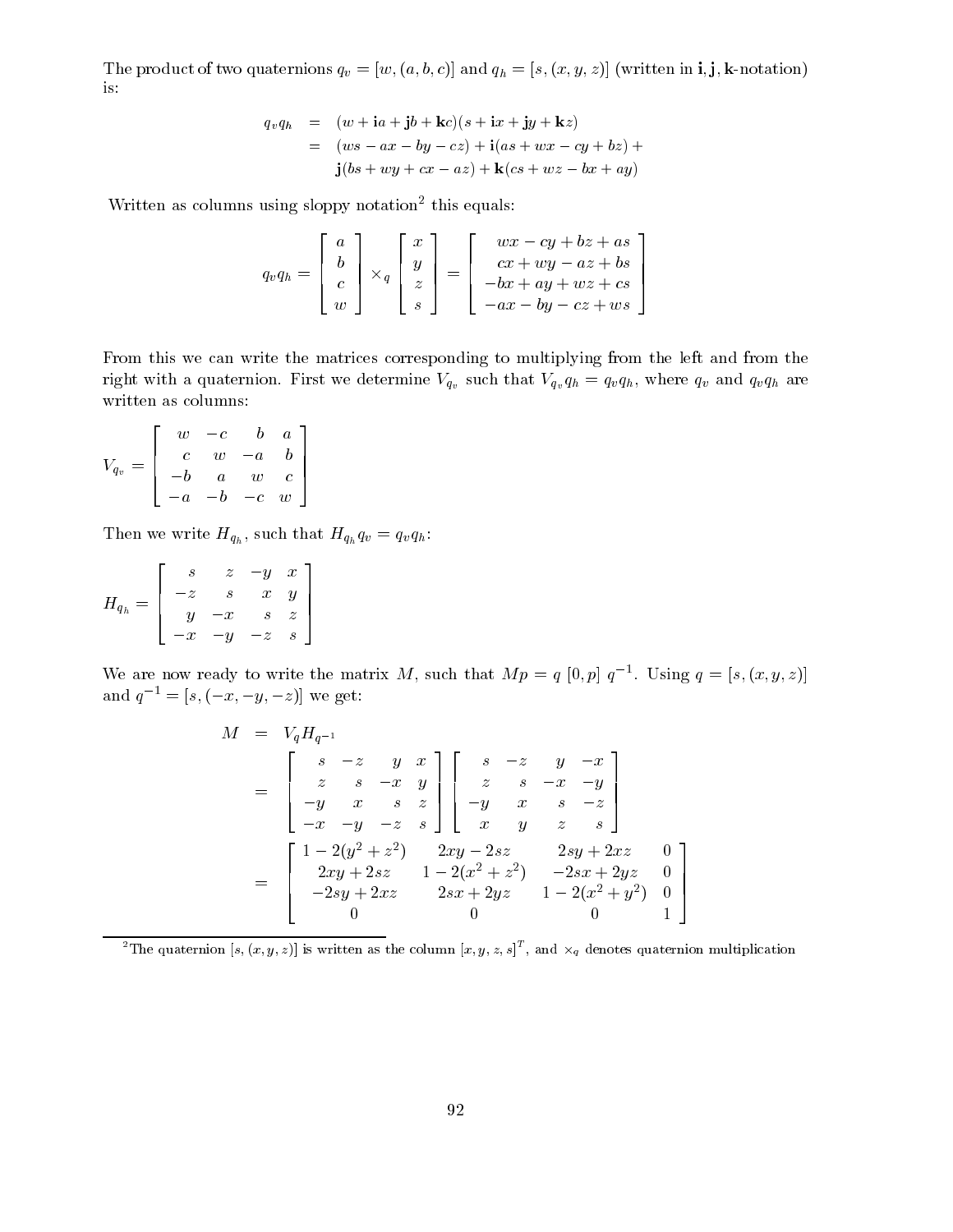### B.4 Matrix to Quaternion

Conversion from a rotation matrix to the corresponding unit quaternion uses the matrix M derived above. First we find  $s$ :

$$
M_{11} + M_{22} + M_{33} + M_{44} = 4 - 4(x^{2} + y^{2} + z^{2})
$$
  
= 4 - 4(1 - s<sup>2</sup>) \n
$$
= 4s^{2}
$$
  
= 4s<sup>2</sup>

This yields s <sup>2</sup> . Now the other values follow:

$$
s = \pm \frac{1}{2} \sqrt{M_{11} + M_{22} + M_{33} + M_{44}}
$$
  
\n
$$
x = \frac{M_{32} - M_{23}}{4s}
$$
  
\n
$$
y = \frac{M_{13} - M_{31}}{4s}
$$
  
\n
$$
z = \frac{M_{21} - M_{12}}{4s}
$$

The sign of s cannot be determined. Depending on the choice of sign for s the signs for  $x$ ,  $y$  and  $z$  change as well. This means choosing between a quaternion and the corresponding negative quaternion. These quaternions yield the same rotation but the interpolation curve can be in
uenced by this choice.

Since the entire interpolation is calculated on quaternions this will pose no practical problem. Therefore we simply choose the positive square root.

# B.5 Between quaternions and Euler angles

These conversions can simply be achieved by going via matrices using the conversions stated above.

Therefore the limitation on the  $\beta$  angle from the conversion between matrix and Euler angles will hold for the conversion from quaternions to Euler angles as well. It is not possible to avoid this limitation (or a similar one) using a direct conversion between quaternions and Euler angles.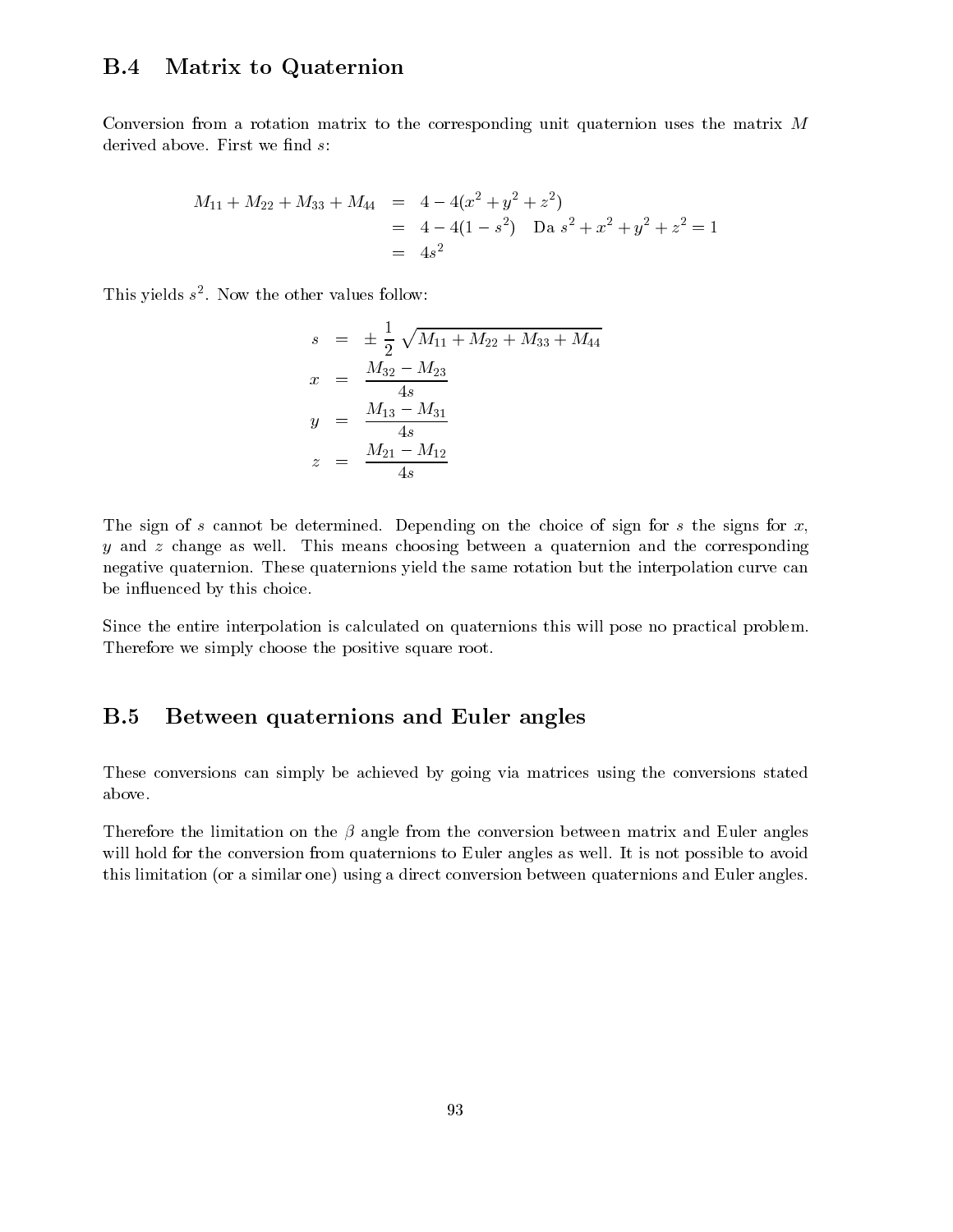# Appendix C

# Implementation

This chapter contains a brief description of the program we have developed for visualization including the standard packages we have used.

quate displays in a window on the screen how and when it ject (the letter  $\mathcal{R}$  ) looks when it is rotated in space. The desired key orientations are supplied through a resource le together with various parameters. The interpolation method is supplied as a command line parameter. The available methods are:

| lineuler    | Linear interpolation between Euler angles (section 6.1.1).                        |  |
|-------------|-----------------------------------------------------------------------------------|--|
| linmat      | Linear interpolation between rotation matrices (section 6.1.2).                   |  |
| lerp        | Linear interpolation between quaternions (section $6.1.3$ )                       |  |
| slerp       | Spherical linear interpolation between quaternions (section 6.1.5).               |  |
| squad       | Spherical spline interpolation between quaternions (section $6.2.1$ )             |  |
| slerpsvupti | Minimization of the tangential curvature using a gradient descent                 |  |
|             | method with <i>Slerp</i> as initial solution (section 6.3.7).                     |  |
| squadsvupti | Minimization of the tangential curvature using a gradient descent                 |  |
|             | method with $Squad$ as initial solution (section 6.3.7).                          |  |
| justdoit    | Minimization of the tangential curvature using a gradient descent                 |  |
|             | method applied three times with <i>Slerp</i> as initial solution (section 6.3.7). |  |

The curious names slerpsvupti, squadsvupti and justdoit are used for historical reasons.

We use the graphics library SPHIGS [Sklar & Brown, 1993] for displaying the animation on the screen. However, we have added the ability to export the animation as a series of PPM files. The PPM files are converted to an animated GIF using the program convert [ImageMagic, 1997]. A few examples of this can be seen at http://kantine.diku.dk/~myth/gif

The program quat produces a visualization of the interpolated quaternions and an approximation of the velocity (see chapter 5). The velocity is displayed as a two dimensional graph generated by the program gnuplot [Williams & Kelley, 1993]. The visualization of the interpolation curve is made using the ray tracer POV-ray [POV, 1997].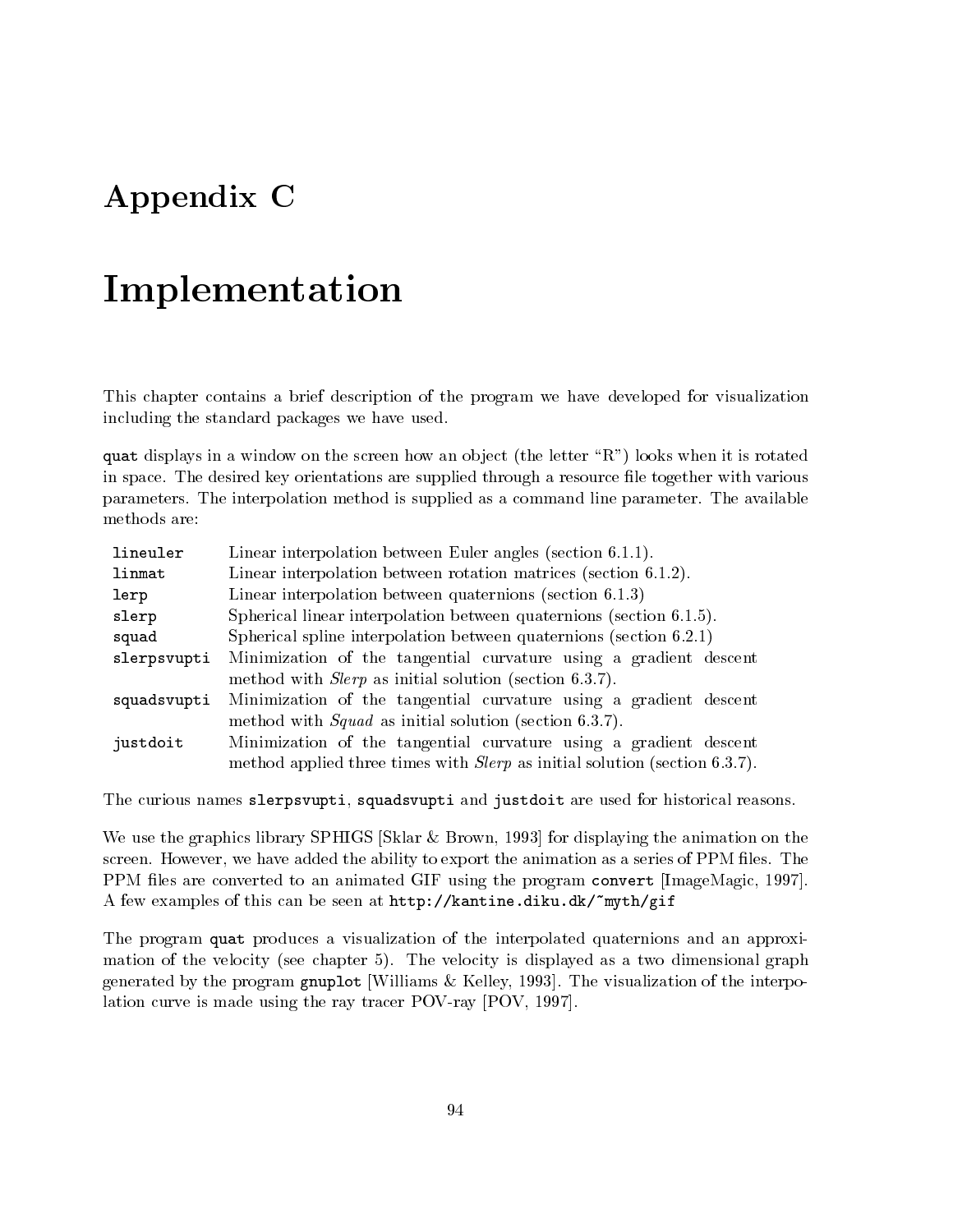# C.1 The basic structure of quat

We have used  $C++$  for writing quat. The object oriented language allows us to implement classes for each mathematical concept: matrix, vector, quaternion and so on. Apart from this separate objects handle interpolation and visualization.

The source code can be obtained from the authors.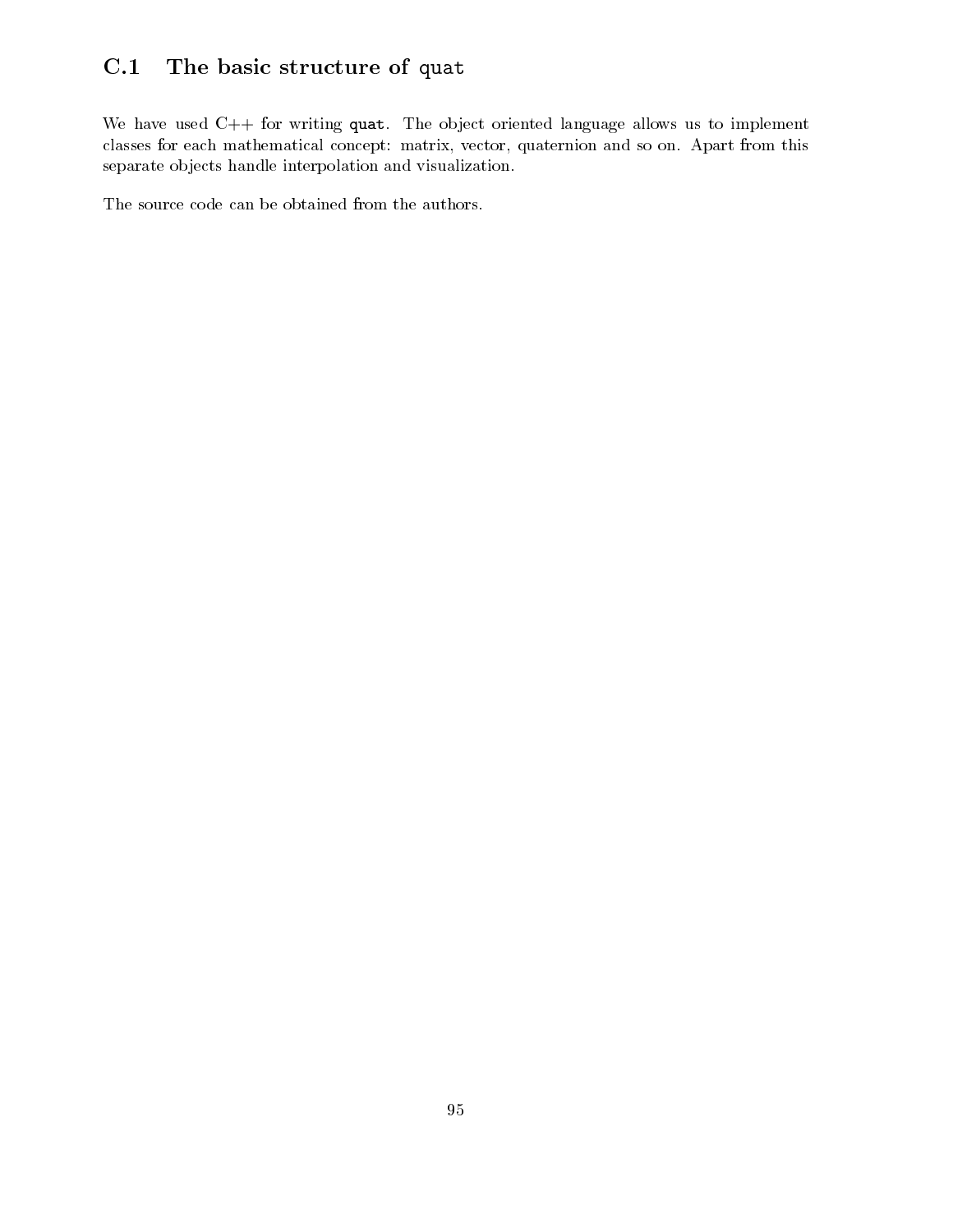# Bibliography

- [Barr et al., 1992] Alan H. Barr, Bena Currin, Steven Gabriel, & John F. Hughes. Smooth interpolation of orientations with angular velocity constraints using quaternions. Computer Graphics,  $26(2):313{-}320$ , July 1992.
- [Burtnyk & Wein, 1971] Nester Burtnyk & MarceliWein. Computer generated keyframe animation. *SMPTE*, (80):149-153, March 1971.
- [Craig, 1986] John J. Craig. Introduction to Robotics. Mechanics and Control, chapter 2. Addison-Wesley, 1986.
- [Euler, 1752] Leonhard Euler. Decouverte d'un nouveau principe de mechanique. Opera omnia  $(1957)$ , Ser. secunda(Vol. 5):81–108, 1752. Orell Füsli Turici.
- [Foley et al., 1990] James D. Foley, Andries van Dam, Steven K. Feiner, & John F. Hughes. Computer Graphics Principles and Practice. Addison-Wesley, Reading, Massachusetts, 2nd. edition, 1990.
- [Hallenberg et al., 1993] Niels Hallenberg, Martin Koch, & Ole Fogh Olsen. Vektorernes opstaen og udvikling (The construction and development of vector calculus ). 1993.
- [Hamilton, 1853] Sir W. R. Hamilton. Lectures on Quaternions. Hodges Smith & Co., Dublin, 1853.
- [Hamilton, 1899] Sir W. R. Hamilton. *Elements of Quaternions*, volume 1-2. Longmans, Green and Co., 1899.
- [ImageMagic, 1997] ImageMagic. Convert. E. I. du Pont de Nemours and Company, 1997. Part of the ImageMagic version 3.9.0 library. http://www.wizards.dupont.com/cristy- /ImageMagick.html.
- [Jakobsen, 1993] Hans Plesner Jakobsen. Course notes for Mathematics 3GE (differential geometry). Matematisk Notetryk, Institute of Mathematics, University of Copenhagen, Denmark, Copenhagen, 1993.
- [Kim et al., 1996] Myoung-Jun Kim, Myung-Soo Kim, & Sung Yong Shin. A compact differential formula for the first derivative of a unit quaternion curve. The Journal of Visualization and Computer Animation, 7:43-57, 1996.
- [Kincaid & Cheney, 1991] David Kincaid & Ward Cheney. Numerical Analysis. Brooks/Cole Publishing Company, Pacic Grove, California, 1991.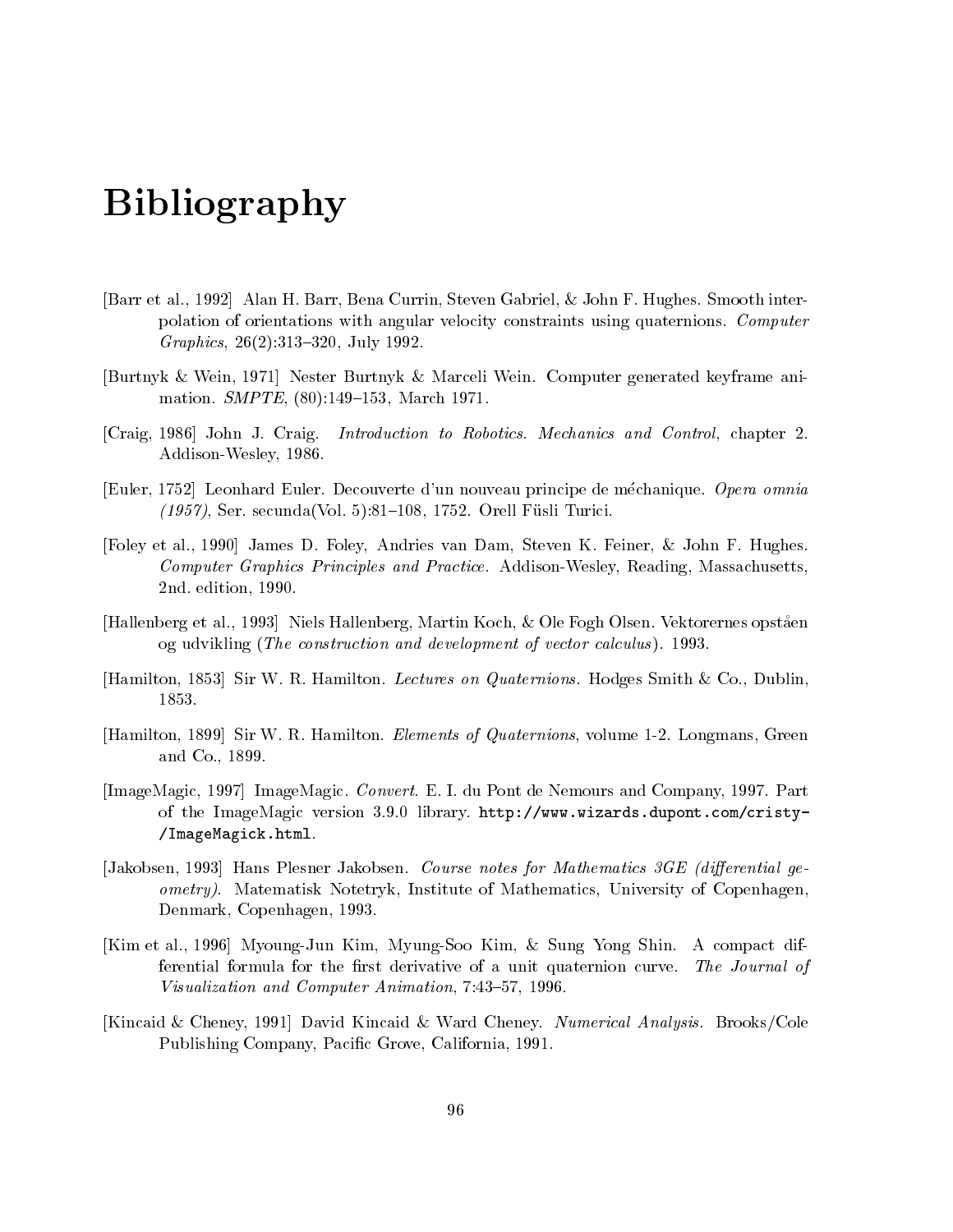- [Kochanek & Bartels, 1984] Doris H. U. Kochanek & Richard H. Bartels. Interpolating splines with local tension, continuity, and bias control. Computer Graphics,  $18:33-41$ , July 1984.
- [Lasseter, 1987] John Lasseter. Principles of traditional animation applied to 3D computer animation. Computer Graphics,  $21(4):35-44$ , July 1987.
- [Madsen, 1991] Tage Gutmann Madsen. Course notes for Mathematics 1MA (calculus). Matematisk Notetryk, Institute of Mathematics, University of Copenhagen, Denmark, Copenhagen, 1991.
- [Maillot, 1990] Patrick-Gilles Maillot. Using quaternions for coding 3d transformations. In Andrew Glassner, editor, *Graphics Gems 1*, chapter 10, pages 498-515. Academic Press, Inc., 1990.
- [McCool, 1995] Michael McCool. Orientation interaction tester. http://www.cgl.uwaterloo.ca/Gallery/image html/gimbal.jpg.html, June 1995.
- [Pervin & Webb, 1992] Edward Pervin & Jon A. Webb. Quaternions in Computer Vision and Robotics. Carnegie-Mellon University, 1992.
- [Platt & Barr, 1988] John C. Platt & Alan H. Barr. Constraint methods for flexible models. Computer Graphics,  $22(4):279-288$ , August 1988.
- [POV, 1997] POV-team. Persistence of Vision Ray Tracer, Febuary 1997. http://www.povray.org.
- [Ramamoorthi & Barr, 1997] Ravi Ramamoorthi & Alan H. Barr. Fast construction of accurate quaternion splines. Computer Graphics, pages 287-292, 1997.
- [Schlag, 1994] John Schlag. Using geometric constructions to interpolate orientation with quaternions. Graphics Gems IV, pages  $230-236$ , 1994.
- [Schwarz, 1989] H. R. Schwarz. Numerical Analysis, A Comprehensive Introduction. John Wiley & Sons, Chicester, 1989.
- [Shoemake & Duff, 1994] Ken Shoemake & Tom Duff. Matrix animation and polar decomposition. ftp://ftp.cis.upenn.edu/pub/graphics/shoemake/polar-decomp.ps.Z, 1994.
- [Shoemake, 1985] Ken Shoemake. Animating rotation with quaternion curves. Computer Graphics,  $19(3):245-254$ , 1985.
- [Shoemake, 1987] Ken Shoemake. Quaternion calculus and fast animation. SIGGRAPH Course Notes, 10:101-121, 1987. Not available.
- [Shoemake, 1994a] Ken Shoemake. Fiber bundle twist reduction. Graphics Gems IV, pages 230-236, 1994.
- [Shoemake, 1994b] Ken Shoemake. Quaternions. ftp://ftp.cis.upenn.edu/pub/graphics/ shoemake/quatut.ps.Z, 1994.
- [Shoemake, 1997] Ken Shoemake. Re: Siggraph <sup>1987</sup> tutorial, June 1997. E-mail correspondence June/July 1997.